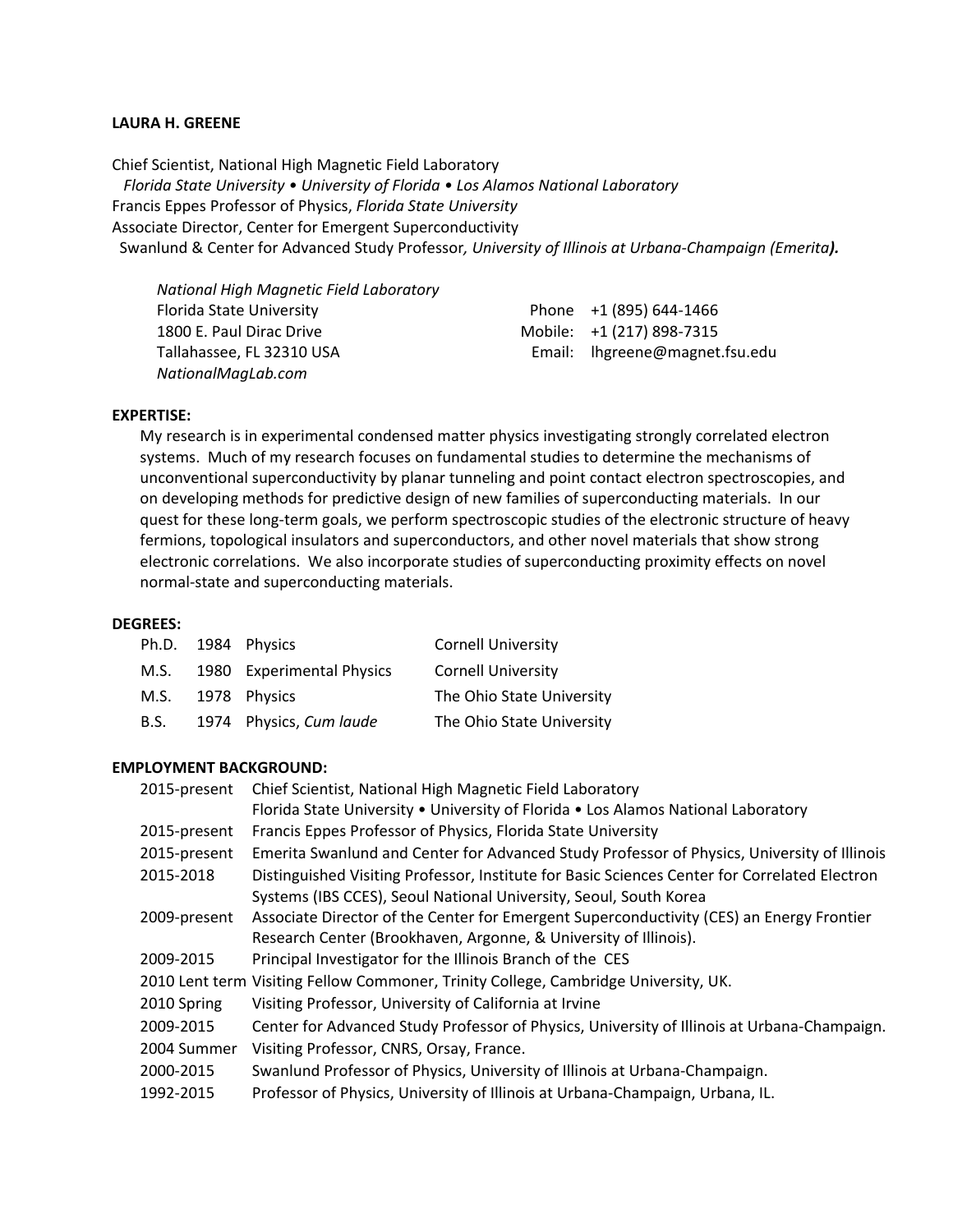- 1985‐1992 Member of Technical Staff, Bellcore, Red Bank, NJ.
- 1983‐1984 Postdoctoral Member of Technical Staff, Bell Labs, then Bellcore, Murray Hill, NJ.
- 1979‐1983 Research Assistant, Cornell University.
- 1978‐1979 Teaching Assistant, Cornell University.
- 1976‐1977 Research Assistant, The Ohio State University.
- 1975‐1976 Teaching Assistant, The Ohio State University.
- 1974‐1975 Member of Technical Staff, Physics Division, Hughes Aircraft Co., Torrance, CA.
- 1973‐1974 Teaching Assistant, The Ohio State University (as an undergraduate).
- 1971‐1973 Electronics Laboratory Assistant, The Ohio State University.

#### **HONORS and AWARDS:**

- Creativity Extension, NSF Award 2015‐2017.
- John S. Guggenheim Foundation Fellowship, 2009‐10.
- Center for Advanced Study Professor of Physics, University of Illinois, elected 2009.
- Fellow, Institute of Physics, "FInsP" UK, elected 2007.
- Center for Advanced Study Research Associate, University of Illinois Urbana‐Champaign, 2006‐07.
- Member, National Academy of Science, elected 2006.
- Fellow, Phi‐Kappa‐Phi honor society, elected 2001.
- Center for Advanced Study Resident Associate, University of Illinois Urbana‐Champaign, 2000‐01.
- Swanlund Endowed Chair, University of Illinois at Urbana-Champaign, named 2000.
- E. O. Lawrence Award for Materials Research, Department of Energy, 1999.
- Fellow, American Academy of Arts and Sciences, elected 1997.
- Center for Advanced Study, Beckman Associate, University of Illinois Urbana‐Champaign, 1996‐97.
- Fellow, The American Association for the Advancement of Science, elected 1996.
- Maria Goeppert‐Mayer Award of the American Physical Society, 1994.
- Fellow, American Physical Society, elected 1993.
- Beckman Award from the University of Illinois Campus Research Board, 1993.
- Award of Excellence, Bellcore, Red Bank, NJ, 1989.
- Hazel S. Brown Scholarship Award, the Ohio State University, 1974

#### **LECTURESHIPS:**

- University of Maryland "Carr Lecturer", 2014
- Tufts University "Kathryn McCarthy Lecturer", 2007.
- Brookhaven National Laboratory Condensed Matter Sciences Distinguished Lecturer", 2007.
- Phi Beta Kappa Visiting Scholar, 2005‐06: http://www.pbk.org/advocacy/visitscholar/lgreene.htm
- The Ohio State University Department of Physics, "1<sup>st</sup> Distinguished Alumnus Lecturer", 2005.
- Kalamazoo College, Department of Physics "Jennifer Mills Lecturer", 1997.
- Chosen as New Student Convocation Speaker for the  $~6000$  incoming freshman class at the University of Illinois, Urbana‐Champaign, August 20, 2001.
- APS Centennial Speaker, chosen to give a series of Colloquia commemorating the first 100 years of the American Physical Society, selected 1997.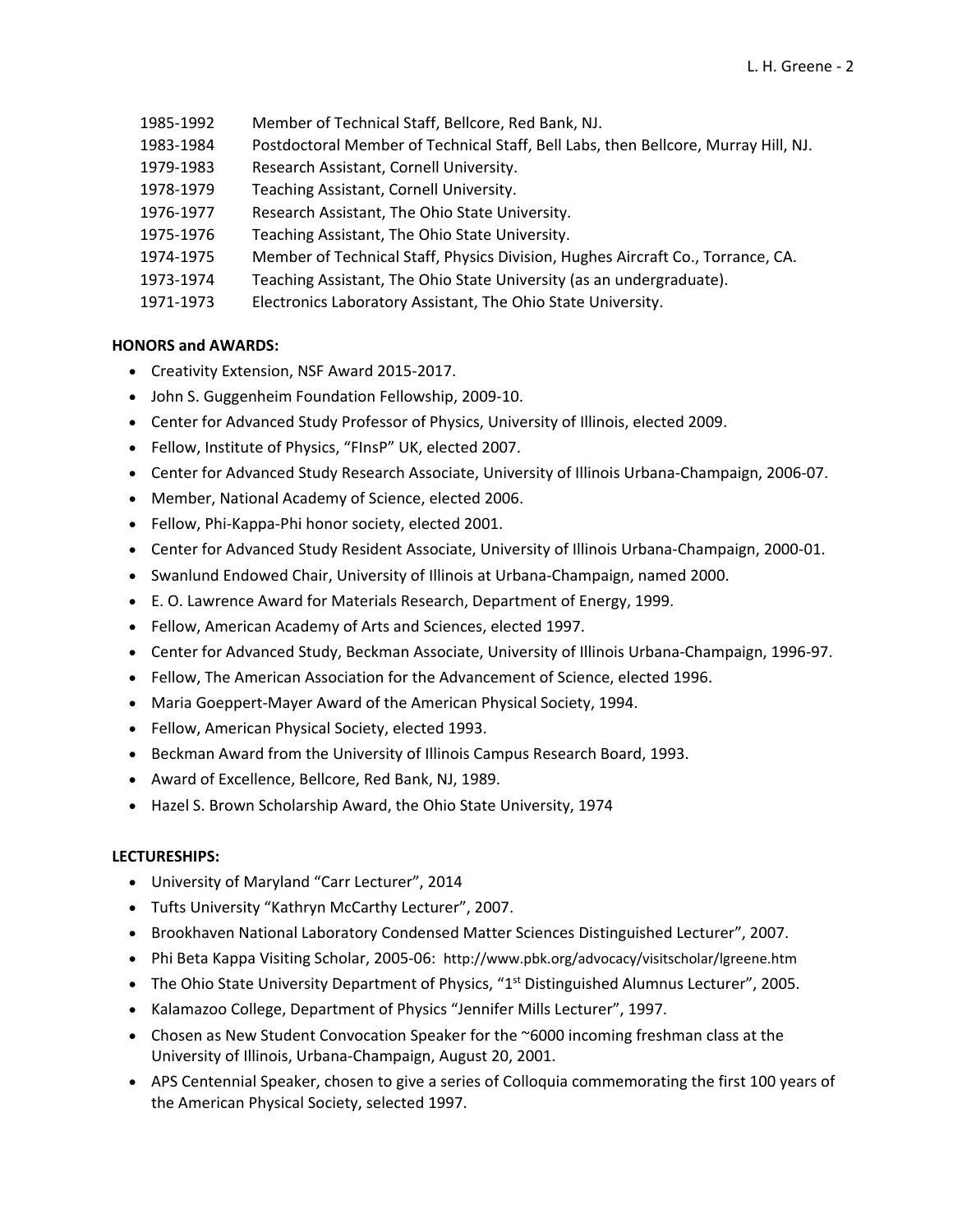### **EDITORIAL BOARDS**

- Co‐Editor (with J.A. Sauls) *Philosophical Transactions A* (Royal Society, UK)*: Special Issue on Andreev Bound States* (2013 – Present).
- Co‐editor (With Joe Thompson and Jörg Schmalian) *Reports on Progress in Physics*: *Special Issue on Strongly‐Correlated Electron Systems,* 2015 – present; expect publication March 2016.
- *Editor‐in‐Chief, Reports on Progress in Physics*, Institute of Physics Publishing (IoP‐RoPP), Bristol, UK 2005 – 2015; Editorial Board 2007 – 2015. *In that time, the Impact Factor rose from 3.2 to 17.062*.
- *Current Opinion in Solid State & Materials Science (COSSMS),* Elsevier, 2011 Present); Lead Editor for *Special Issue on Iron‐Based Superconductors* (2013).
- Co‐editor (With George Crabtree and Peter Johnson) *Reports on Progress in Physics*: Special Issue on *Fe‐based superconductors and Related Materials* (Vol. 74, Nov. 2011).
- Editorial Board, *Superconductivity Review*, Gordon and Breach Science Publishers (1992‐1995).

### **PROFESSIONAL REGISTRATIONS**

- Institute of Physics, UK, member since 2005, elected Fellow (FInsP) 2007.
- National Academy of Science, elected 2006.
- Phi-Kappa-Phi Honor Society, elected 2001.
- American Academy of Arts and Sciences, elected Fellow 1996.
- American Association for the Advancement of Science, member since 1992, elected Fellow 1996.
- American Physical Society, member since 1978, elected Fellow 1993.
- American Chemical Society, member since 1996.
- American Association of Physics Teachers, member since 1992.
- Materials Research Society, member since 1984.

### **SOME SCIENTIFIC PRESS RELEASES**:

- http://www.intute.ac.uk/hottopics/?s=Laura+Greene
- http://www.eurekalert.org/pub\_releases/2005-03/uoia-psd031705.php
- http://www.azom.com/news.asp?newsID=2780

### **Web PR Outreach**

- ICAM Interview GSEE: A Global Partnership for Science Education, Outreach and Engagement: https://www.youtube.com/watch?v=aqog5xGMxCg
- APS‐TV interview for the Kavli Lecture, March 6, 2014, Denver, CO https://www.youtube.com/watch?v=WWmtzgv102Y
- Physics World Interview, April 14, 2011, "Life after the Cuprates" http://physicsworld.com/cws/article/multimedia/45686
- National Academy of Sciences Interview, 2009: http://www.nasonline.org/news-and-multimedia/podcasts/interviews/laura-greene.html
- The "Year of Science 2009" interview: http://www.yearofscience2009.org/themes\_physics\_technology/meet-scientists/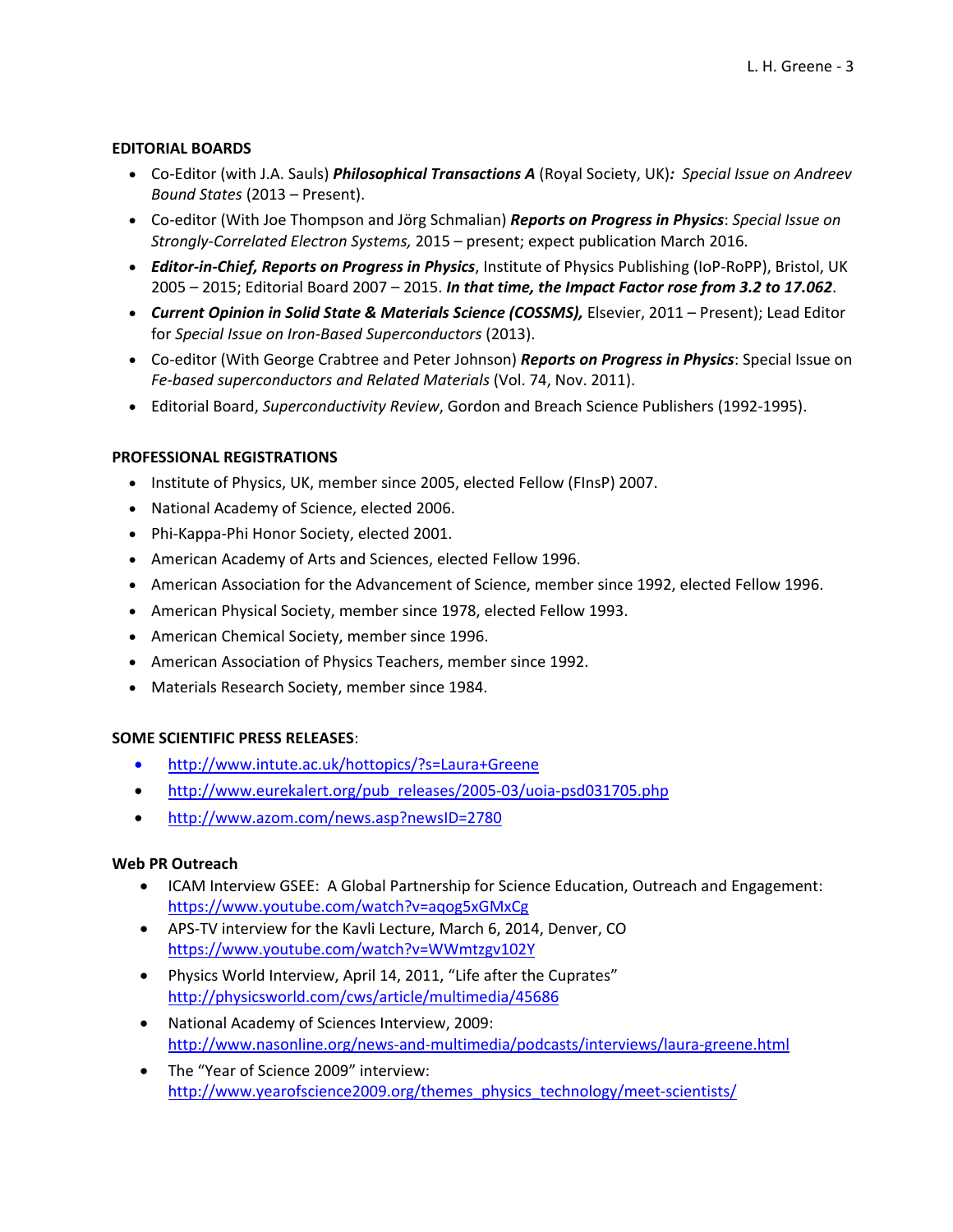- APS Physics Central Interview 2008: http://www.youtube.com/watch?v=ptswilP4yi0
- Women in Technology International (WITI) profiled in 2001: http://www.witi.com/center/witimuseum/womeninsciencet/2001/060901.shtml

### **Some other recent Outreach and Public Engagement (besides committees listed)**

 Member of the COACh team, supported by the Department of State, assisting in the success and impact of women and young men scientists and engineers: http://coach.uoregon.edu/coach/.

March 5‐10, 2013, Casablanca, Morocco; June 28‐30, 2013, Bali, Indonesia; January 06‐08, 2014, Bangkok, Thailand; June 19‐20, 2014, Medan, Sumatra, Indonesia; September 2‐5 2014 Delhi, India; September 7‐10 2014, Bangalore, India (https://indiabioscience.org/columns/indian‐ scenario/notes-from-the-career-building-workshop-for-women-scientists-at-nias May 20, 2015, Argonne National Laboratory; June 23, 2015, Oak Ridge National Laboratory; July 27‐28, 2015, Makassar, South Sulawesi, Indonesia August 29‐31, 2915, Pune, India September 2‐4, 2015, Guwahati, India October 4‐5, 2015, Muscat, Oman October 7‐8, 2015 Nizwa, Oman October 11‐12, 2015, Sohar, Oman December 8‐9, Accra, Ghana

- Organizer and chair for the special symposium of the 2015 March Meeting of the American Physical Society "*Materials Genome Initiative for Strongly Correlated Electron Systems: Design of New High Temperature Superconductors*" March 14‐18, 2016, Baltimore, MD.
- Organizer and chair for the 2013 APS March Meeting "*Physics for Everyone*" DMP symposium, http://meetings.aps.org/Meeting/MAR13/SessionIndex2/?SessionEventID=191632, March 20, 2013, Baltimore, MD.
- Co‐organizer for the 2013 APS March and April Meetings "*Communicating Physics: Advice from the Experts*" FOEP Symposia, March 19, 2013, Baltimore, MD and April 15, 2013, Denver, CO. (http://meetings.aps.org/Meeting/MAR13/SessionIndex2/?SessionEventID=184461) (http://meetings.aps.org/Meeting/APR13/SessionIndex2/?SessionEventID=194955)
- Popular Article: "*High‐Temperature Superconductivity: Taming Serendipity*" Physics World, **24**, 41‐43 (2011).
- Popular Article: "*Confronting Fraud in Science*", Book Review of *On Fact and Fraud: Cautionary Tales from the Front Lines of Science* by David Goodstein, Physics World, **23**, 42‐43 (2010).
- Participant in the APS March Meeting "*Physics Songs*" symposia; most March Meetings.

# **CITATION NOTES:**

- Number of Citations: > 9,000; h-index: 48
- In *The Thompson ISI's 1120 Most Cited Physicist, 1981 – 1997* http://www.lorentz.leidenuniv.nl/history/citations/physicists.html, where physicists are ranked in this time period by the total number of citations. Rank =  $\#$  182; Rank by citations per paper (impact) =  $\#$  18.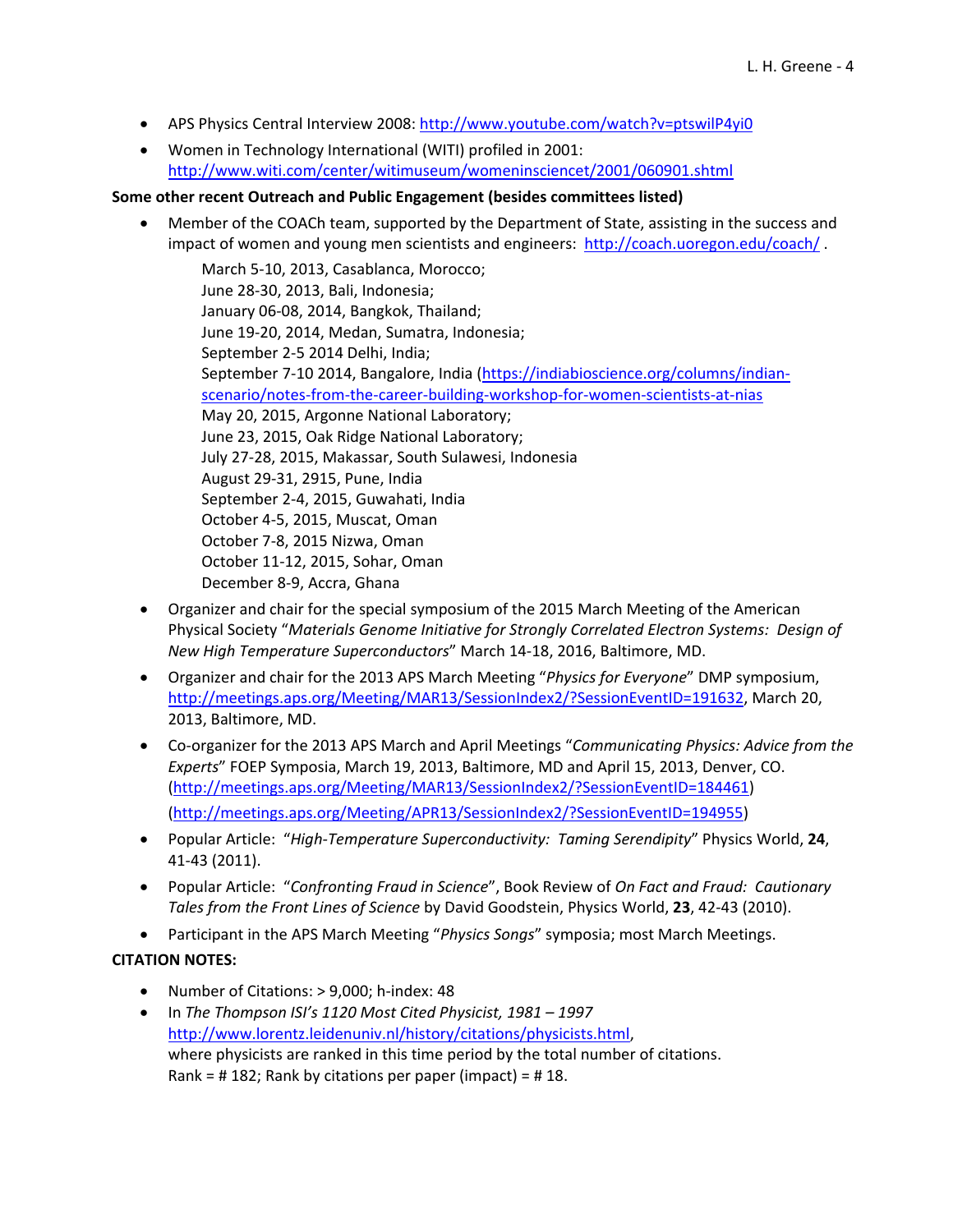### **APPOINTMENTS / ELECTED POSITIONS / COMMITTEES**

#### **NATIONAL AND INTERNATIONAL SERVICE**

### **Current**

- Search Committee for the new Editor in Chief of Science Magazine, 2015.
- *Intelligence Science and Technology Experts Group* (ISTEG),of the National Academies of Sciences, Engineering and Medicine, 2015 – pres.
- Chair-Elect of the US Liaison Committee (USLC) of the International Union of Pure and Applied Physics (IUPAP) 2015‐2017; then Chair 2018‐2021.
- Vice Chair of the International Union of Pure and Applied Physicists (UPAP) Commission on Structure and Dynamics of Condensed Matter (C10), elected 2014‐2017; US delegate to that commission since 2011.
- American Physical Society, Congressional Fellow Screening Committee, Chair, 2015‐2016.
- Panel on Public Affairs, American Physical Society, 2015-17.
- Kavli Prize Committee in Nanoscience (5 members) for the Norwegian Academy of Science and Letters; for two periods (2015‐2018), deciding Kavli Prize Laureates in 2016 and 2018.
- President-Elect of the American Physical Society, 2016, POTAPS in 2017, and Past-POTAPS in 2018.
- Chair, General Fellowship Committee of the American Physical Society (2015‐2016).
- Chair line for the Division of Materials Physics (DMP) of the American Physical Society, elected 2011. 2011 Vice‐Chair; 2012 Chair‐Elect; 2015 Chair; and 2016 Past Chair.
- American Associate for the Advancement of Science (AAAS) 2016 Annual Meeting Site Selection Committee.
- Class Membership Committee (CMC), for Class III, Member-at-Large, National Academy of Sciences, elected 2014‐pres.
- Board of Directors, American Association for the Advancement of Science (AAAS), elected 2014 -2020.
- ESPCI (École Supérieure de Physique et de Chemie Industrielles de la Vielle de Paris) Paris Tech International Scientific Committee (http://www.espci.fr/en/espci‐paristech‐ 80/organization/international‐scientific‐committee).
- Chair, Experimental Screening Committee for Section 33 "Applied Physical Sciences" of the National Academy of Sciences (NAS), 2014 – 2020.
- Chair, Board of Governors, International Institute for Complex and Adaptive Matter (ICAM‐ I2CAM), elected 2013 – present
- American Academy of Arts and Sciences Class I, Section 2 (Physics) Nominating Panel, 2012‐ present.
- Founding Member of the Global Partnership for Promoting Science Education through Engagement (GSEE), sponsored but the Institute for Complex and Adaptive Matter (ICAM), 2012 – present.
- Co-Chair (with R. L. Greene) of the ICAM International Working Group on New Superconductors, 2010 – present.
- Fellowship Selection Committee, Institute of Physics (IoP UK), 2007 present.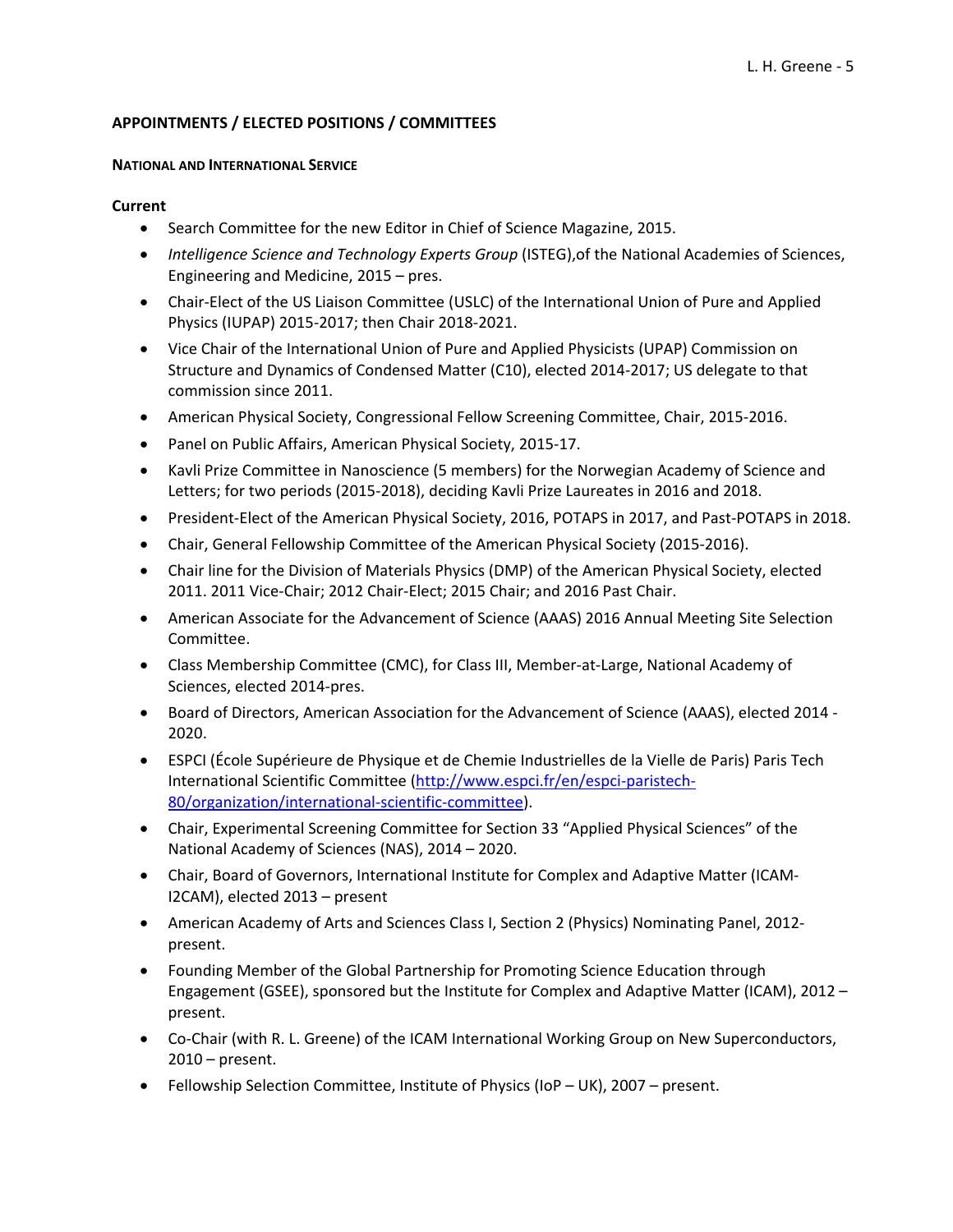- Science Steering Committee, Institute for Complex and Adaptive Materials (ICAM), University of California, 2008 – present.
- Founding Member Board of Trustee, and on the Board of Governors, Institute for Complex and Adaptive Materials (ICAM), University of California, 1998 – present.

- Selection committee for the American Associate for the Advancement of Science (AAAS) Early Career Award for Public Engagement with Science (http://www.aaas.org/page/aaas-early-careeraward‐public‐engagement‐science), 2015 – pres.
- Chair, 2015 Buckley Prize Committee, Division of Condensed Matter Physics (DCMP) of the American Physical Society.
- Inaugural (2015) Richard L. Greene Dissertation Award Selection Committee, presented by the divisions of Materials Physics and the Division of Condensed Matter Physics, American Physical Society; Chair of the 2016 Committee.
- Program Committee, 11<sup>th</sup> International Conference on Materials and Mechanisms of Superconductivity (M2S 2015) August 23 – 28, 2015, Geneva, Switzerland.
- Pre-Search Committee for Editor in Chief for The Physical Review, American Physical Society, 2015.
- Publisher Appointment Team, American Physical Society, 2015.
- Selection Committee for the 2015 E.O. Lawrence Award in Materials Science for the US Department of Energy.
- Search Committee for the Chief Executive Officer of the American Association for the Advancement of Science, 2014.
- Department of Energy, Basic Energy Sciences Advisory Committee (BESAC) working group to update the 2007 BESAC Report "Directing Matter and Energy: Five Challenges for Science and the Imagination" (http://www.besac‐grand‐challenge2014.com).
- $\bullet$  UPAP General Assembly; US Delegate, November 4 7, 2014, Nanyang Technical University, Singapore.
- Division of Materials Physics (DMP) Program Chair for the 2014 March Meeting; so co-chair for this meeting ( $\approx$  10,000 participants).
- Vice Chair of 2014 Buckley Prize Committee of the American Physical Society.
- Participant of the 2014 Physics Convocation of the American Physical Society, including Congressional Visits, February 20 – 22, 2014, Washington, DC and the American Center for Physics, College Park.
- The Board on Physics and Astronomy of the National Academy of Sciences (BPA‐NAS), 2003‐2006 and 2008 – 2014.
- Program Committee: International Conference Celebrating the  $40<sup>th</sup>$  Anniversary of the Discovery of Point Contact Spectroscopy, 8‐12, September 2014, Kharkiv, Russia.
- Selection Committee of the Edith and Peter O'Donnell Award for the Texas Academy of Engineering, Medicine, and Science (TAMES)
- Search Committee for the Lead Editor of Physical Review Letters, American Physical Society, 2013.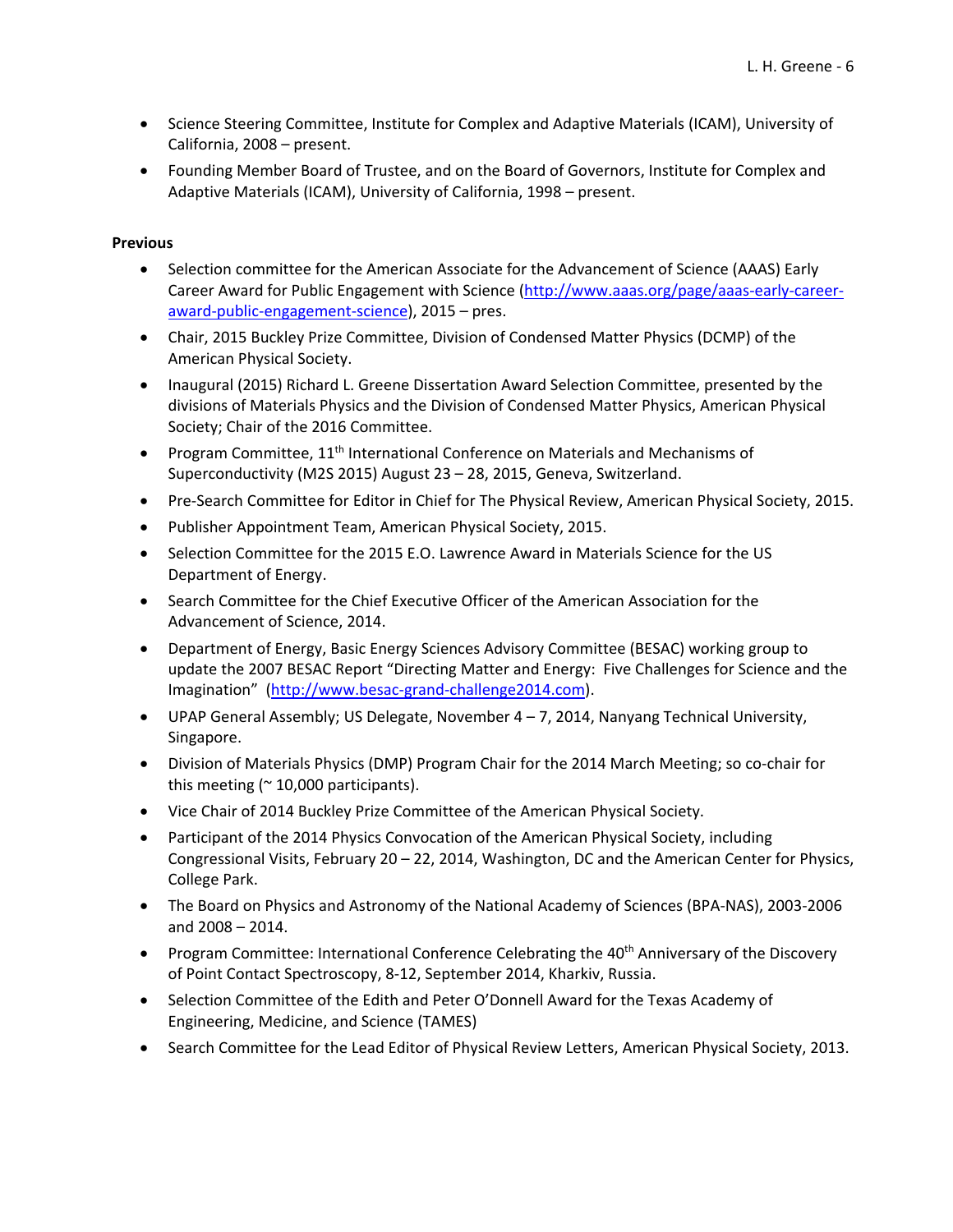- Chair line for the Division of Materials Physics (DMP) of the American Physical Society, elected 2011. Terms are through the March Meeting: Vice‐Chair 2011; Chair‐Elect 2012; Chair 2015; Past Chair 2016.
- Member at Large for the Forum on Outreach and Engaging the Public (FOEP) of the American Physical Society, elected 2012 – 2013.
- Co-founder of the Forum on Outreach and Engaging the Public (FOEP), American Physical Society, 2012.
- Participant of the 2013 Physics Convocation of the American Physical Society, including Congressional Visits, February 20 – 23, 2013, American Center for Physics, College Park, MD, and Washington DC.
- Basic Energy Sciences Advisory Committee (BESAC), appointed by the U. S. Secretary of Energy,  $2000 - 2013$ .
- Department of Energy, Basic Energy Sciences Workshops and Study: **From Quanta to the Continuum: Physics at the Mesoscale** (http://www.meso2012.com/).
- Member of the American Institute of Physics 2012 Karl T. Compton Medal Selection Committee.
- Alexander M. Cruickshank Lectureship Committee, Gordon Research Conferences, 2006 2011, Chair 2008‐2011.
- Portfolio Review Committee, Gordon Research Conferences, 2008-2011.
- Strategic Planning Committee, Gordon Research Conferences, 2006‐2011.
- Board of Trustees, Gordon Research Conferences, elected 2005-2011.
- Program Committee of the International Conference on Strongly Correlated Electron Systems (SCES‐2011), 28 August – 3 September 2011, Cambridge, UK.
- Committee on Informing the Public, American Physical Society, 2006 2011.
- Argonne Education and Outreach Council for the Division of Educational Programs, Argonne National Laboratory (Argonne‐U/Chicago‐LLC), appointed 2007 – 2011.
- Program Committee of the 26<sup>th</sup> International Conference on Low-Temperature Physics (LT26), 10-17 August 2011, Beijing, China.
- Condensed Matter Physics Grant Selection Committee (GSC 28) of the Natural Sciences and Engineering Research Council of Canada (NSERC), 2008 ‐ 2011.
- Executive Board, Division of Materials Physics, American Physical Society, 2007‐2010.
- Fellowship Committee, Division of Materials Physics, American Physical Society, 2008-2009; Chair 2012.
- Elector for The Jacksonian Professorship of Natural Philosophy, The Professorship of Physics, and the Chair for Astrophysics of the Department of Physics, Cambridge University, Cambridge, UK, September 2006, July 2007, January 2009.
- Department of Energy, Basic Energy Sciences Study and Report: *"Science for Energy Technology: Strengthening the Link Between Basic Research and Industry"*, panelist and co‐author. http://science.energy.gov/bes/news-and-resources/reports/basic-research-needs/
- Program Committee for the 25<sup>th</sup> International Conference on Low Temperature Physics (LT-25), Amsterdam, Netherlands, August 6 – 13, 2008.
- Liaison to the National Research Council, National Academy of Sciences Section 33 (Applied Physical Sciences), 2006‐2008.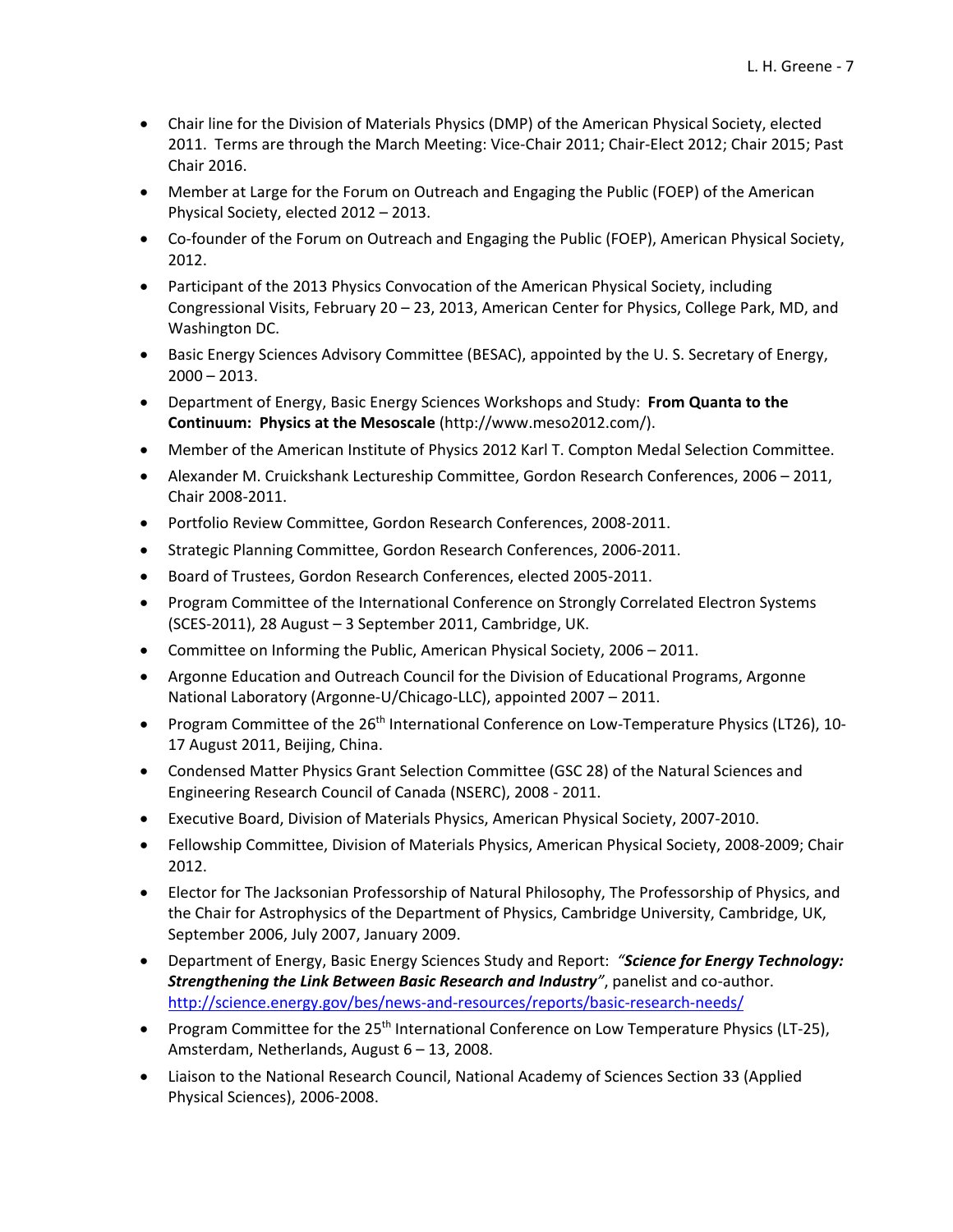- National Research Council Study: *"Frontiers in Crystalline Matter: From Discovery to* Technology", National Academy of Sciences, appointed 2007, Co-author and Committee Member.
- Program Committee of "BCS@50" commemorating the 50<sup>th</sup> anniversary of the discovery of the BCS theory of Superconductivity, October 10‐13, 2007, Urbana, IL.
- SuperNet Committee (education and outreach), Institute for Complex and Adaptive Materials (ICAM), Los Alamos and University of California, 2006 – 2009.
- National Academies of Science Committee called by NSF to propose assessment and outlook for NSF's Materials Research Science and Engineering Centers (MRSEC) Program, 2004.
- Department of Energy Office of Basic Energy Sciences Workshop, Study, and Report, "*Basic Research Needs for Superconductivity to Secure our Energy Future"*, Chair, sub‐panel on *Thermodynamics and Magnetism*, Workshop May 7‐11, 2006, Washington, D.C. http://science.energy.gov/bes/news-and-resources/reports/basic-research-needs/
- Plenary speaker and participant in the *International Physics Young Ambassador Symposium* Dec. 31, 2005 – Jan. 4, 2006, Taipei, Taiwan. This is in celebration of Einstein's miracle year. A "Physics Talent Search" (http://www.wyp2005.at/glob2‐talent.htm) ranged over many countries for several months to identify physics-talented girls and boys (Junior High and High School) and culminated at this meeting.
- Scientist in the American Association for the Advancement of Science (AAAS) "Adopt a scientist" program. Provides e‐mail communication between physics students and professionals during the World Year of Physics, 2006.
- US Delegate to the 2<sup>nd</sup> International Conference on Women in Physics, International Union of Pure and Applied Physicists (IUPAP), Rio de Janeiro, Brazil, May 22‐25, 2005.
- US delegate to the Low‐Temperature Physics Commission (C5), International Union of Pure and Applied Physicists (IUPAP), elected 1996 and 1999: Each three‐year terms.
- U. S. Liaison Committee, International Union of Pure and Applied Physicists (IUPAP), elected 1996 and 1998: Each three‐year terms.
- Fellowship Selection Committee for Physics, Sloan Foundation, elected 2001‐07.
- Schedule and Selection Committee, Gordon Research Conferences elected 1999-2004; 2006-09.
- Council Member‐at‐large, Gordon Research Conferences, elected 1999‐2004; 2006‐09.
- Argonne National Laboratory Distinguished Awards Selection Committee, 2005.
- E. O. Lawrence Award in Materials Science Screening Panel for the Department of Energy, 2001.
- William L. McMillan Award Committee (Chair), Department of Physics Department, University of Illinois at Urbana‐Champaign, Urbana, IL, 1995‐97.
- American Association for the Advancement of Science (AAAS), Electorate Nominating Committee of Section B (Physics), 2000‐02, Chair 2002.
- Nominating Committee, Division of Condensed Matter Physics, American Physical Society, 2005.
- Bouchet Award Selection Committee, American Physical Society 2003-05.
- Executive Board, American Physical Society, elected 1995, 2‐year term.
- Nominating Committee, Division of Condensed Matter Physics, American Physical Society, 1998.
- Committee on Committees, American Physical Society, elected 1995‐98, Chair 1998.
- Maria Goeppert-Mayer Award Selection Committee, American Physical Society, 1995.
- Congressional Fellow Screening Committee, American Physical Society, 1993‐94.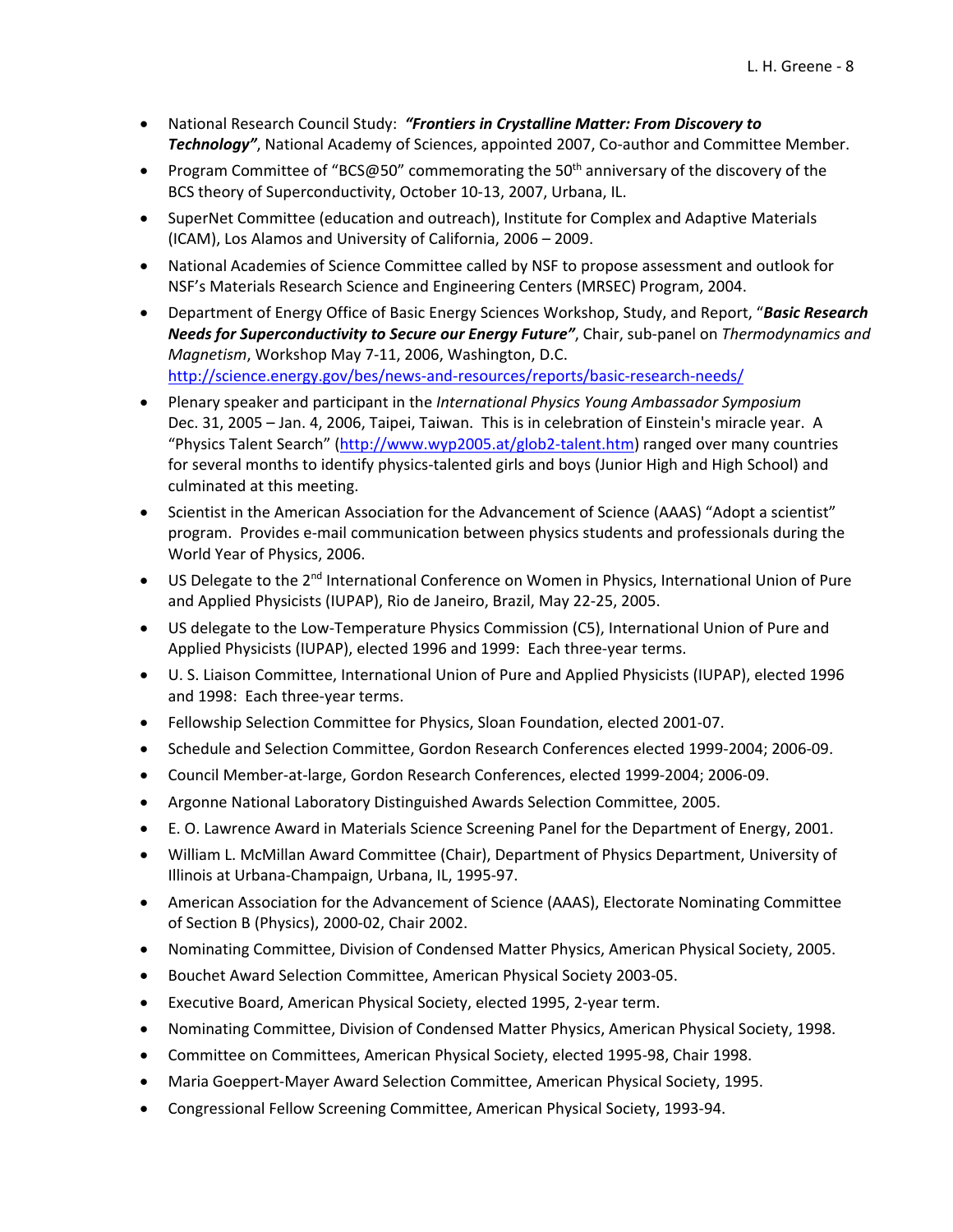- General Councilor, American Physical Society, elected to a four‐year term, 1992‐95.
- Search Committee for Editor-in-Chief of The Physical Review, appointed 1996.
- Physics Today Round Table on the future of our Research Universities. This was published in the March 1995 issue of Physics Today.
- Program Committee of the 8<sup>th</sup> International Conference on Materials and Mechanisms of Superconductivity and High Temperature Superconductors (M2S‐HTSC‐VIII), July 9‐14, 2005, Dresden, Germany (http://www.m2s‐dresden.de).
- National Science Foundation MAPP Workshop Committee. Neal Lane and other NSF officials assembled this committee in 1995 to answer questions put forth by Senate.

#### **REVIEW PANELS**

- Review Panel, "Design Principles for Materials with Magnetic Functionality" LDRD for Los Alamos National Laboratory, January 27, 2014, Los Alamos, NM.
- Review Panel, Nationals Science Foundation proposals, January 18, 2013, NSF, Arlington, VA.
- Reviewer of the National Research Council (NRC) Report on the National High Field Magnet Laboratory (NHFML), 2013.
- Member of the National Academy of Sciences and National Academy of Engineers Review Panel of the National Center for Neutron Sciences (NCNS) at the National Institute of Standards and Technology (NIST), 2013.
- Review Panel, Advanced Photon Source (APS) beamlines on high-energy inelastic x-ray scattering (HERIX) and nuclear resonance scattering (NRS), Sectors E‐ID and 30‐ID, and the instrumentation for synchrotron Mössbauer spectroscopy (SMS) at Argonne National Laboratory; October 3, 2012.
- Review Panel, Chair: Department of Physics and Astronomy, Iowa State University, April 28 May 1, 2011, Ames, IA
- Review Panel, Chair: Department of Physics and Astronomy, University of British Columbia, September 25‐26, 2008, Vancouver, British Columbia, Canada.
- Review Panel: Department of Physics and Astronomy, University of Cincinnati, November 29-30, 2007, Cincinnati, OH.
- Review Panel: National Science Foundation -- Small Business Initiative Research (NSF-SBIR) proposals, September 7, 2006, NSF, Arlington, VA.
- Review Panel: The National High Magnetic Field Laboratories (NHFML) Blue Ribbon Advisory Review Panel, for the National Science Foundation to access the future of our National Magnet Labs, 2005. Included a site visit to the National High Field Magnet Laboratory Brain Institute and Nano‐Kelvin Facilities, April 22, 2006, Gainesville, FL.
- Review Panel and committee member of the University of Chicago Division of Educational Programs peer‐review committee at Argonne National Laboratory, September 27‐28, 2006, Argonne, IL.
- Center for Integrated Nanotechnologies (CINT), Los Alamos and Sandia National Laboratories: Chair of External Review Panel, 2003‐2005.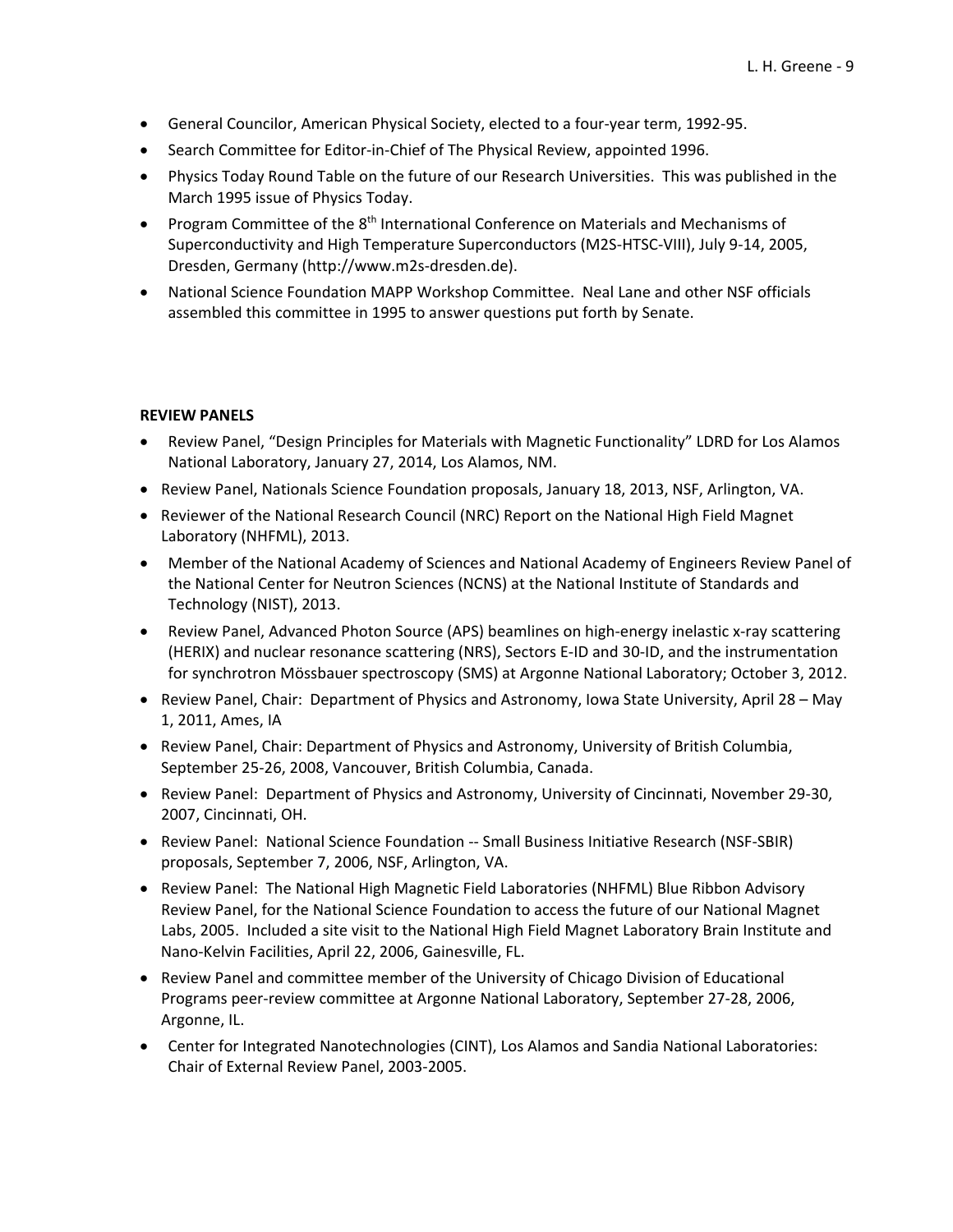- Review Panel, external reviewer for the Los Alamos National Laboratory Directed Research Development Project (LDRD) "Nanoscale Fluctuations", January 31, 2005, Los Alamos, NM.
- Review Panel, external reviewer for the Los Alamos National Laboratory Directed Research Development (LDRD) project "New States of Matter near T=0 Transitions", April 1‐2, 2004, Los Alamos, NM.
- Review Panel: Department of Physics and Astronomy, Iowa State University, April 28-30, 2003, Ames, IA.
- Review Panel: National Science Foundation Division of Materials Research (NSF-DMR) proposals, NSF, October 22, 2002, Arlington, VA.
- Review Panel: Canadian Institute For Advanced Research, Superconductivity Review, May  $1 4$ , 2002, Toronto, Canada.
- Review panel: Ames Research Laboratory, November 16-17, 1998, Ames, IA.
- Review panel: National Science Foundation -- Small Business Initiative Research (NSF-SBIR) proposals, September 23, 1993, NSF, Arlington, VA.
- Review panel: Department of Energy, Initiative on Superconducting Materials, June 2-4, 1993, Washington, DC.
- Behind the scenes consultant to Nature, Science, APS and several other organizations for Ethics in Science, which mainly focuses on how to identify and manage scientific misconduct issues.

### **ADVISORY COMMITTEES/BOARDS**

### **Current**

- International Advisory Board for the 2016 International Conference on Superconductivity and Magnetism‐ICSM2016, April 2016, Fethiye, Turkey.
- International Advisory Board for the 2016 International Conference on Strongly Correlated Electron Systems, May 9 – 13, 2016, Hangzhou, China.
- Vice‐Chair, Development Advisory Committee, American Physical Society, 2015; Chair in 2016
- Rice Center for Quantum Materials (RCQM) Advisory Board, 2014-pres.
- Advisory Committee (and workshop convener) for the US Department of State US‐Brazil Young Physicists Forum (YPF). The next meeting is March 12‐13, 2015, Baltimore, MD.
- University of Montana Materials PhD Advisory Board, 2014 2016.
- COACh International Advisory Board, 2012 present. (http://coach.uoregon.edu/coach/).
- External Advisory Board: Texas Center for Superconductivity (TcSUH), 2012 present.

- External Advisory Panel, Argonne Materials Advisory Board, 2010 present.
- External Advisory Committee for the Northwestern University Materials Research Science & Engineering Center (NU‐MRSEC), 2010 – 2015.
- External Advisory Board, National Dong Hwa University, Shoufeng, Hualien, Taiwan, 2013 2015.
- Advisory Committee for the US Department of State US‐China Young Physicists Forum (YPF). The next meeting is February 28 – March1, 2015, San Antonio, TX.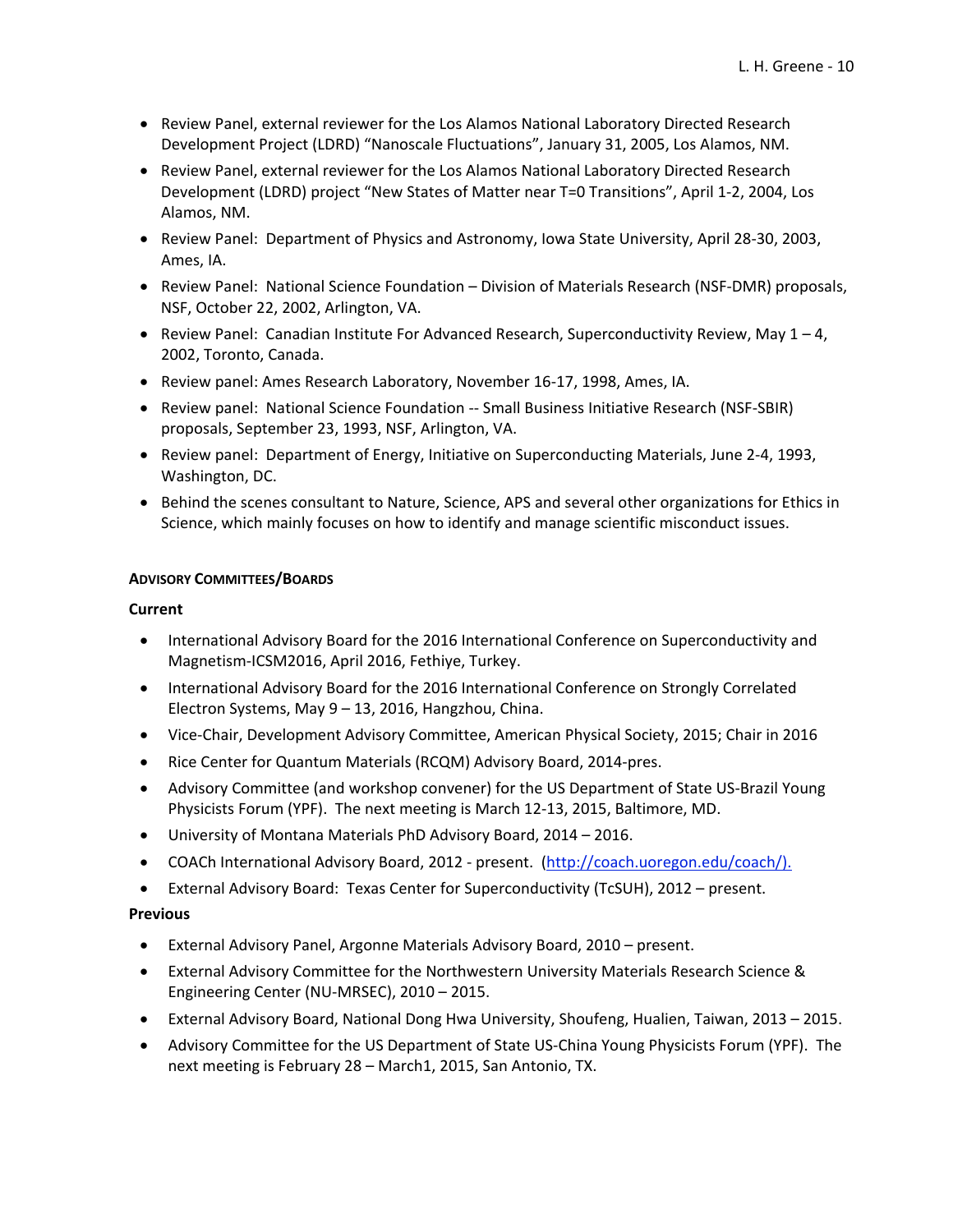- International Advisory Committee and organizer of special sessions for SuperStripes 2014, July 2014, Erice, IT.
- Advisory Committee for the Superconductivity Section for the International Conference on Low Temperature Physics, LT27, August 6 – 13. 2014, Buenos Aries, Argentina.
- **International Advisory Committee of The 4th International Conference on Superconductivity and** Magnetism-ICSM2014, 27 April – 2 May, 2014, Antalya, Turkey. http://icsm2014.org/generalinformation/conferenceintroduction/.
- International Advisory Board, 2013 International Conference on Strongly Correlated Electron Systems, July 7 – 11, 2014, Grenoble, FR.
- BOOST/Grantwriting/Indonesia Advisory Board; part of COACh International, for the Kavli Frontiers of Science Indonesia Meeting, Bali, Indonesia.
- International Advisory Committee of the 14<sup>th</sup> International Workshop on Vortex Matter in Superconductors. May 26 to May 31, 2013, Nanjing, China.
- Internationals Advisory Committee, International Conference on Magnetism 2012 (ICM2012), July 8 – 13, 2012, Busan, Korea.
- Center for Integrated Nanotechnologies (CINT), Los Alamos and Sandia National Laboratories: Member of the Science Advisory Committee (SAC) 2002 – 2010.
- National Advisory Committee of the 2010 International Conference on Strongly Correlated Electron Systems (SCES2010), Santa Fe, NM, June 27 through July 2, 2010.
- National Advisory Committee for the 2007 International Conference on Strongly Correlated Electron Systems (SCES07), May 13 – 18, 2007, Houston, TX
- Advisory Board, Kavli-Institute for Theoretical Physics (KITP), University of California at Santa Barbara, Santa Barbara, CA, 2002‐2005.
- Science Advisory and Program Committees for the 24<sup>th</sup> International Conference on Low Temperature Physics (LT24), August 2005, Orlando, FL.
- International Advisory Committee for the 23<sup>rd</sup> International Conference on Low Temperature Physics (LT‐23), August 20 – 27, 2002, Hiroshima, Japan.
- Science Advisory and Program Committees for the International Conference on the Materials and Mechanisms of Superconductivity (M2S‐RIO), May 25‐31, 2003, Rio de Janeiro, Brazil.

### **UNIVERSITY SERVICE:**

### **Current**

- Florida State University/NHMFL Search Committee for faculty hire in Condensed Matter Theory.
- FSU Committee to develop a new course "Science and Art."

- University of Illinois Awards and Honors Committee (appointed by Provost).
- University of Illinois Center for Advanced Study Evaluation and Strategic Planning Committee Report, co‐chair with David Ceperley (Appointed by Vice Chancellor for Research) 2013 – 2014.
- University of Illinois Center for Advanced Study Policy Committee, 2001 2014.
- University of Illinois Subcommittee to review a new graduate course in the College of Engineering: "Scientific Writing," 2012.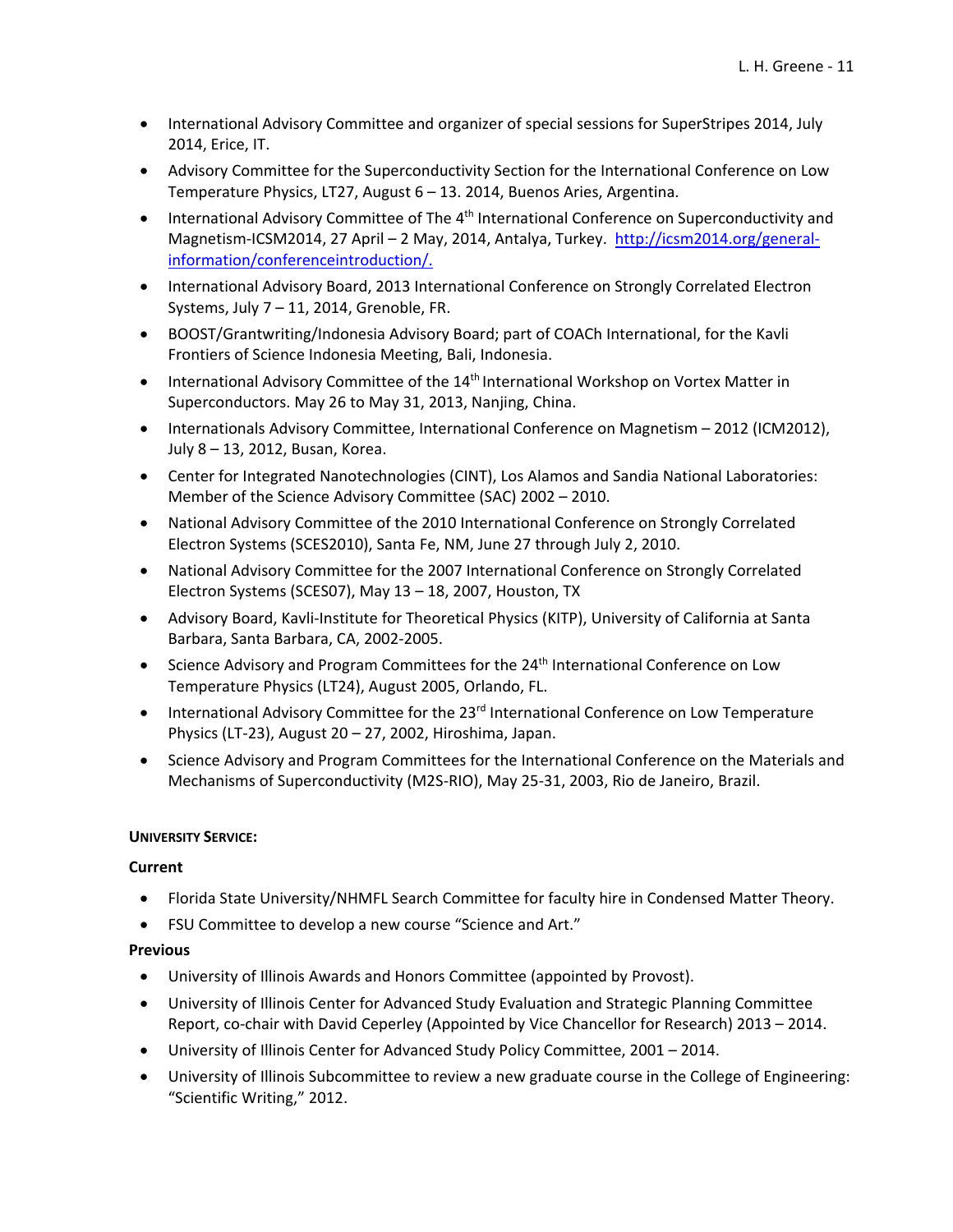- University of Illinois Advisor to the Chancellor and Provost Diversity and Cultural Understanding Faculty Council (DRIVE) as part of the University Enhancing Diversity, Guiding Excellence (EDGE) initiative to enhance and retain underrepresented groups in our faculty, appointed 2013.
- University of Illinois Committee to work with the Washington Advisory Group (WAG) on Energy, 2009 ‐ 11.
- University of Illinois Master of Ceremonies for the Closing/Award Ceremonies for the 2010 National Science Olympiad held at the University of Illinois at Urbana‐Champaign. This involved audiences (middle school and high school) of nearly 5000 in attendance. May 22, 2010.
- University of Illinois Smart Grid / Smart Infrastructure / Transmission Lines Committee, 2009 11.
- University of Illinois University Senate Honorary Degrees Committee, appointed 2004‐2007.
- Master of Ceremonies for the Closing/Award Ceremonies for the 2005 National Science Olympiad held at the University of Illinois at Urbana‐Champaign. This involved audiences (middle school and high school) of nearly 5000 in attendance, May 21, 2005.
- University of Illinois Faculty Banner Carrier, University Commencement (this is the same class I delivered the New Student Convocation lecture to, four years earlier), May 15, 2005.
- Oversight Committee for the Vice Chancellor of Research, University of Illinois at Urbana‐ Champaign, 2001‐02.
- University of Illinois New Student Convocation Speaker, for over 6000 incoming Freshmen, August, 2001.
- Provost's Committee on Sexual Harassment Education, University of Illinois, 1999-01.
- University of Illinois Center for Advanced Study Bardeen Scholar Committee (to select and advise Bardeen student scholars), 2000‐01.
- Center for Advanced Study Advisory Committee: Vignettes Book on Creativity and Excellence at the University of Illinois at Urbana‐Champaign, 2001‐02. The book has been published: *No Boundaries*, Lillian Hoddeson ed. (University of Illinois Press, 2004).
- Steering Committee: "The Silicon, Carbon and Culture Initiative", a University of Illinois campuswide committee to seek out and support multidisciplinary initiatives, 2001-02.
- College of Liberal Arts and Sciences Mentor and member of the LAS "Teaching Academy" for mentoring young faculty members in LAS, University of Illinois at Urbana‐Champaign, 2001‐02.

### **COLLEGE AND DEPARTMENT SERVICE**

### **Current**

- University of Illinois Physics Dept. Faculty Recognition Committee, as the Condensed Matter Experiment liaison member, 2014‐15.
- Qualifying exam Committee, Department of Physics, University of Illinois at Urbana‐Champaign, about once every two years.
- University of Illinois Colloquium Committee Chair, Fall 2011; co‐chair, Spring 2012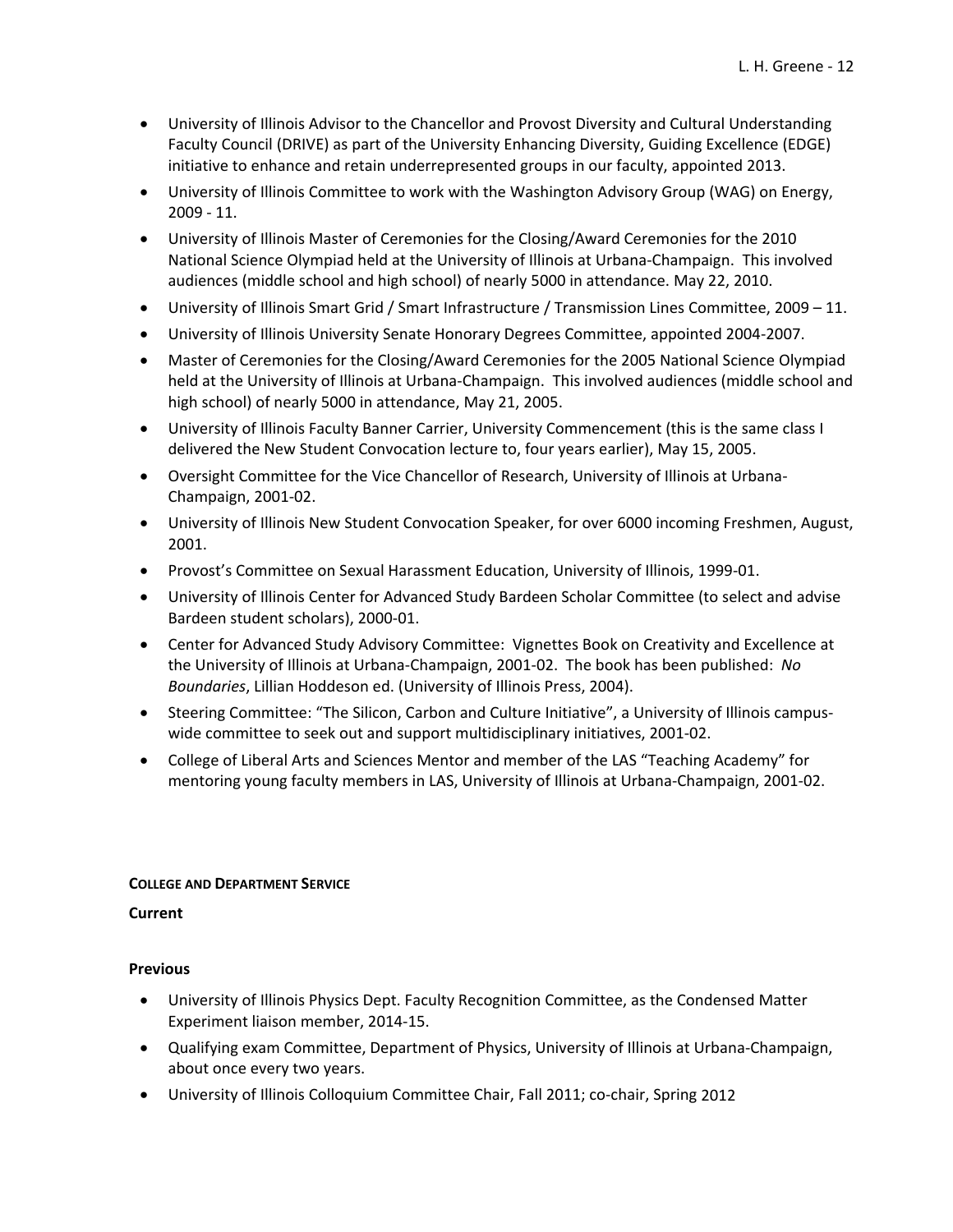- University of Illinois Awards and Recognition Committee, College of Engineering, 2007‐2011.
- University of Illinois Physics Senior Thesis Task Force, 2013‐14.
- University of Illinois Faculty Recognition Committee, Physics Department, 2000‐05.
- University of Illinois Physics Department Task Force on Diversity, 2007‐08.
- University of Illinois Physics Department Course Development for a new Outreach Course (for non‐ scientists), 2009.
- Committee for the Conference celebrating the 50<sup>th</sup> Anniversary of the discovery of the Bardeen-Cooper‐Schrieffer Theory of Superconductivity (BCS@50), University of Illinois at Urbana, Champaign, October, 2007.
- Dean's Advisory Committee on Appointments, College of Engineering, University of Illinois at Urbana‐Champaign, 2002‐2006.
- University of Illinois College of Engineering Advisory Committee for Awards and Endowed Chairs, 2002‐2006.
- Theoretical biophysics faculty search committee, department of physics, University of Illinois at Urbana‐Champaign, 2003‐2004.
- Condensed Matter Physics Seminar Chair, University of Illinois at Urbana‐Champaign, 2004.
- Colloquium Committee Chair, Department of Physics, University of Illinois at Urbana‐Champaign, 1993‐1994.
- Physics Advisory Committee, University of Illinois, elected 1999 for a 2‐year term.
- Search Committee for a new Director of the Science and Technology Center for Superconductivity, appointed in 1996 by the University of Illinois Dean of Engineering.
- Search Committee for Head of the Department of Electrical and Computer Engineering at the University of Illinois, appointed in 1994 by the Dean of Engineering.

### **CHAIRED CONFERENCES**

### **Current**

- Co-Chair for the Topic "Strongly Correlated Electron Systems (including superconductivity and multiferroics)" at the 2015 International Conference on Magnetism (ICM2015), July 5 – 10, 2015, Barcelona, Spain. http://www.icm2015.org/.
- Co-Chair of the 2014 Center for Emergent Superconductivity (CES-EFRC) Fall Workshop, November 9 – 12, 2014, Urbana, IL.
- Chair of SCES@60 / DP@90 Summit Symposia: SCES@60 = Strongly Correlated Electron Systems at 60 years old; DP@90 = David Pines at 90 years old, October 17‐18, 2014, Urbana, IL.
- Program Chair for the Division of Materials Physics (DMP), March Meeting of the American Physical Society, March  $2 - 7$ , 2014, Denver, CO; and co-chair of that 10,000 person meeting.
- Coordinator of the DMP Prize Winner Symposium, March Meeting of the American Physical Society, March 2‐7, 2014, Denver, CO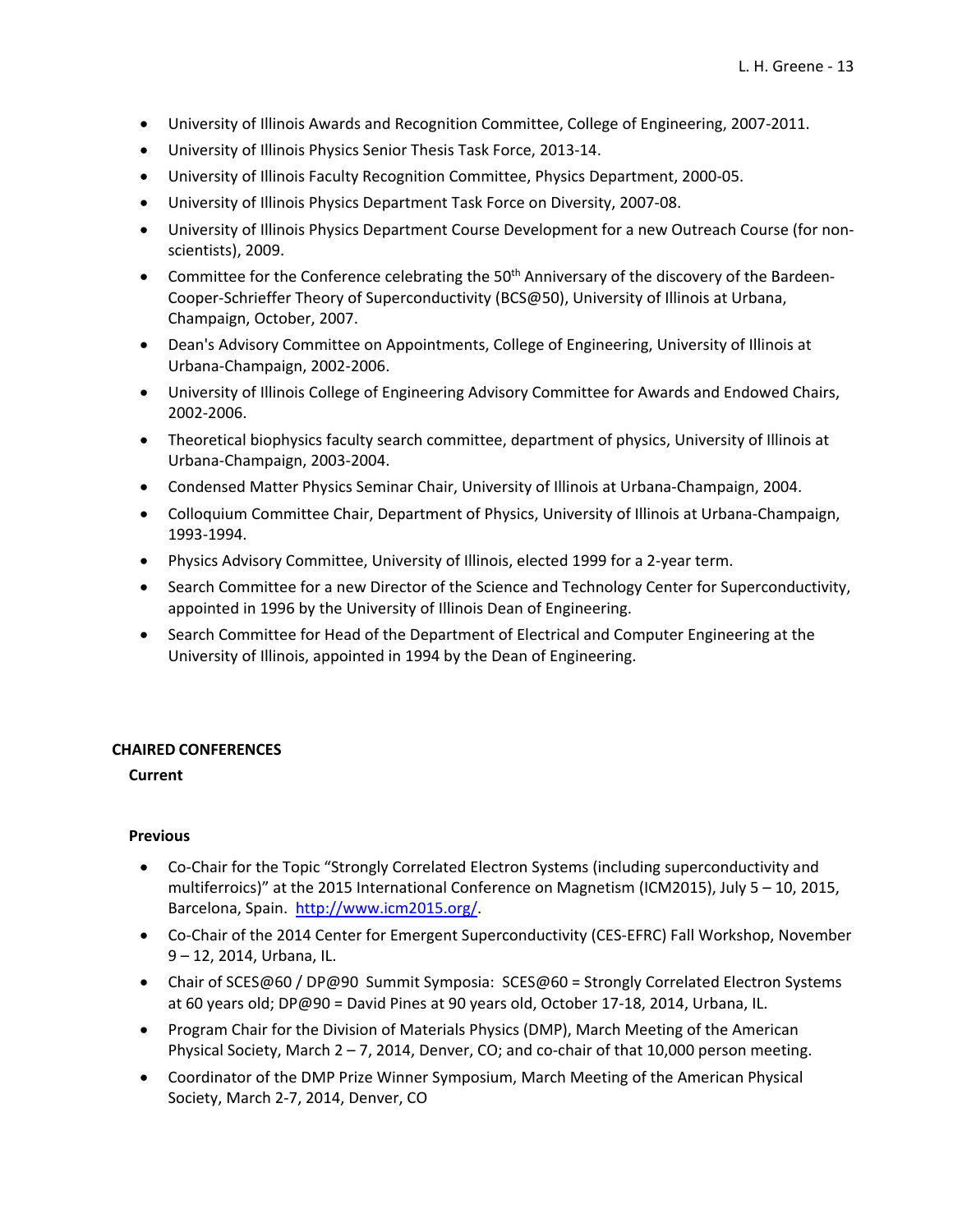- Coordinator of the DMP-sponsored focus topic sessions on Fe-based superconductors at the March Meeting of the American Physical Society, March 2‐7, 2014, Denver, CO.
- Co-Organizer of "*Superconductivity at 300mK and Beyond*" a celebration of the 75<sup>th</sup> birthday of Rick Greene, November 23 – 24, 2013, University of Maryland, College Park, MD
- Co-coordinator of the FOEP-sponsored session, "How to Engage the Public: Advice from the Pros" at the 2013 April Meeting of the American Physical Society, http://meetings.aps.org/Meeting/APR13/sessionindex2/?SessionEventID=194955.
- Coordinator of the DMP sponsored session, "Physics For Everyone" at the 2013 March Meeting of the American Physical Society, Baltimore, MD.
- Co-coordinator of the FOEP-sponsored session, "How to Engage the Public: Advice from the Pros" at the 2013 March Meeting of the American Physical Society, Baltimore, MD. http://meetings.aps.org/Meeting/MAR13/SessionIndex2/?SessionEventID=184461
- Coordinator of three DMP-sponsored focus topic sessions on Fe-based superconductors at the 2013 March Meeting of the American Physical Society, Baltimore, MD
- $\bullet$  Co-Chair (with: George Crabtree, ANL; and Peter Johnson, BNL) of the 10<sup>th</sup> International Conference on Materials and Mechanisms of Superconductivity (M2S 2012), 29 July – 3 August 2012, Washington, DC. http://www.m2s‐2012.org/
- Co-Chair (with David Pines, U C Davis; Julien Bobroff, Orsay; Dudley Herschbach, Harvard; and Elizabeth Simmons, Michigan State), "Becoming Engaged: Initiatives That Can Change Science Education."‐ An ICAM/ Aspen Center for Physics 50th Anniversary Workshop, 22‐25 July 2012, Aspen, CO.
- Chair of the 2011 Center for Emergent Superconductivity (CES-EFRC) Fall Workshop, November 6 9, 2011, Urbana, IL. http://www.bnl.gov/cesworkshop/
- Co-Chair (with Yvan Bruynseraede) of the Division of Materials Physics Focus Topic Session, "Search for New Superconductors" at the March Meeting of the American Physical Society, March 21‐26, 2011, Dallas, TX.
- Co-Chair (with J. C. Seamus Davis and Peter Johnson of BNL) of the 2010 CES-EFRC Fall Workshop, November 10 – 13, 2011, Stony Brook, NY.
- Co-Chair [with Catherine Pepin, Karyn Le Hur, and Anuradha Jagannathan; all women organizers]. *"I2CAM Workshop on Emergent Quantum Phenomena from the Nano to the Macro World"*, Cargèse, FR. http://icamconferences.org/cargese09/, July 6‐18, 2009.
- Co‐Chair [with Rick Greene], *"ICAM Workshop on the Fe‐Pnictide Superconductors"*, University of Maryland, College Park, MD, USA. November 15‐16, 2008. This was the 1st International workshop on the Fe‐based superconductors to take place in the USA, http://icam-i2cam.org/index.php/events/detail/fe-pnictide\_and\_related\_superconductors/
- Co-Chair [with Setsuko Tajima], "Special Romp Session on the New Fe-Pnictide Superconductors", part of the International Conference on Low Temperature Physics (LT‐25), http://physicsworld.com/blog/2008/08/lets\_romp.html August 9, 2008.
- Co‐Chair [with Charles Simon], "*Tenth Franco‐American Workshop on Complex Oxides: Strongly Correlated Fermions, Functional Materials and Their Interplay*", a continuation of the collaboration between UIUC and the CNRS, Caen, FR, July 3‐4, 2006.
- Chair, "*Ninth Franco‐American Workshop on Complex Oxides: Strongly Correlated Fermions, Functional Materials and Their Interplay*", a continuation of the collaboration between UIUC and the CNRS, Urbana, IL, January 17‐18, 2006.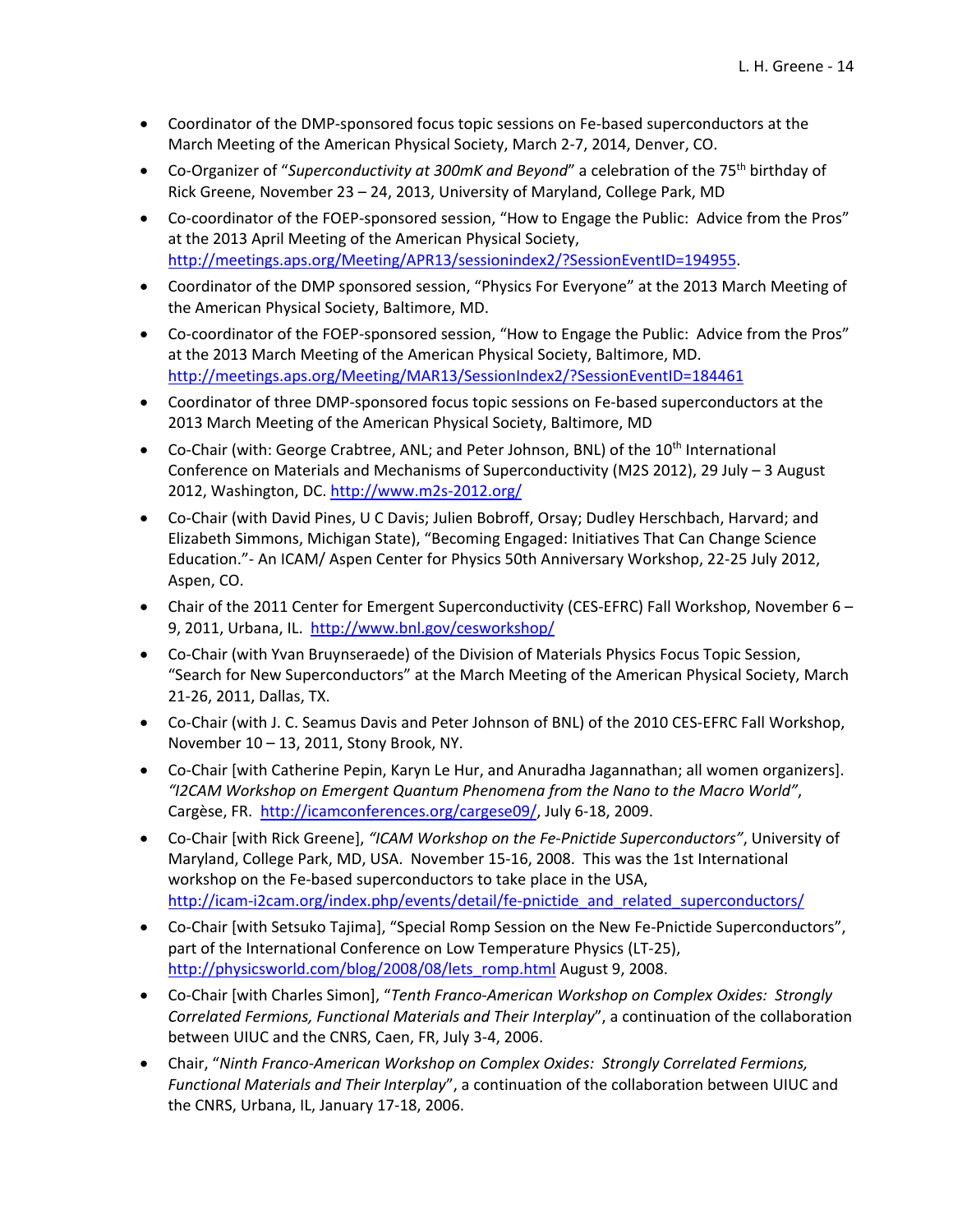- Co‐Chair [with Nicole Bontemps, Ricardo Lobo and Pierre Monod] "*Eighth Franco‐American Workshop on Complex Oxides: "Strongly Correlated Fermions, Functional Materials and Their Interplay*", a continuation of the collaboration between UIUC and the CNRS, ESPCI, Paris, FR, December 16‐17, 2004.
- Chair, "*Seventh Franco‐American Workshop on Complex Oxides: "Strongly Correlated Fermions, Functional Materials and Their Interplay*", a continuation of the collaboration between UIUC, Northwestern University and the CNRS, Urbana, IL, May 22‐25, 2003
- Co-Chair [with Mike Norman (Argonne) and Herb Mook (Oak Ridge)], American Physical Society, Division of Materials Physics Focused Topic Session*: "High‐Temperature Superconducting Materials: Relations between Physical and Electronic Structure"*, at the 2002 March Meeting of the American Physical Society, Indianapolis, IN, March 17‐22, 2002.
- Co-Chair [with Ralph Nuzzo (UIUC, Chemistry), George Whitesides (Harvard, Chemistry) and David Pines (UIUC and Los Alamos, Physics)], Institute for Complex and Adaptive Materials (ICAM) workshop on *"Designing Emergent Matter"*, Santa Fe, NM, January 8‐12, 2001.
- Co‐Chair, Gordon Research Conference on *"Correlated Electrons"*, June 26–30, 2000.
- Co-Chair [with Subir Sadchev], Gordon Research Conference, "Correlated *Electrons"*, New Hampshire, July 19‐23, 1998.
- Co‐Chair [with Tom Lemberger & Nigel Goldenfeld], "*Superconductivity with a Smile: A Symposium in Honor of the Wisdom and Wit of Donald M. Ginsberg"*, Urbana, IL, April 18‐19, 1997.
- Co‐Chair, Gordon Research Conference on *"Correlated Electrons"*, July 21–25, 1996.
- Chair: *"Superconducting Materials Symposium"*, Fall Meeting of the Materials Research Society, Boston, MA, 1992.
- Advisory and/or Program committee for many international conferences, including a NATO‐ Advanced Study Institute & The 22<sup>nd</sup> - 26<sup>th</sup> International Meetings on Low-Temperature Physics, the  $7<sup>th</sup>$  and  $8<sup>th</sup>$  Materials and Mechanisms in Superconductivity-High-Temperature Superconductivity Conferences in Rio de Janeiro, Brazil 2002 and Dresden, Germany 2006, respectively; The international conference on Strongly Correlated Electrons, 2005 (Vienna) and 2007 (Houston); Gordon Research Conference on Superconductivity (every 1.5 years).

### **PATENT:**

 "Metal Alkoxides and Methods of Making Same", Patrick J. Hentges, Laura H. Greene, Margaret Mary Pafford, Glenn Westwood and Walter G. Klemperer. Patent Number: US 6,838,404 B2 Award Date of Patent: January 4, 2005.

### **TEACHING EXPERIENCE:**

- 2015 COACh workshops: Materials Research Society Africa Meeting, December 6‐13 Accra, Ghana
- 2015 COACh workshops: Three sets, October 3‐12, 2015, Muscat, Nizwa, and Sohar, Oman
- 2015 COACh workshops for the US-India Joint Commission, supported by the Department of State, August 29‐September 1 (Mumbai) and 2‐4 (Guwahati) COACh workshop at the Fifth Indonesian‐American Kavli Frontiers in Science Meeting, July 26‐ August 1, Makassar, South Sulawesi, Indonesia.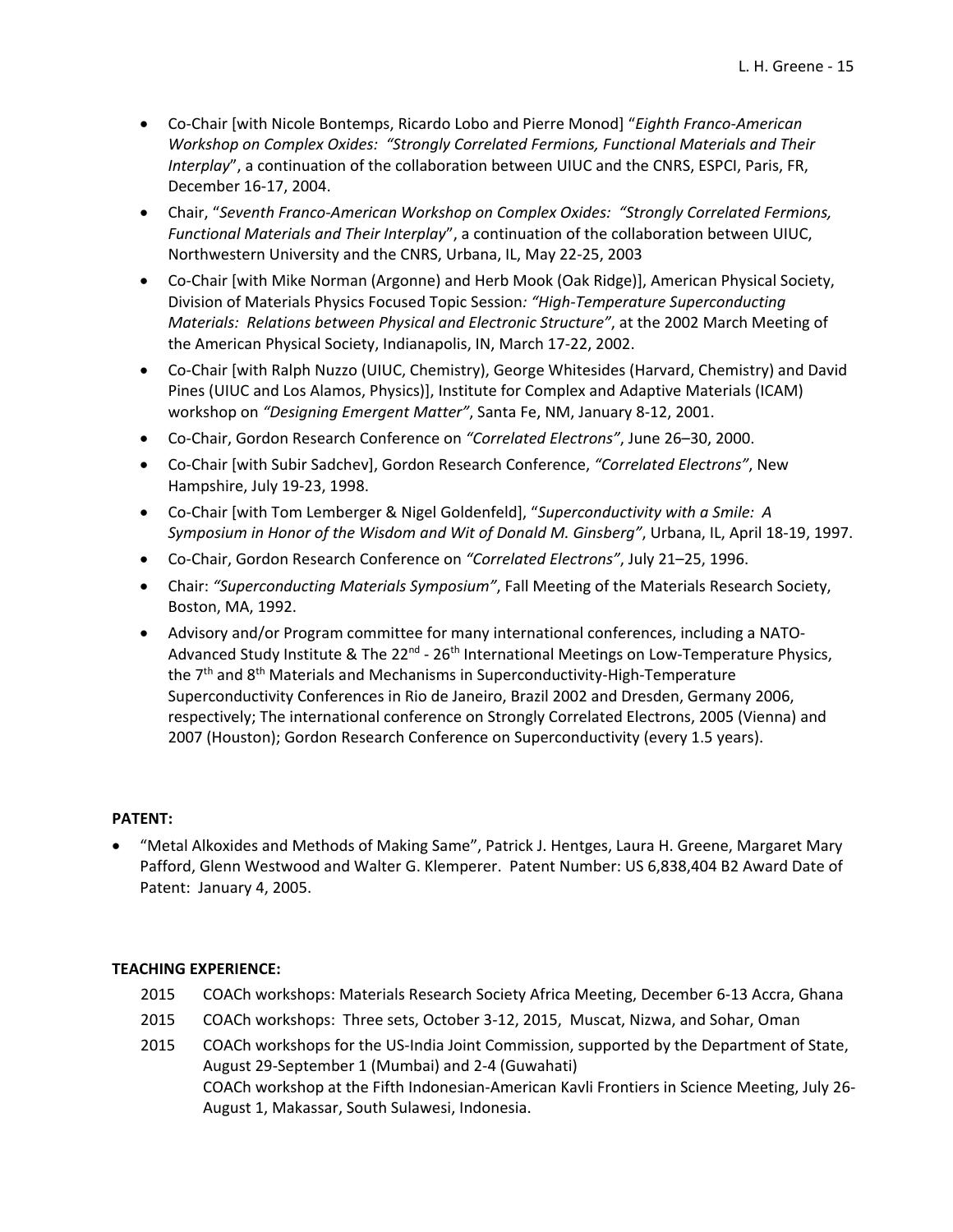- 2015 COACh workshops for Oak Ridge National Laboratories, June 28, Oak Ridge, TN
- 2015 Spring school on Heavy Fermion and other strongly correlated electron systems, April 13‐14, 2015, Zhejiang University, Hangzhou, China.
- 2015 COACh workshops for Argonne National Laboratories, March 20, Argonne, IL.
- 2014 COACh workshops for the US-India Joint Commission, supported by DST and State Depart., September 2‐5 (Delhi) ;7‐10 (Bangalore), India. (https://indiabioscience.org/columns/indian‐ scenario/notes-from-the-career-building-workshop-for-women-scientists-at-nias).
- 2014 Physics 140 "How Things Work" (for non-science majors). Instituted new web-based learning techniques for this semester.
- 2014 COACh workshop at the Fourth Indonesian-American Kavli Frontiers in Science Meeting, June 20‐25 2014, Medan, Sumatra, Indonesia.
- 2014 COACh and L'Oriel‐supported workshop, January 7‐8, Bangkok, Thailand.
- 2013 COACh workshop Including women scientists from Tunisia, Algeria, and Morocco, March 5‐7, Casablanca, Morocco.
- 2013 COACh workshop at the Third Indonesian‐American Kavli Frontiers in Science Meeting workshops June 22‐23, Bali, Indonesia.
- 2013 Lecturer at the International Summer School on Superconductivity Theory, Experiments, and Phenomena (STEP – 2013), August 5 – 17, 2013, Cargèse, Corsica, FR.
- 2013 Physics 427: Thermodynamics and Statistical Mechanics (undergraduate).
- 2013 Lecturer at the China/US Joint Winter School on Novel Superconductors, January 21 23, 2013, Hong Kong
- 2013 Lecturer at the Summer School for Outstanding Students in Basic Sciences, Zhejiang University (eight hours of lectures), July 15, 2013, Hangzhou, China
- 2010‐12 Physics 496 / 499 Senior Thesis (two semester course)
- 2010/14 Physics 140 "How Things Work" (for non‐science majors)
- 2009 Lecturer at the "*Summer School on Novel Superconductors*", sponsored by the International Center for Materials Research (ICMR), University of California at Santa Barbara and the Graduate School of Excellence in Materials Science, Mainz, Germany, August 2‐15, 2009 Santa Barbara, CA
- 2009 Master Class (series of lectures for graduate students) for Physics@FOM, Veldhoven, NL, January 18 – 22, 2009.
- 2008‐09 Physics 427: Thermodynamics and Statistical Mechanics (undergraduate).
- 1992‐02 Physics 199B: One general lecture per year to Freshmen physics majors, UIUC.
- 2007 Physics 460: Condensed Matter Physics (undergraduate).
- 2002‐07 Physics 140: How Things Work (for non‐science majors; grew from ~60 to ~630 students).
- 2007 Lecturer at the I2CAM/ FAPERJ Spring School on Emergent Matter, *"New phenomena in highly correlated quantum matter"*, Rio de Janeiro, Brazil, March 11‐17, 2007.
- 2004 Visiting Lecturer, CNRS, ORSAY, FR.
- 2001‐02 Physics 150: Concepts of Modern Physics.
- 2000 Lecturer at the National Science Foundation Summer School for Condensed Matter and Materials Physics, (Boulder CO). *"Tunneling into Unconventional Superconductors"* (series of 3 lectures).
- 1998‐00 Physics 386 and 387: Quantum Mechanics (undergraduate).
- 1997‐98 Physics 361: Thermodynamics and Statistical Mechanics (undergraduate).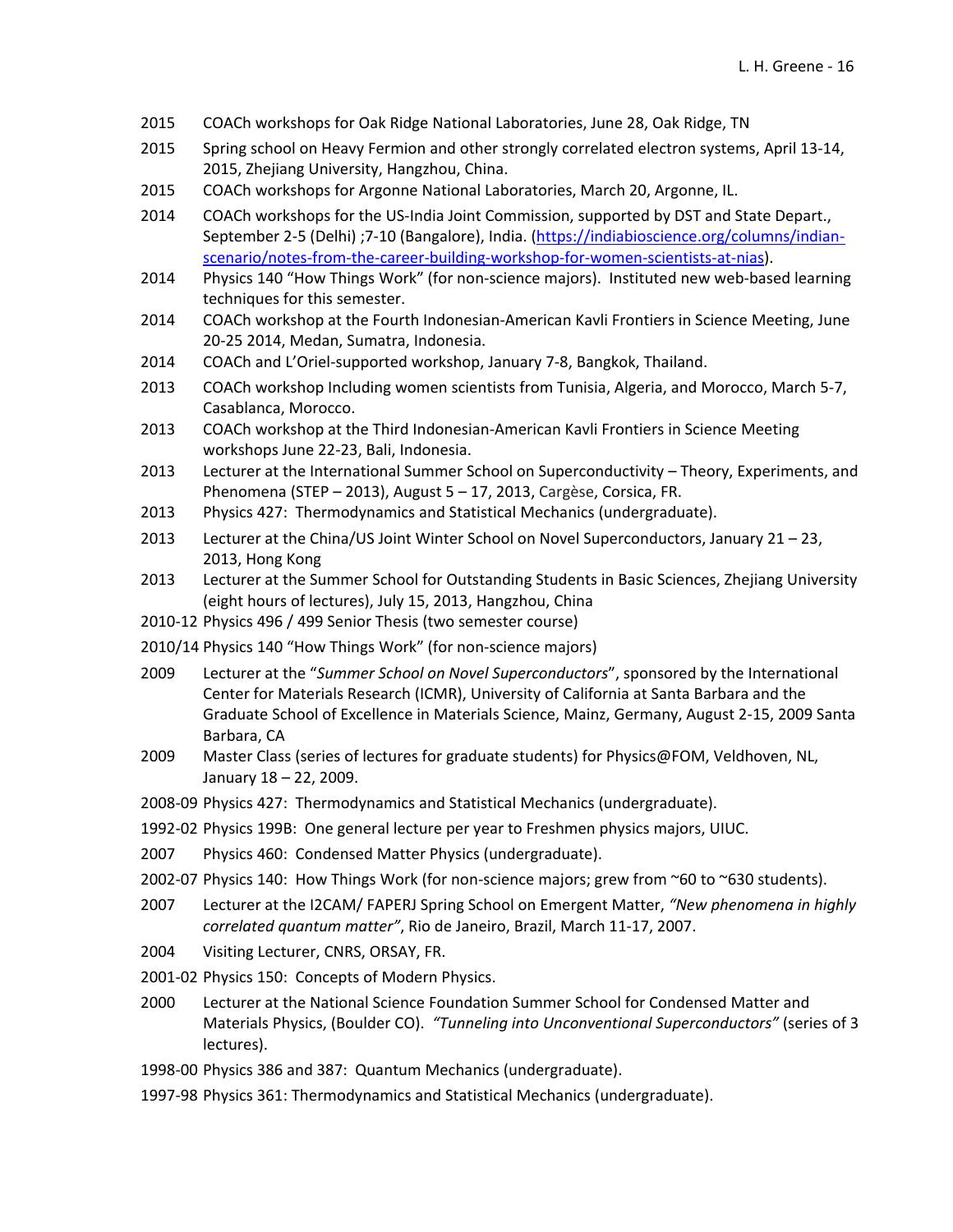- 1995 Lecturer at the Midwest Superconductivity Consortium (MISCON) Summer School on Josephson Junctions for High‐Temperature Superconductors (Columbia, MO): *"Josephson Junction Fabrication for High‐Temperature Superconductors".*
- 1995‐96 Physics 108: Introduction to Waves for physics and engineering majors. Lecturer and administrator to 450 and 750 students; 10 and 18 teaching assistants for the Fall and Spring semesters, respectively.
- 1993‐94 Physics 389: Solid State Physics (undergraduate).
- 1992‐95 Physics 108: General physics (waves) for engineering and physics majors.
- 1989 Lecturer at the NATO-Advanced Study Institute on Superconducting Materials (Bad Nauheim): *"Tunneling Spectroscopy"*, 1989.
- 1987‐ Many (hundreds of) lectures presented to general audiences (see Invited Talks).

pres

1977-79 Teaching assistant, Cornell University.

1973‐76 Lecturer and teaching assistant, The Ohio State University.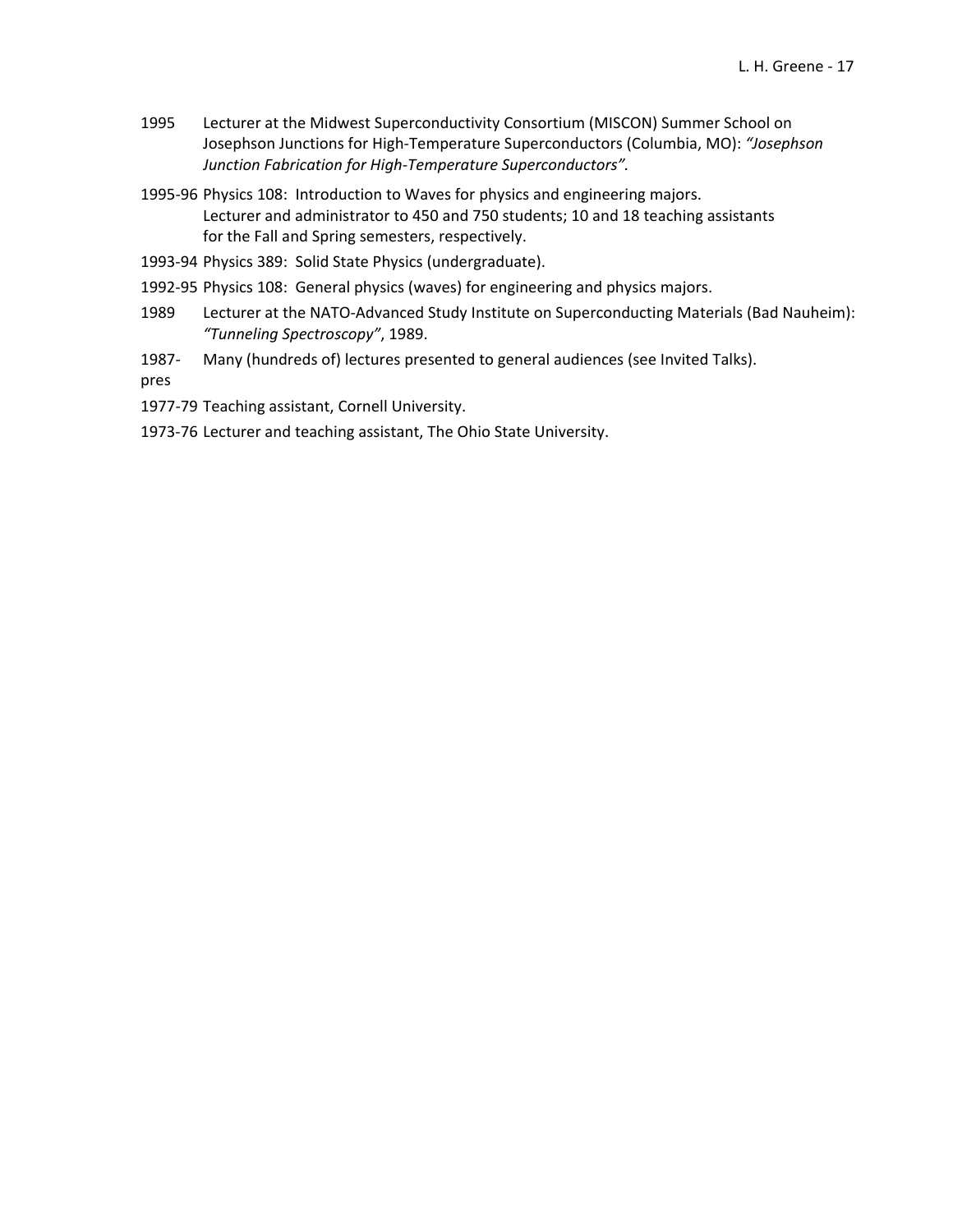### **RESEARCH ADVISING**

**Post‐Doctoral Associates and Visiting Scientists (at University of Illinois at Urbana‐Champaign):**

‐2016 Prof. Narendra Jaggi, Illinois Wesleyan, for a Sabbatical.

- Steve Ziemak, ICAM Fellow from University of Maryland, group of JP. Paglione.
- ‐2014 Mauro Tortello, *Visiting Fulbright Scholar*, from Istituto di Ingegneria e Fisica dei Materiali, Torino, Italy
- ‐2014 Jennifer Misuraca, *ICAM Fellow* (with Prof. Meigan Aronson, Stony Brook/Brookhaven)
- ‐2010 Yize Li (with Prof. James N. Eckstein; From U. VA; presently at U. WI.)
- ‐2013 Wan Kyu Park; promoted to Visiting Research Assistant Professor
- ‐2007 Heiko A. Stalzer (Heidelberg)
- ‐2006 Sivaperumal Uthayakumar (from ETH, Geneva, presently at Max Plank, Stuttgart)
- ‐Su Sangita Bose (from and presently at TATA Institute, Mumbai, INDIA)
- ‐2010 Wan Kyu Park (from MIT)
- ‐2001 Elisabeth Dumont (from ETH, Geneva, presently in Luxembourg)
- 1999-2001 Xiuling Li (with Prof. Paul Bohn, Chemistry; presently Professor in ECE at UIUC).
- ‐2001 Hervé Aubin (from and presently at CNRS‐ESPCI, Paris, FRANCE)
- ‐1997 Marco Aprili (from and presently at CNRS, Orsay; and ESPCI, Paris, FRANCE)
- ‐1994 Nir Haas (from Tel Aviv, presently at Rafael Government Lab, Haifa, ISRAEL)
- 1990-1992 Jerome Lesueur (from and presently at CNRS, Orsay; and ESPCI, Paris, FRANCE)
- ‐1990 Monique Giroud (from and presently at CNRS, Grenoble, FRANCE)

### **Ph.D.'s Granted (University of Illinois at Urbana‐Champaign):**

### Han Zhao (expected 2016)

- Cassandra Renee Hunt (Miller Fellow, Berkeley)
- Hamood Zafir Arham (Intel, Hillsboro, OR)
- Xin Lu (Zhejiang University, Hongzhou, China)
- Patrick Hentges (Intel, Hillsboro, OR)
- Glenn Westwood (with Prof. Paul Bohn, Chemistry; Avantor Performance Materials, Inc., Phillipsburg, NJ)
- Elvira Stanescu (nee Paraoanu, Badica; presently at U. VA)
- Margaret M. Pafford (with Prof. Walter Klemperer, Chemistry; Rohm and Hass Company, Philadelphia, PA)
- Igor V. Roshchin (Prof. at TAMU)
- Adam C. Abeyta (Naval Research Laboratory, San Diego, CA)
- Troy A. Tanzer (Chemistry; Advanced Micro Devices, Austin TX)
- Mark W. Covington (Seagate Research, Minneapolis, MN)
- Jeffrey F. Dorsten (Chemistry, Shell Oil, Houston, TX)

### **Other Graduate Students (at University of Illinois at Urbana‐Champaign):**

- ‐15 Cesar O. Ascencio (still at UIUC)
- Charles Steiner (still at UIUC)
- ‐Su Progna Banerjee (still at UIUC)

‐1995 Kristana Bloom (now at a computer company in NJ): MS in 1995

‐2001 Diane E. (Betsy) Pugel (now at NASA Goddard)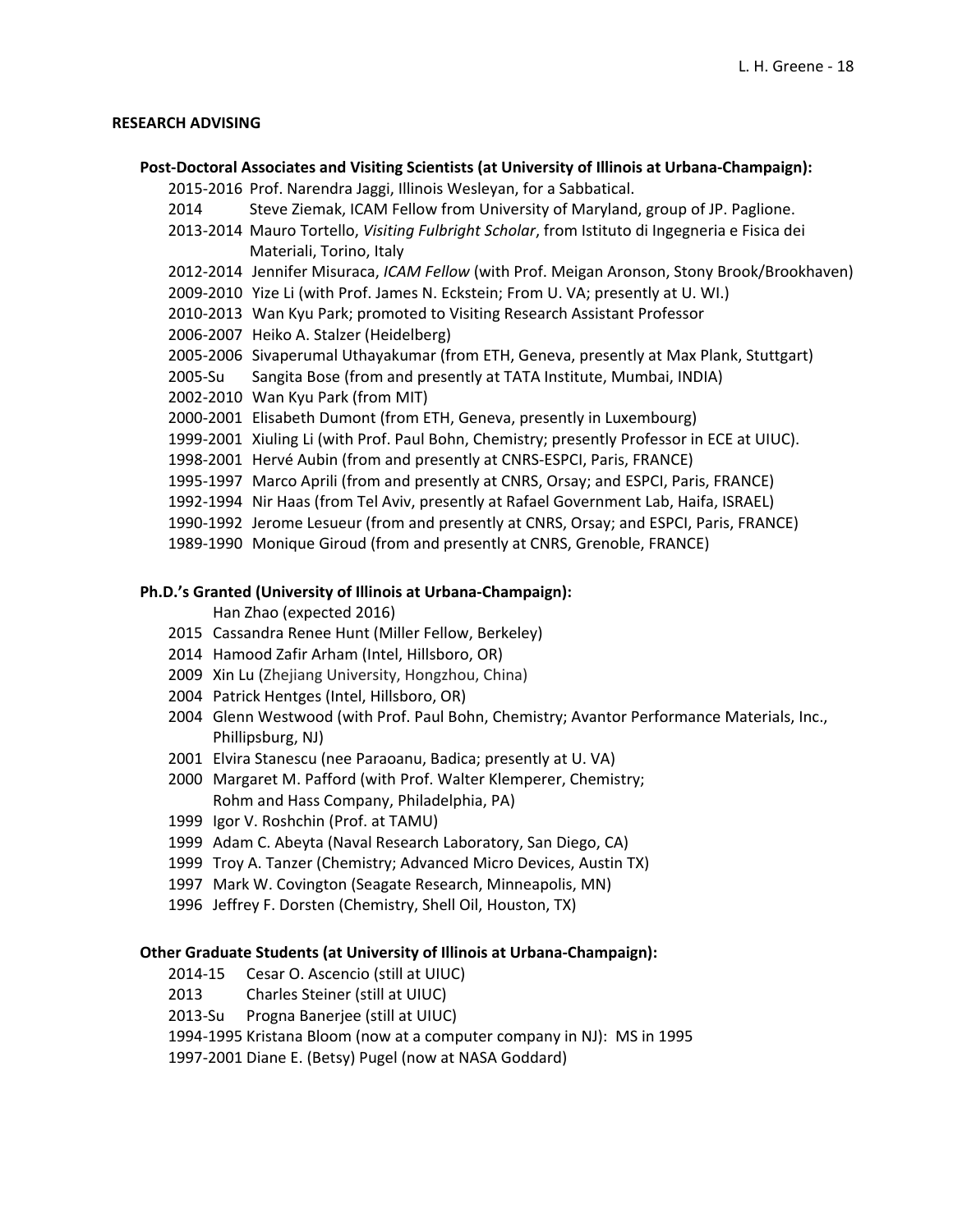|                    | Undergraduate and Exchange Students (at University of Illinois at Urbana-Champaign):                                        |
|--------------------|-----------------------------------------------------------------------------------------------------------------------------|
| 2015-pres          | Brian Korn (Independent Study Student)                                                                                      |
| 2015-Su            |                                                                                                                             |
|                    | Emily Herman (REU Student from St. Norbert College, WI)                                                                     |
| 2014-pres          | Omar Mehio (Independent Study Student)                                                                                      |
| 2014-pres          | Alex Noddings (Independent Study Student)                                                                                   |
| 2014-Su            | Andrew Boomer (Independent Study from University of Oregon)                                                                 |
| 2014-pres          | Prathum Saraf (Independent Study Student)                                                                                   |
| 2014-pres          | Miller Wesselhoff (Independent Study Student)                                                                               |
| 2014-pres          | Zhenyu Dai (Independent Study Student)                                                                                      |
| 2014-pres          | Julia Zuo (Independent Study Student)                                                                                       |
| 2014-pres          | Ashley Hemmingway (Independent Study Student)                                                                               |
| 2014-Su            | Amanda Landcastle (REU from The College at Brockport, NY)                                                                   |
| 2013-pres          | Konrad Genser (Independent Study Student)                                                                                   |
| 2013-pres          | Michael Worek (Independent Study Student)                                                                                   |
| 2013-14            | Cody Jones (Independent Study Student)                                                                                      |
| 2013-14            | Margaret McCarter (REU from Illinois Wesleyan, then independent study)                                                      |
|                    | -Goldwater Scholarship, 2014                                                                                                |
| 2013-pres          | Ryan Tapping (Independent Study Student)                                                                                    |
| 2013-pres          | Lunan Sun (Independent Study Student)                                                                                       |
| 2013-pres          | Matthew Dwyer (Independent Study Student)                                                                                   |
| 2012-13            | Martin Liu (independent study student)                                                                                      |
| 2012-pres          | Sanjay Narasiwodeyar (independent study student)                                                                            |
|                    | -Robert A. Stein Award, 2013                                                                                                |
| 2012-Su            | James Hanson (REU from Missouri State)                                                                                      |
| 2011-14            | Rebecca Glaudell (independent study student)                                                                                |
|                    | -Laura B. Eisenstein Award, 2014                                                                                            |
|                    | -Ernest M. Lyman Prize, 2013                                                                                                |
|                    | -Thomas A. Prickett Engineering Award, 2013                                                                                 |
|                    | -Commonwealth Edison/Beryl Bristow Endowed Award, 2011-12                                                                   |
| 2011-12            | Jennifer Dijohn (Illinois Scholar Undergraduate Researcher, ISUR)<br>-Commonwealth Edison/Beryl Bristow Endowed Award, 2012 |
| 2011-12            | Ikoro Ikoro (independent study student)                                                                                     |
| 2011-12            | Cheng Wan (independent study and senior thesis student)                                                                     |
| 2011-Su            | Sachiko Graber (REU from Grinnell)                                                                                          |
| 2011-Su            | Song Zhang (exchange student from Singapore)                                                                                |
| 2011-13            | Kevin Coughlin (independent study and senior thesis student)                                                                |
| 2011-13            | Yunjo Lee (independent study and Senior Thesis student)                                                                     |
| 2010-11            | Christopher Fu Lamb (independent study student)                                                                             |
| 2010-11            | Manish Shankla (independent study student)                                                                                  |
| 2010               | Chase Boren (independent study student)                                                                                     |
| 2010-13<br>2010-Su | Rob Looby (independent study and senior Thesis Student)<br>Ryan Goetz (REU from Illinois Wesleyan)                          |
| 2010-Su            | Anthony O'Donovan-Zavada (REU from Coe College)                                                                             |
| 2010-Su            | Jay Sheth (summer intern from Banaras Hindu University, India)                                                              |
|                    |                                                                                                                             |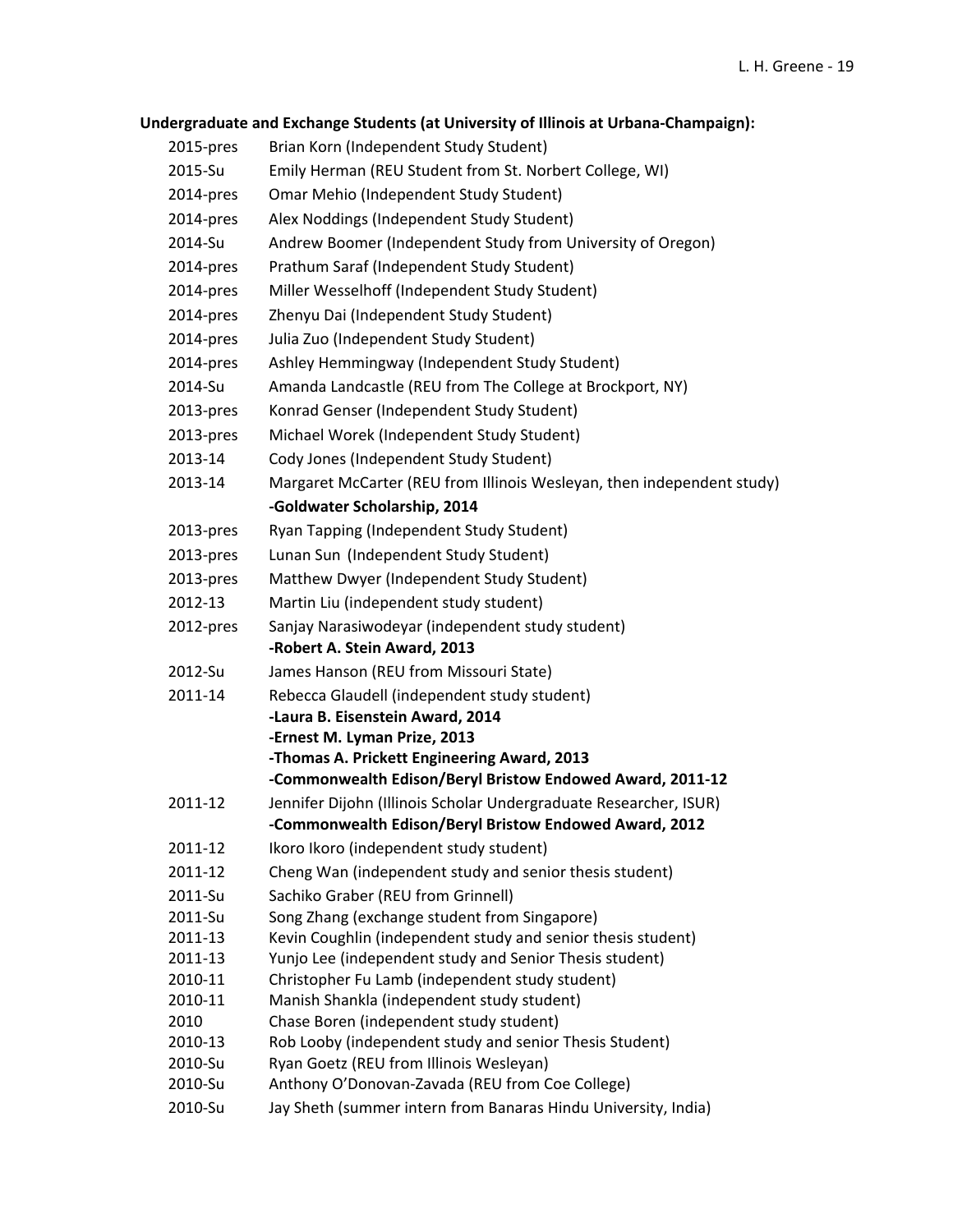| 2009-10    | Jose Antonio Garmilla Alonso (exchange student from Mexico)                                                                                   |
|------------|-----------------------------------------------------------------------------------------------------------------------------------------------|
| 2009-10    | Jeremy Tartar (independent study student)                                                                                                     |
| 2009&10 Su | Anuj Tejpal (summer intern from Banaras Hindu University, India)                                                                              |
| 2009       | Michelle (Brittany) Payne (Independent study soudent)                                                                                         |
| 2009 Su    | Adam N. Chambers (REU-09 student)                                                                                                             |
| 2009 Su    | Rasheedat S. Yahaya (REU-09 student)                                                                                                          |
| 2009-10    | Adam Saied Ahmed (Senior Thesis Student)                                                                                                      |
| 2009-10    | Yildiz Kabran (independent Study Student)                                                                                                     |
| 2008-09    | Alex Albanese (independent Study Student)                                                                                                     |
| 2008-09    | Loc Phuc Nguyen (Independent Study Student)                                                                                                   |
| 2008-09    | Anne M. Glaudell (Senior Thesis Student), received:                                                                                           |
|            | - The 2009 Laura B. Eisenstein Award for exceptional women physics students                                                                   |
| 2008-09    | Jonathan E. Pautler (Senior Thesis Student)                                                                                                   |
| 2008       | Sam Johnson (Sophomore Independent Study Student)                                                                                             |
| 2008-09    | Richard Jones (Senior thesis student)                                                                                                         |
| 2008-09    | Akshay Anant Ghalsasi (Independent Study Student, started as Freshman)                                                                        |
| 2008-09    | Zhen Wah Tan (independent study and senior thesis student), received:                                                                         |
|            | - The Robert E. Hetrick Outstanding Senior Thesis Award for 2009                                                                              |
|            | - Ernst M. Lyman Prize for the outstanding senior in physics, 2009                                                                            |
|            | - Bronze Tablet, for sustained academic achievement, 2009                                                                                     |
|            | - Richard K. Cook Scholarchip, 2008                                                                                                           |
| 2008 Su    | Alison Pawlicki (REU-08 student from Florida State), received:                                                                                |
|            | - Lannutti Award for Undergraduate Research at FSU                                                                                            |
|            | - Lynn Shannon Proctor award for Achievement in Physics by a minority student                                                                 |
|            |                                                                                                                                               |
|            |                                                                                                                                               |
| 2007-8     | - inducted into Sigma Pi Sigma National Physics Honor Society                                                                                 |
|            | Engineering Open House Project: Jason Didier, John Docauer, Jason Jones,<br>Jonathan Naber, Joseph Newcomb, Suzanne Sullivan, and Ryan Trumbo |
| 2008-09    | Yi-Hsuan Lin (Independent Study Student)                                                                                                      |
| 2007-08    | Ryan Murphy (Independent Study Student)                                                                                                       |
| 2007 Su    | Daisy Hassani (High School Student)                                                                                                           |
| 2007 Su    | Gregory Rosen (REU-07 Student from Ohio University)                                                                                           |
| 2006-2008  | Jiongyi Tan (Independent Study Student and Senior Thesis Student)                                                                             |
| 2006-2008  | Veronica Jacome (Independent Study student)                                                                                                   |
| 2006-2008  | Julien Ansermet (Independent Study and Senior Thesis Student)                                                                                 |
|            | -Shell Foundation Scholar, 2007                                                                                                               |
| 2005 Su    | Kane Baker (REU-05 Student)                                                                                                                   |
| 2005 Su    | Jeremy McMinis (REU-05 Student)                                                                                                               |
| 2005-2006  | Andy O'Brien (REU-05 and Senior Thesis Student)                                                                                               |
| 2004-2005  | Caitlin Jo Ramsey (Independent study and REU-05 Student)                                                                                      |
| 2004-2005  | Jorge Elizondo (Exchange Student from Mexico)                                                                                                 |
| 2003-2005  | Karen Parkinson (Independent Study, Senior Thesis and REU-04 Student)                                                                         |
| 2004 Su    | Erika Smith (REU-04 Student)                                                                                                                  |
| 2003-2004  | Florian Wilken (Exchange Student from Heidelberg)                                                                                             |
| 2004 Su    | Alex Thaler (REU-04 Student)                                                                                                                  |
| 2003-2004  | Chris Lesher (REU-04, Student Senior Thesis): Senior Thesis Award 2004                                                                        |
| 2002 Su    | Erin De Pree (REU-03 Student)                                                                                                                 |
| 2000-2006  | Justin Elenewski (High School, Independent Study, REU-04, Senior Thesis Student)                                                              |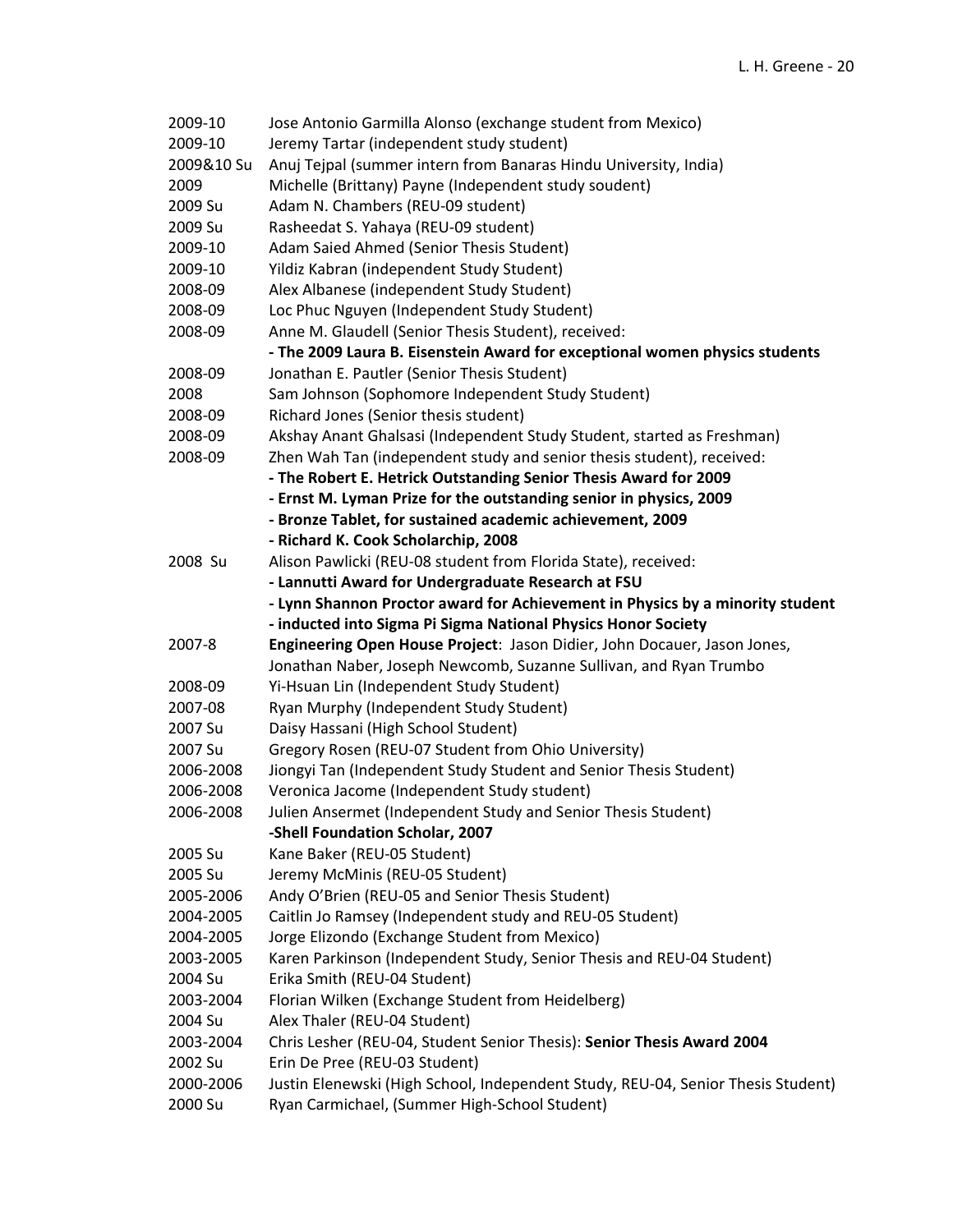- ‐2000 Hartmut Gimple (Exchange Student from Heidelberg)
- ‐1998 Markus Dittrich (Exchange Student from Regensburg)
- 1997-1998 William Murphy (Visiting Student from Illinois Wesleyan)
- ‐1998 Donna M. Maier (Independent Study, Chemistry, UIUC)
- ‐1998 Katherine Krajnak (Independent Study)
- 1996-1997 Bernhard Niedermeyer (Exchange Student from Regensburg)
- ‐1996 Gregor Kuchler (Exchange Student from Regensburg)
- ‐1995 Roland Scheuerer (Exchange Student from Regensburg)
- ‐1995 Kristana Bloom (Independent Study)
- ‐1994 Johannes Beer (Exchange Student from Regensburg)

### **Technical Laboratory Assistants (at University of Illinois at Urbana‐Champaign)::**

- ‐10 Richard Telly Jones
- ‐03 William L. Feldmann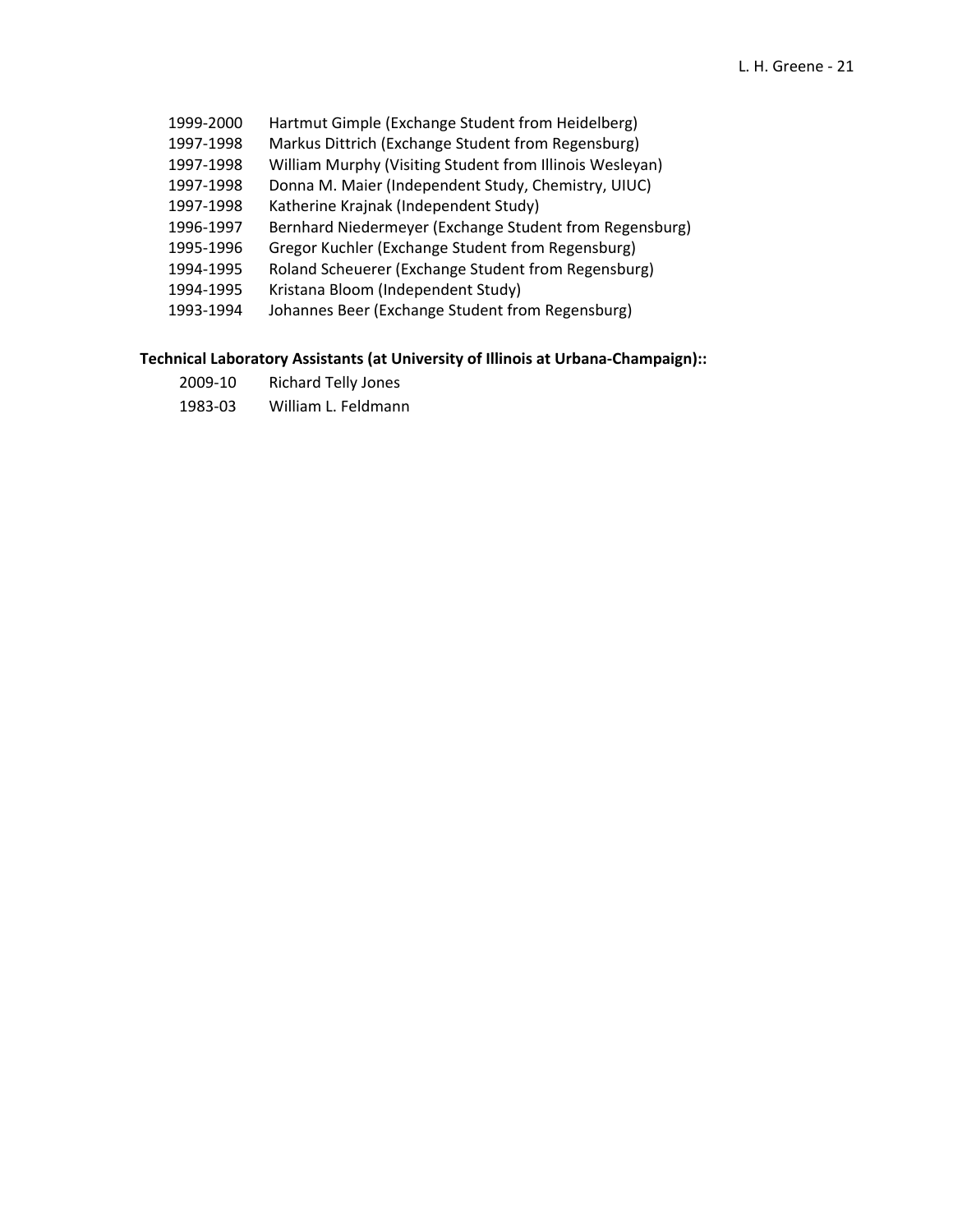### **FUNDED and PENDING PROPOSALS (1992‐present):**

### **Pending**

### **Currently Funded**

- Creativity Extension for *"Quasiparticle Scattering and Tunneling Spectroscopic Studies on Kondo Lattices, Topological Insulators and Superconductors"*, Wan Kyu Park, PI, National Science Foundation, Division of Materials Research, October 2015, two years, \$140k/year.
- "*Center for Emergent Superconductivity"* Energy Frontier Research Center: Brookhaven National Laboratory (lead), Argonne National Laboratory, and The University of Illinois. Basic Energy Sciences, Department of Energy, UIUC part is \$3.584 M/year for 4 years, 08/15/14 – 08/14/18, Associate Director.

### **Previously Funded**

- "*REU Site: Opportunities in Physics Research at Illinois."* Co‐PIs Kevin Pitts, Toni Pitts, and Dale Van Harlingen, National Science Foundation 3/2/11 – 3/2/14, \$307,599.
- *"Quasiparticle Scattering and Tunneling Spectroscopic Studies on Kondo Lattices, Topological Insulators and Superconductors"*, co‐PI Wan Kyu Park, National Science Foundation, Division of Materials Research, October 2012, \$355,035 for three years.
- "Advanced Materials: Rapid Materials Discovery," James N. Eckstein (PI), Laura H. Greene (co‐PI), Daniel P. Shoemaker (co‐PI), Jian‐Min Zuo (co‐PI), University of Illinois Advanced Research Initiatives (ARI), \$50,000, June 1 – December 31, 2014
- *"SCES@60: Where are we now?*" Proposal to the Gordon and Betty Moore Foundation to support a symposium on the 60<sup>th</sup> anniversary of the identification of strongly correlated electron systems, October 18, 2014, Urbana, IL, \$15,000.
- *"Point Contact Spectroscopy in Half‐Heusler Compounds," "*co‐PI Johnpierre Paglione, University of Maryland, ICAM travel award to support the visit of UMD graduate student Steve Ziemak to my laboratory for the summer of 2014.
- "*Innovative avenues towards developing new families of high temperature superconducting materials, and measurements of their electronic structure*", co‐PI Meigan Aronson, Brookhaven National Laboratory and Stony Brook. Institute for Complex and Adaptive Matter (ICAM), 8/14/2012 – 8/15/2014, \$22,000 / yr for two years.
- "*Center for Emergent Superconductivity"* Energy Frontier Research Center: Brookhaven National Laboratory (lead), Argonne National Laboratory, and The University of Illinois. Basic Energy Sciences, Department of Energy, for \$23M over 5 years with Illinois receiving ~\$1.26 M/yr. . I am an Associate Director of the Center and Direct the UIUC branch. 8/14/2009‐8/13/2014
- "Becoming Engaged: Initiatives That Can Change Science Education." An ICAM/Aspen Center for Physics 50<sup>th</sup> Anniversary Workshop, (22-25 July, 2012, Aspen, CO) Co-PIs: David Pines, U C Davis; Julien Bobroff, Orsay; Dudley Herschbachm Harvard; & Elizabeth Simmons, Michigan State), ICAM, \$30,000.
- *"The Xth International Conference on the Materials and Mechanisms of Superconductivity (M2S 2012)"*, (July 29 – August 3, 2012, Washington, DC.), co‐PIs George Crabtree and Peter Johnson, Air Force Office of Scientific Research (AFOSR), \$15,000.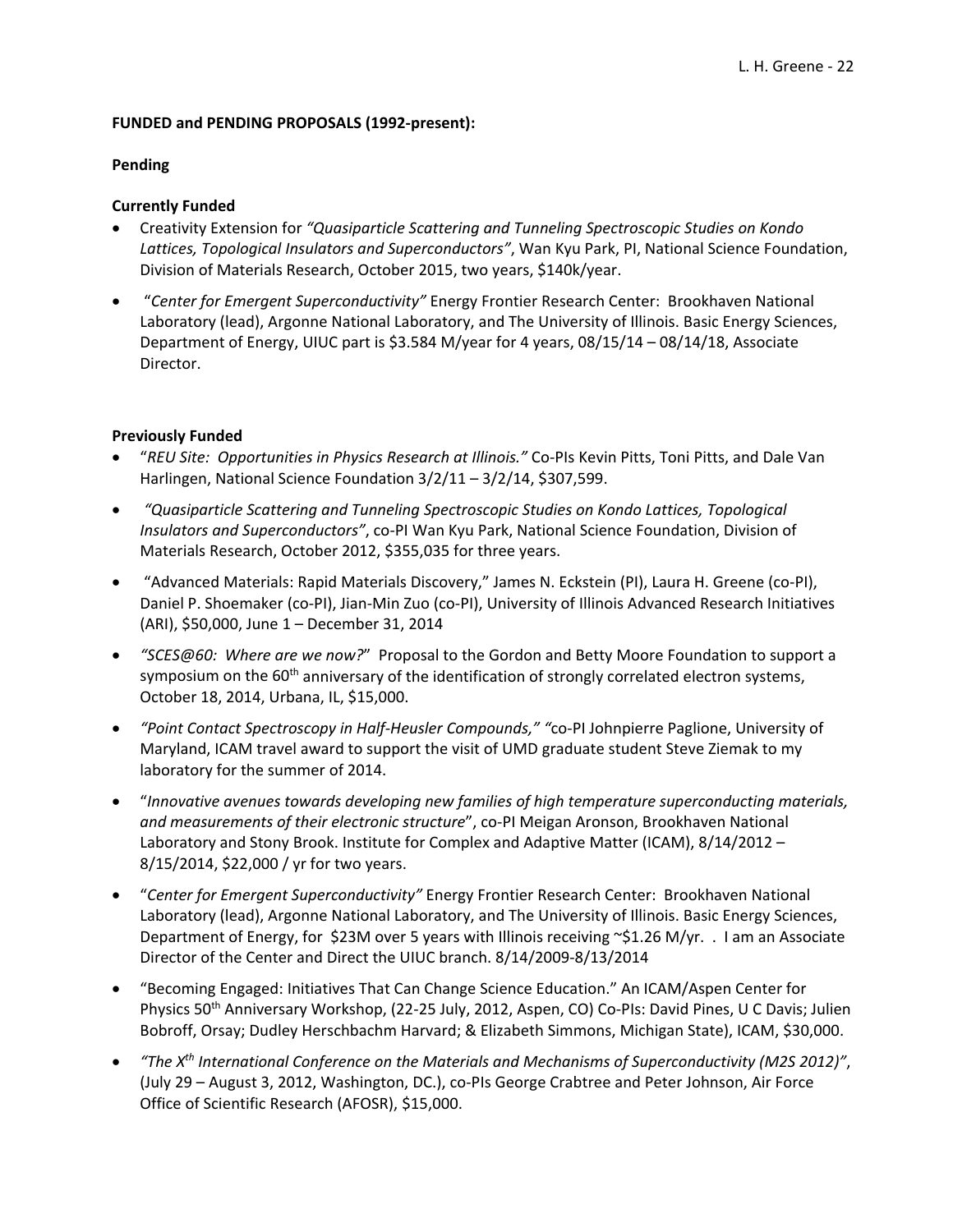- *"The Xth International Conference on the Materials and Mechanisms of Superconductivity (M2S 2012)",* (July 29 – August 3, 2012, Washington, DC.), co‐PIs George Crabtree and Peter Johnson, NSF, \$10,000.
- *"The Xth International Conference on the Materials and Mechanisms of Superconductivity (M2S 2012)",* (July 29 – August 3, 2012, Washington, DC.), co‐PIs George Crabtree & Peter Johnson, IUPAP, €15,000.
- *"The Xth International Conference on the Materials and Mechanisms of Superconductivity (M2S 2012)",* (July 29 – August 3, 2012, Washington, DC.), co‐PIs George Crabtree and Peter Johnson, Department of Energy – Basic Energy Sciences, \$50,000.
- *"The Xth International Conference on the Materials and Mechanisms of Superconductivity (M2S 2012)"*, (July 29 – August 3, 2012, Washington, DC.), co‐PIs George Crabtree and Peter Johnson, Institute for Complex and Adaptive Matter (ICAM), \$25,000.
- *"Quantum Materials at the Nanoscale: Studies of the Andreev conversion processes between conventional and unconventional Superconductors and normal metals"*, Cluster Proposal (11 members) to the Department of Energy‐Basic Energy Sciences (DoE‐BES), my part was ~\$150,000/year, 7/01/07 ‐ 6/30/10.
- *"Studies of the Andreev conversion process at interfaces between conventional and unconventional superconductors and normal metals"*, National Science Foundation – Division of Materials Research (NSF‐DMR), \$360.000 over three years. 6/1/2007 – 5/31/2010
- "ICAM Workshop on Fe‐Pnictide and Related Superconductors" (November 16‐17, 2008), Basic Energy Sciences, Department of Energy, \$5,000. 10/01/2008 – 03/31/2009
- "ICAM Workshop on Fe‐Pnictide and Related Superconductors" (November 16‐17, 2008), National Science Foundation, \$5,000. 10/01/2008 – 03/31/2009
- "ICAM Workshop on Fe‐Pnictide and Related Superconductors" (November 16‐17, 2008), AFSOR, \$10,000. 10/01/2008 – 03/31/2009
- "ICAM Workshop on Fe‐Pnictide and Related Superconductors" (November 16‐17, 2008), International Institute for Complex and Adaptive Materials (I2CAM), \$40,000. 10/01/2008 – 03/31/2009
- "ICAM Workshop on Fe‐Pnictide and Related Superconductors" (November 15‐16, 2008), Department of Energy through the Frederick Seitz Materials Research Laboratory (FSMRL), \$1,000. 10/01/2008 – 03/31/2009
- *"Andreev Reflection Spectroscopy of Novel Superconducting Materials"*, University of Illinois Campus Research Board, \$12,500. 10/31/2006 – 07/31/2007
- *"Particle Conversion in Unconventional Superconductors: Andreev Reflection at the Heavy‐Fermion Superconductor / Normal Metal Interface*", University of Illinois Center for Advanced Study, (no funds: requesting Fa‐06 teaching release), granted for 2006‐2007
- *"Functional and Nanoscale Materials Systems: Frontier Programs of Science at the Frederick Seitz Materials Research Laboratory",* Department of Energy through the Frederick Seitz Materials Research Laboratory \$165,128. 1/01/2006 – 12/31/2006
- *"*β*‐NMR Search for Spontaneous Magnetism near the Surface of Unconventional Superconductors"* G.D. Morris, Z. Salman, W.A. MacFarlane, R.F. Kiefl, K.H. Chow, R.H. Heffner, L.H. Greene, G.M. Luke, Y. Maeno and J.H. Brewer, (TRIUMF, Canada).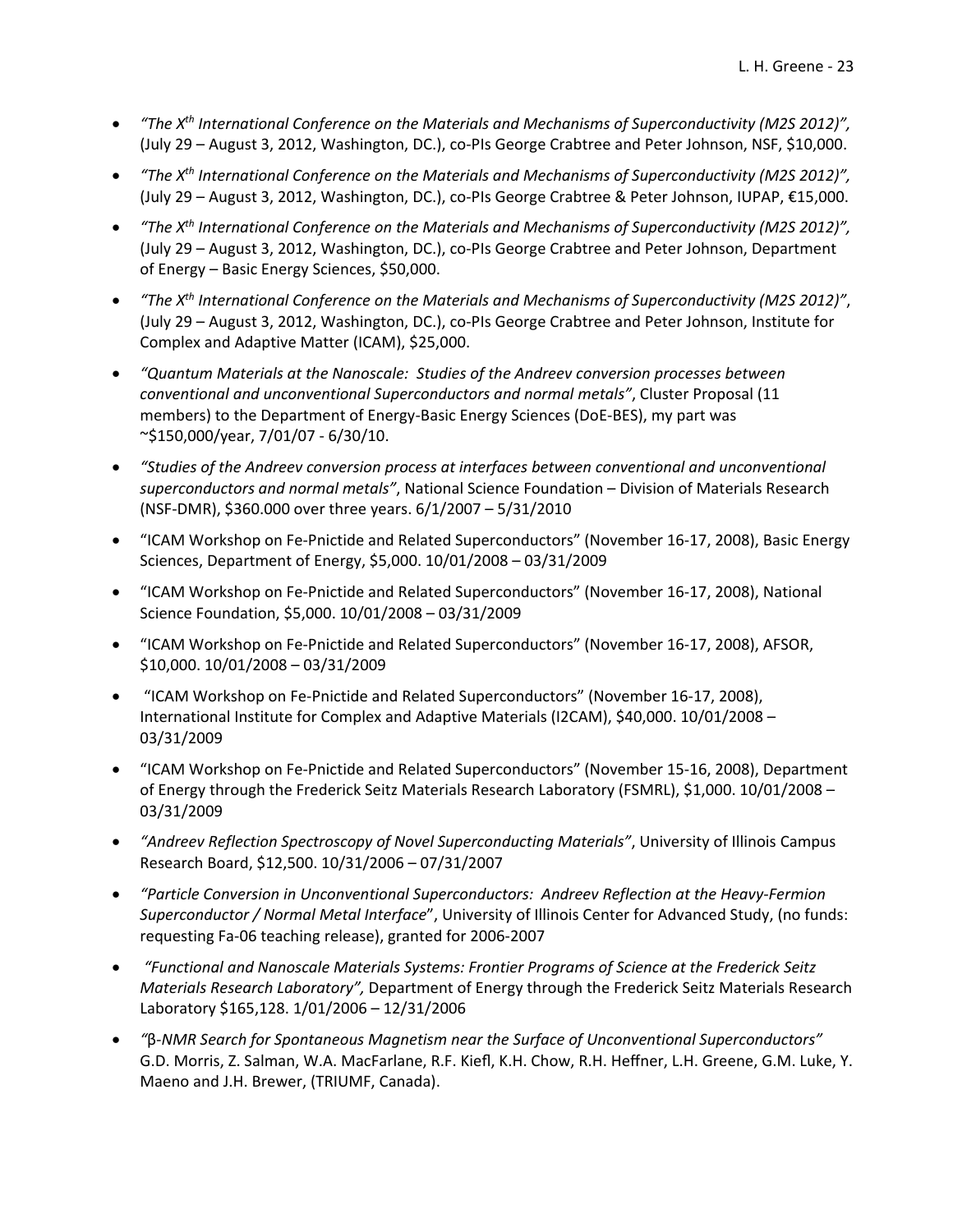- *"Strongly‐Correlated Electron Systems: Studies of Functional Oxides, Complex Superconductors, Novel Magnetic Materials and their interplay",* Laura H. Greene, University of Illinois at Urbana‐Champaign and Professor Nicole Bontemps, Laboratoire de Physique du Solide, ESPCI, CNRS, Paris, FR. This supports travel for 5 researchers between UIUC and FR for four years and 4 years of per-diems (University of Illinois International Programs, ~\$100,000), 2002‐2006
- *"Cantilever Andreev Tunneling (CAT): A New Method for Planar Tunneling and Point Contact Spectroscopy of Unconventional Superconductors"* (Department of Energy, 1 year, \$100,000). August 2004‐2005
- *"Fragility of the d‐wave Order Parameter at Interfaces and Defects in High‐Temperature Superconductors",* National Science Foundation, Focused Research Group (FRG) in Collaboration with J. N. Eckstein, M. B. Salamon, D. J. van Harlingen, J. A. Sauls (Northwestern) and A. Yazdani. Awarded for three years (\$427,892 to UIUC). 1/1/2000‐12/31/2002
- *"Verification of the Broken Time Reversal Symmetry in Superconducting YBCO",* Proposal to the Intense Polarized Neutron Source (IPNS), POSY neutron spectrometer for experiments of Grazing‐Incidence Polarized Neutron Scattering at Argonne National Laboratories. 2001
- *"Proposal for Low‐Energy Muon Rotation Studies of Broken Time Reversal Symmetry in High‐ Temperature Superconductors*" to the Paul Scherrer Institute, Vilagen Switzerland. 2001*.*
- *"Spin Transport across Superconducting Interfaces",* Office of Naval Research Augmentation Award for Science and Engineering Research Training (AASERT) (\$184,500 for three years). 1998‐2001
- *"Low‐temperature Studies of Broken Time‐Reversal Symmetry in High‐Temperature and Unconventional Superconductors"*, University of Illinois Campus Research Board. (\$25,000). 5/2000 – 11/2000
- *"Proximity‐Effects, Tunneling, Novel Film Growth and Applications in High‐Tc Cuprates",* by the National Science Foundation through the Science and Technology Center for Superconductivity, (~\$115,000/year). 1/9/1993 – 1/31/1999
- *"Charge Transport Across Superconductor‐Semiconductor and Superconductor‐Metal Interfaces",* Department of Energy Basic Energy Sciences New Initiative Grant. Group funded: Greene (physics experiment), van Harlingen (physics experiment) Goldbart (physics theory), Bohn (Chemistry) and Klem (EE/Mat.Sci ‐ Sandia) (\$250,000 for FY96 and \$500,000 per year through FY98). 1996‐1998
- *"Proximity Effects and Tunneling YBa2Cu3O7 films as a function of Crystallographic Orientation",* National Science Foundation, (\$70,000 per year for three years). 6/15/1995‐6/14/1998
- *"Spin Injection and Detection at a Ferromagnet ‐ High‐Temperature Superconductor Interface",* Office of Naval Research, (\$25,000/year for three years). 6/15/95‐3/14/1998
- *"Charge Transport Across Superconductor‐Semiconductor and Superconductor‐Metal Interfaces", University* of Illinois – Center for Advanced Study.. (\$500 and release from one semester of teaching). 1996‐1997
- *"Proximity‐Effects in Superconductor‐Semiconductor Structures"* NSF through the Materials Research Science and Engineering Center, Materials Research Laboratory at the University of Illinois (~\$40,000/year). 1/1/1993 ‐ 12/31/1996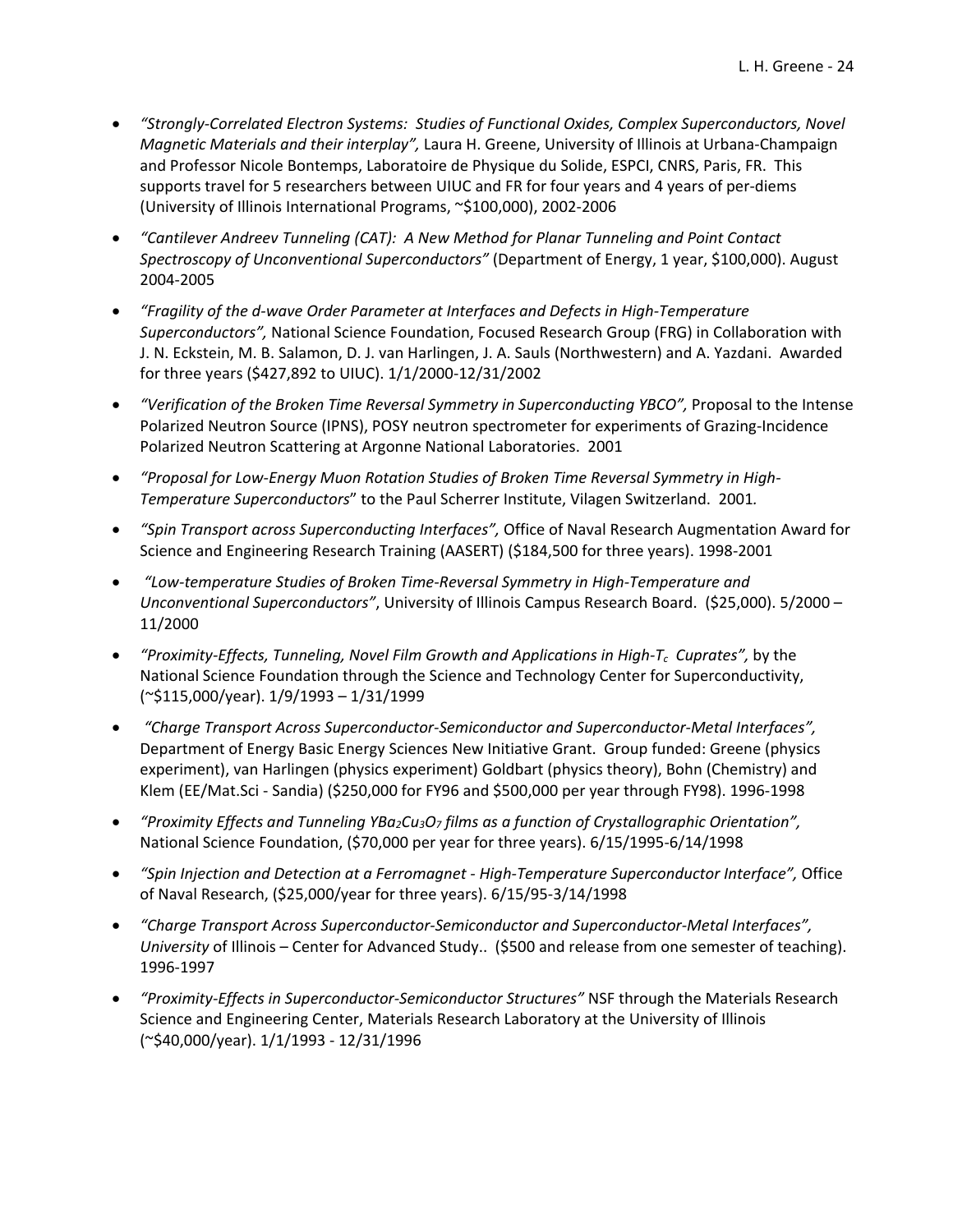- *"Plasma Diagnostic Analysis of the Planar Magnetron Sputter Deposition Process* in collaboration with Joseph A. Johnson, III, Florida A&M University. Inter‐institutional Collaborations grant, University of Illinois, (\$1,500). 11/16/1994
- *"Plasma Diagnostic Analysis of the Planar Magnetron Sputter Deposition Process"*, in collaboration with R. W. Giannetta of the University of Illinois at Urbana-Champaign and Joseph A. Johnson, III, Florida A&M University, Inter‐institutional Collaborations Grant, University of Illinois, (\$2,000). 11/17/1993
- *"Proximity‐Effects in Superconductor‐semiconductor Structures"*, University of Illinois Campus Research Board Beckman Award. (\$29,000). 11/4/1993 ‐ 5/31/1993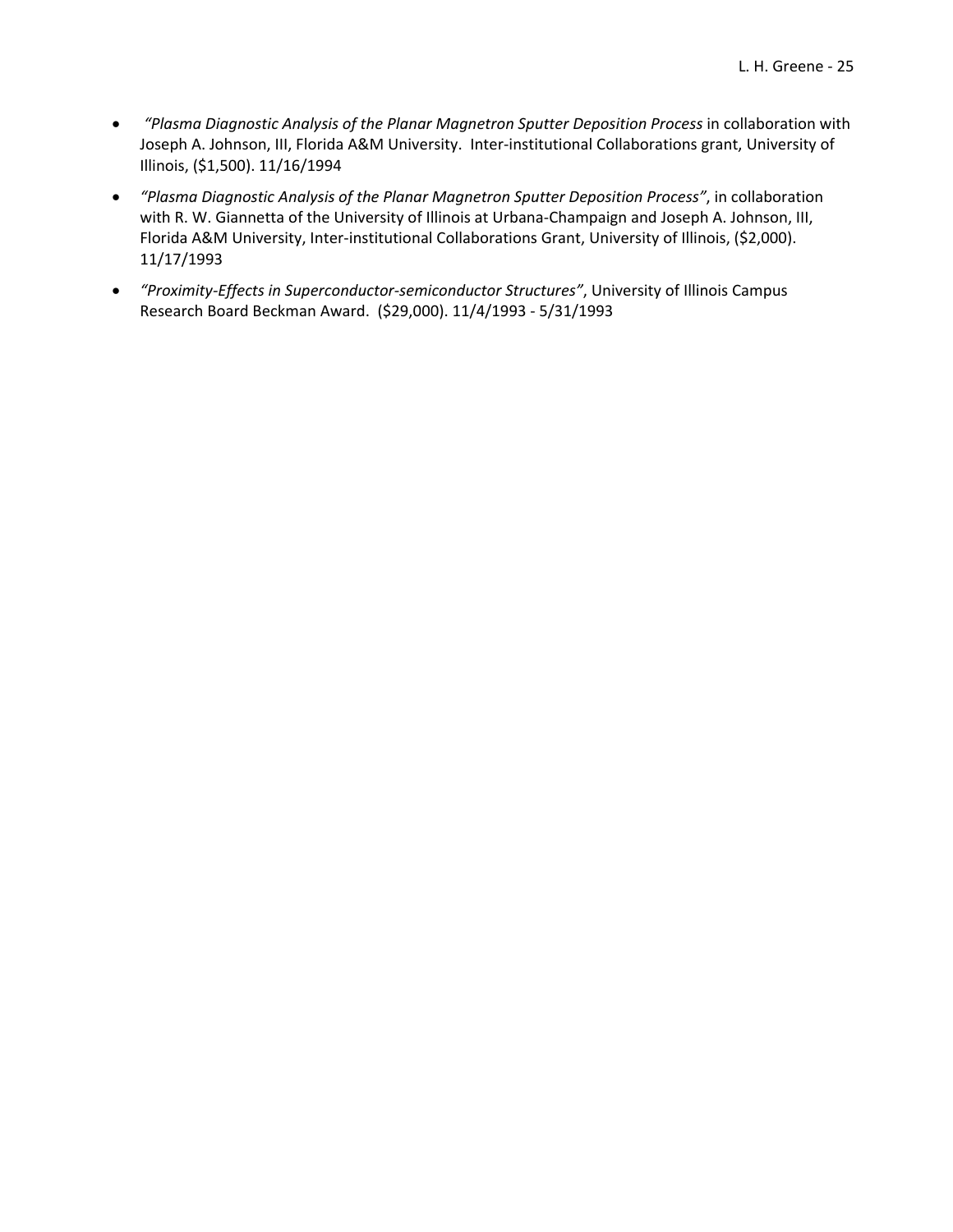### **INVITED TALKS:**

1. April 24, 2016

Plenary Talk, 5<sup>th</sup> International Conference on Superconductivity and Magnetism (ICSM2016) Fethiye, Turkey

2. April 23, 2016

COACh workshops at the Student Summer School just before the 5th International Conference on Superconductivity and Magnetism (ICSM2016) Fethiye, Turkey

3. March 12, 2016

"Publishing in Peer Reviewed Journals" workshop giving at the US‐Brazil Young Physicists Forum, March 12‐13, 2016, Baltimore, MD.

4. March ?, 2016

Plenary talk, Cuban Physical Society Meeting, March 7 – 11, 2016, Havana, Cuba. (and probably other talks in Cuba, TBD)

5. January 25, 2016

"High‐Temperature Superconductivity: Taming Serendipity" Plenary Talk, Taiwan Physical Society Meeting, January 25‐27, 2016, National Sun Yat‐sen University in Kaohsiung, Taiwan.

# 6. January 23, 2016

"Deciphering Electron Matter in Unconventional Superconductors" Colloquium, Institute of Physics, National Taiwan University, Taipei, Taiwan.

7. January 22, 2016

"Detection of Electron Matter in Fe pnictides, Fe‐chalcogenides, and Heavy Fermions with Point Contact Spectroscopy" International Workshop on Unconventional Superconductors, Academia Sinica, Taipei, Taiwan

8. January 13, 2015

"High-Temperature Superconductors: How Taming Serendipity Could Change our World" HNFML-Backwoods Bistro Science Café, Tallahassee, FL.

9. January 12, 2016

"High‐Temperature Superconductivity: Taming Serendipity" Colloquium, Department of Physics, University of Florida, Gainesville, FL.

10. January 11, 2016

"Deciphering Electron Matter with Point Contact Spectroscopy" Condensed Matter Physics Seminar, Department of Physics, University of Florida, Gainesville, FL.

# 11. January 8, 2016

Banquet Speech (blissfully short), Physical Phenomena in High Magnetic Fields (PPHMF‐8), January 6‐9, 2016, Florida State University, Tallahassee, FL.

- 12. December 10, 2015 Series of COACh workshops at the Africa Materials Research Society Meeting, December 6‐11,
	- Accra, Ghana.
- 13. December 10, 2015

"High‐Temperature Superconductivity: Taming Serendipity" Plenary Talk at the Africa Materials Research Society Meeting, December 6‐11, Accra, Ghana.

14. December 2, 2015

"High‐Temperature Superconductivity: Taming Serendipity" Advanced Photon Source Colloquium at Argonne National Laboratory, Argonne, IL.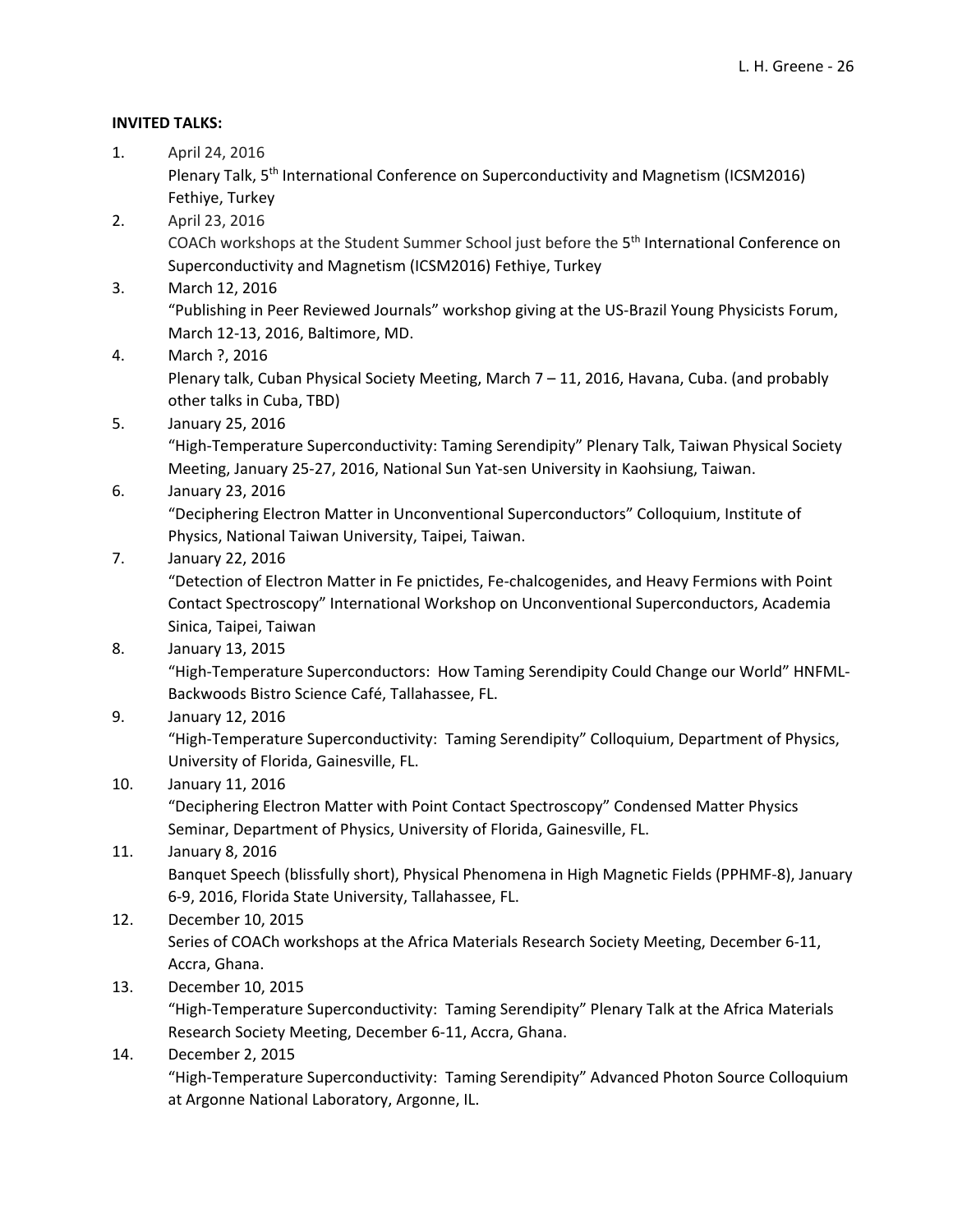- 15. November 25, 2015 "High‐Temperature Superconductivity: Taming Serendipity" Colloquium, ESPCI, Paris, FR. 16. November 20, 2015 "High‐Temperature Superconductivity: Taming Serendipity" Colloquium, Department of Physics, University of Montreal, Montreal, CA. 17. November 19 2015 "Detection of Correlated Electron Matter with Point Contact Spectroscopy" Seminar, Department of Physics, Sherbrooke University, Sherbrooke, Ontario, Canada 18. October 22, 2015 "Deciphering Electron Matter in Unconventional Superconductors" Annual Meeting of the Korean Physical Society, October 20 – 23, 2014, Gyung Ju, Korea. 19. October 21, 2015 "Deciphering Electron Matter in Unconventional Superconductors" at the KAST (Korean Association of Science and Technology) Prestige Workshop, October 21, 2015, Seoul, Korea 20. October 2‐13, 2015 Series of three COACh Workshops on Proposal Writing in Muscat, Sohar, and Nizwa, Oman. 21. September 26, 2015 "Detection of Electron Matter in Fe pnictides, Fe‐chalcogenides, and Heavy Fermions with Point Contact Spectroscopy" at the 3<sup>rd</sup> US-DoE Basic Energy Sciences / Chinese Academy of Sciences Workshop, September 26‐27, 2015, Brookhaven National Laboratory, Upton, NY. 22. September 2‐4, 2015 COACh Workshops for the US‐India Joint Commission, Guwahati, India. 23. August 29‐September 1 2015 COACh Workshops for the US‐India Joint Commission, Pune, India. 24. August 27, 2015 "Materials and Mechanisms – We know the answers, but what are the questions?" After‐dinner speech at the 2015 International Conference on the Materials and Mechanism of Superconductivity (M<sup>2</sup>S 2015), August 24-28, 2015, Geneva, Switzerland. 25. August 25, 2015 "Hybridization and Coherence Crossover in Heavy Fermions" The 2015 International Conference on the Materials and Mechanism of Superconductivity (M<sup>2</sup>S 2015), August 24-28, 2015, Geneva, Switzerland 26. July 27, 2015 Four COACh Workshops as part of the 5<sup>th</sup> U.S. and Indonesian Academies of Sciences joint Kavli Frontiers of Science Symposium, Makassar, South Sulawesi, Indonesia. 27. July 13, 2015 "Detection of Electron Matter in Fe‐pnictides, Fe‐chalcogenides, and Heavy Fermions" International Workshop on Concepts and Discovery in Quantum Matter (CDQM), July 12‐15, Cambridge, UK.
- 28. July 6 2015

"Hybridization and Formation of Coherent Heavy Fermions: Non‐Fermi liquid detection with point contact spectroscopy" The 2015 International Conference on Magnetism (ICM2015) July 5 – 10, 2015, Barcelona, Spain.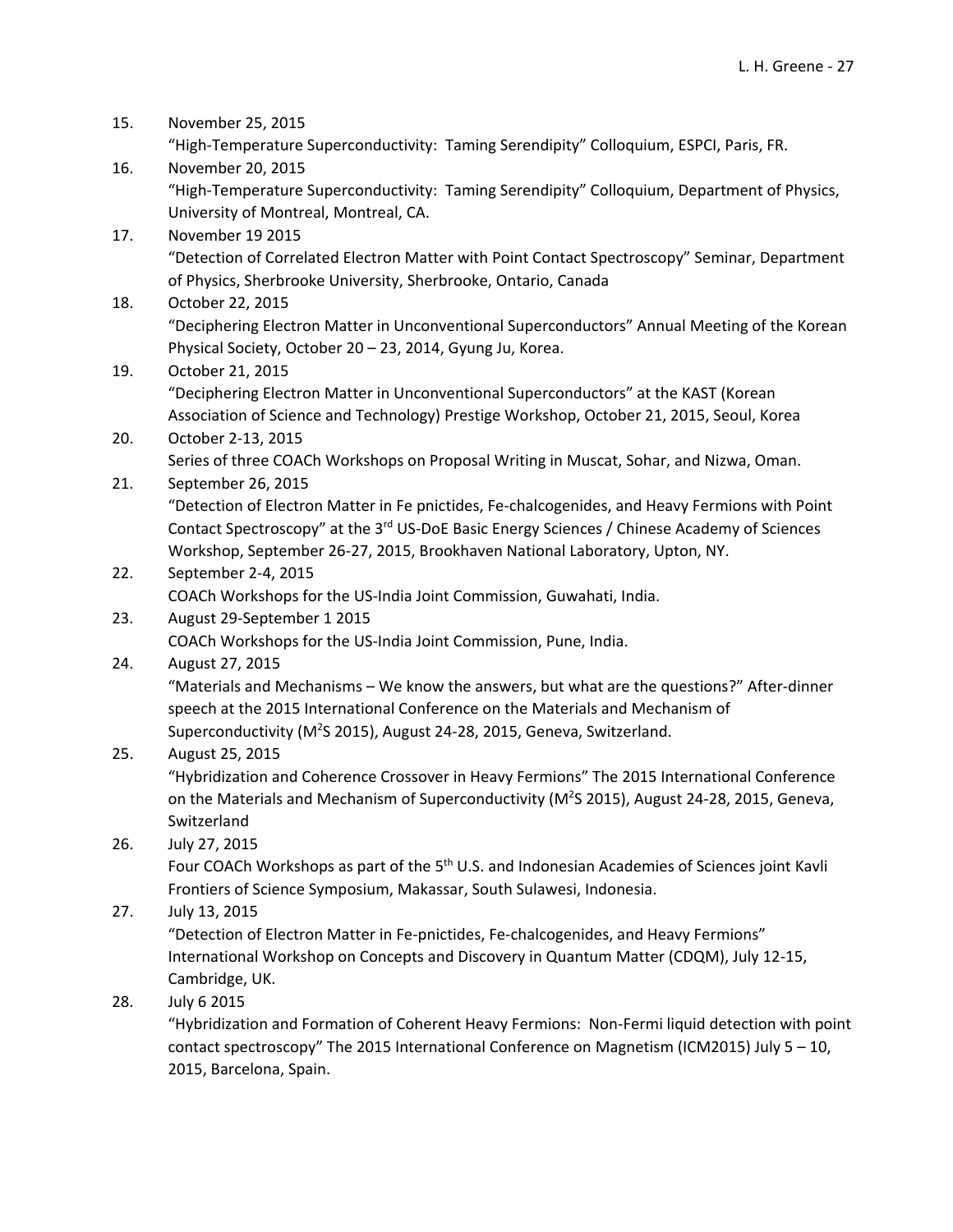29. June 29, 2015

"Enhancing Global Engagement and Some US Education & Outreach" Global Science Engagement and Education (GSEE) Summit in Asia "Initiatives That Can Change Science Education" 28 ‐30 June 2015, National Donghwa University, Hualien, Taiwan.

30. June 23, 2015

COACh Workshops, Oak Ridge National Laboratory, Oak Ridge, TN.

31. June 10, 2015

Speech / presentation of plaque signifying Fermilab as an APS Historical Site, Fermilab, Batavia, IL

32. June 1, 2015

"Hybridization and Formation of Coherent Heavy Fermions: Non‐Fermi liquid detection with point contact spectroscopy" Condensed Matter Physics Seminar, Seoul National University, Seoul, Korea.

33. May 27, 2015

"Discussion Leader on Heavy Fermions" Gordon Research Conference on Superconductivity, Chinese University of Hong Kong, May 24‐29, 2015, Hong Kong, China.

34. May 23, 2015

"Deciphering Electron Matter in Unconventional Superconductors" Graduate Research Seminar, preceding the Gordon Research Conference on Superconductivity, Chinese University of Hong Kong, May 24‐29, 2015, Hong Kong, China.

35. May 1, 2015

"Detection of Electron Matter in Fe‐pnictides, Fe‐chalcogenides, and Heavy Fermions" Condensed Matter Physics Seminar, Iowa State University and Ames Laboratory, Ames, IA.

36. April 28, 2015

"High‐Temperature Superconductivity: Taming Serendipity" General Physics Colloquium, University of Florida, Tallahassee, FL.

37. April 28, 2015

"Detecting Electron Nematicity in Fe Pnictides and Chalcogenides with Point Contact Spectroscopy: A new way to detect non‐Fermi liquid behavior" Condensed Matter Physics Seminar National High Magnet Field Laboratory (NHFML), Tallahassee, FL.

38. April 16, 2015

"Detection of Electron Matter in Fe‐pnictides, Fe‐chalchognides, and Heavy Fermions" International Workshop/School on Heavy Fermions and Quantum Phase Transitions, April 15 – 17, 2015, Zhejiang University, Hangzhou, China.

39. April 15, 2015

"High‐Temperature Superconductivity: Taming Serendipity" Public Lecture at Zhejiang University, Hangzhou, China.

40. April 14, 2015

"Point Contact Spectroscopy and Applications to Materials Research" on Heavy Fermion and other strongly correlated electron systems", April 13‐14, 2015, Zhejiang University, Hangzhou, China.

41. April 4, 2015

"High‐Temperature Superconductivity: Taming Serendipity" Saturday Engineering for Everyone, University of Illinois at Urbana, Champaign, Urbana, IL.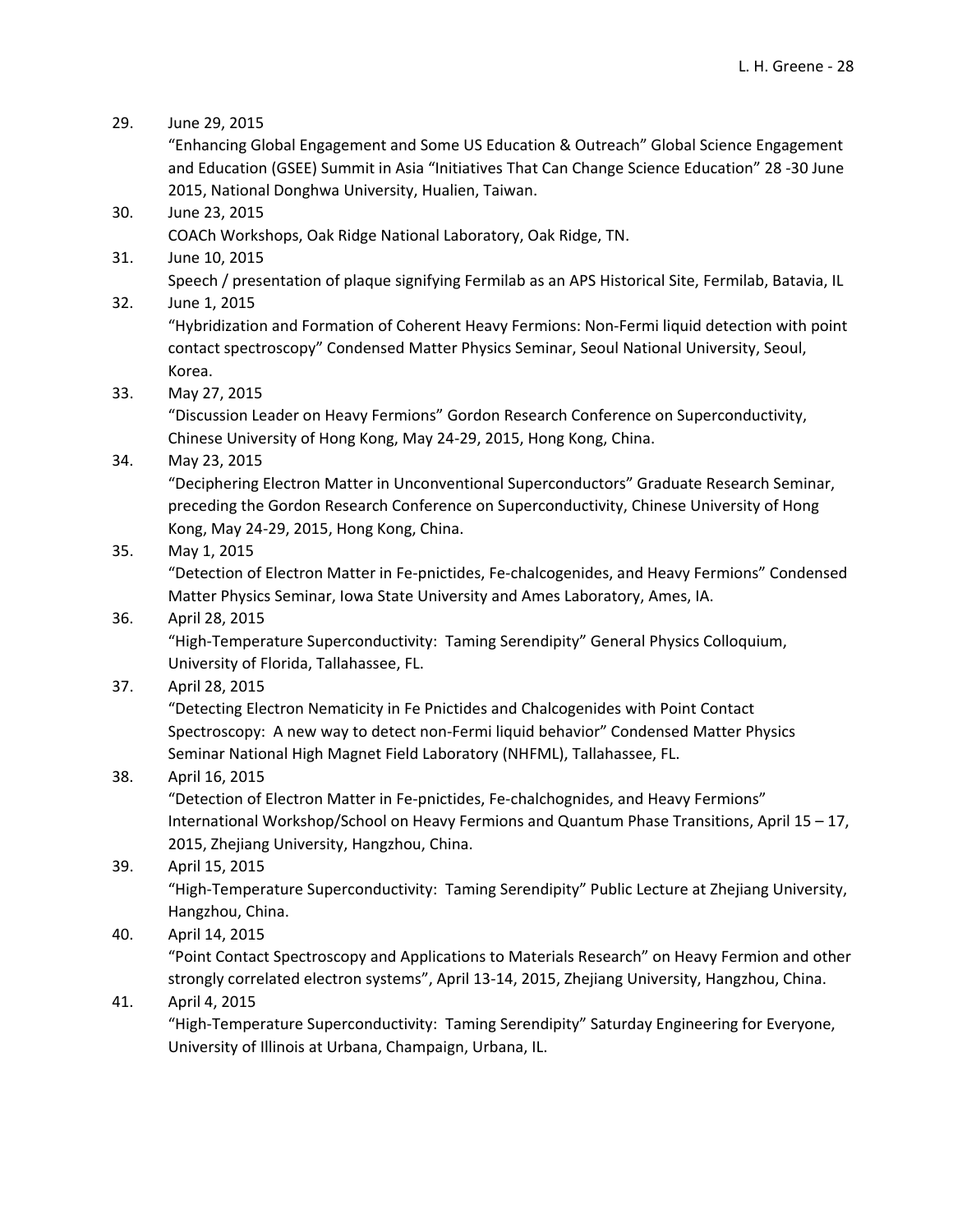### 42. April 1, 2015

"Detection of Electron Nematicity in Fe Pnictides and Chalcogenides" Condensed Matter Physics Seminar, University Minnesota, Minneapolis, MN.

- 43. March 31, 2015 "Deciphering Electron Matter in Novel Superconductors", General Physics Colloquium, University of Minnesota, Minneapolis, MN.
- 44. March 25, 2015

"Detection of Electron Matter in Fe pnictides, Fe‐chalcogenides, and Heavy Fermions" Condensed Matter Physics Seminar, Seoul National University, Seoul, South Korea.

45. March 20, 2015

COACh Workshop at Argonne National Laboratory, Argonne, IL (https://blogs.anl.gov/wist/),

### 46. March 19, 2015

"Detecting electron nematicity in Fe pnictides and chalcogenides with point contact spectroscopy: A new way to detect non‐Fermi liquid behavior" Condensed Matter Physics Seminar, University of Illinois at Chicago, Chicago, IL.

47. March 18, 2015

"High‐Temperature Superconductivity: Taming Serendipity" General Physics Colloquium, University of Illinois at Chicago, Chicago, IL.

48. March 9, 2014

"High‐Temperature Superconductivity: Taming Serendipity" General Physics Colloquium, Oberlin College, Oberlin, OH.

49. March 5, 2015

"Publishing in Peer Reviewed Journals: Journal mechanics and guidance to authors" Special Symposium on Why Peer Review, March Meeting of the American Physical Society, March 1‐6, 2014, San Antonio, TX

50. February 28, 2015

"Publishing in Peer‐Reviewed Journals" at the US Department of State US‐China Young Physicists Forum (YPF), February 28 – March 1, 2015, San Antonio, TX.

# 51. December 16, 2014

"Future Prospects of Unconventional Superconductivity" Panel at the Unconventional Superconductivity and Launch Symposium for the Rice Center for Quantum Materials (RCQM), December 15‐16, 2014, Rice University, Houston, TX.

# 52. December 16, 2014

"Detection of Electronic Nematicity in Fe Pnictides and Chalcogenides" at the Unconventional Superconductivity and Launch Symposium for the Rice Center for Quantum Materials (RCQM), December 15‐16, 2014, Rice University, Houston, TX.

# 53. December 11, 2014

"High‐Temperature Superconductivity: Taming Serendipity" General Physics Colloquium Iowa State University, Ames, IA.

54. November 9, 2014

"Publishing in Peer‐Reviewed Journals" at the Junior Research Symposium, Annual Fall Workshop of the Center for Emergent Superconductivity, November 9 – 11, 2014, University of Illinois at Urbana‐Champaign, Urbana, IL.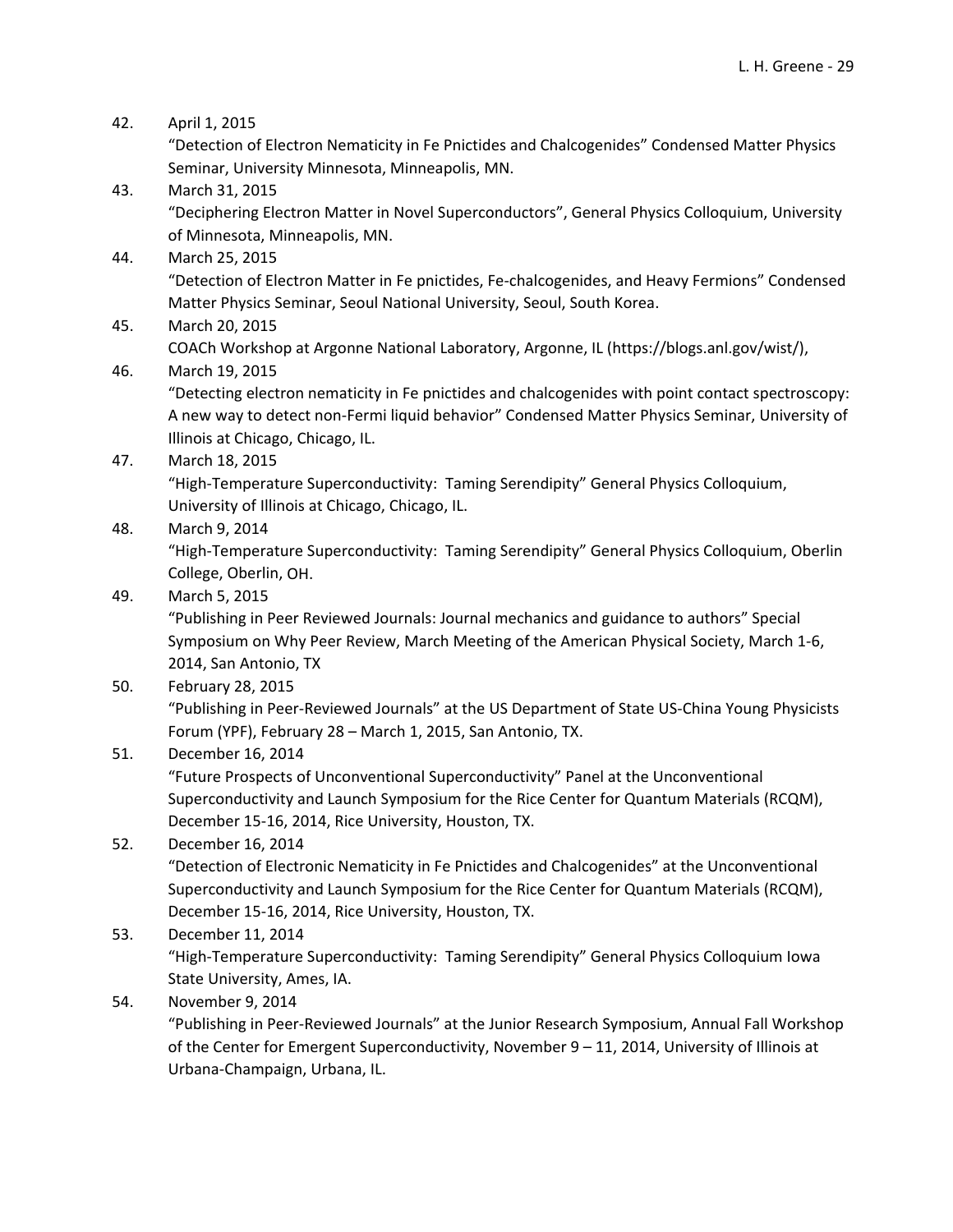55. October 29, 2014

"Deciphering Electron Matter in Novel Superconductors", General Physics Colloquium, University of Illinois at Urbana‐Champaign, Urbana, IL.

- 56. October 18, 2014 "The Next 60 Years of SCES" Panel Chair at the "Workshop of Strongly Correlated Electron Systems at 60 Years, SCES@60" October 17‐18, 2014, University of Illinois at Urbana‐Champaign, Urbana, IL.
- 57. September 4‐12, 2014

Two series of COACh Lectures / Workshops including "Proposal Writing Workshop" and "Publishing in Peer‐Reviewed Journals" in New Delhi and Bangalore, India.

# 58. August 28, 2014

"High‐Temperature Superconductivity: Taming Serendipity" General Physics Colloquium, Purdue University, West Lafayette, IN.

59. August 18, 2014

"Electronic Matter in Unconventional SCs: A Key to Predictive Design?" Representing the Center for Emergent Superconductivity at the AFOSR Superconductivity Program Review, August 18, Arlington, VA,

60. August 12 2014

"Detection of Non‐Fermi Liquid Behavior with Point Contact Spectroscopy", Half‐plenary at the 27<sup>th</sup> International Meeting on Low-Temperature Physics (LT27), August 6 – 13, Buenos Aries, Argentina.

61. July 28 2014

"Detection of Electronic Nematicity in Fe Pnictides and Chalcogenides", SuperStripes, 2014, July 25 – July 30, Ettore Majorana Center, Erice, Sicily, Italy.

62. July 11, 2014

"Detection of Electron Matter in Strongly Correlated Electron Systems with Point Contact Spectroscopy", The 2014 International Conference on Strongly Electron Correlated Systems (SCES2014), July 7 – 11, 2014, Grenoble, FR.

# 63. June 24, 2014

"Deciphering Electron Matter in Novel Superconductors" Seminar, Nanoscience & Nanotechnology Institute, National University of Singapore, The Republic of Singapore.

# 64. June 20, 2014

COACh Lectures / Workshops: "Proposal Writing Workshop" and "Publishing in Peer‐Reviewed Journals" at the Indonesian‐American Kavli Frontiers in Science Meeting, 19‐25 June 2014, Medan, Sumatra, Indonesia.

# 65. May 13, 2014

"Detection of Electronic Nematicity in Fe Pnictides and Chalcogenides", International Conference on Mesoscale Science Frontiers, 13 – 16 May, 2014, Santa Fe, NM.

# 66. April 29, 2014

"Orbital Fluctuations in Iron-based superconductors". The  $4<sup>th</sup>$  International Conference on Superconductivity and Magnetism‐ICSM2014, 27 April – 2 May 2014, Antalya, Turkey.

# 67. April 23, 2014

"Deciphering Electron Matter in Novel Superconductors", The 2014 Spring Meeting of the Materials Research Society, April 22 – 25, 2014, San Francisco, CA.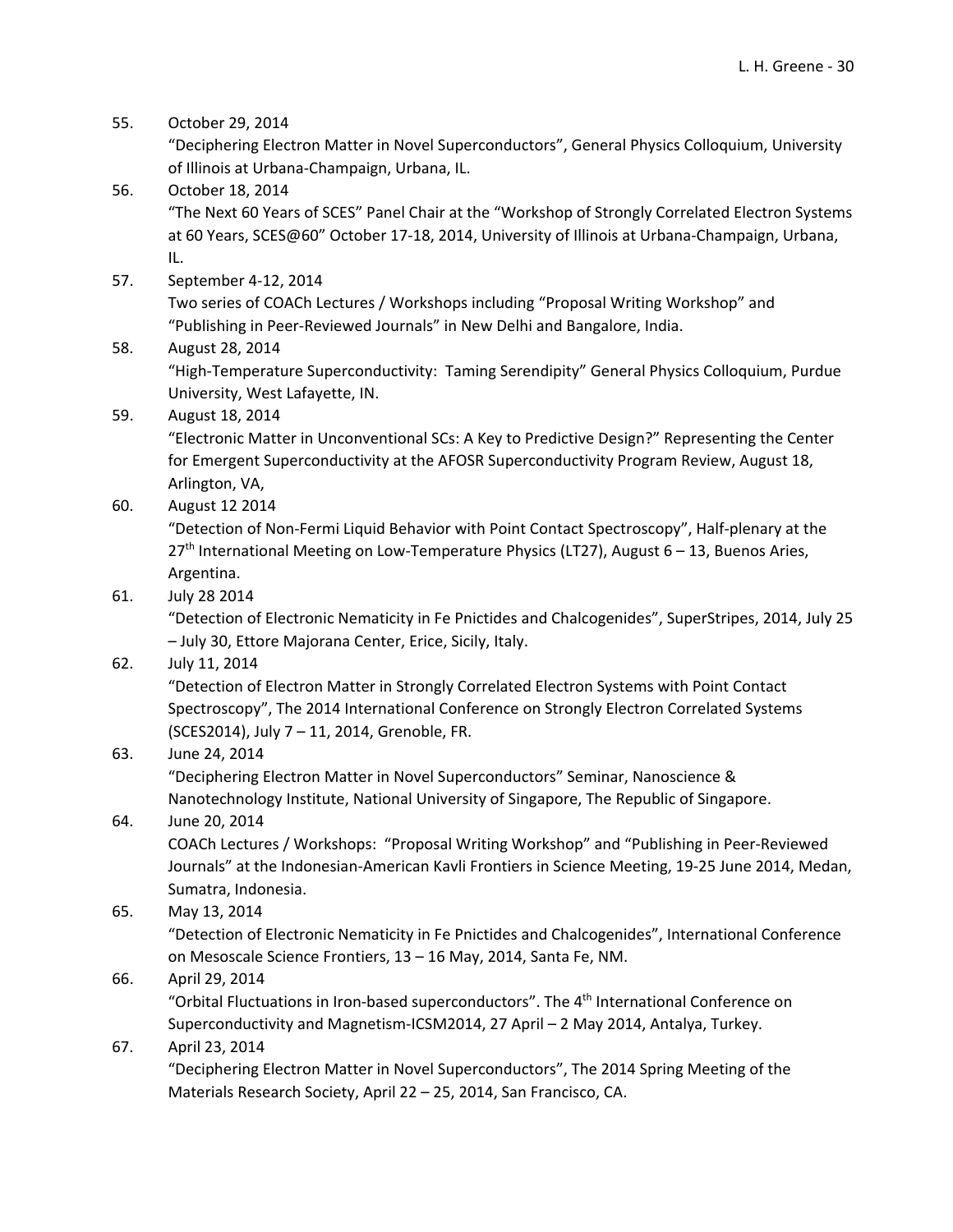### 68. April 15, 2014

"High‐temperature Superconductivity: Taming Serendipity", UMD Carr Lecture and General Physics Colloquium, University of Maryland, College Park, MD.

### 69. April 14, 2014

"Detecting Strong Electron Correlations with Point Contact Spectroscopy: Electron matter in Fe – pnictides, ‐chalcogenides, and heavy fermions", Condensed Matter Physics Seminar and part of the UMD Carr Lectureship, University of Maryland, College Park, MD.

70. April 3, 2014

"High‐Temperature Superconductivity: Taming Serendipity", General Physics Colloquium, Montana Tech, Butte, MT.

71. March 27, 2014

Discussion leader at Emergence of new exotic states at interfaces with superconductors, Theo Murphy International Scientific meeting, March 27 – 28, 2014, The Royal Society at Chicheley Hall, Buckinghamshire, UK.

72. March 26, 2014

"Deciphering Electron Matter in Novel Superconductors" Royal Holloway, University of London, Engham, Surrey, UK.

73. March 18, 2014

"High‐Temperature Superconductivity: Taming Serendipity", STEM Lecture celebrating National Women's Month, Georgia Perimeter College, Decatur, GA.

74. March 5, 2014

"Deciphering Electron Matter in Novel Superconductors", Invited talk at the Kavli Plenary Symposium on Many Electron Physics at the March Meeting of the American Physical Society, March 3 – 7, 2014, Denver, CO.

75. January 6‐9, 2014

"Proposal Writing Workshop" and "Publishing in Peer‐Reviewed Journals", "Science Ethics" and more; series of COACh Workshops, 6 ‐9 January 2015, Bangkok, Thailand

# 76. October 21 2013

"ICAM's Global Education, Outreach, and Engagement Initiatives", GSEE/Kyoto Summit, 20 – 23 October 2013, Kyoto, Japan. (GSEE = Global Partnership for Promoting Science Education through Engagement).

# 77. October 15, 2013

"Hybridization Gap in Heavy Fermions." Sino‐German Bilateral Workshop on Kondo and Mott Physics in Correlated Electron Matter, October 15 – 18, Hangzhou, China.

# 78. August 7 and 9, 2013

Lecturer (2 Lectures) at the International Summer School on Superconductivity – Theory, Experiments, and Phenomena (STEP – 2013), August 5 – 17, 2013, Cargèse, Corsica, FR..

# 79. August 2, 2013

"Panel: Making common cause with scientists in other fields", Division of Particle Physics / CSS2013; http://www.hep.umn.edu/css2013/, 29 July – 6 August 2013, University of Minnesota, Minneapolis, MN

80. June 23, 2013 COACh Lectures / Workshops: "Proposal Writing Workshop" and "Publishing in Peer‐Reviewed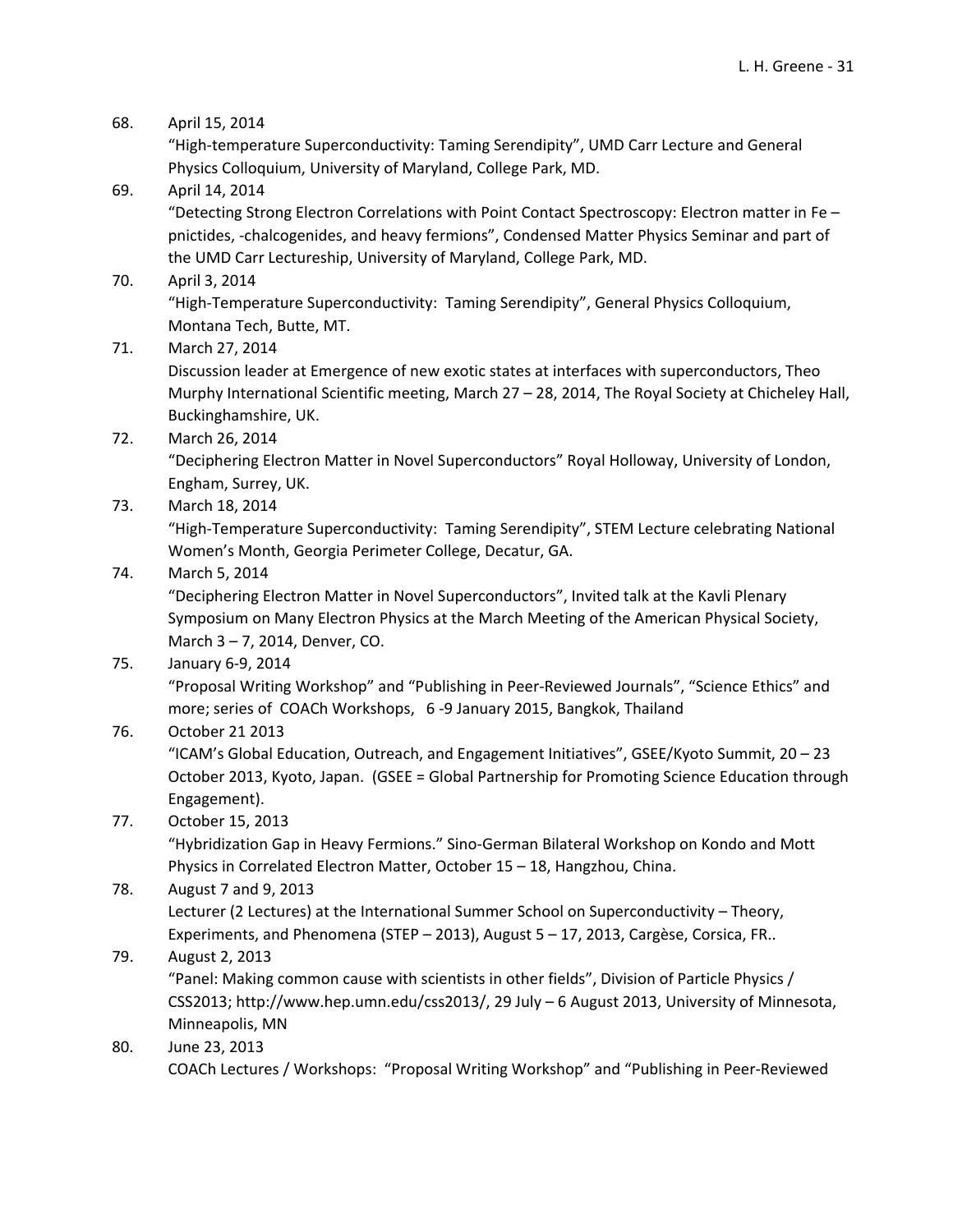Journals" at the Third Indonesian‐American Kavli Frontiers in Science Meeting, 23 – 17 June 2013, Nusa Dua, Bali, Indonesia.

81. June 4, 2013

"Detection of Orbital Fluctuations in Fe pnictides and Chalcogenides with Quasiparticle Scattering Spectroscopy", Physics Seminar, Brookhaven National Laboratory, Upton, NY.

82. May 28, 2013

"Detection of Electron Nematicity in Fe Pnictides and Chalcogenides with Point Contact Spectroscopy", 14th International Workshop on Vortex Matter in Superconductors, May 21 – 27, Nanjing, China (http://www.vortex2013.org/ ).

83. May 24 , 2013

"Quasiparticle Scattering Spectroscopy in Heavy Fermions: Order Parameter Symmetry, Hybridization Gap, and Fano Resonance", Scientific Seminar, Zhongshan Forum, Nanjing University, Nanjing, China

84. May 14, 2013

"Detection of the Hybridization Gap and Fano Resonance in Heavy Fermions with Quasiparticle Scattering Spectroscopy," and Speaker and Discussion Leader of the Heavy Fermion Session, Gordon Research Conference on Superconductivity, May 12 – 17, Les Diableries, Switzerland.

85. May 7, 2013

"Metallic and Oxide Superlattices: Towards Understanding and Designing High‐Temperature Superconductors", Superlattices, May 6 – 8, 2013, Charlotte, NC.

86. May 4, 2013

"Education for Life and Work: Developing Transferable Knowledge and Skills for the 21<sup>st</sup> Century", Forum at National Taiwan University, Taipei, Taiwan.

87. May 2, 2013

"Education for Life and Work: Developing Transferable Knowledge and Skills for the 21<sup>st</sup> Century". Forum at National Dong Hwa University, Shoufeng, Hualien, Taiwan

88. April 20, 2013

"Detecting Strong Electron Correlations with Quasiparticle Scattering Spectroscopy: Electron Matter in Fe-pnictides, Fe-chalcogenides, and Heavy Fermions" ICAM-I<sup>2</sup>CAM Frontiers in Quantum Matter Workshop, April 20 – 21, Rio de Janeiro, Brazil.

89. March 22, 2013

"Kondo, Fano, ... Detecting Electron Matter", Symposium in honor of Myrium Sarachik on her 80<sup>th</sup> Birthday, City College, New York, NY.

- 90. March 6 9, 2013 Assorted lectures on Energy Materials (mostly superconductors), writing proposals, and networking at the COAch Workshop (http://coach.uoregon.edu/coach/), March 6 – 9. 2013, Casablanca, Morocco.
- 91. February 12, 2013

"High‐temperature Superconductivity: Taming Serendipity", General Physics Colloquium, University of Pittsburgh, Pittsburgh, PA.

92. February 11, 2013

"Detecting Orbital Ordering and Other States of Electron Matter with Quasiparticle Scattering Spectroscopy", Condensed Matter Physics Seminar, University of Pittsburgh, Pittsburgh, PA.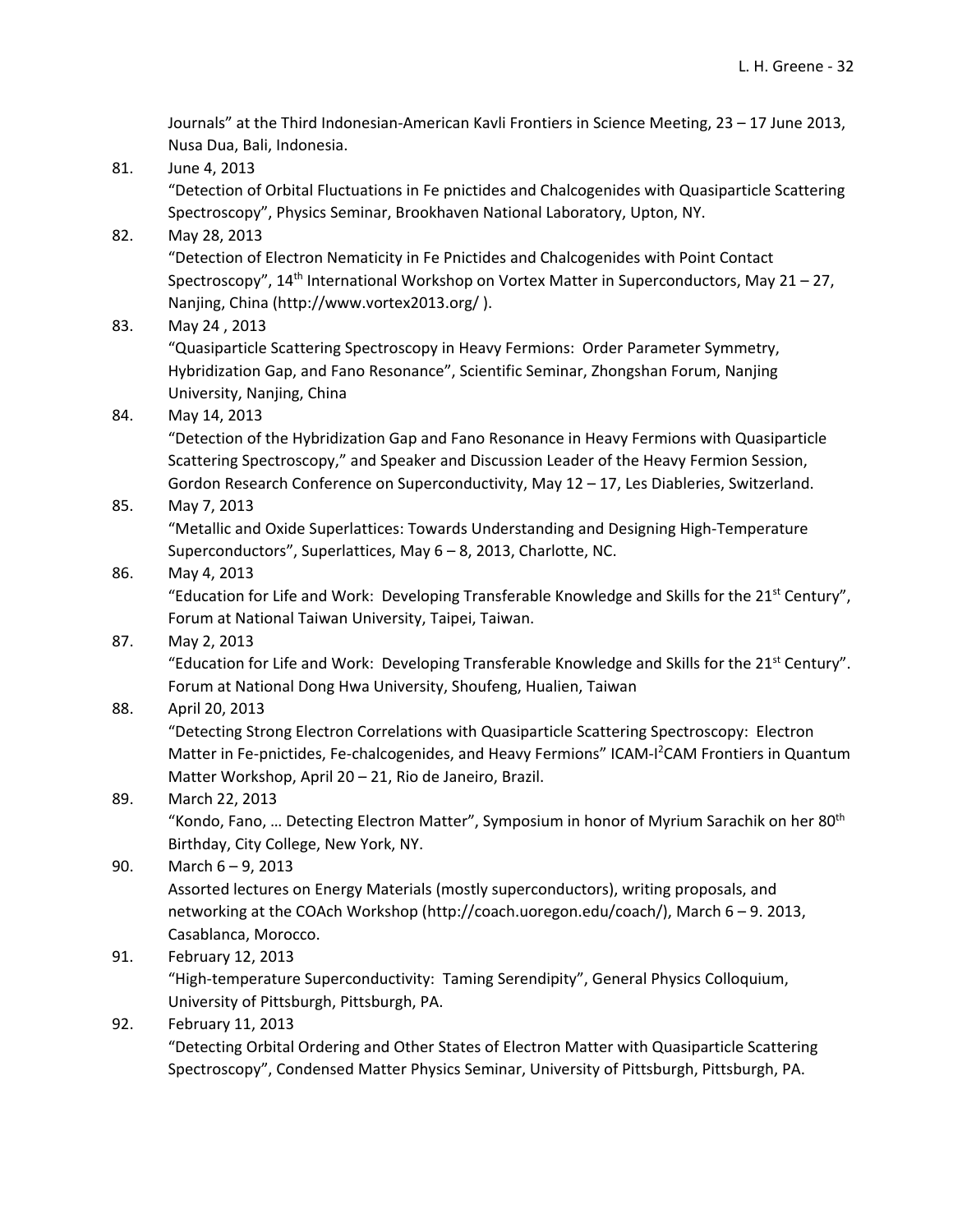93. February 4, 2013

"High‐Temperature Superconductivity: Taming Serendipity", General Physics Colloquium, California State University Long Beach, Long Beach, CA.

- 94. January 31, 2013 "Detecting Electron Matter Fe‐pnictides and chalcogenides with Quasiparticle Scattering Spectroscopy", Condensed Matter Physics Seminar, Department of Physics, University of California at Irvine, Irvine, CA.
- 95. January 23, 2013 "Detecting Electron Matter Fe‐pnictides and chalcogenides with Quasiparticle Scattering Spectroscopy", AFOSR MURI‐China Workshop, January 22 – 25, 2013, Hong Kong.

### 96. January 21, 2013

"Guiding Platforms for the Search for New and Practical High Temperature Superconductors at the Center for Emergent Superconductivity, and How Point Contact Spectroscopy Helps", Winter School for High‐Temperature Superconductivity, January 20 – 21, 2013, Hong Kong

# 97. January 19, 2013

"Vision Is Vital, But Experiment Is Essential: Andreev Bound States, Broken Time Reversal Symmetry, and Electron Matter", Plenary talk at the  $5<sup>th</sup>$  Annual Meeting on Undergraduate Women in Physics, Midwest Section, January 18 – 21, Urbana, IL

# 98. December 20, 2012

"High‐Temperature Superconductivity: Taming Serendipity", General Physics Colloquium, Division of Materials Research, Argonne National Laboratories, Argonne, IL.

### 99. November 29, 2012

"Detecting Strong Electron Correlations with Quasiparticle Scattering Spectroscopy: Electron Matter in Fe‐pnictides, Fe‐chalcogenides, and Heavy Fermions", Condensed Matter Physics Seminar, University of Maryland, College Park, MD.

# 100. November 8, 2012 "Superconductivity As an Energy Carrier", Dasan Conference on Superconductivity, November 7 – 9, 2012, Jeju Island, Korea.

# 101. October 10, 2012

"High‐Temperature Superconductivity: Taming Serendipity", General Physics Colloquium, Eidgenössische Technische Hochschule (ETH), Zürich, Switzerland.

# 102. October 11, 2012

"Detecting Electronic Order with Quasiparticle Scattering Spectroscopy: Hybridization Gap and Fano Resonance in a Heavy Fermion and Orbital Ordering in Fe-based Superconductors", Condensed Matter Physics Seminar, Eidgenössische Technische Hochschule (ETH), Zürich, Switzerland.

103. August ~28, 2012

"Detection of the Hybridization Gap and Fano Resonance in the Kondo Lattice URu2Si2," International Conference on Quantum Criticality and Novel Phases, August 26 – 29, 1012, Dresden, Germany.

# 104. July 19, 2012

"Why Electron Matter Matters", Lecture to the Summer REU students at the University of Illinois at Urbana‐Champaign, Urbana, IL.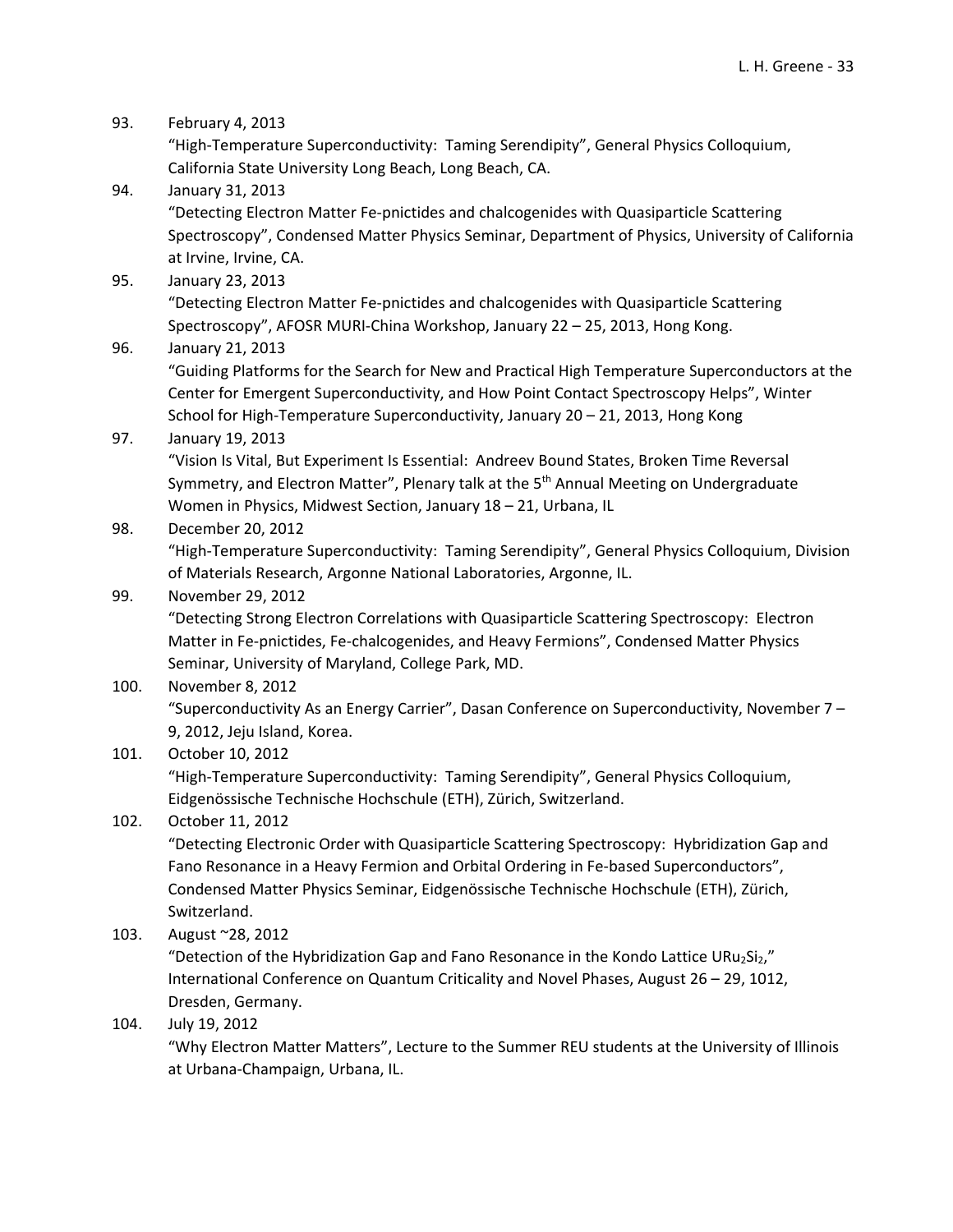### 105. July 15, 2012

"Detection of Novel Electron Order in Heavy Fermions and Fe Chalcogenides and Pnictides with Point Contact Spectroscopy", Physics Summer School for Outstanding Students in Basic Sciences, Zhejiang University, Hangzhou, China.

### 106. July 15, 2012

"Planar Tunneling and Andreev Reflection Spectroscopies: Powerful probes of broken symmetries and the Superconducting order parameter", Physics Summer School for Outstanding Students in Basic Sciences, Zhejiang University, Hangzhou, China.

### 107. July 15, 2012

"High‐Temperature Superconductivity: Taming Serendipity", Public Lecture for the Physics Summer School for Outstanding Students in Basic Sciences, Zhejiang University, Hangzhou, China.

### 108. July 12, 2012

"Detection of Orbital ordering Fluctuations in the Fe‐based Superconductors by Quasiparticle Scattering Spectroscopy", International Conference on Magnetism, ICM 2012, July 8 – 13, Bexco, Busan, Korea.

### 109. June 4, 2012

"High‐Temperature Superconductivity: Taming Serendipity", General Physics Colloquium, University of California at Davis, Davis, CA.

### 110. May 15, 2012

"High‐Temperature Superconductivity: Taming Serendipity", Brazilian Condensed Matter Physics Annual Meeting, May 14 – 18, 2012, Aguas de Lindoia, Brazil.

### 111. May 11, 2012

"What Should Be Our Model for Regional GSEE Consortia?" Meeting for The Global Partnership on Science Education though Engagement, May 10 – 12, 2012, University of Chicago, Chicago, IL.

### 112. April 12, 2012

"Detection of Orbital Fluctuations above the Structural Transition in the Iron Pnictides and Chalcogenides by Quasiparticle Scattering Spectroscopy", Condensed Matter Physics Seminar, Imperial College, London, UK.

# 113. April 11, 2012

"Detecting Electronic Order with Quasiparticle Scattering Spectroscopy: Hybridization Gap and Fano Resonance in a Heavy Fermion and Orbital Ordering in Fe-based Superconductors", Condensed Matter Physics Seminar, Rice University, Houston, TX.

# 114. April 10, 2012

"High‐Temperature Superconductivity: Taming Serendipity", General Physics Colloquium, Rice University, Houston TX

# 115. April 5, 2012

"High‐Temperature Superconductivity: Taming Serendipity", Optical Sciences Colloquium, University of Arizona, Tucson, AZ

# 116. March 20, 2012

"High‐Temperature Superconductivity: Taming Serendipity", General Physics Colloquium, Texas A&M University, College Station, TX.

### 117. March 19, 2012

"And, I am a Materials Girl, and this is a Materials World" (with apologies to Madonna), ADVANCE – STEM Lecture, Texas A&M University, College Station, TX.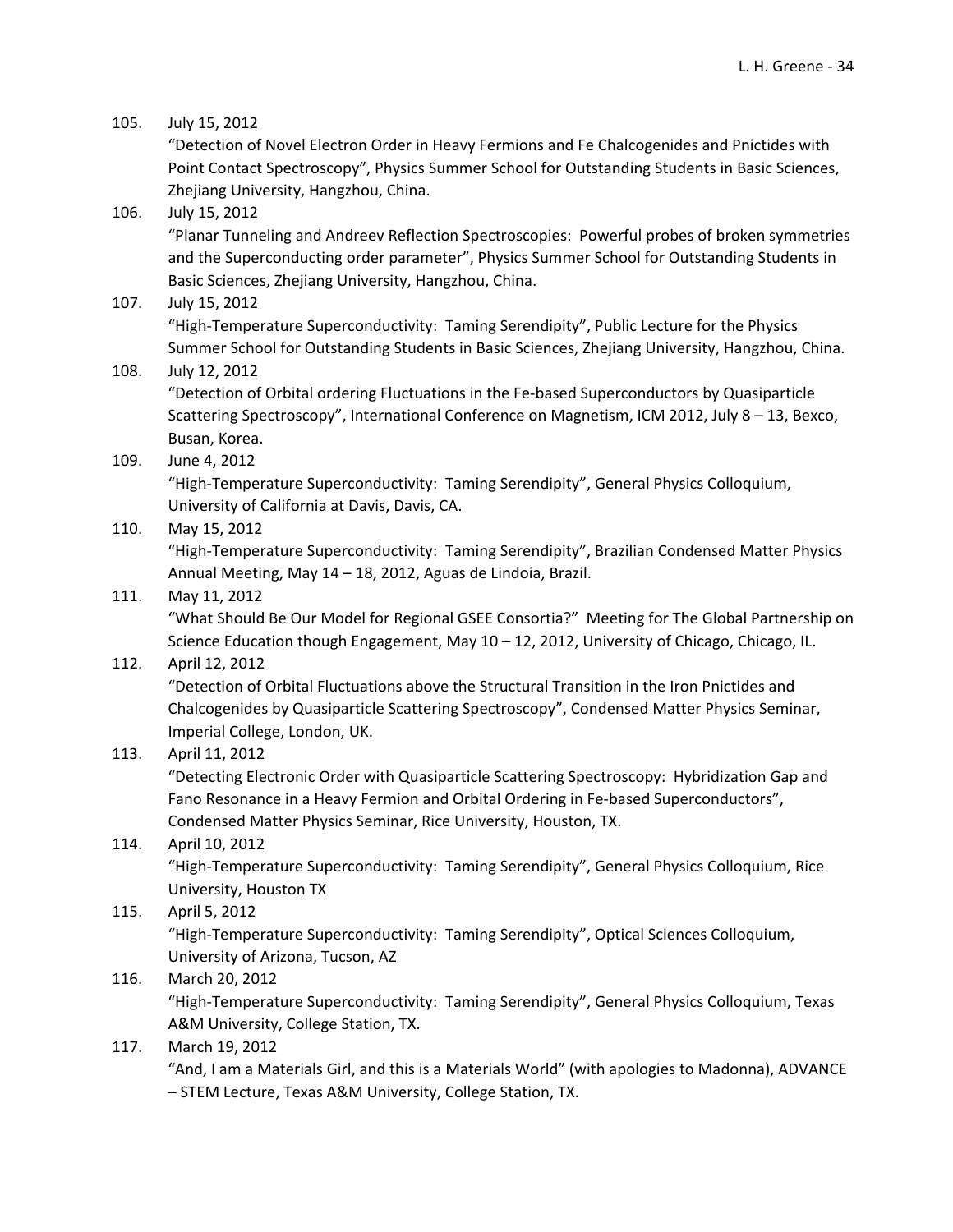### 118. March 14, 1012

"High‐Temperature Superconductivity: Taming Serendipity", General Physics Colloquium, City College of New York, NY, NY.

- 119. March 14, 2012 "Detection of Orbital Fluctuations above the Structural Transition in the Iron Pnictides and Chalcogenides by Quasiparticle Scattering Spectroscopy", Condensed Matter Physics Seminar, City College of New York, NY, NY.
- 120. February 28, 2012

"Towards the Design of New High‐Temperature Superconductors for Renewable Energy", Division of Materials Physics sponsored Lunch with the Experts, March Meeting of the American Physical Society, February 27 – March 1, 2012, Boston, MA.

121. Feb 13, 2011

"Detection of Orbital Fluctuations above the Structural Transition in the Iron Pnictides and Chalcogenides by Quasiparticle Scattering Spectroscopy", Physics / Electrical Engineering / Chemistry combined seminar, Boston University, Boston, MA.

122. January 15, 2012

"High-Temperature Superconductivity: Taming Serendipity", 5<sup>th</sup> Annual Midwest Women in Physics Conference, January 14 – 16, 2012, Case Western Reserve University, Cleveland, OH.

### 123. December 13, 2011

"Superconducting Materials Research at the Center for Emergent Superconductivity", China‐US Superconductivity Workshop, December 12 – 15, 2011, Santa Barbara, CA.

### 124. December 9, 2011

"High‐Temperature Superconductivity: Taming Serendipity", General Physics Colloquium, University of Connecticut, Stores, CN.

125. November 18, 2011 "Detecting Strong Correlations with Quasiparticle Scattering Spectroscopy", Condensed Matter Physics Seminar, Department of Physics, University of Illinois at Urbana‐Champaign, Urbana, IL.

# 126. November 12, 2011

"Transforming Science, Policy, and the Power Grid with High Temperatures Superconductivity", Saturday Physics Honors Program (for high‐school students in the area), Department of Physics, University of Illinois at Urbana‐Champaign, Urbana, IL.

# 127. December 5, 2011

"High‐Temperature Superconductivity: Taming Serendipity", General Physics Colloquium, Northeastern University, Boston, MA.

# 128. November 4, 2011 "High‐Temperature Superconductivity: Taming Serendipity", General Physics Colloquium, Boston University, Boston, MA.

129. October 21, 2011

"New Superconducting Materials Research – International Pursuits with Ivan", Physics at the Nanoscale, Ivan Schuller Festschrift, October 18 – 21, 2011, Madrid, Spain.

# 130. October 4, 2011

"Point Contact Spectroscopy in Strongly‐Correlated Electron Materials", Condensed Matter Physics Seminar, Temple University, Philadelphia, PA.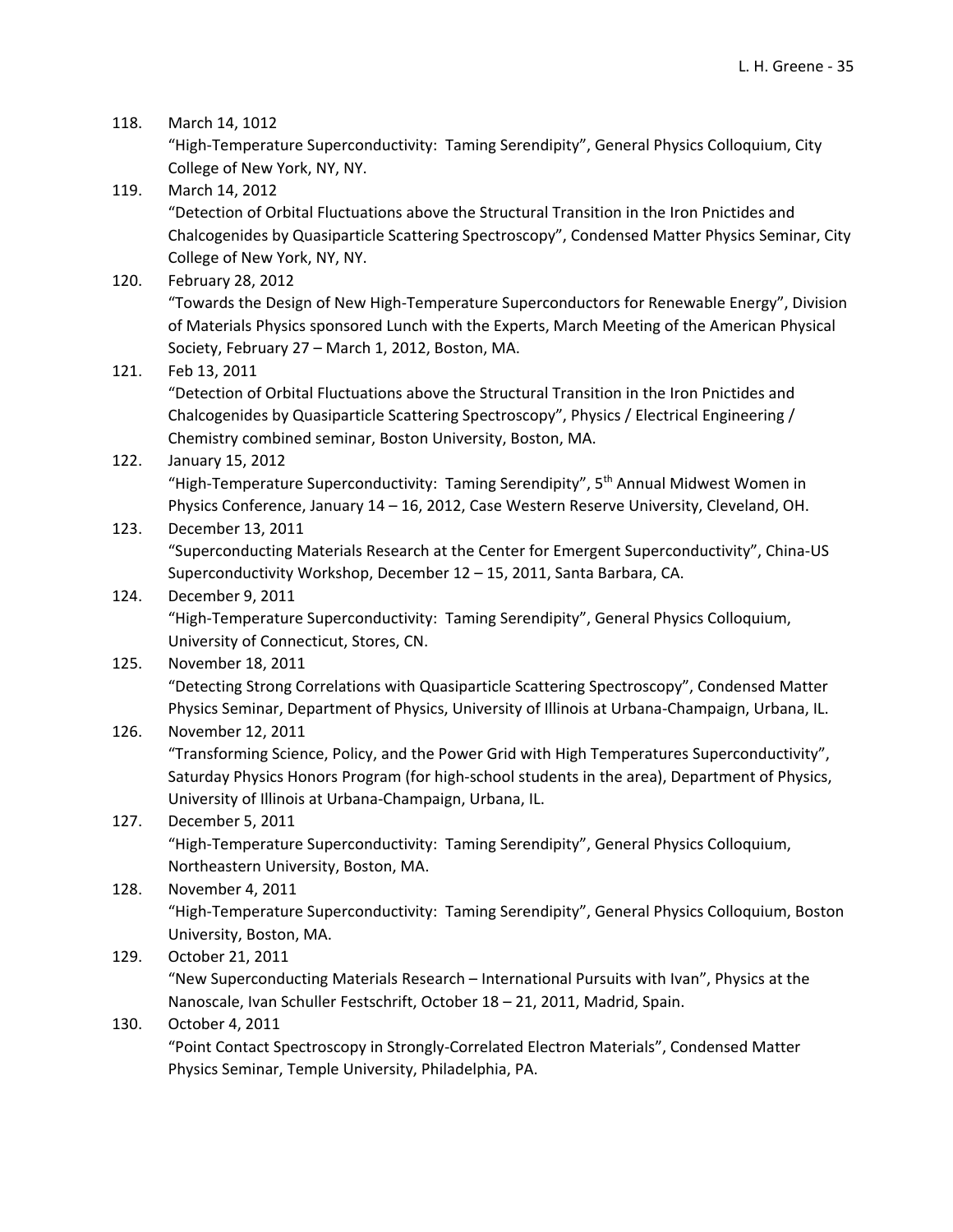### 131. October 3, 2011

"High‐Temperature Superconductivity: Taming Serendipity", General Physics Colloquium, Temple University, Philadelphia, PA.

132. September 2, 2011 "Superconductivity as an Energy Carrier", Plenary Talk at the International Conference on Strongly Correlated Electron Systems (SCES – 2011), August 29 – September 3, 2011, Cambridge, UK.

# 133. August 1, 2011

"Direct Measurement of the Fano Resonance and Hybridization Gap in URu<sub>2</sub>Si<sub>2</sub> with Quasiparticle Scattering Spectroscopy", 26<sup>th</sup> International Conference on Low Temperature Physics (LT26), August 10 – 17, 2011, Beijing, China

134. August 16, 2011

"Point Contact Spectroscopy in Fe-Pnictides and Fe-Chalcogenides: Detecting Hidden Order", 26<sup>th</sup> International Conference on Low Temperature Physics (LT26), August 10 – 17, 2011, Beijing, China (given by student Hamood Arham).

135. July 22, 2011

"Detecting 'Normal‐State' Electronic Order with Point Contact Spectroscopy: Heavy‐fermions and Underdoped Iron‐based Superconductors", Workshop on A New Century of Superconductivity: Iron Pnictides and Beyond, Aspen Center for Physics, Aspen, CO.

136. July 10, 2011

"Advances in Tunneling and Andreev Reflections in Novel Superconductors". Plenary Talk at the 7<sup>th</sup> International Conference on Stripes and High T<sub>c</sub> Superconductivity "STRIPES11", July 10 - 16, 2011, Sapienza University of Rome, Rome Italy.

# 137. June 29, 2011

"Design of New Superconducting Materials, and Point Contact Spectroscopy as a Probe of Strong Electron Correlations", Plenary Lecture at the "1<sup>st</sup> Centennial of Superconductivity: Trends on Nanoscale Superconductivity and Magnetism" (1stCSW2011), International Workshop, June 29 – July 1, 2011, Cali, Colombia.

138. June 15, 2011

"Future Prospects in Superconductivity Materials Research", Lecture to REU and Summer Undergraduate Research Students, University of Illinois at Urbana‐Champaign, Urbana, IL 61801.

# 139. June 2, 2011

"High‐Temperature Superconductivity: Building from Serendipity", General Physics Colloquium, University of California at Irvine, Irvine, CA.

140. May 30, 2011

"Research Opportunities in New Superconducting Materials", Plenary talk at the annual meeting of The Advanced Materials Network (RQMP), Montréal, Canada.

141. May 16, 2011

"Detection of Orbital Ordering and Nematicity in Fe‐based Superconductors by Point Contact Spectroscopy", Institute for Condensed Matter Theory (ICMT) on Disordered Materials, May 15 – 19, 2011, University of Illinois at Urbana‐Champaign, Urbana, IL.

142. May 5, 2011

"High‐Temperature Superconductivity: From Broken Symmetries to the Power Grid", General Physics Colloquium, University of California at Santa Cruz, Santa Cruz, CA.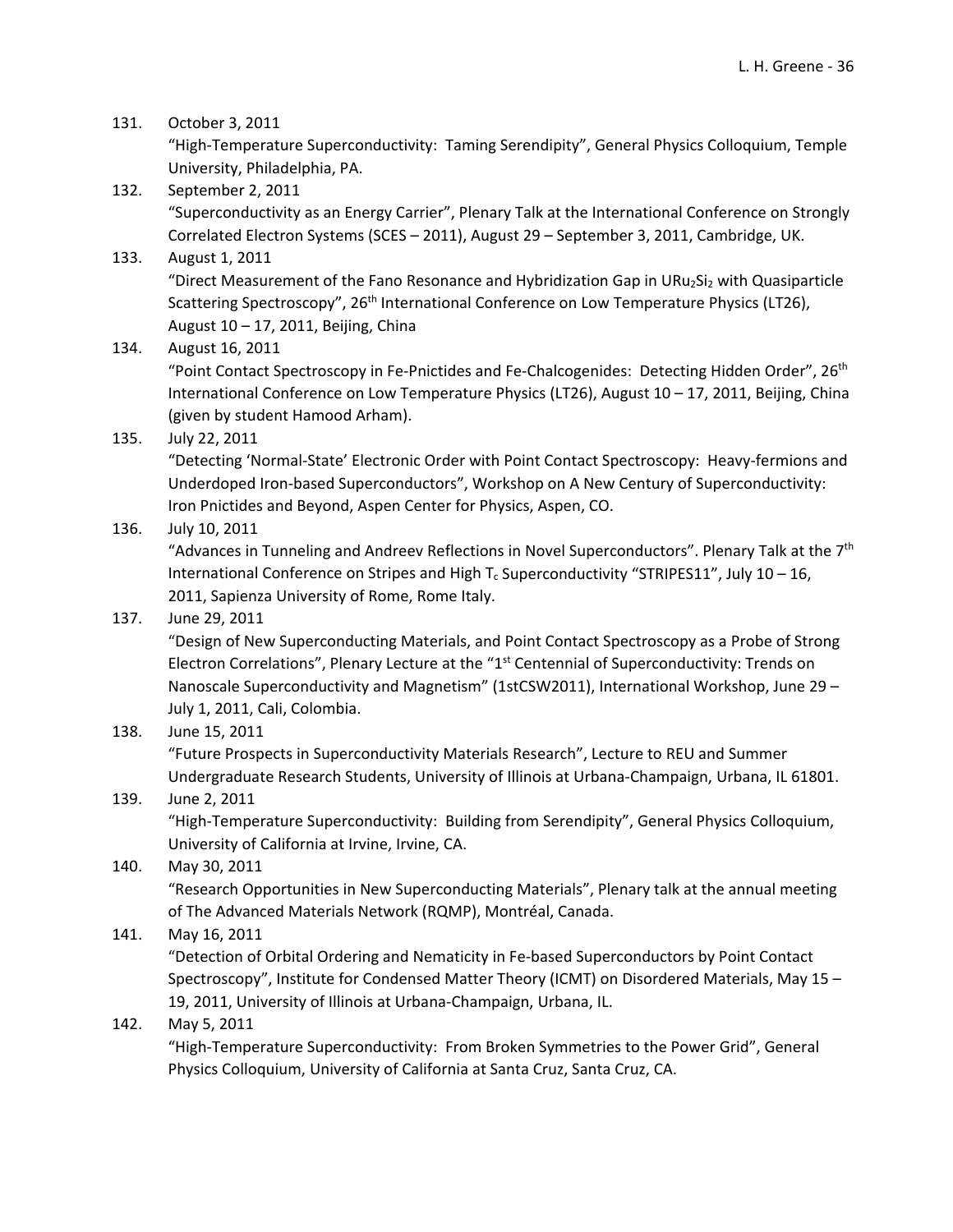### 143. April 11, 2011

"Observation of the Hybridization Gap and Fano Resonance in the Heavy‐fermion Superconductor URu<sub>2</sub>Si<sub>2</sub>", The 2011 Hangzhou Workshop on Quantum Matter – Unconventional Superconductivity and Electron Correlations, April 10‐13, 2011, Zhejiang University, Hangzhou, China.

### 144. April 8, 2011

"Research Opportunities in New Superconducting Materials", Annual meeting of the Institute for Complex and Adaptive Matter (ICAM) special session celebrating the 100<sup>th</sup> birthday of superconductivity, Hangzhou, China

145. April 6, 2011

"Measurement of the Hybridization Gap in the Kondo Lattice URu<sub>2</sub>Si<sub>2</sub>". Workshop for the 100<sup>th</sup> Anniversary of Superconductivity: Hot Topics and Future Directions, April 4 – 8, 2011, Lorentz center, Leiden, NL.

146. March 23, 2011

"Research Opportunities in New Superconducting Materials", in the Superconductivity Centennial: Future Research Opportunities, March Meeting of the American Physical Society, March 21‐25, Dallas, TX.

147. February 19, 2011

"The Search for New Superconductors", with Zachary Fisk, Annual Meeting of the American Association for the Advancement of Science, February 17‐21, Washington, DC.

### 148. January 31, 2011

"High‐Temperature Superconductivity: Emergent Phases, Broken Symmetries, and the Power Grid", General Colloquium, Department of Physics, North Carolina State University, Raleigh, NC,

### 149. January 16, 2011

"Emergent Behavior in Life and Lab: Building on internal competitions", Plenary talk, 4<sup>th</sup> Annual Midwest Conference for Undergraduate Women in Physics, January 14 – 16, Purdue University, Purdue, IN.

150. November 13, 2010

"CES Outreach: Report interaction with AFOSR s and the Chinese Academy of Sciences; The International ad‐hoc group to search for new high‐temperature superconductors; The status of the CES-directed International Conference M<sup>2</sup>S 2012; and The Status of the CES-edited Reports on Progress in Physics – Institute of Physics (RoPP‐IoP, UK) Special Issue on Fe‐based superconductors" CES‐EFRC Fall Workshop, November 11‐13, 2010, Stony Brook, NY.

# 151. November 12, 2010 "Point Contact Spectroscopy on Fe‐Based and New Superconductors", CES‐EFRC Fall Workshop, November 11‐13, 2010, Stony Brook, NY.

# 152. November 12, 2010 "Innovative Avenues for the Design of New Families of High‐Temperature Superconductors / Materials Overview", CES‐EFRC Fall Workshop, November 11‐13, 2010, Stony Brook, NY.

# 153. November 4, 2010

"High‐Temperature Superconductivity: Emergent Phases and the Power Grid", Colloquium, Department of Physics, University of Chicago, Chicago, IL.

### 154. October 22, 2010

"Point Contact Spectroscopy of Strongly‐Correlated Electron Materials: Andreev Reflection,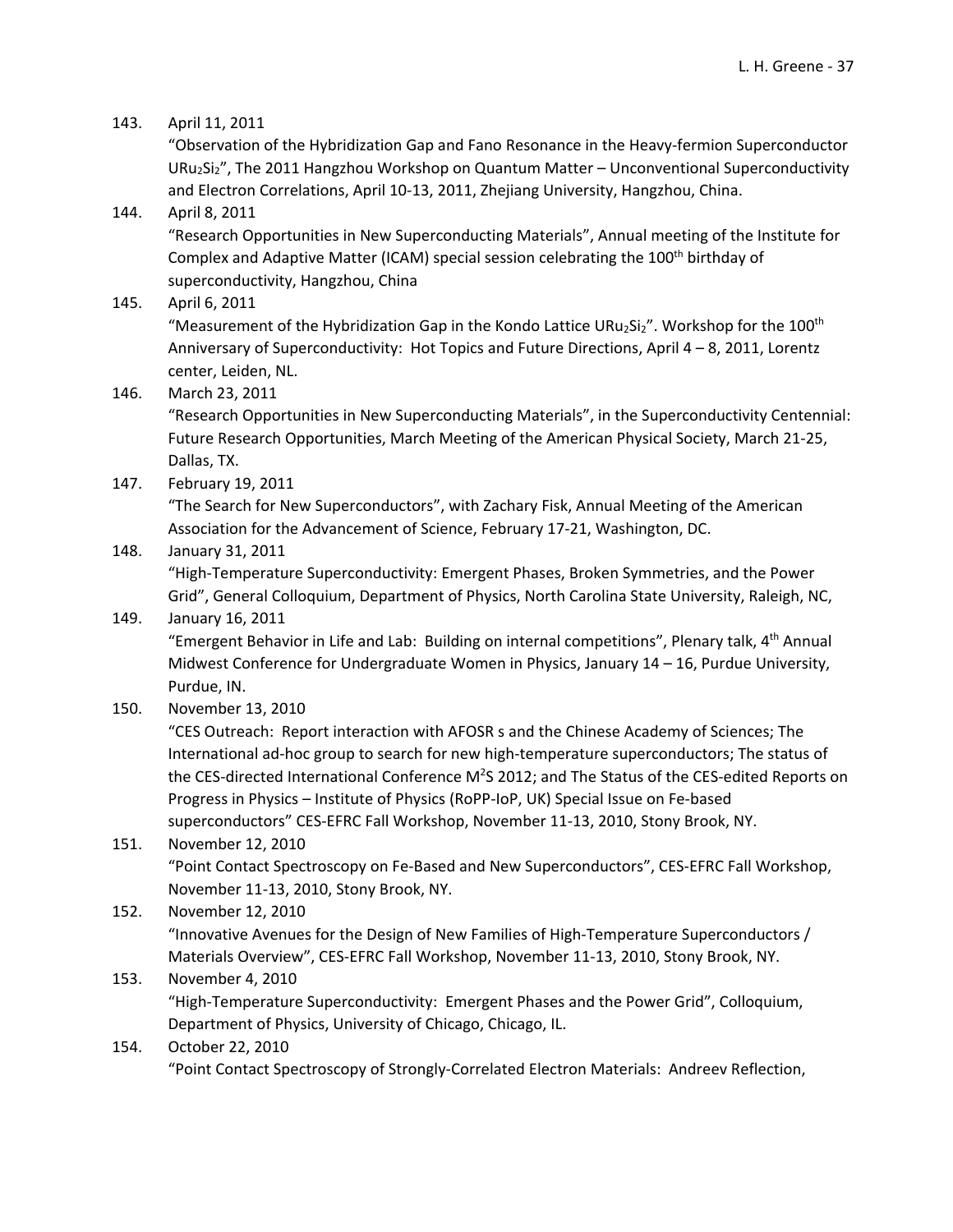Multiband Superconductivity, and Magnetism", Solid State Physics Seminar, Department of Physics, California Institute of Technology, Pasadena, CA.

- 155. October 21, 2010 "High‐Temperature Superconductivity: Emergent Phases, Broken Symmetries, and the Power Grid", General Colloquium, Department of Physics, California Institute of Technology, Pasadena, CA.
- 156. September 28, 2010

"Recent Results in the CES‐EFRC: Materials, Mechanisms, and Critical Currents", US/China Workshop on Noel Superconductors, September 27‐29, 2010 Beijing China.

157. September 15, 2010

"Point Contact Spectroscopy of Strongly Correlated Electron Materials: Andreev Reflection, Multiband Superconductivity, and Magnetism", T<sub>c</sub>SUH Special Seminar, University of Texas at Houston, Houston, TX.

158. September 14, 2010

"High‐Temperature Superconductors: From Broken Symmetries to the Power Grid", General Colloquium, Department of Physics and the Texas Center for Superconductivity, University of Texas at Houston, Houston, TX.

159. August 10, 2010

"The Search for Innovative Avenues Towards Developing New Families of Superconducting Materials: Report from US Centers", Trieste Miniworkshop on Strongly Correlated Matter, August 2‐13, 2010, ICTP, Trieste, Italy.

160. August 7, 2010

"Status of the CES‐EFRC: Materials, Mechanisms, and Critical Currents", AFOSR‐MURI Review, Washington, DC.

161. July 7, 2010

"High‐Temperature Superconductors: From Broken Symmetries to the Power Grid", Talk to REU and other undergraduate students, Department of Physics, University of Illinois at Urbana‐ Champaign, Urbana, IL.

162. June 3, 2010

"Point Contact Spectroscopy: Detecting Superconducting and Magnetic Phase Correlations", Special Seminar, Department of Physics, Imperial College, London, UK.

### 163. May 20, 2010

"Point Contact Spectroscopy of Strongly‐Correlated Electron Materials: Andreev Reflection, Multiband Superconductivity, and Magnetism", Condensed Matter Physics Seminar, Northwestern University, Evanston, IL.

#### 164. March 20, 2010

"High‐Temperatures Superconductivity and Energy Research", General Colloquium, Department of Physics, University of Texas at Arlington, Arlington, TX.

#### 165. March 17, 2010

"Superconductivity and Energy Research", Division of Materials Physics sponsored Lunch with the Experts, March Meeting of the American Physical Society, March 15 – 19, 2010, Portland, OR.

#### 166. March 10, 2010

"Point Contact Spectroscopy of Strongly‐Correlated Electron Systems", Physics Colloquium, Trinity College and Cavendish Laboratory, Cambridge University, Cambridge, UK.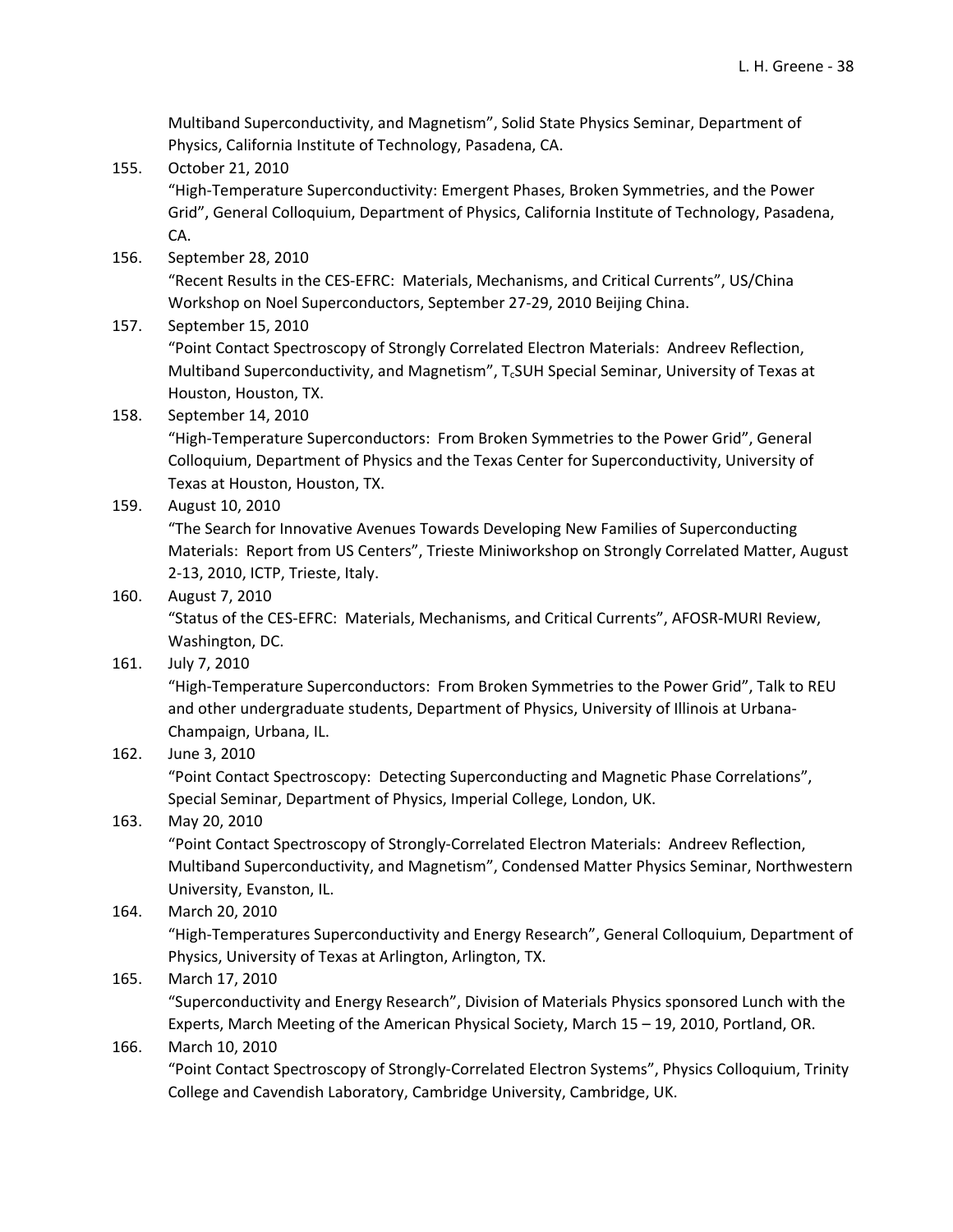167. September 30, 2009

"High‐Temperature Superconductors: From Broken Symmetries to the Power Grid", Public Lecture, Center for Nano and Molecular Science, The University of Texas at Austin, Austin, TX.

- 168. September 8, 2009 "High‐Temperature Superconductors: From Broken Symmetries to the Power Grid", General Physics Colloquium, University of York, York, UK.
- 169. August 17, 2009 "Andreev Reflection in the Heavy Fermion Superconductor CeCoIn5", Kavli Institute for Theoretical Physics (KITP), Santa Barbara, CA.
- 170. August 10 and 12, 2009 Lecturer (Two Lectures: "Tunneling in High‐Temperature Superconductors" and "Point Contact Andreev Reflection Spectroscopy in Heavy Fermion Superconductors"), at the "Summer School on Novel Superconductors", sponsored by the International Center for Materials Research (ICMR), University of California at Santa Barbara and the Graduate School of Excellence in Materials Science, Mainz, August 2 ‐15, 2009, Santa Barbara, CA.
- 171. July 14, 2009

"Overview of Fe‐Pnictide and Related Superconductors", I2CAM Workshop on Emergent Quantum Phenomena from the Nano to the Macro World", July 6‐18, 2009, Cargèse, FR.

172. April 14, 2009

"Superconductivity and the Power Grid", Spring Diversity Recruitment Lecture, University of Illinois and Urbana‐Champaign.

173. March 11, 2009

"Andreev Reflection in Heavy Fermions", Colloquium, Department of Physics, University of Michigan, Ann Arbor, MI.

174. March 10, 2009

"High‐Temperature Superconductivity: From Broken Symmetries to the Power Grid", Public Lecture, University of Michigan, Ann Arbor, MI.

175. February 10, 2009

"Andreev Reflection in Heavy Fermion Superconductors: Focus on CeCoIn5", Physics and Applied Physics Departments' Student Hosted Colloquium, Stanford University, Stanford, CA

176. January 22, 2009

"High‐Temperature Superconductors: Playgrounds for Broken Symmetries", Plenary Talk, Physics@FOM Veldhoven 2009, January 21 ‐23, 2009, Eindhoven, the Netherlands.

177. January 19, 2009 "Tunneling and Andreev Reflection Unconventional Superconductors", Masterclass at Physics@FOM, Veldhoven, 2009, January 21 ‐23, 2009, Eindhoven, The Netherlands.

# 178. January 12, 2009

"New Superconductors: Fe‐Pnictide and Related", ICAM/I2CAM Annual Meeting, January 11‐13, Cambridge, UK

179. November 8, 2008

"Transforming Science, Policy, and the Power Grid with High Temperature Superconductivity", Saturday Physics Honors Program (for high‐school students in the area), Department of Physics, University of Illinois at Urbana‐Champaign, Urbana, IL.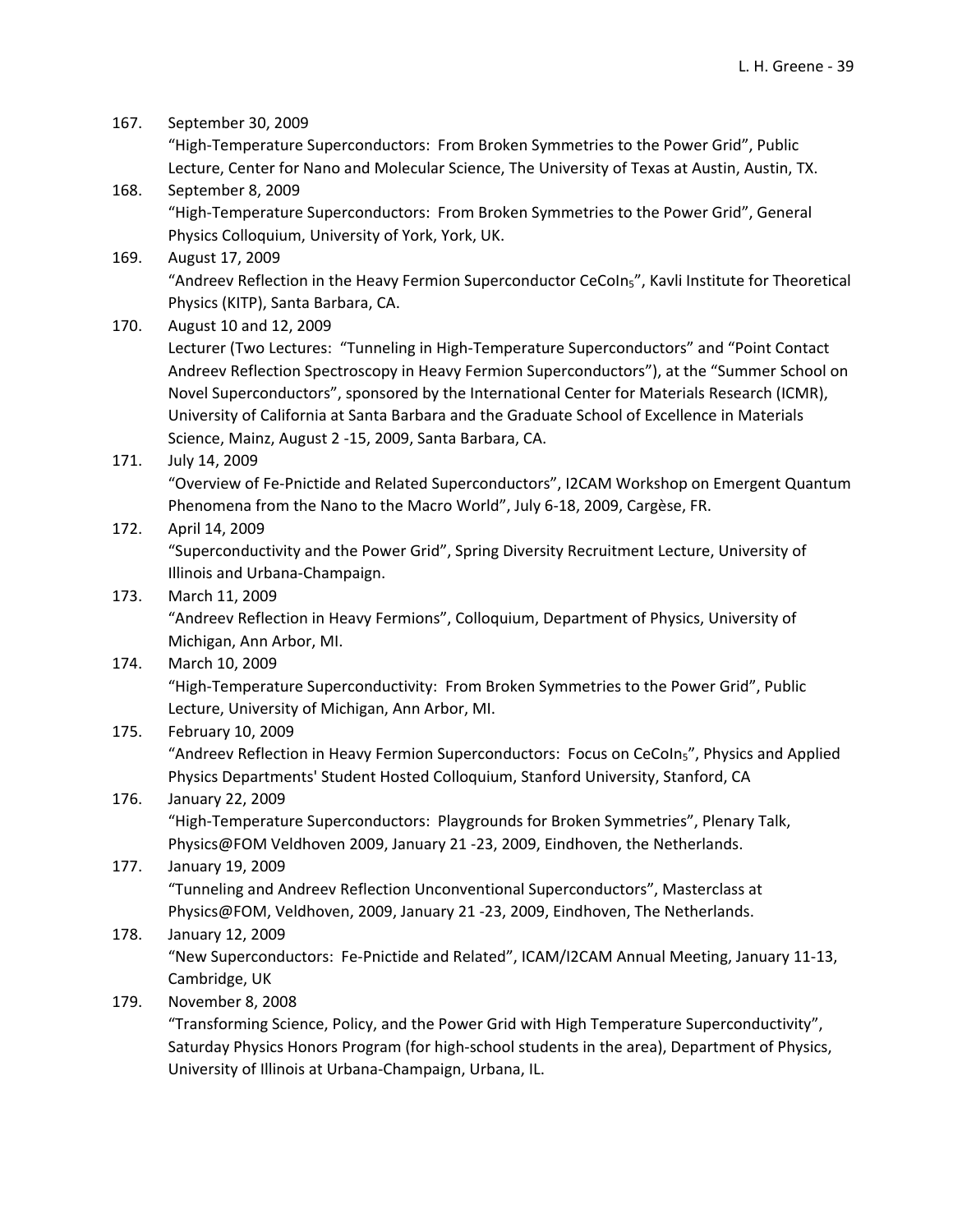### 180. November 6, 2008

"High‐Temperature Superconductors: From Broken Symmetries to the Power Grid", Chancellor's Center for Advanced Study Lecture (evening public lecture), University of Illinois at Urbana‐ Champaign, Urbana, IL

### 181. August 19, 2008

"Point Contact Andreev Reflection Tunneling Spectroscopy (PCARTS) of the Pure and Cd‐doped Heavy Fermion Superconductor CeCoIn<sub>5</sub>", The International Conference on Strongly Correlated Electron Systems, August 17‐22, 2008, Búzios, Brazil.

### 182. August 11, 2008

"Point Contact Andreev Reflection Spectroscopy of the Heavy-Fermion Superconductor CeCoIn<sub>5</sub>" (given by Wan Kyu Park) The 25th International Conference on Low‐Temperature Physics (LT‐25), August 6‐13, 2008, Amsterdam, NL

### 183. August 8, 2008

"Point-Contact Spectroscopy of Fe-based Superconductors FeSe and (Ba,K)Fe<sub>2</sub>As<sub>2</sub>" (given by Wan Kyu Park) at the Special Romp Session on the Fe-Pnictide Superconductors, The 25<sup>th</sup> International Conference on Low‐Temperature Physics, August 6‐13, Amsterdam, NL.

### 184. May 27, 2008

"Point Contact Andreev Reflection Tunneling Spectroscopy (PCARTS) of the Pure and Cd‐doped Heavy Fermion Superconductor CeCoIn<sub>5</sub>", Quantum Physics Seminar, Cavendish Laboratory, Cambridge University, Cambridge, UK.

### 185. May 13, 2008

"Transforming Science, Policy, and the Power Grid with High Temperature Superconductivity", Plenary Talk, Conference on Complex Systems, May 12 ‐ 15, 2008, University of Illinois at Urbana‐ Champaign, Urbana, Il, USA.

### 186. March 13, 2008

"She's a Physicist!?", Forum on International Physics, March Meeting of the American Physical Society, March 9‐13, 2008, New Orleans, LA.

### 187. March 12, 2008

"Transforming Science, Policy, and the Power Grid with High Temperature Superconductivity", Lunch with the Experts, March Meeting of the American Physical Society, March 9‐13, 2008, New Orleans, LA.

#### 188. March 3, 2008

"Point Contact Andreev Reflection Tunneling Spectroscopy (PCARTS) of the Pure and Cd‐doped Heavy Fermion Superconductor CeCoIn<sub>5</sub>", Condensed Matter Physics Seminar, Department of Physics, University of California at Berkeley, Berkeley, CA.

### 189. February 26, 2008

Panelist, "Do's and Don'ts and Lessons Learned", Workshop on Grant Writing: Steps and Strategies for Successful Proposals, sponsored by the National Center for Supercomputing Applications (NCSA), Beckmann Institute, University of Illinois at Urbana‐Champaign

#### 190. February 18, 2008

"How Nuclear Weapons Work", General Lecture for the Dial Club, a Faculty Club with members from across campus at the University of Illinois at Urbana‐Champaign.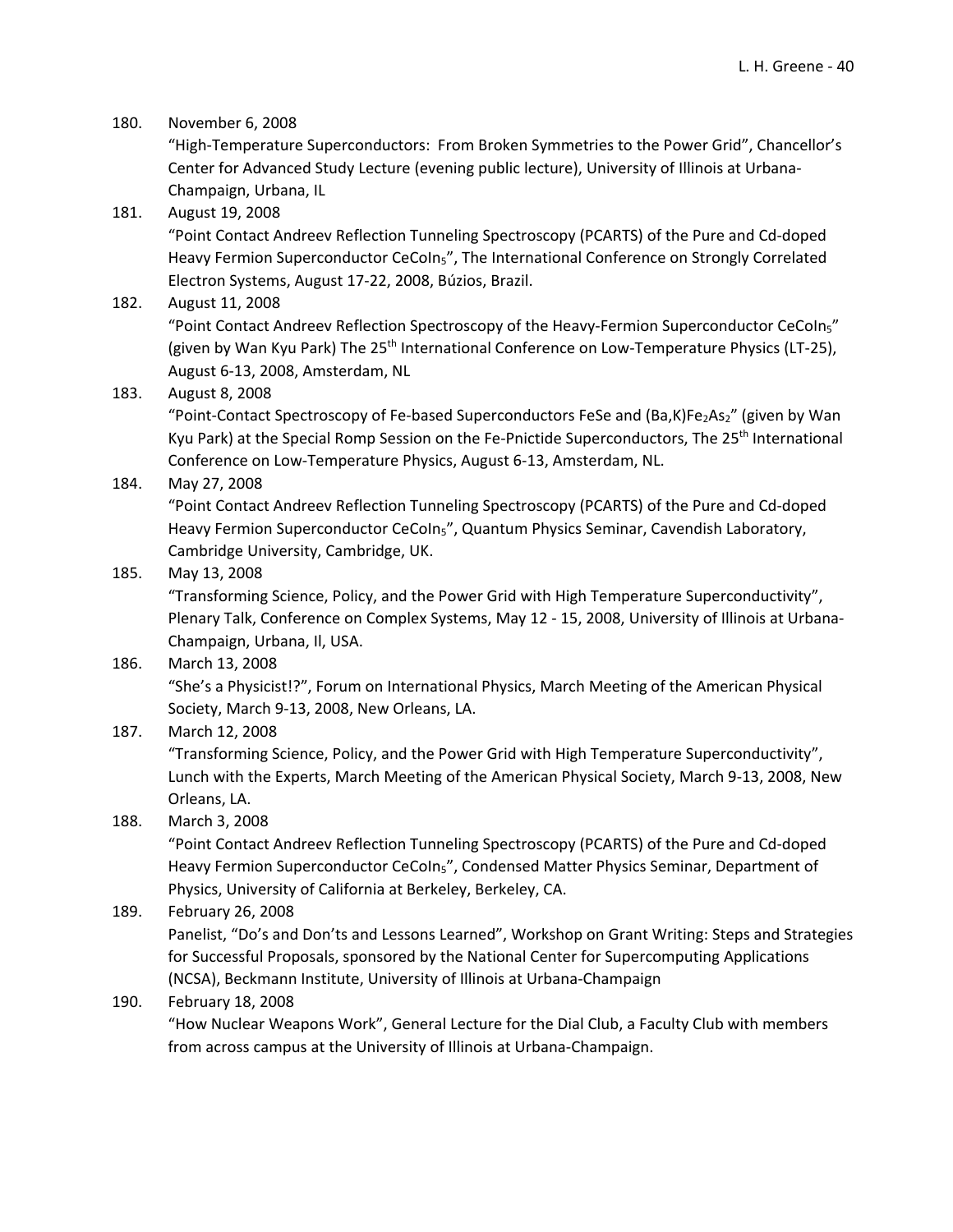191. December 3, 2007

"High‐Temperature Superconductors: Playgrounds for Broken Symmetries", Colloquium, Center for Integrated Nanotechnologies, University of Illinois at Urbana‐Champaign, Urbana, IL.

192. September 10, 2007 "Andreev Reflection at Novel Superconducting Interfaces", Gordon Conference on Superconductivity, September 9‐14, 2007 Les Diablerets, Switzerland.

#### 193. August 4, 2007

"Tunneling and Point Contact Andreev Reflection Spectroscopy of Pure and Cd-doped CeCoIn<sub>5</sub>", ICAM/I2CAM Workshop: 1‐1‐5 Materials: The Rosetta Stone for the Kondo Lattice, August 3‐5, 2007, Aspen, CO.

194. May 18, 2007

"Planar Quasiparticle Tunneling and Point Contact Andreev Reflection Spectroscopies for Measurement of Broken Symmetries in Unconventional Superconductors", Department of Physics, Peking University, Beijing, China.

### 195. May 17, 2007

"Andreev Reflection Spectroscopy of the Pure and Cd‐doped Heavy Fermion Superconductor CeCoIn<sub>5</sub>: Detecting Order Parameter Symmetry and Competing Phases", Physics Seminar, Chinese Academy of Sciences, Beijing, China.

196. May 17, 2007

"High‐Temperature Superconductors: Playgrounds for Broken Symmetries", Zhong Guan Cun Forum on Condensed Matter Physics, Chinese Academy of Sciences, Beijing, China.

### 197. May 14, 2007

"Point Contact Andreev Reflection Spectroscopy of Heavy Fermion Systems", The International Conference on Strongly Correlated Electron Systems (SCES‐07). May 13‐18, 2007 Houston, TX

#### 198. May 13, 2007

"High Temperature Superconductors, from Broken Symmetries to Cell Phones", Public lectures to the Houston media with Paul Chu and Frank Steglich, just before the International Conference on Strongly Correlated Electron Systems (SCES‐07). May 13‐18, 2007 Houston, TX

### 199. April 7, 2007

"High Temperature Superconductors: Playgrounds for Broken Symmetries", Colloquium, Department of Physics, Tufts University, Medford, MA.

### 200. April 6, 2007

"High Temperature Superconductors: From Broken Symmetries to Cell Phones", Kathryn McCarthy Public Lecture, Tufts University, Medford, MA.

### 201. March 12‐14, 2007

Lecturer (two lectures) at the I2CAM/FAPERJ Spring School on Emergent Matter, "New Phenomena in Highly Correlated Quantum Matter", 11‐17 March, 2007, Rio de Janeiro, Brazil.

### 202. March 5, 2007

"High- $T_c$ - at Bellcore", Special session commemorating the 20<sup>th</sup> anniversary of the discovery of high-temperature superconductivity and the 20<sup>th</sup> anniversary of the March Meeting "Woodstock" which occurred in March of 1987, March Meeting of the American Physical Society, March 4‐9, 2007, Denver, CO.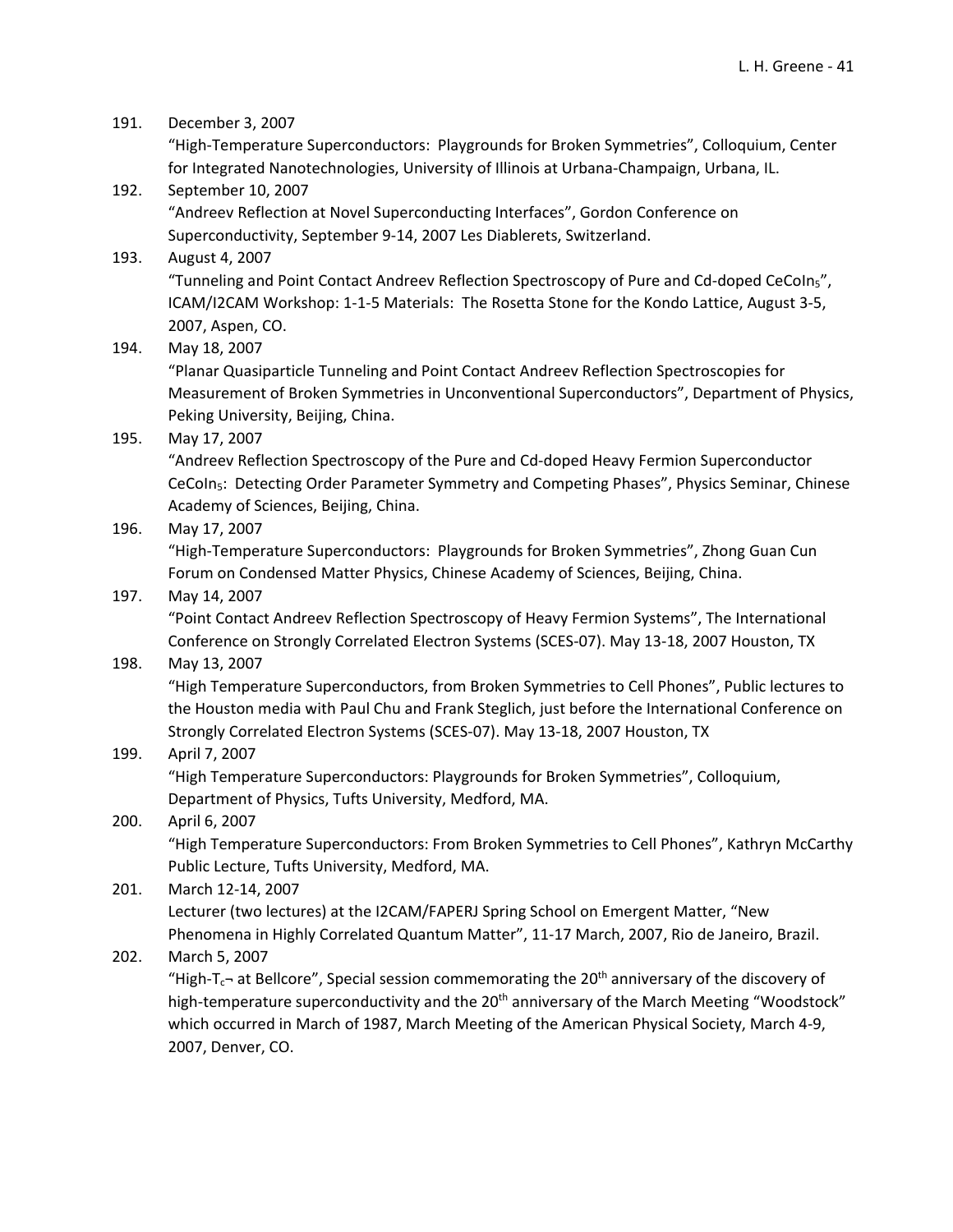| 203. | February 5, 2007                                                                                           |
|------|------------------------------------------------------------------------------------------------------------|
|      | "Unconventional Superconductors: Measuring Broken Symmetries", Colloquium, Department of                   |
|      | Physics, North Carolina State University, Raleigh, NC.                                                     |
| 204. | January 23, 2007                                                                                           |
|      | "High Temperature Superconductors: Playgrounds for Broken Symmetries", CMS (condensed                      |
|      | matter sciences) Distinguished Lecturer, Brookhaven National Laboratory, Upton NY.                         |
| 205. | November 16, 2006                                                                                          |
|      | "High Temperature Superconductors: Playgrounds for Broken Symmetries", Physics Colloquium,                 |
|      | Michigan State University, East Lansing, MI.                                                               |
| 206. | November 15, 2006                                                                                          |
|      | "Andreev Reflection Spectroscopy of the Pure and Cd-doped Heavy Fermion Superconductor                     |
|      | CeCoIn <sub>5</sub> : Detecting Order Parameter Symmetry and Competing Phases", Condensed Matter           |
|      | Physics Seminar, Michigan State University, East Lansing, MI.                                              |
| 207. | November 11, 2006                                                                                          |
|      | "Asymmetry in Point Contact Conductance Spectra: Au/CeColns", ICAM Annual Meeting,                         |
|      | November 9-12, 2006, Santa Fe, NM                                                                          |
| 208. | November 9, 2006                                                                                           |
|      | "Planar Tunneling and Point Contact Spectroscopy of Unconventional Superconductors", Physics               |
|      | Colloquium, Penn State University, State College, PA.                                                      |
| 209. | September 20, 2006                                                                                         |
|      | "Andreev Reflection Spectroscopy of the Pure and Cd-doped Heavy Fermion Superconductor                     |
|      | CeCoIn <sub>5</sub> : Detecting Order Parameter Symmetry and Competing Phase", Cavendish Laboratory and    |
|      | Trinity College, Cambridge University, Cambridge, UK.                                                      |
| 210. | August 29, 2006                                                                                            |
|      | "Andreev Reflection Spectroscopy of the Pure and Cd-doped Heavy Fermion Superconductor                     |
|      | CeCoIn <sub>5</sub> : Detecting Order Parameter Symmetry and Competing Phases", International Workshop     |
|      | on Mesoscopic Superconductivity and Magnetism, August 28 - September 1, 2006, Chicago, IL.                 |
| 211. | July 3, 2006                                                                                               |
|      | "Point Contact Spectroscopy of Pure and Cd-doped CeCoIn <sub>5</sub> : Andreev Reflection at the Heavy-    |
|      | Fermion Superconductor Interface and Competing Phases", Tenth Franco-American Conference                   |
|      | on Complex Oxides, July 3-4, 2006, Caen, FR.                                                               |
| 212. | June 1-2, 2006                                                                                             |
|      | Technical, General and Public lectures plus classroom teaching (3-5 presentations) given as a Phi-         |
|      | Beta-Kappa Visiting Scholar, University of California at Irvine, Irvine, CA.                               |
| 213. | May 30, 2006                                                                                               |
|      | "Andreev Reflection at the Unconventional Superconductor / Normal-Metal Interface: Point                   |
|      | Contact Spectroscopy of the Heavy Fermion Superconductor CeCoIn <sub>5</sub> ", Seminar, Materials Science |
|      | Division, Center for Nanoscale Applications, Argonne National Laboratory, Argonne, IL.                     |
| 214. | May 21-22, 2006                                                                                            |
|      | Technical, General and Public lectures plus classroom teaching (3-5 presentations) lectures given          |
|      | as a Phi-Beta-Kappa Visiting Scholar, Lawrence University, Appleton, WI.                                   |
| 215. | May 18, 2006                                                                                               |
|      | "High-Temperature Superconductors: From Broken Symmetries to Cell Phones", Colloquium,                     |
|      | Department of Physics, Trinity College, University of Dublin, Dublin, Ireland.                             |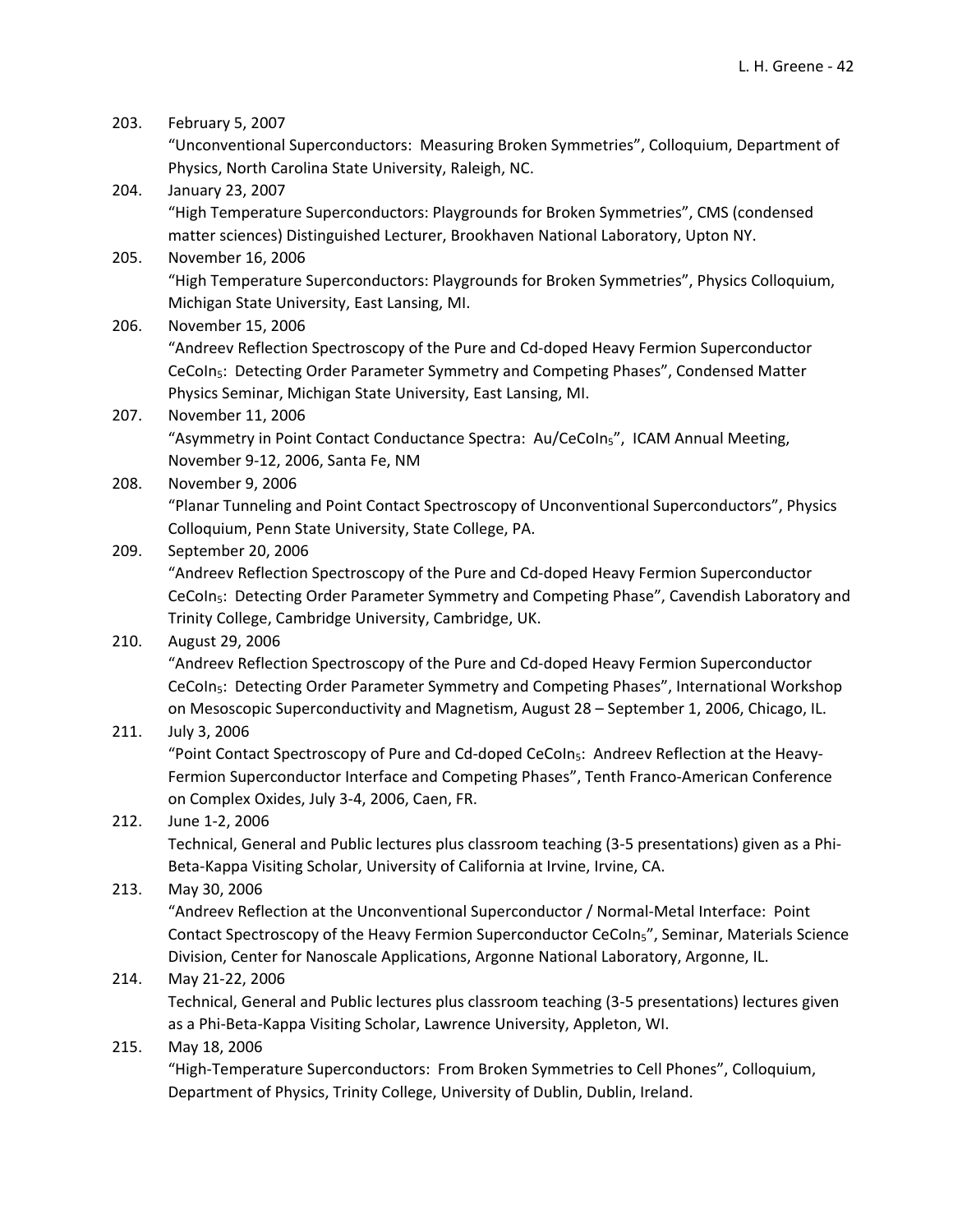# 216. May 8, 2006 "The Effect of Physical Structure on Electronic Structure in Conventional and Unconventional Superconductors", DoE‐BES Workshop on Basic Research Needs for Superconductivity, May 8‐11, 2006, Washington, DC. Also was Sub‐Panel Chair of "Thermodynamics and Magnetism" 217. April 24, 2006 "Conversion Under the Influence (of Electrons in Superconductors), Dial Club Guest Night Public Lecture, University of Illinois at Urbana‐Champaign. 218. April 3‐4, 2006 Technical, General and Public lectures plus classroom teaching (3‐5 presentations) given as a Phi‐ Beta‐Kappa Visiting Scholar, Randolph‐Macon University, Lynchburg, VA. 219. March 20‐21, 2006 Technical, General and Public lectures plus classroom teaching (3‐5 presentations) given as a Phi‐ Beta‐Kappa Visiting Scholar, Florida State University, Tallahassee, FL. 220. March 6‐7, 2006 Technical, General and Public lectures plus classroom teaching (3‐5 presentations) lectures given as a Phi‐Beta‐Kappa Visiting Scholar, University of Oklahoma, Norman, OK. 221. February 20‐22, 2006 Technical, General and Public lectures plus classroom teaching (3‐5 presentations) given as a Phi‐ Beta‐Kappa Visiting Scholar, Wittenberg University, Springfield, OH. 222. February 9‐10, 2006 Technical, General and Public lectures plus classroom teaching (3‐5 presentations) given as a Phi‐ Beta Kappa Visiting Scholar, Davidson College, Davidson, North Carolina 223. January 3, 2006 "High‐Temperature Superconductors: Playgrounds for Broken Symmetries", General Physics Colloquium, National Taiwan University, Taipei, Taiwan. 224. January 1, 2006 "High‐Temperature Superconductivity: From Broken Symmetries to Cell Phones", International Physics Young Ambassador Symposium, December 31, 2005 ‐ January 4, 2006, Taipei, Taiwan. 225. November 22, 2005 "Andreev Reflection at the Normal‐Metal / Heavy‐Fermion Superconductor Interface: Point Contact Spectroscopy of CeCoIn5", Condensed Matter Physics Seminar m as Phi‐Beta‐Kappa Visiting Scholar, University of Notre Dame, Notre Dame, IN. 226. November 22, 2005 "High‐Temperature Superconductors: From Broken Symmetries to Cell Phones", Public Lecture as a Phi‐Beta Kappa Visiting Scholar, University of Notre Dame, Notre Dame, IN. 227. November 21, 2005 "Unconventional Superconductors: Playgrounds for Broken Symmetries", Physics Colloquium as Phi‐Beta‐Kappa Visiting Scholar, University of Notre Dame, Notre Dame, IN. 228. November 12, 2005 "Andreev Reflection at the Normal‐Metal / Heavy‐Fermion Superconductor Interface: Point Contact Spectroscopy of CeCoIn5", ICAM Annual Meeting, November 8‐13, 2005, Santa Fe, NM. 229. October 20, 2005

"Future Directions in the Physics of Strongly Correlated Electron Systems". Institute of Physics (IoP), London, UK.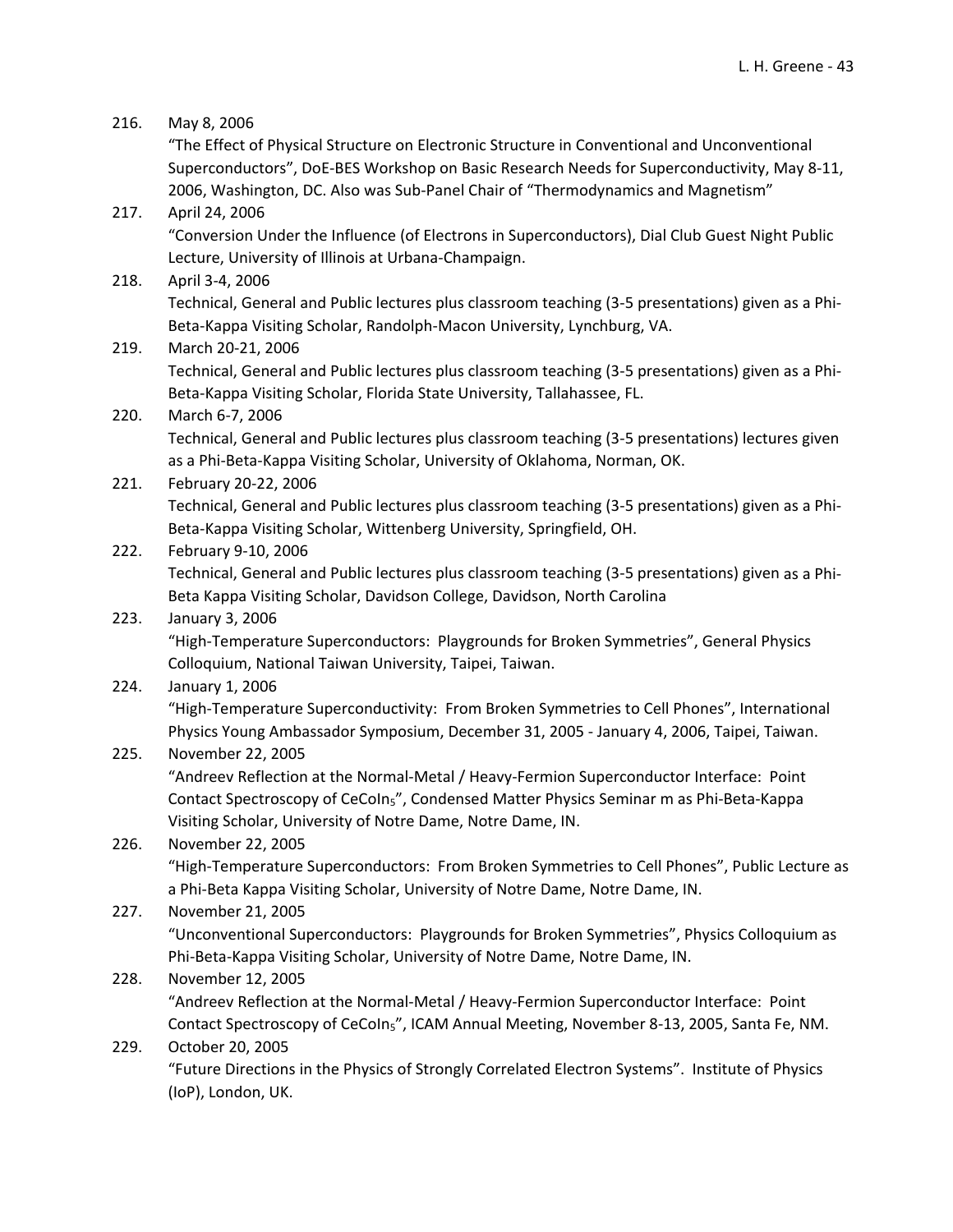#### 230. October 5, 2005

"Unconventional Superconductors: Playgrounds for Broken Symmetries", Department of Physics  $1<sup>st</sup>$  Distinguished Alumnus Lecture, Public Lecture given at the Wexner Center for the Performing Arts, The Ohio State University, Columbus, Ohio.

#### 231. August 13, 2005

"Studies of the Zero-Bias Conductance Peak (ZBCP) in Thin-Film Superconducting YBa<sub>2</sub>Cu<sub>3</sub>O<sub>7</sub> Planar Tunnel Junctions: Detection and Modeling of ZBCP Splittings and Non-Splittings", The 24<sup>th</sup> International Conference on Low Temperature Physics (LT‐24), August 10‐17, 2005, Orlando, FL.

#### 232. August 2, 2005

"Suppressed Andreev Reflection at the Normal‐Metal / Heavy‐Fermion Superconductor CeCoIn5 Interface", Conference on Strongly‐Correlated Electron Materials: Physics and Nanoengineering, July 31 ‐ August 4, 2005, San Diego, CA (given by W.K. Park).

#### 233. July 2005

"Point Contact Spectroscopy of CeCoIn<sub>5</sub>: Andreev Reflection Studies of the Normal--Metal / Heavy‐Fermion Superconductor Interface", International Conference on Strongly Correlated Electron Systems, July 26 – 30, Vienna, Austria.

234. June 10, 2005

"Andreev Reflection at the CeCoIn<sub>5</sub> Heavy Fermion Superconductor Interface", Workshop on The Possibility of Room Temperature Superconductivity & Related Topics, June 10‐11, University of Notre Dame, Notre Dame, IN.

235. June 8. 2005

"Measuring Broken Symmetries in Unconventional Superconductors with Planar Tunneling and Point Contact Spectroscopies", REU Lunch‐time talk for incoming REU students, Department of Physics, University of Illinois at Urbana, Champaign, Urbana, IL.

236. May 25, 2005

"High‐Temperature Superconductors: Playgrounds for Broke Symmetries", Plenary Talk, Second International IUPAP (International Union of Pure and Applied Physicists) Conference on Women in Physics, May 23 – 25, 2005, Rio de Janeiro, Brazil.

#### 237. April 22, 2005

"Particle Conversion in Unconventional Superconductors: Tunneling to Andreev Reflection", Festschrift for Professor David B. Tanner, April 21‐23, 2005, Gainesville, FL.

#### 238. March 11, 2005

"Detecting Broken Symmetries in High‐Temperature Superconductors with Planar Tunneling Spectroscopy", Colloquium, Department of Physics, Ohio University, Athens, OH.

#### 239. February 20, 2005

"High‐Temperature Superconductors: Playgrounds for Broken Symmetries", Plenary Talk in the Session "Frontiers of Physics for the 21<sup>st</sup> Century", Annual Meeting of the American Association for the Advancement of Science (AAAS), February 17‐25, 2005, Washington, DC.

#### 240. December 16, 2004

"Point Contact Spectroscopy of the Heavy-Fermion Superconductor CeColn<sub>5</sub>", "Eighth Franco-American Workshop on Complex Oxides: "Strongly Correlated Fermions, Functional Materials and Their Interplay", December 16‐17, 2004, ESPCI, Paris, FR.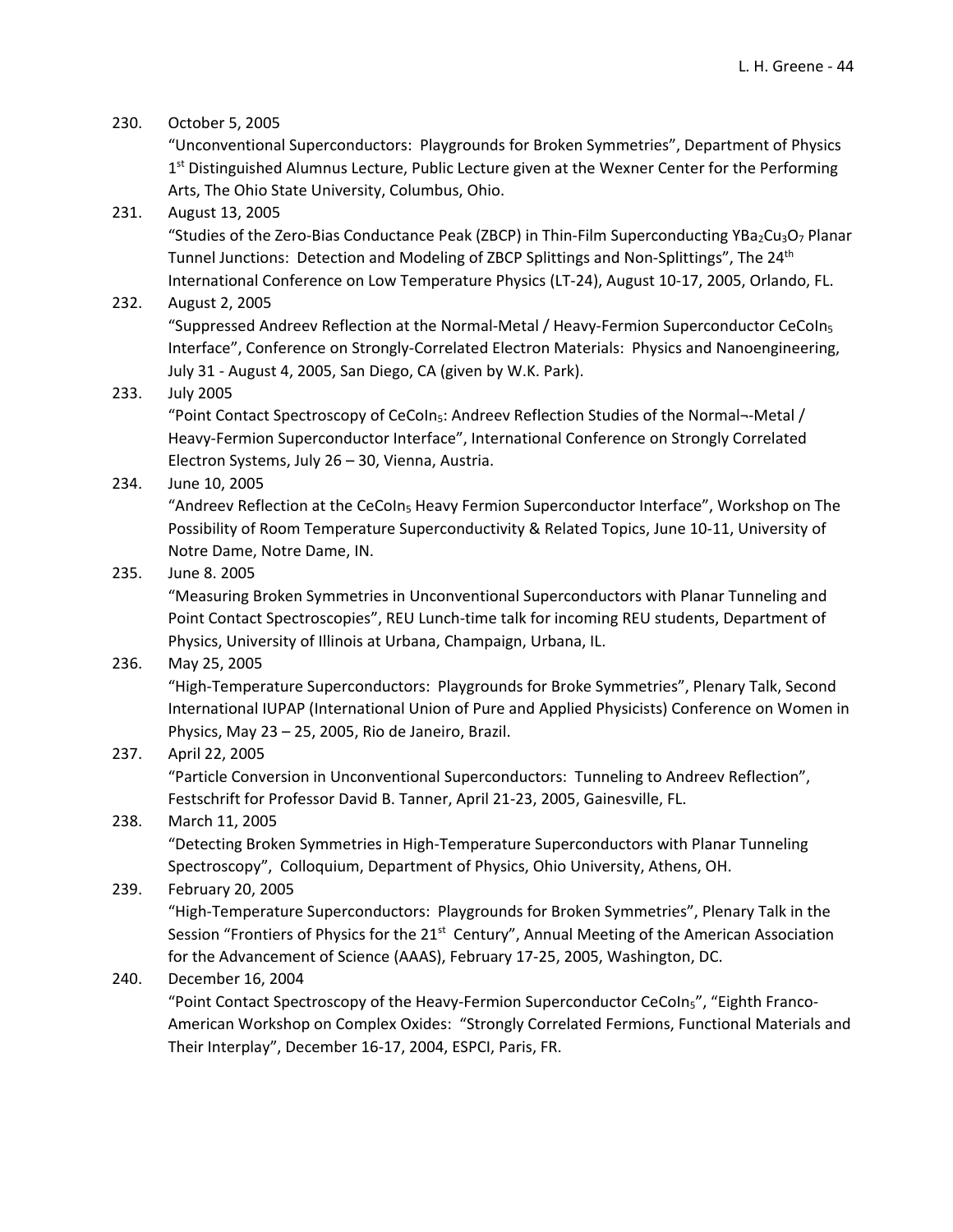241. November 12, 2004

"Point Contact Spectroscopy of the Heavy-Fermion Superconductor CeCoIn<sub>5</sub>", Annual I2CAM (International Institute for Complex and Adaptive Matter), November 11‐13, 2004, Santa Fe, NM.

- 242. September 22, 2004 "Point Contact Spectroscopy of the Heavy-Fermion Superconductor CeCoIn<sub>5</sub>", Contributed Poster, and Discussion Leader, Gordon Research Conference on Superconductivity, September 19‐23, Oxford, UK.
- 243. August 7, 2004 "Progress in Unconventional Superconductors: Playgrounds for Broken Symmetries", Frontiers in Condensed Matter (ICAM Symposium), August 5‐8, 2004, Snowmass, CO.

### 244. June 24, 2004

"High‐Temperature Superconductivity: From Broken Symmetries to Cell Phone", Seminaire General, Laboratoire PMC École Polytechnique, Palasiseau, FR.

### 245. June 21, 2004

"Detection and Control of Broken Symmetries with Andreev Bound‐State Planar Tunneling Spectroscopy", Seminaire, Laboratoire de Physique des Solides, Université Paris Sud, Orsay, FR

246. June 14, 2004

"High‐Temperature Superconductivity: From Broken Symmetries to Cell Phone", Seminaire General, Laboratoire de Physique des Solides, Université Paris Sud, Orsay, FR

### 247. June 13, 2004

"Detection and Control of Broken Symmetries with Andreev Bound‐State Planar Tunneling Spectroscopy: Part I", Seminaire, Laboratoire de Physique des Solides, Université Paris Sud, Orsay, FR

248. June 2, 2004

"High‐Temperature Superconductors: From Broken Symmetries to Cell Phones", REU presentation, Department of Physics, University of Illinois at Urbana‐Champaign, Urbana, IL.

### 249. April 23, 2004

"Detecting Broken Symmetries in High Temperature Superconductors with Planar Tunneling Spectroscopy", Colloquium, Department of Physics, The Ohio State University, Columbus, OH.

### 250. March 31, 2004

"Point Contact Spectroscopy of the Heavy Fermion Superconductor CeCoIn<sub>5</sub>, and Effects of the Tunneling Cone and Atomic Scale Disorder on Planar Tunneling Spectroscopic Measurements of Andreev Bound States in YBCO", T‐division, Los Alamos National Laboratory, Los Alamos, NM.

### 251. March 20, 2004

"The Art of the Impossible: Balancing Physics and Family". Survival Skills Workshop, sponsored by the Committee on the Status of Women in Physics of the American Physical Society, March Meeting of the American Physical Society, March 20‐26, 2004, Montreal, CANADA.

### 252. December 3, 2003

"Planar Tunneling Spectroscopy of High‐Temperature Superconductors: Detecting Broken Symmetries", Colloquium, Department of Physics, Rice University, Houston, TX.

### 253. October 2, 2003

"Planar Tunneling Spectroscopy of High‐Temperature Superconductors: Detecting Broken Symmetries", Colloquium, Department of Physics and Astronomy, University of South Carolina, Columbia, SC.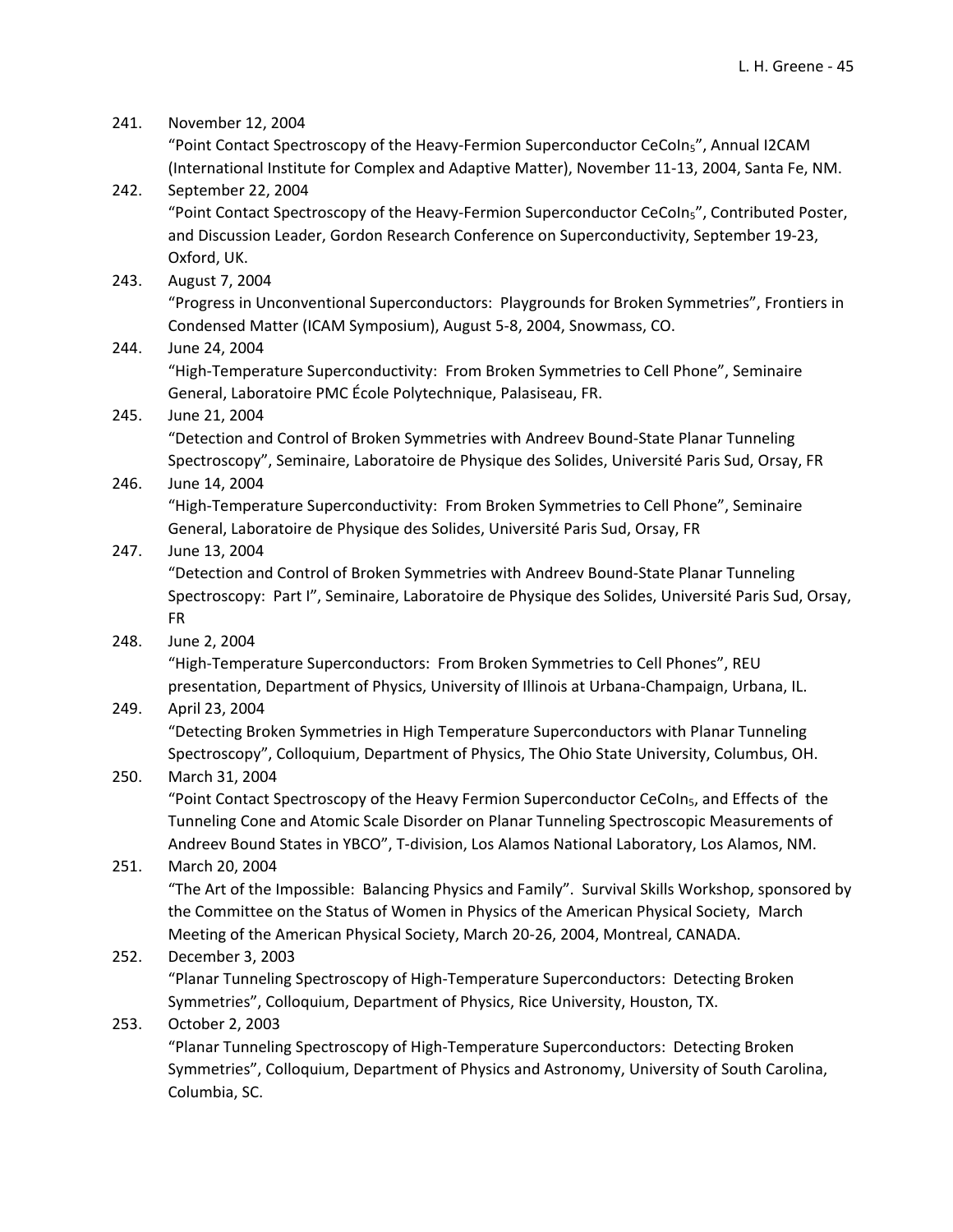| 254. | September 17, 2003                                                                                                                                                            |
|------|-------------------------------------------------------------------------------------------------------------------------------------------------------------------------------|
|      | "High-Temperature Superconductors: From Broken Symmetries to Cell Phones", Physics Society,<br>Department of Physics, University of Illinois at Urbana-Champaign, Urbana, IL. |
| 255. | July 1, 2003                                                                                                                                                                  |
|      | "Andreev Bound State Planar Tunneling Spectroscopy", Department of Physics ESPCI, Paris, FR.                                                                                  |
| 256. | June 14, 2003                                                                                                                                                                 |
|      | "From Phonons and Photons to Electrons and Fermi Surfaces", at Festschrift for Professor Albert J.                                                                            |
|      | Sievers, "From DC to Daylight", June 14 - 15, 2003, Ithaca, NY                                                                                                                |
| 257. | June 4, 2003                                                                                                                                                                  |
|      | "Characterization, Theory and Modeling across Multiple Length Scales" Center for Integrative                                                                                  |
|      | Nanotechnologies (ICAM) Executive Board Meeting, Albuquerque, NM.                                                                                                             |
| 258. | May 22, 2003                                                                                                                                                                  |
|      | "Detection and Control of Broken Symmetries with Andreev Bound State Planar Tunneling                                                                                         |
|      | Spectroscopy", M <sup>2</sup> S -RIO : International Conference on the Materials and Mechanisms of                                                                            |
|      | Superconductivity, May 25 - 30, Rio de Janeiro, Brazil (contributed)                                                                                                          |
| 259. | June 11, 2003                                                                                                                                                                 |
|      | "High-Temperature Superconductors: From Broken Symmetries to Cell Phones", REU                                                                                                |
|      | presentation, Department of Physics, University of Illinois at Urbana-Champaign, Urbana, IL.                                                                                  |
| 260. | May 6, 2003                                                                                                                                                                   |
|      | "High-Temperature Superconductors: From Broken Symmetries to Cell Phones", Dial Club,                                                                                         |
|      | General Talk for Faculty, Urbana, IL.                                                                                                                                         |
| 261. | April 22, 2003                                                                                                                                                                |
|      | "Detection and Control of Broken Symmetries with Andreev Bound State Planar Tunneling                                                                                         |
|      | Spectroscopy", Seminar, Department of Physics, Boston College, Boston, MA.                                                                                                    |
| 262. | April 21, 2003                                                                                                                                                                |
|      | "Detection and Control of Broken Symmetries with Andreev Bound State Planar Tunneling                                                                                         |
|      | Spectroscopy", Seminar, Department of Physics, Boston University, Boston, MA.                                                                                                 |
| 263. | April 7, 2003                                                                                                                                                                 |
|      | "Detection and Control of Broken Symmetries with Andreev Bound State Planar Tunneling                                                                                         |
|      | Spectroscopy", Seminar, Material Science Division, Argonne National Laboratory, Argonne, IL.                                                                                  |
| 264. | January 31, 2003                                                                                                                                                              |
|      | "Planar Tunneling Spectroscopy of High-Temperature Superconductors: Andreev Bound States                                                                                      |
|      | and Broken Symmetries", Condensed Matter Physics Seminar, Department of Physics, University                                                                                   |
|      | of Illinois at Urbana-Champaign, Urbana, IL.                                                                                                                                  |
| 265. | November 21, 2002                                                                                                                                                             |
|      | "Detecting Broken Symmetries in High-Temperature Superconductors", Colloquium, Department                                                                                     |
|      | of Physics, Kent State University, Kent, OH.                                                                                                                                  |
| 266. | November 12, 2002                                                                                                                                                             |
|      | "Detecting Broken Symmetries in High-Temperature Superconductors", Colloquium, Department                                                                                     |
|      | of Physics, "The Ohio State University, Columbus, OH.                                                                                                                         |
| 267. | September 5, 2002                                                                                                                                                             |
|      | "Andreev Bound State Tunneling Spectroscopy of YBCO Thin Films and BSCCO Single Crystals",                                                                                    |
|      | Sixth Franco-American Workshop on Functional Oxides, September 5-6, 2002, Caen, FR.                                                                                           |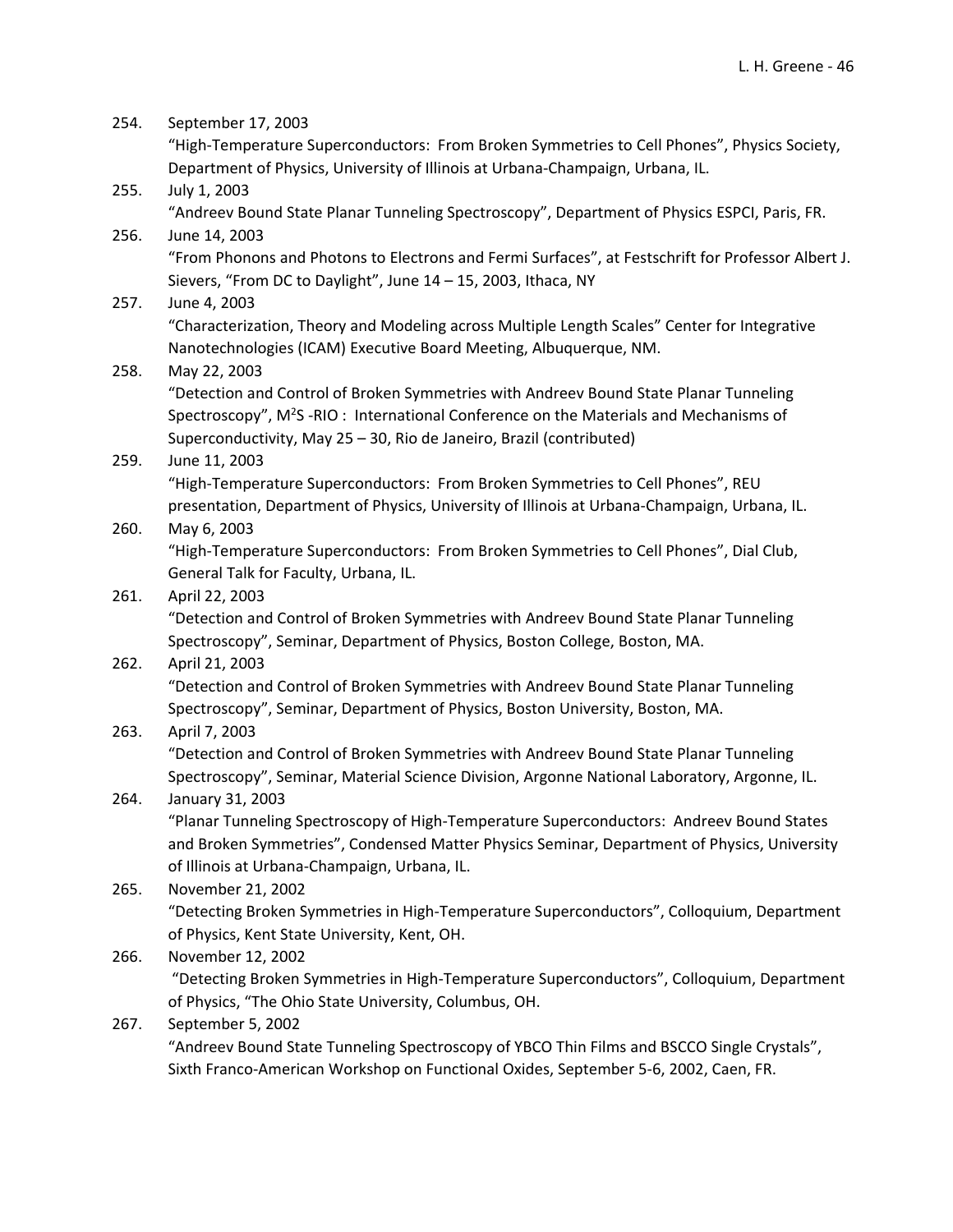### 268. July 15, 2002

"Planar Tunneling Spectroscopy of High‐Temperature Superconductors: Andreev Bound States and Broken Symmetries", Third US‐Polish Workshop on Superconductivity and Magnetism of Advanced Materials, Poland July 14 – 19, 2002, Ladek Zdroj.

### 269. July 1, 2002

"Novel Superconductors and Realistic Theories", Invited Talk and Discussion Leader, Gordon Research Conference on Correlated Electron Systems, June 29 – July 3, Colby College, Waterville, ME.

270. April 22, 2002

"Detection of Broken Symmetries with Andreev Bound State Tunneling Spectroscopy" First International Workshop on the Symmetry in Macroscopic Quantum States‐ Quantitative Experiments and Theory ‐April 21‐23, 2002 ∙ Augsburg, Germany.

### 271. April 6, 2002

"Planar Tunneling Spectroscopy of High‐Temperature Superconductors: Searching for the Mechanism", 2002 Department of Energy Workshop on High‐Temperature Superconductors, April 5‐8, 2002, San Diego, CA.

272. March 19, 2002

"And I'm a Materials Girl", Maria Goeppert‐Mayer Award Winners Panel, March Meeting of the American Physical Society, March 18‐22, 2002, Indianapolis, IN.

### 273. March 11, 2002

"Planar Tunneling Spectroscopy of High‐Temperature Superconductors: Measuring Broken Symmetries", Seminar, Brockhouse Institute for Materials Research, McMaster University, Hamilton, ONT, Canada.

### 274. February 12, 2002

"Convergent Learning Through Divergent Teaching", University of Illinois at Urbana‐Champaign 2002 Annual Faculty Retreat on Active Learning: "Teaching our Students to think in the Language of our Discipline", University of Illinois at Urbana, Champaign.

### 275. January 11, 2002

"High‐Temperature Superconductivity: From Broken Symmetries to Cell Phones", General Talk, Women's Study Center, University of California at San Diego, San Diego, CA.

#### 276. January 10, 2002

"Detecting Broken Symmetries in High‐Temperature Superconductors", Colloquium, Department of Physics, University of California at San Diego, San Diego, CA.

### 277. November 23, 2001

"Planar Tunneling Spectroscopy of High‐Temperature Superconductors: Measuring Broken Symmetries", Seminar, Department of Theoretical Physics ‐‐ ETH, Zürich, Switzerland.

### 278. November 12, 2001

"Passion with Process", Keynote Speaker for Phi Kappa Phi Initiation, University of Illinois, Urbana, IL.

279. September 10, 2001

"Spectroscopic Searches for Broken Time‐Reversal Symmetry in High‐Temperature Superconductors", Gordon Research Conference on Superconductivity, September 9‐14, 2001, Queens College, Oxford, England.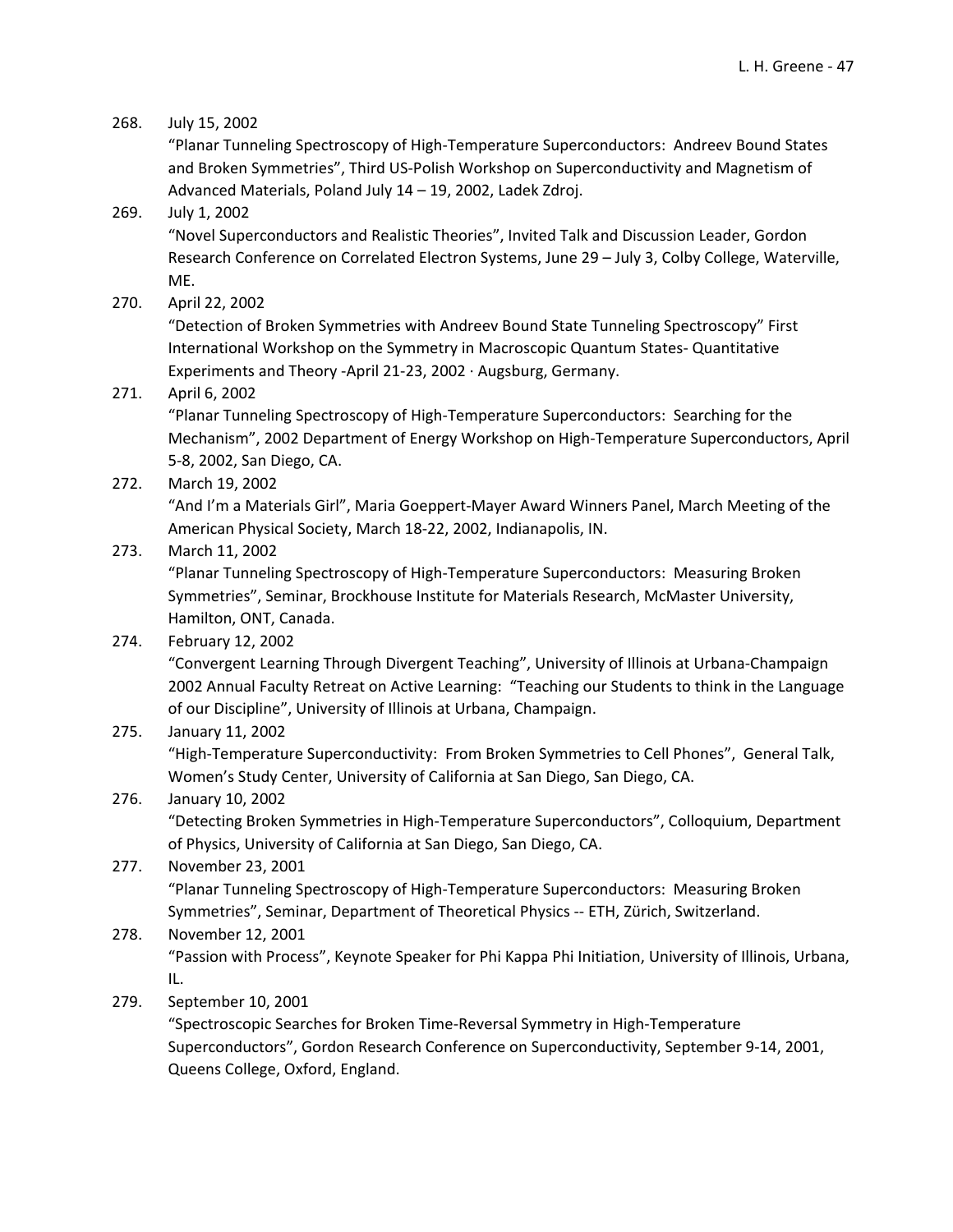#### 280. August 20, 2001

"Platforms for Passion", New Student Convocation Address, University of Illinois at Urbana‐ Champaign, Urbana, IL.

281. July 19, 2001

"Spectroscopic Studies of Andreev Bound States with Planar Tunneling Spectroscopy and Grazing Incidence Polarized Neutron Scattering", Aspen workshop on Emergent Behavior in Correlated Electron Materials, July 1‐30, 2000, Aspen, CO.

282. June 4, 2001

"Measurements of Broken Time‐Reversal Symmetry in High‐Temperature Superconductors with Andreev Bound State Tunneling and Other Spectroscopies", Seminar, Division of Basic Energy Sciences, Department of Energy, Germantown, MD.

283. May 25, 2001

"Detecting Broken Symmetries in High‐Temperature Superconductors", Colloquium, University of Cambridge, Cavendish Laboratory, Cambridge, UK.

284. May 22, 2001

"Observation of Broken Time Reversal Symmetry With Andreev Bound State Tunneling Spectroscopy", Seminar, Blackett Laboratory, Imperial College, London SW7 2BW, UK.

285. April 19, 2001

"Detecting Broken Symmetries in High‐Temperature Superconductors", Colloquium, Department of Physics, University of Chicago, Chicago, IL

#### 286. March 20, 2001

"Detecting Broken Symmetries in High‐Temperature Superconductors", Colloquium, Department of Physics and Astronomy, University of South Carolina, Columbia, SC.

#### 287. February 27, 2001

"Detecting Broken Symmetries in High‐Temperature Superconductors", Colloquium, Department of Physics, Georgetown University, Georgetown, MD.

#### 288. February 14, 2001

"Detecting Broken Symmetries in High‐Temperature Superconductors", Colloquium: APS (Advanced Photon Source), Argonne National Laboratories.

#### 289. January 29, 2001

"Measuring Broken Symmetries in Unconventional Superconductors", Colloquium, Department of Physics, University of California at Davis, Davis, CA

# 290. January 10, 2001

"Spontaneously Broken‐Time‐Reversal Symmetry in Unconventional Superconducting Materials", at ICAM‐DEM‐01: Workshop on Designing Emergent Materials, sponsored by the Institute for Complex and Adaptive Materials, January 8 – 12, 2001, Santa Fe, NM.

### 291. November 30, 2000

"Direct Detection of Spontaneously Broken Time‐Reversal Symmetry in the Near‐Surface Region of Superconducting YBa<sub>2</sub>Cu<sub>3</sub>O<sub>7</sub>-<sub>8</sub> Thin Films", Institute for Theoretical Physics (ITP), Santa Barbara, CA.

#### 292. November 19, 2000

"Professor M. V. Klein: Leader, Advisor and Mentor (i.e., Miles, the Maven and Mensch)" at Kleinfest: In honor of the Retirement of Professor Miles V. Klein, November 19‐20, 2000, Urbana, IL.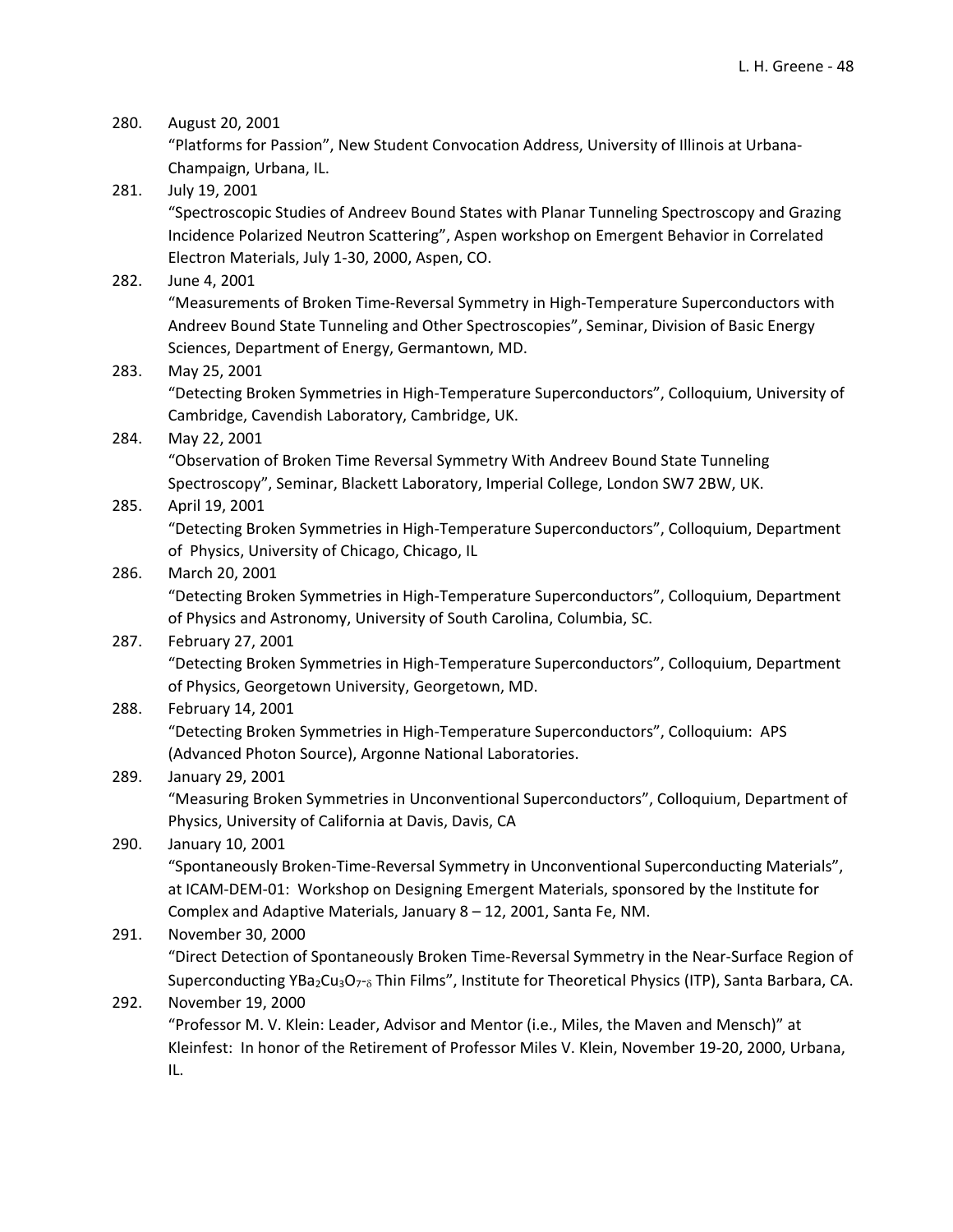| 293. | September 25, 2000                                                                                 |
|------|----------------------------------------------------------------------------------------------------|
|      | "Quasiparticle Tunneling Spectroscopy of High-Temperature Superconductors: Effects of Broken       |
|      | Symmetries on Interfaces", Keynote Lecture at the Workshop on Interfaces in Grain Boundary in      |
|      | High-Temperature Superconductors, September, 25-26, 2000, Williamsburg, VA.                        |
| 294. | September 19, 2000                                                                                 |
|      | "Tunneling into High-Temperature Superconductors: Spectroscopy of Broken Symmetries",              |
|      | Seminar, Argonne National Laboratory, Argonne, IL.                                                 |
| 295. | August 19, 2000                                                                                    |
|      | "High-Temperature Superconductors: From Broken Symmetries to Cell Phones", NSF Educational         |
|      | Development Program for High-School Teachers, (audience consists of about 100 high-school          |
|      | teachers chosen from all over the US), Santa Barbara, CA.                                          |
| 296. | August 15, 2000                                                                                    |
|      | "Planar Tunneling and ESR Measurement of T-Breaking", The Institute for Theoretical Physics (ITP), |
|      | Workshop on High Temperature Superconductivity, August 14-18, 2000, Santa Barbara, CA.             |
| 297. | July 17 - 21, 2000                                                                                 |
|      | "Tunneling Spectroscopy, Andreev Bound States and Broken Time-Reversal Symmetry", Series of        |
|      | lectures given for the NSF US Summer School on Condensed Matter Physics: "Introduction to          |
|      | Superconductivity: Fundamentals and Applications", July Boulder, CO                                |
| 298. | June 2, 2000                                                                                       |
|      | "Tunneling and EPR Measurements of the Andreev Bound State of High-Temperature                     |
|      | Superconductors: Spectroscopies of Unconventional States and Broken Time-Reversal Symmetry",       |
|      | Condensed Matter Physics Seminar, University of California, Irvine, Irvine, CA.                    |
| 299. | June 1, 2000                                                                                       |
|      | "Tunneling into High-Temperature Superconductors: Spectroscopy of Broken Symmetries",              |
|      | Colloquium, Department of Physics, University of California, Irvine, Irvine, CA                    |
| 300. | May 4, 2000                                                                                        |
|      | "Tunneling and EPR as Spectroscopic Probes of Unconventional Superconductivity and Broken          |
|      | Time-Reversal Symmetry", CNRS-STcS Workshop on High-Temperature Superconductivity, May 4-          |
|      | 6, Paris, France.                                                                                  |
| 301. | April 3, 2000                                                                                      |
|      | "Andreev Bound State Tunneling and EPR Spectroscopy of High-Temperature Superconductors:           |
|      | Measurements of Anisotropy, Quasiparticle Scattering and Broken Time-Reversal Symmetry",           |
|      | Conference on Major Trends in Superconductivity for the New Millennium (MTSC-2000), March 31       |

– April 5, Klosters, Switzerland.

```
302. March 21, 2000
```
"Andreev Bound State Tunneling Spectroscopy on YBCO/Pb and YBCO/Cu Junctions", March Meeting of the American Physical Society, March 20‐24, 2000, Minneapolis, MN.

303. February 22, 2000

"Tunneling Spectroscopy of the Andreev Bound State of YBCO: Measurements of Broken Time‐ Reversal Symmetry, Anisotropy and Quasiparticle Scattering". Sixth International Conference on the Materials and Mechanisms of Superconductivity and High‐Temperature Superconductivity, M2 S‐HTSC‐VI, February 20‐25, 2000, Houston, TX.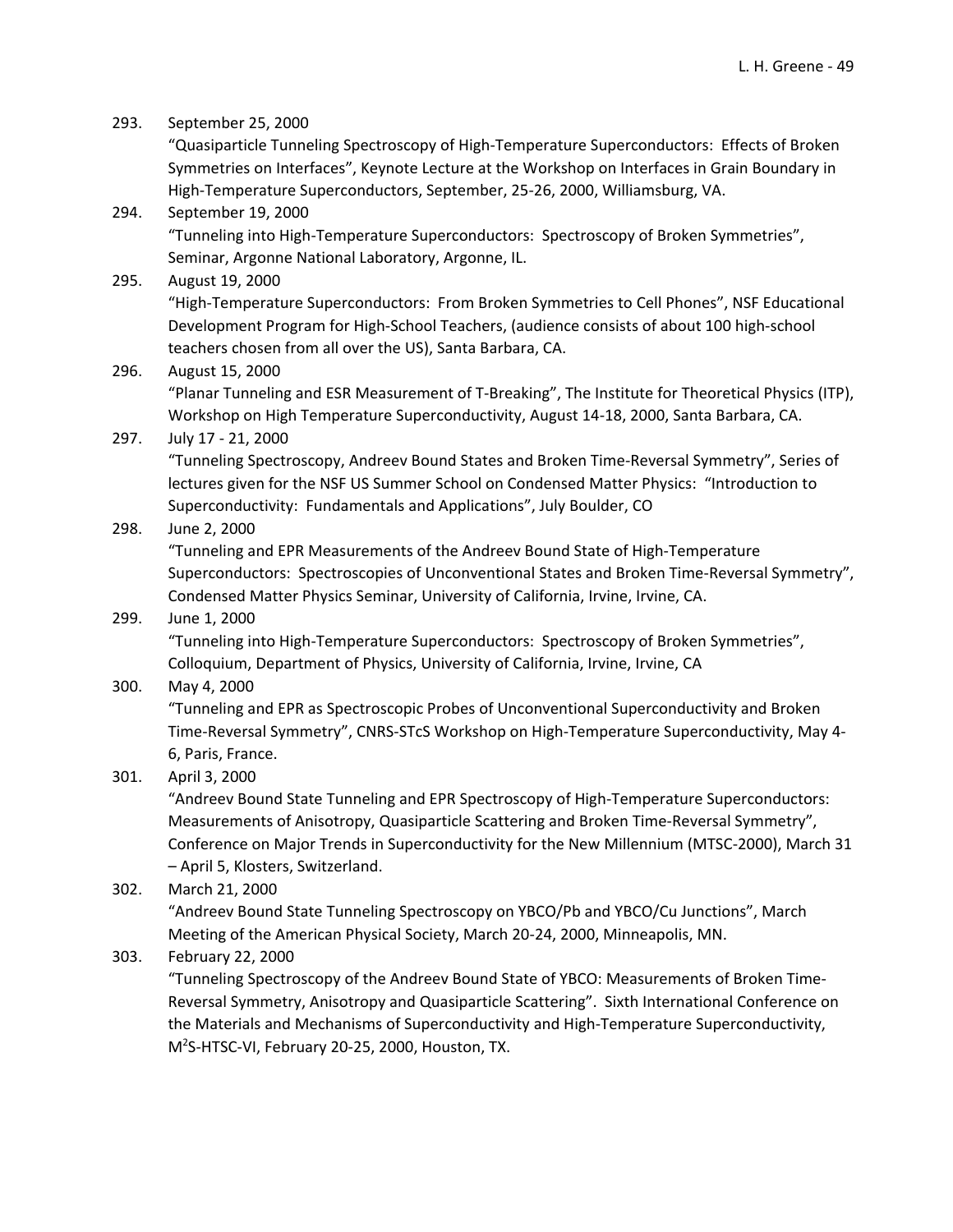| 304. | January 31, 2000                                                                                |
|------|-------------------------------------------------------------------------------------------------|
|      | "Tunneling into High-Temperature Superconductors: Spectroscopy of Broken Symmetries",           |
|      | General Physics Colloquium, Cornell University, Ithaca, NY.                                     |
| 305. | October 27, 1999                                                                                |
|      | Observation of Broken Symmetries in High-Temperature Superconductors with Tunneling             |
|      | Spectroscopy", General Physics Colloquium, Boston University, Boston, MA                        |
| 306. | September 24, 1999                                                                              |
|      | "Tunneling in High-Temperature Superconductors: Spectroscopy of Broken Symmetries", General     |
|      | Physics Colloquium, University of Wisconsin at Madison, Madison, WI                             |
| 307. | August 9, 1999                                                                                  |
|      | "Observation of Broken Time-Reversal Symmetry with Andreev Bound State Tunneling                |
|      | Spectroscopy", Twenty-Second International Conference on Low-Temperature Physics, LT-22,        |
|      | August 4-11, Helsinki, Finland.                                                                 |
| 308. | July 27, 1999                                                                                   |
|      | "Tunneling into High-Temperature Superconductors: Exploring Forbidden Paths", CMM Invited       |
|      | Lecture Series, Center for Microanalysis of Materials, Seitz Materials Research Laboratory,     |
|      | University of Illinois at Urbana-Champaign, Urbana, IL.                                         |
| 309. | July 14, 1999                                                                                   |
|      | "Tunneling into High-Temperature Superconductors: Exploring Forbidden Paths", Heinz R. Pages    |
|      | Memorial Lecture, 1999, (Evening Public Lecture), Aspen Institute, Aspen, CO.                   |
| 310. | July 14, 1999                                                                                   |
|      | "Tunneling into High-Temperature Superconductors: Observation of Broken Time Reversal           |
|      | Symmetry", Seminar, Workshop on Unconventional Order in Metals, July 5 - August 1, 1999,        |
|      | Aspen Center for Physics, Aspen, CO.                                                            |
| 311. | June 23, 1999                                                                                   |
|      | "Andreev Bound State Spectroscopy: Detecting Broken Symmetries", Joint Sacs / CNRS Workshop     |
|      | on Materials and Physics of High-Temperature Superconductivity, June 23-24, 1999, Northwestern  |
|      | University, Evanston, IL.                                                                       |
| 312. | June 8, 1999                                                                                    |
|      | "Tunneling into Andreev Bound States of YBCO: Spectroscopy of Unconventional States and         |
|      | Broken Time-Reversal Symmetry", Seminar, Department of Physics, University of Maryland,         |
|      | College Park, MD.                                                                               |
| 313. | June 2, 1999                                                                                    |
|      | "Tunneling into High-Temperature Superconductors: Detecting Phase and Broken Time-Reversal      |
|      | Symmetry", Sugihara / Harris Symposium, June 1, 1999, Oregon State University, Corvallis, OR.   |
| 314. | May 17, 1999                                                                                    |
|      | "Tunneling into High-Temperature Superconductors: Spectroscopy of Broken Symmetries",           |
|      | Condensed Matter Physics / Electrical Engineering Seminar, Princeton University, Princeton, NJ. |
| 315. | April 7, 1999                                                                                   |
|      | "Andreev Bound State Tunneling Spectroscopy of High-Temperature Superconductors",               |
|      | Colloquium, Department of Physics, McMaster University, Hamilton Ontario, CANADA                |
| 316. | April 7, 1999                                                                                   |
|      | "Tunneling in High-Temperature Superconductors: Spectroscopy of Broken Symmetries",             |
|      | Colloquium, Department of Physics, McMaster University, Hamilton Ontario, CANADA                |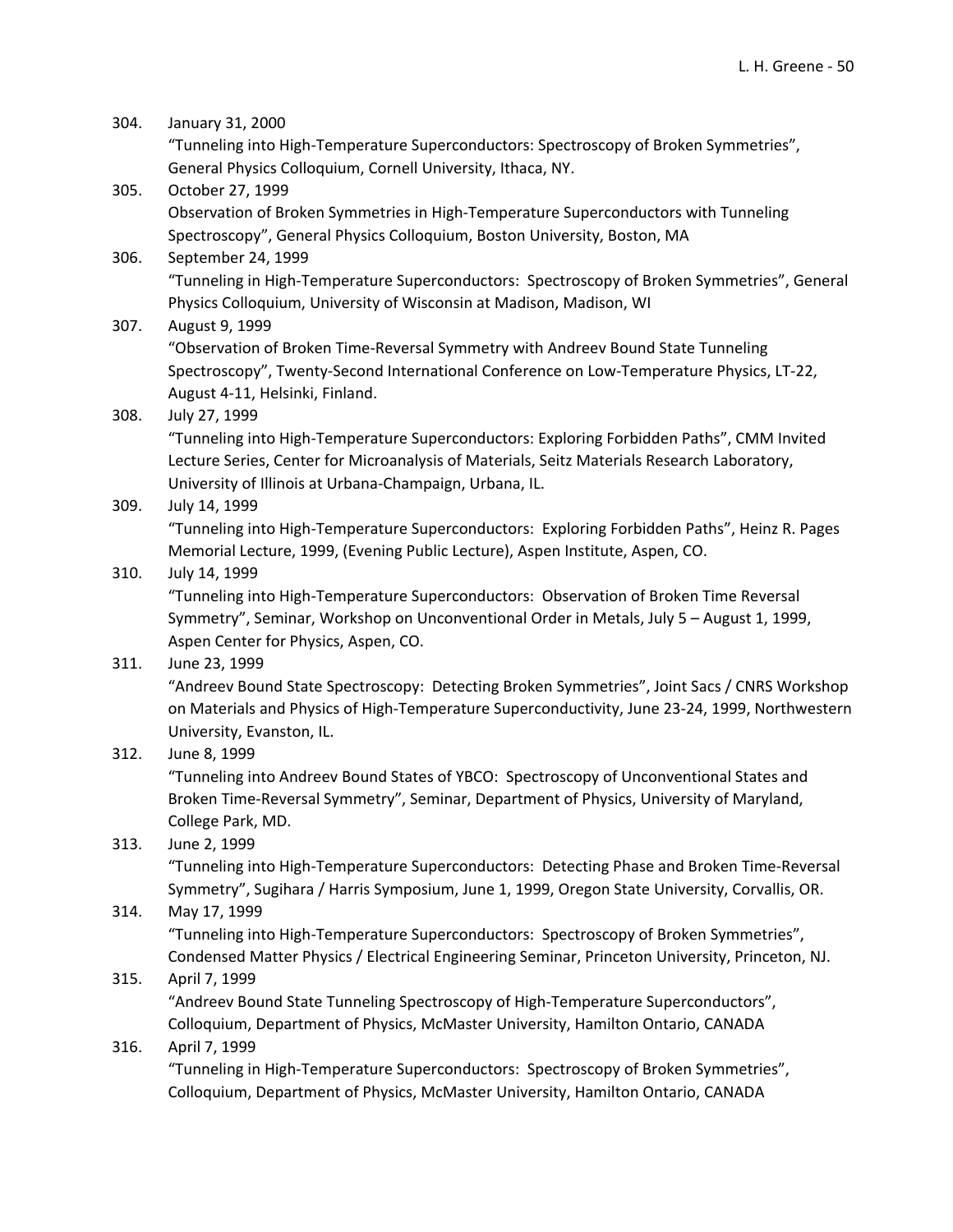317. February 23, 1999

"Tunneling in High‐Temperature Superconductors: Spectroscopy of Broken Symmetries", Colloquium, Department of Physics, Stony Brook, Stony Brook, NY

- 318. February 8, 1999 "Career Paths of a Female Experimental Physicists: Growing from the Challenge", Panel discussion: Women in Math Science and Engineering (WIMSE), University of Illinois at Urbana‐ Champaign, Urbana, IL
- 319. February 5, 1999 "Tunneling in High‐Temperature Superconductors: Spectroscopy of Broken Symmetries", Colloquium, Department of Physics, University of Kentucky, Lexington, KY.
- 320. February 1, 1999

"Zero‐Bias Tunneling Anomalies and Andreev Bound States", ONR Workshop on Interfaces to Superconductors, Jan. 31 – Feb. 2, 1999, Lake Isabella, CA.

### 321. January 25, 1999

"Tunneling Spectroscopy of High‐Temperature Superconductors: Detecting Unconventional States and Broken Time‐Reversal Symmetry", Condensed Matter Physics Seminar, Department of Physics, University of Florida at Gainesville, Gainesville, FL.

322. November 27, 1998

"Tunneling in High‐Temperature Superconductors: Spectroscopy of Broken Symmetries" , Colloquium, Department of Physics, Simon Fraser University, Vancouver, BC, CANADA

### 323. November 26, 1998

"Tunneling in High‐Temperature Superconductors: Spectroscopy of Broken Symmetries" , Colloquium, Department of Physics, University of British Columbia, Vancouver, BC, CANADA

#### 324. November 26, 1998

"Tunneling into Andreev Bound States of YBa<sub>2</sub>Cu<sub>3</sub>O<sub>7</sub>: Observation of Broken Time-Reversal Symmetry", Condensed Matter Physics Seminar, Department of Physics, University of British Columbia, Vancouver, BC, CANADA

#### 325. November 10, 1998

"Tunneling Spectroscopy of High‐Temperature Superconductors: Probing Broken Symmetries", Colloquium, University of Illinois Physics Society, Urbana, IL

### 326. November 6, 1998

"High‐Temperature Superconductivity: From Nobel Prizes to the Market Place", Natural Sciences Colloquium, Illinois Wesleyan University, Bloomington, IL.

327. October 24, 1998

"High‐Temperature Superconductors: From Broken Symmetries to Cell Phones", Saturday Physics Honors Program Lecture, Department of Physics, University of Illinois at Urbana‐Champaign, Urbana, IL

328. October 13, 1998

"High‐Temperature Superconductivity: From Broken Symmetries to Cell Phones", Colloquium, Department of Physics, Illinois State University, Normal, IL.

329. September 27, 1998

"Tunneling in YBa<sub>2</sub>Cu<sub>3</sub>O<sub>7</sub>: Andreev Bound States and Broken Time Reversal Symmetry", First Euroconference on Anomalous Complex Superconductors ACS‐I '98, September 26 ‐ October 3, 1998, Crete, Greece.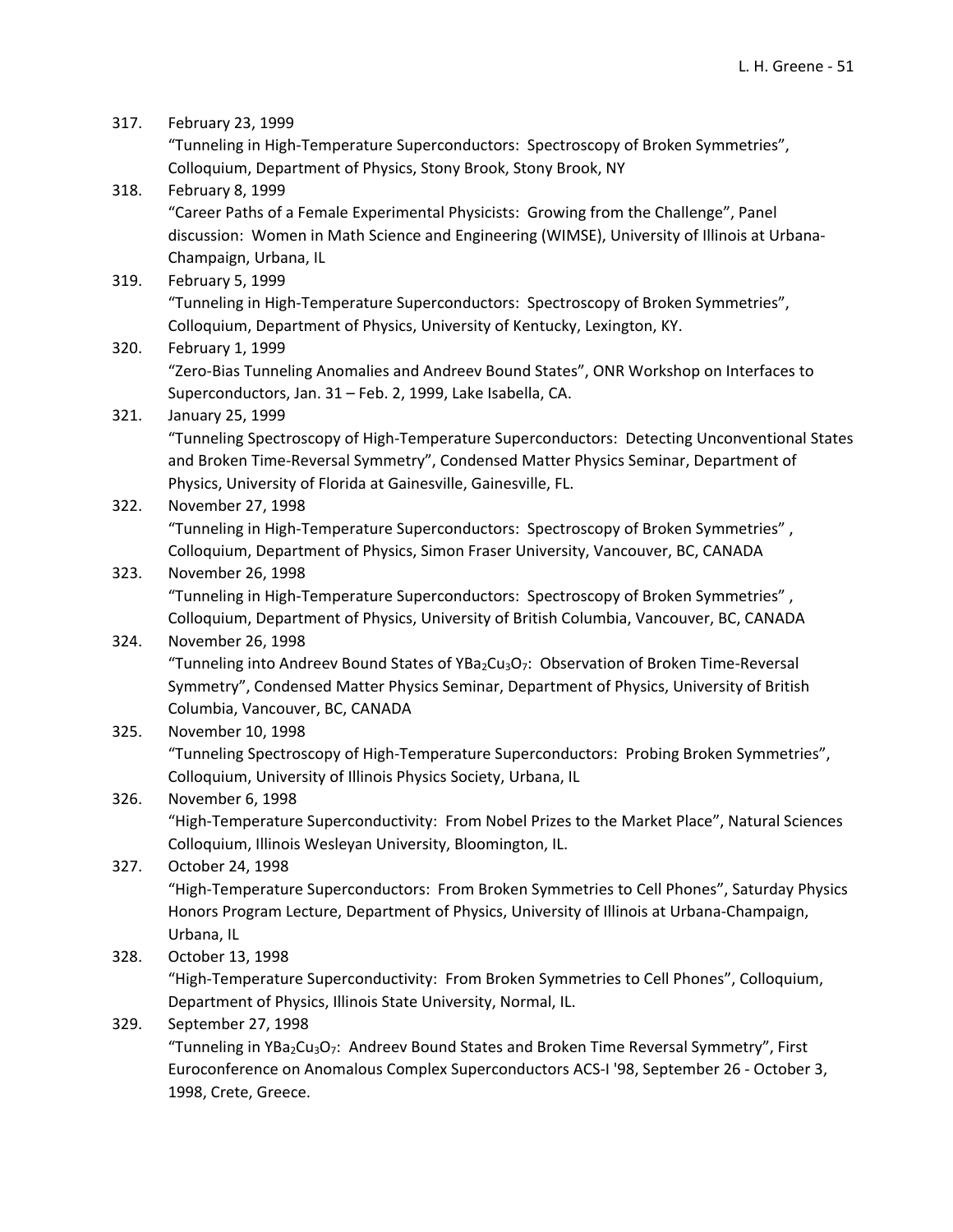#### 330. August 10, 1998

"Materials Science Research: Views of a Materials Physicist", Argonne National Laboratory, Argonne, IL.

331. July 30, 1998

"Broken Time‐Reversal Symmetry in High‐Temperature Superconductors", Lecture at the Aspen Center for Physics Workshop on High‐Temperature Superconductivity, July 6‐August 9, 1998, Aspen, CO.

332. April 19, 1998

"High‐Temperature Superconductors: From Broken Symmetries to Cell Phones", Plenary Talk at the 1998 Joint Meeting of the American Physical Society and the American Association for the Advancement of Physics Teachers (APS/AAPT‐APR98), April 18‐21, 1997; Columbus, OH.

333. April 15, 1998

"High‐Temperature Superconductivity: From Nobel Prizes to the Market Place", Sigma‐Pi Sigma Induction Ceremony, Ohio Section, University of Cincinnati, Cincinnati, OH.

### 334. February 23, 1998

"Tunneling Spectroscopy of High‐Temperature Superconductors: Unconventional States and Broken Time‐Reversal Symmetry", Physics Colloquium, Harvard University, Cambridge, MA.

### 335. February 9, 1998

"Tunneling Spectroscopy of High‐Temperature Superconductors: Unconventional States and Broken Time‐Reversal Symmetry", Physics Colloquium, Bryn Mawr College, Bryn Mawr, PA.

### 336. January 18, 1998

"High‐Temperature Superconductors: Model Quantum Solids", NEDO (New Energy and Industrial Technology Development Organization of Japan) / UIPAP (International Union of Pure and Applied Physicists) Workshop on Quantum Fluids and Solids, January 17‐18, 1998, East‐West Center, Honolulu, HI

337. December 11, 1997

"Tunneling Spectroscopy of High‐Temperature Superconductors: Viewing Unconventional States and Broken Time‐Reversal Symmetry", Physics Colloquium, Wayne State University, Detroit, MI.

#### 338. November 12, 1997

"Tunneling in High‐Temperature Superconductors: Finding Treasures in Forbidden Paths", Lecture at the Center for Advanced Study, University of Illinois at Urbana‐Champaign, Urbana, IL.

### 339. October 13, 1997

"Tunneling into Andreev Bound States of YBa<sub>2</sub>Cu<sub>3</sub>O<sub>7</sub>: Observation of Broken Time-Reversal Symmetry", NSF Conference on The Advancing Frontiers of Condensed Matter Science, October 13‐14, 1997, University of Pennsylvania, Philadelphia, PA.

### 340. September 17, 1997

"Tunneling into Andreev Bound States of YBa<sub>2</sub>Cu<sub>3</sub>O<sub>7</sub>: Observation of Broken Time-Reversal Symmetry", 1997 Conference on Spectroscopies on Novel Superconductors (SNS'97), September 14‐18, 1997, Cape Cod, MA.

### 341. May 22, 1997

"Tunneling as a Powerful Probe of Unconventional Superconductivity: Observation of Broken Time‐Reversal Symmetry, and More!", Science and Technology Center For Superconductivity, Center‐Wide Meeting, Argonne National Laboratory, Argonne, IL.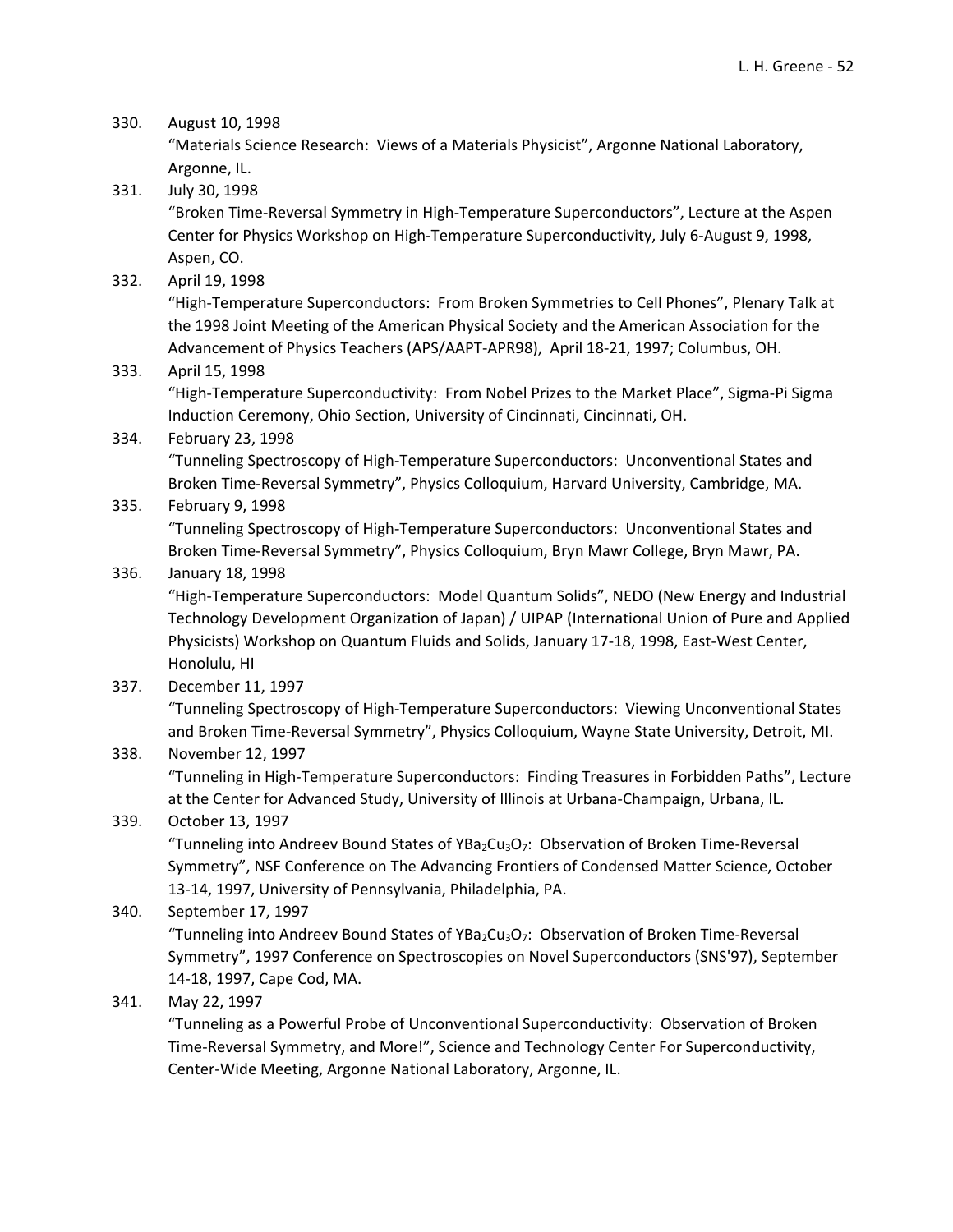| 342. | May 20, 1997                                                                                                                                                                                                                                 |
|------|----------------------------------------------------------------------------------------------------------------------------------------------------------------------------------------------------------------------------------------------|
|      | "Tunneling in High-Temperature Superconductors: Spectroscopy of Unconventional States",<br>(Maria Goeppert-Mayer Award Lecture), Colloquium, The Ohio State University, Columbus, OH                                                         |
| 343. | May 13, 1997                                                                                                                                                                                                                                 |
|      | "Tunneling Spectroscopy of High-Temperature Superconductors", (Maria Goeppert-Mayer Award                                                                                                                                                    |
|      | Lecture) Physics and Chemistry Seminar, Kalamazoo College, Kalamazoo, MI                                                                                                                                                                     |
| 344. | May 12, 1997<br>"High-Temperature Superconductivity: From Nobel Prizes to the Market Place", (Maria Goeppert-                                                                                                                                |
|      | Mayer Award Lecture) Jennifer Mills Lecture, Kalamazoo College, Kalamazoo, MI.                                                                                                                                                               |
| 345. | April 10, 1997<br>"Tunneling Spectroscopy of High-Temperature Superconductors: Observation of Surface-Induced                                                                                                                                |
|      | Broken Time-Reversal Symmetry", Colloquium, University of Illinois at Urbana-Champaign,<br>Urbana, IL                                                                                                                                        |
| 346. | March 27, 1997                                                                                                                                                                                                                               |
|      | "Tunneling Spectroscopy of Superconducting Y <sub>1-x</sub> Pr <sub>x</sub> Ba <sub>2</sub> Cu <sub>3</sub> O <sub>7</sub> Thin Films", (Maria Goeppert-Mayer<br>Award Lecture), Colloquium, New Mexico Institute of Technology, Socorro, NM |
| 347. | March 19, 1997                                                                                                                                                                                                                               |
|      | "Zero Bias Anomalies in High-Temperature Superconductors: Observation of Surface-Induced<br>Broken Time-Reversal Symmetry in YBa <sub>2</sub> Cu <sub>3</sub> O <sub>7</sub> Tunnel Junctions", March Meeting of the American                |
|      | Physical Society, March 17-21, 1997, Kansas City, MO.                                                                                                                                                                                        |
| 348. | February 10, 1997                                                                                                                                                                                                                            |
|      | "High-Temperature Superconductors: Thin Films and Devices", Panel on Thin Films and Devices                                                                                                                                                  |
|      | NSF/ONR Workshop, Feb. 9 - 12, 1997, Monterey, CA.                                                                                                                                                                                           |
| 349. | January 30, 1997                                                                                                                                                                                                                             |
|      | "Tunneling in High-Temperature Superconducting Thin Films: Spectroscopy of the YBa2Cu3O7                                                                                                                                                     |
|      | Superconducting Order Parameter", Colloquium, Pennsylvania State University, College Station,                                                                                                                                                |
|      | PA                                                                                                                                                                                                                                           |
| 350. | January 17, 1997                                                                                                                                                                                                                             |
|      | "Tunneling Spectroscopy of Superconducting Y <sub>1-x</sub> Pr <sub>x</sub> Ba <sub>2</sub> Cu <sub>3</sub> O <sub>7</sub> Thin Films", Gordon Conference on                                                                                 |
|      | Superconductivity, Jan. 16-21, Ventura, CA.                                                                                                                                                                                                  |
| 351. | January 16, 1997<br>"Raman Scattering as a Probe of the Superconducting Proximity Effect", Gordon Conference on                                                                                                                              |
|      | Superconductivity, Jan. 16-21, Ventura, CA (invited poster & short talk)                                                                                                                                                                     |
| 352. | January 9, 1997                                                                                                                                                                                                                              |
|      | "Tunneling Spectroscopy of High-Temperature Superconductors", (Maria Goeppert-Mayer Award                                                                                                                                                    |
|      | Lecture) Colloquium, California Polytechnic Institute, San Luis Obispo, CA.                                                                                                                                                                  |
| 353. | December 11, 1996                                                                                                                                                                                                                            |
|      | "Revolutions in Superconducting Materials", Talk for the Frontiers of Science Series, University of                                                                                                                                          |
|      | Florida, Gainesville, FL.                                                                                                                                                                                                                    |
| 354. | August 23, 1996                                                                                                                                                                                                                              |
|      | "Zero-Bias Tunneling Anomalies in High-T <sub>c</sub> Cuprates",, Workshop on Tunneling Phenomena in                                                                                                                                         |
|      | High-Temperature Superconductors, Argonne National Laboratory, August 23-24, 1996, Argonne,                                                                                                                                                  |
|      | IL.                                                                                                                                                                                                                                          |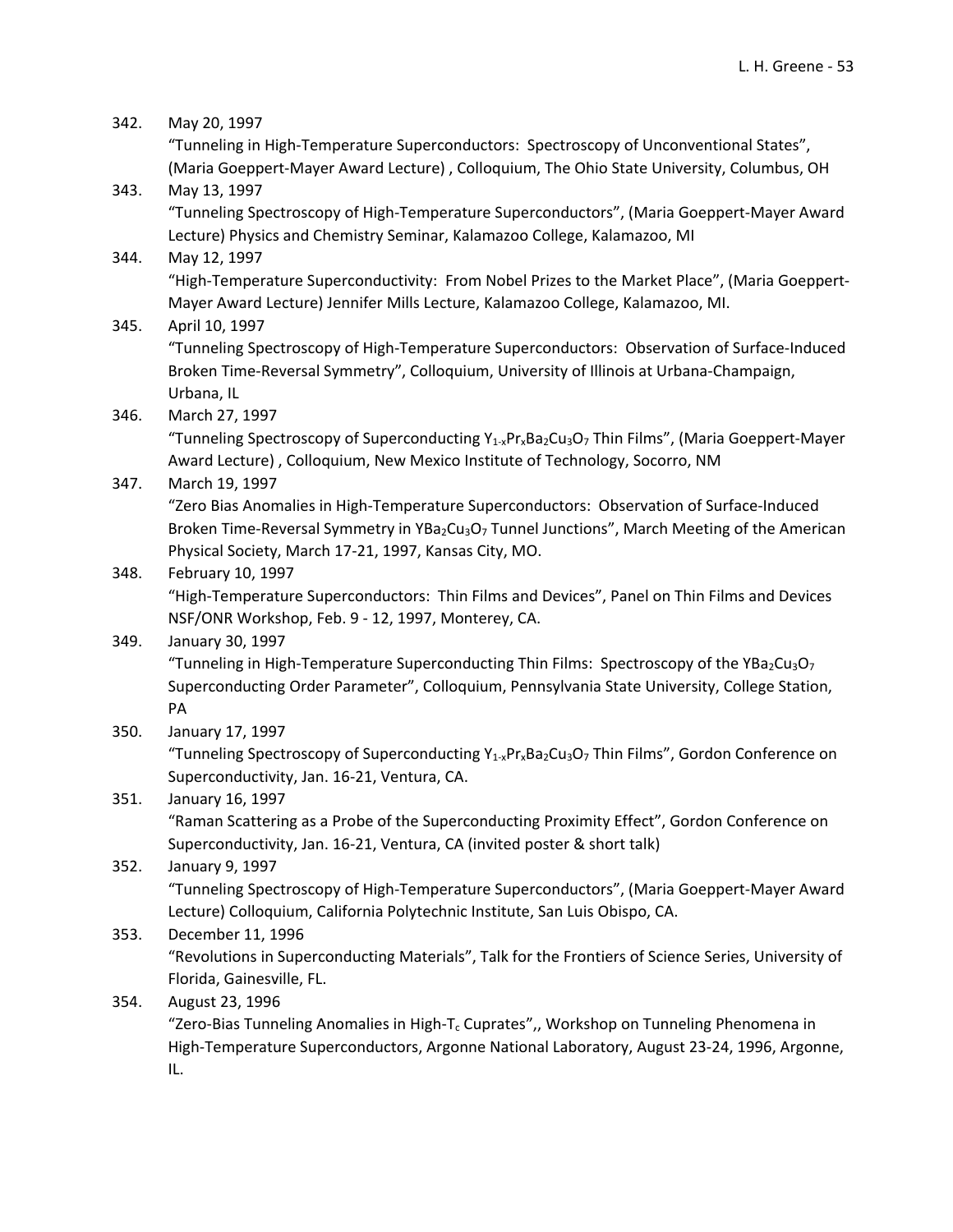#### 355. August 12, 1996

"Raman Scattering as a Probe of the Superconducting Proximity Effect", The XXI International Conference on Low‐Temperature Physics (LT21), August 8‐14, 1996, Prague, Czech Republic.

# 356. July 24, 1996 "Tunneling Spectroscopy of Superconducting  $Y_{1-x}P_{1x}Ba_2Cu_3O_7$  Thin Films",, Gordon Conference on Correlated Electrons, July 21‐25, 1996, Plymouth State College, Plymouth, NH, (short talk and poster).

357. July 23, 1996

"Optical Detection of the Superconducting Proximity Effect: Raman Scattering on Nb/InAs", Gordon Conference on Correlated Electrons, July 21‐25, 1996, Plymouth State College, Plymouth, NH, (short talk and poster).

358. January 30, 1996

"Optical Detection of the Superconducting Proximity Effect", SPIE International Symposium on Spectroscopic Studies of Superconductors, January 27 ‐ February 2, 1996, San Jose, CA.

#### 359. July 24, 1995

"Interfaces to High‐Temperature Superconductors: Future directions", Lecturer at the Science and Technology Center for Superconductivity (STCS) Retreat, July 23‐25, Findlay, IL.

360. July 13, 1995

"Josephson Junction Fabrication for High‐Temperature Superconductors", Lecture at the Midwest Superconductivity Consortium (MISCON) Summer School on Josephson Junctions for High‐ Temperature Superconductors, July 13‐14, Columbia, MO.

#### 361. May 25, 1995

"Charge Transport Across Superconductor‐Semiconductor and Superconductor‐Metal Interface", Department of Energy, Germantown, MD.

#### 362. March 2, 1995

"Charge Transport Across Superconductor‐Semiconductor and Superconductor‐Metal Interface", Seminar at the Materials Research Laboratory, University of Illinois at Urbana‐Champaign.

#### 363. December 1, 1994

"Superconductive Tunneling and Proximity-Effects in YBa<sub>2</sub>Cu<sub>3</sub>O<sub>7</sub> Thin Films", Physics Colloquium, University of Toronto, Toronto, CANADA

#### 364. November 30, 1994

"Superconductive Tunneling and Proximity-Effects in YBa2Cu3O7 Thin Films", Physics Colloquium, McMaster University, Hamilton, Ontario, CANADA

# 365. November 29, 1994 Physics Today Round Table: National Press Building, Washington, DC.

366. November 3‐4, 1994

National Academy of Sciences symposium on the Frontiers of Science, Beckman Center, Irvine, CA

### 367. September 23, 1994

"Superconductive Tunneling and Proximity‐Effects: Dependence upon Crystallographic Orientation in YBa<sub>2</sub>Cu<sub>3</sub>O<sub>7</sub> Thin Films", Solid State Physics Seminar, Purdue University, West Lafayette, IN.

#### 368. April 21, 1994

"Superconductive Tunneling and Proximity‐Effects: Dependence upon Crystallographic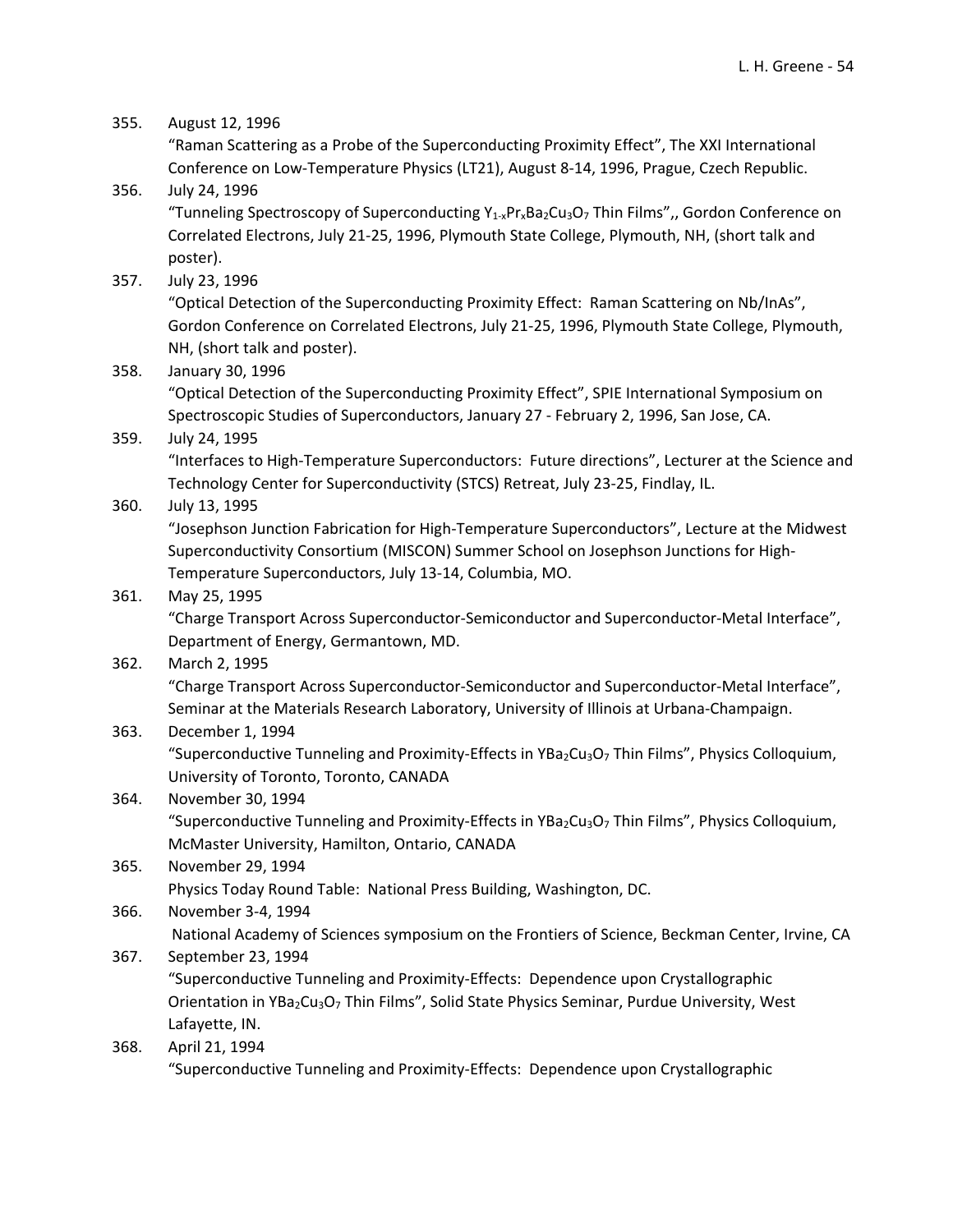Orientation in YBa<sub>2</sub>Cu<sub>3</sub>O<sub>7</sub> Thin Films", Physics Department Colloquium, Florida State University, Tallahassee, FL

369. April 5, 1994

"Proximity Effects and Tunneling in YBa<sub>2</sub>Cu<sub>3</sub>O<sub>7</sub>-<sub>8</sub> / PrBa2Cu3O7 Layered Structures vs. Crystallographic Orientation", Spring Meeting of the Materials Research Society, April 4‐8, San Francisco, CA.

370. March 22, 1994

"Doping, Tunneling and Proximity‐Effects in High‐Temperature Superconductors", Lecture for receipt of the Maria Goeppert‐Mayer Award, March Meeting of the American Physical Society, March 22‐25, Pittsburgh, PA.

371. March 11, 1993

"Tunneling, Proximity and Kondo Effects in Crystallographically Oriented YBa<sub>2</sub>Cu<sub>3</sub>O<sub>7</sub> Thin Films", Solid State Physics Seminar, The Ohio State University, Columbus, OH.

372. February 22, 1993

"Tunneling and Proximity effects in Crystallographically-Oriented YBa<sub>2</sub>Cu<sub>3</sub>O<sub>7</sub> Films", Departments of Physics and Chemistry Seminar, University of California at Riverside.

373. January 6, 1993

"Proximity effects in Nb on Compound‐Semiconductor Heterostructures", Gordon Conference on Superconductivity, January 4‐8, 1993, Oxnard, CA.

### 374. September 18, 1992

"Tunneling in Novel Materials: High‐Temperature Superconductors and More", University of Illinois College of Engineering Advisory Board, Urbana, IL.

### 375. April 2, 1992

"Tunneling in YBa<sub>2</sub>Cu<sub>3</sub>O<sub>7</sub> Thin Films: Effects of Crystallographic Orientation", Solid State Physics Seminar, Department of physics, University of Cincinnati, Cincinnati, OH.

376. March 23, 1992

"Tunneling and Proximity Effects in Novel Materials", Joint Research Colloquium: Department of Physics / Materials Institute, Princeton University, NJ

377. March 19, 1992

"Tunneling in YBa<sub>2</sub>Cu<sub>3</sub>O<sub>7</sub>-<sub>8</sub> Thin Films: Effects of Crystallographic Orientation", March Meeting of the American Physical Society, March 16‐20, 1992, Indianapolis, IN.

### 378. February 20, 1992

"Superconductive Tunneling in YBa<sub>2</sub>Cu<sub>3</sub>O<sub>7</sub> Thin Films: Effects of Crystallographic Orientation", Solid State Physics Seminar, Department of Physics, University of Colorado, Boulder, CO.

### 379. February 7, 1992

"New Phenomena from Novel Materials: Importance of Growth Control and Characterization", Colloquium, Department of Materials Science and Engineering, M.I.T., Cambridge, MA.

### 380. January 23, 1992

"Superconductive Tunneling in YBa<sub>2</sub>Cu<sub>3</sub>O<sub>7</sub> Thin Films: Effects of Crystallographic Orientation", Solid State Physics Seminar, Dept. of Physics, University of North Carolina, Chapel Hill, NC.

#### 381. January 22, 1992

"Tunneling, Josephson and Proximity Effects: Applications to High‐Temperature Superconductors", General Physics colloquium, University of North Carolina, Chapel Hill, NC.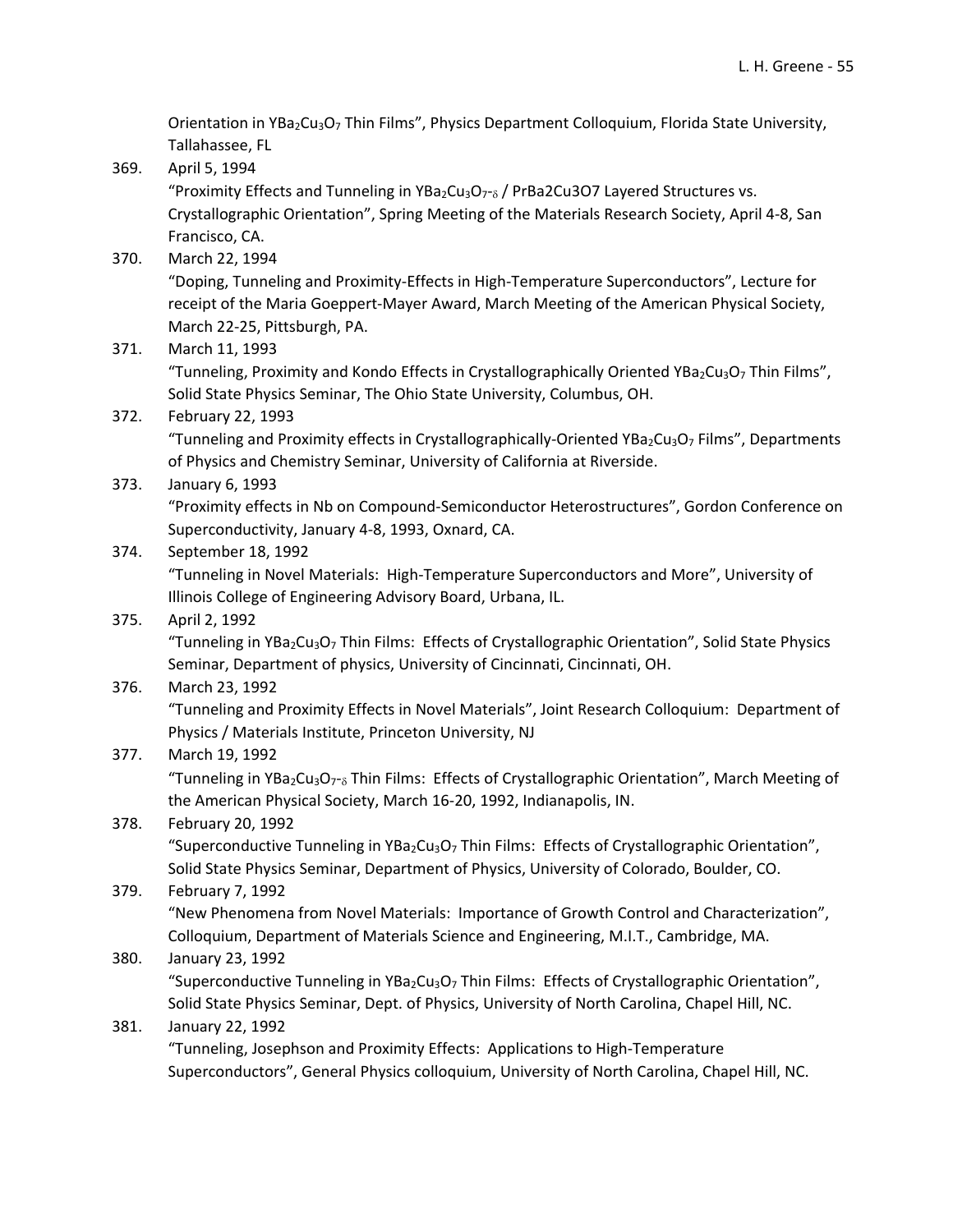| 382. | November 26, 1991                                                                                                                       |
|------|-----------------------------------------------------------------------------------------------------------------------------------------|
|      | "Tunneling in YBa <sub>2</sub> Cu <sub>3</sub> O <sub>7</sub> Thin Films: Effects of Crystallographic Orientation", Solid State Physics |
|      | Seminar, University of Illinois, Urbana, IL.                                                                                            |
| 383. | September 24, 1991                                                                                                                      |
|      | "Tunneling in YBa <sub>2</sub> Cu <sub>3</sub> O <sub>7</sub> Thin Films: Effects of Crystallographic Orientation", New York State      |
|      | Institute on Superconductivity 5 <sup>th</sup> Annual Convention, Sept. 24-16, Buffalo, NY.                                             |
| 384. | September 10, 1991                                                                                                                      |
|      | "Tunneling, Proximity Effects in YBa <sub>2</sub> Cu <sub>3</sub> O <sub>7</sub> Thin Films: Effects of Crystallographic Orientation",  |
|      | Solid State Physics Seminar, Department of Physics, Cornell University, Ithaca, NY.                                                     |
| 385. | July 1, 1991                                                                                                                            |
|      | "Tunneling in High-T <sub>c</sub> Cuprates", General Research Colloquium, Department of Physics, Kent State                             |
|      | University, Kent, OH.                                                                                                                   |
| 386. | June 25, 1991                                                                                                                           |
|      | "Effects of Crystallographic Orientation on Superconductive Tunneling in YBa <sub>2</sub> Cu <sub>3</sub> O <sub>7</sub> Thin Films",   |
|      | High-T <sub>c</sub> Applications Symposium, Drexel University, Philadelphia, PA.                                                        |
| 387. | June 12, 1991                                                                                                                           |
|      | "Tunneling vs. Magnetic Field and Crystallographic Orientation in YBa <sub>2</sub> Cu <sub>3</sub> O <sub>7</sub> Films", Gordon        |
|      | Conference, Condensed Matter Physics, Brewster Academy, Wolfeboro, NH, June 10-14.                                                      |
| 388. | May 23, 1991                                                                                                                            |
|      | "Superconductive Tunneling in High-T <sub>c</sub> Thin Films: Dependence Upon Crystallographic                                          |
|      | Orientation", General Research Colloquium, Department of Physics, New York University, New                                              |
|      | York, NY.                                                                                                                               |
| 389. | May 9, 1991                                                                                                                             |
|      | "Superconductive Tunneling, Josephson Effects and Proximity Effects in YBa2Cu3O7 Thin Films",                                           |
|      | General Research Colloquium, Department of Physics, University of Cincinnati, Cincinnati, OH.                                           |
| 390. | May 8, 1991                                                                                                                             |
|      | "Superconductive Tunneling: Information from Forbidden Paths", University of Cincinnati                                                 |
|      | Departments of Chemistry and Physics Lecture Series: "High-Temperature Superconductivity,                                               |
|      | Promise for the 1990's", Cincinnati, OH.                                                                                                |
| 391. | April 17, 1991                                                                                                                          |
|      | "Superconductive Tunneling in General and Relations to High-T <sub>c</sub> Films in Particular", General                                |
|      | Research Colloquium, Stockton College, NJ.                                                                                              |
| 392. | March 16, 1991                                                                                                                          |
|      | "Tunneling as a Function of Crystallographic Orientation in YBa <sub>2</sub> Cu <sub>3</sub> O <sub>7</sub> Superconducting Films",     |
|      | Workshop on Tunneling and Devices in High-T <sub>c</sub> Superconductors, Science and Technology Center                                 |
|      | for Superconductivity, March 15-17 Argonne National Laboratory, Argonne, IL                                                             |
| 393. | February 28, 1991                                                                                                                       |
|      | "Tunneling in High-T <sub>c</sub> Superconducting Films", Seminar, Departments of Physics and Engineering,                              |
|      | Brown University, Providence, RI.                                                                                                       |
| 394. | January 15, 1991                                                                                                                        |
|      | "Optimizing Tunneling and Josephson Effects via Growth Morphology in YBa <sub>2</sub> Cu <sub>3</sub> O <sub>7</sub> Films", Int'l      |
|      | Superconductor Applications Convention: SC GLOBAL 91, January 14-16, San Diego, CA                                                      |
| 395. | January 4, 1991                                                                                                                         |
|      | "Superconductive Tunneling in YBa <sub>2</sub> Cu <sub>3</sub> O <sub>7</sub> Thin Films: Dependence on Growth Morphology",             |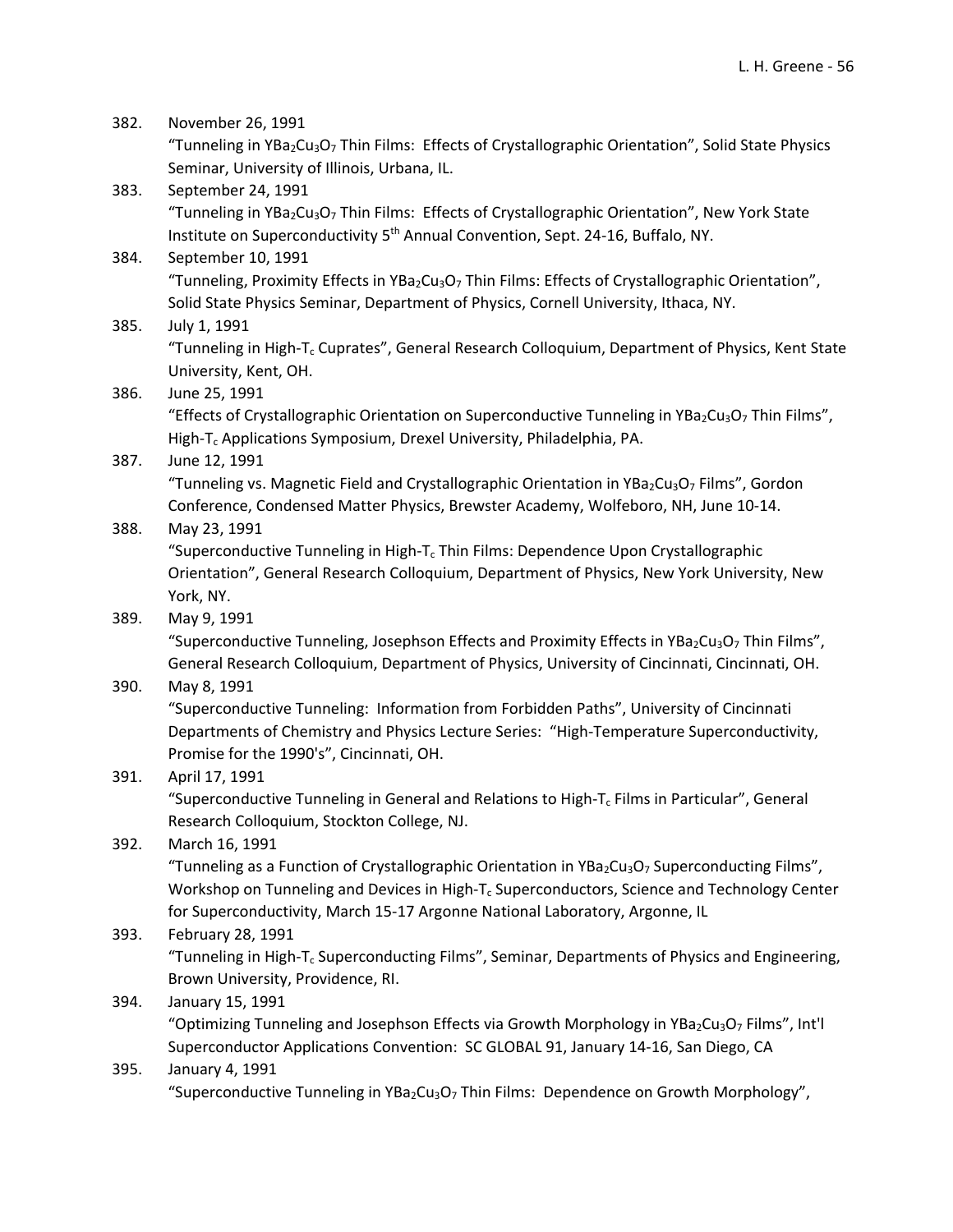|      | University of Miami Workshop on Electronic Structure and Mechanisms for High-Temperature                                          |
|------|-----------------------------------------------------------------------------------------------------------------------------------|
|      | Superconductivity, January 3-9, Miami, FL.                                                                                        |
| 396. | August 27, 1990                                                                                                                   |
|      | "Superconductive Proximity-Effects in Nb on InGaAs-based Heterostructures", The 19th                                              |
|      | International Conference on Low-Temperature Physics (LT-19), Brighton, Sussex, UK                                                 |
| 397. | June 21, 1990                                                                                                                     |
|      | "Superconductivity: A Tutorial from Hg to High-T <sub>c</sub> ", Special Seminar/Class to Bellcore Technicians,                   |
|      | Bellcore, Red Bank, NJ.                                                                                                           |
| 398. | June 18, 1990                                                                                                                     |
|      | "Recent Advances in High-Temperature Superconductivity", General Research Colloquium to                                           |
|      | Laboratory of Operations Technology. Bellcore, Red Bank, NJ.                                                                      |
| 399. | June 14, 1990                                                                                                                     |
|      | "Proximity and Josephson Effects in YBa <sub>2</sub> Cu <sub>3</sub> O <sub>7</sub> /Metal Layered Films", Gordon Conference on   |
|      | Condensed Matter Physics, Brewster Academy, Wolfeboro, NH.                                                                        |
| 400. | June 12, 1990                                                                                                                     |
|      | "Proximity-Effects in Nb/InGaAs SIN Junctions: Effects of Thinning the Schottky Barrier", Gordon                                  |
|      | Conference on Condensed Matter Physics, Brewster Academy, Wolfeboro, NH.                                                          |
| 401. | May 29, 1990                                                                                                                      |
|      | "Superconductive Tunneling, Proximity & Josephson Effects in High-Temperature                                                     |
|      | Superconductors", Colloquium, Departments of Physics and Chemistry, Drexel University,                                            |
|      | Philadelphia, PA.                                                                                                                 |
| 402. | April 26, 1990                                                                                                                    |
|      | "Tunneling and Josephson Effects: Conventional Knowledge to High- $T_c$ Superconductors",                                         |
|      | Seminar: Physics Department, Carnegie-Mellon University, Pittsburgh, PA.                                                          |
| 403. | April 19, 1990                                                                                                                    |
|      | "Superconductive Tunneling, Proximity- and Josephson-Effects in Novel Thin-Film Structures",                                      |
|      | Research Colloquium, Department of Physics, Polytechnic University, Brooklyn, NY.                                                 |
| 404. | April 19, 1990                                                                                                                    |
|      | "Tunneling, Josephson Effects and High T <sub>c</sub> , Layered Thin-Film Structures", Solid State Physics                        |
|      | Seminar, Department of Physics, Johns Hopkins University, Baltimore, MD.                                                          |
| 405. | February 16, 1990                                                                                                                 |
|      | "Tunneling and Josephson Effects with Relations to High-Temperature Superconductors",                                             |
|      | Colloquium, Department of Physics, Dartmouth University, Dartmouth, NH.                                                           |
| 406. | February 6, 1990                                                                                                                  |
|      | "Tunneling and Josephson Effects with Relations to High-Temperature Superconductors", Solid                                       |
|      | State Physics Seminar, Dept. of Physics, University of Pennsylvania, Philadelphia, PA                                             |
| 407. | December 1, 1989                                                                                                                  |
|      | "Proximity-Effect and Tunneling in YBCO/Metal layered Structures", Fall meeting of the Materials<br>Research Society, Boston, MA. |
| 408. | October 31, 1989                                                                                                                  |
|      | "Sputter Deposition and Tunneling Measurements in High-T <sub>c</sub> Films", Joint ETDL/Bellcore Workshop                        |
|      |                                                                                                                                   |

on High Temperature Superconductivity, Fort Monmouth, NJ.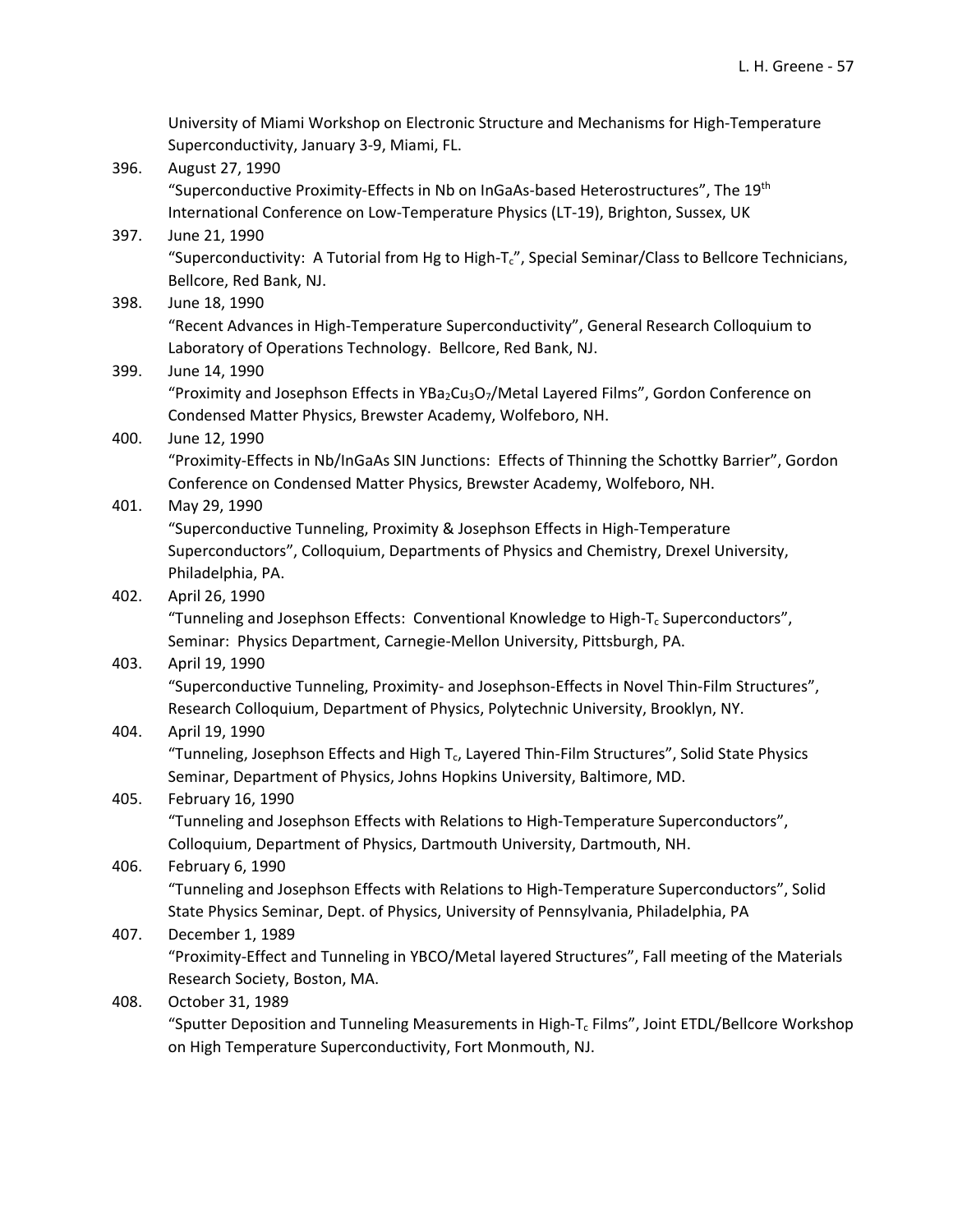# 409. August 22, 1989 "Tunneling and Proximity‐Effects: Relations to Experiments on HTSC", NATO‐Advanced Study Institute on Physics and Materials on High Temperature Superconductivity, Bad Windsheim, FRG. 410. June 26, 1989 "Studies of Proximity‐Effect and Tunneling in YBCO/Metal Layered Films", Meeting on the Materials and Mechanisms of Superconductivity‐High Temperature Superconductivity (MMS‐ HTSC), Stanford, CA (contributed). 411. June 28, 1989

"Proximity‐Effect and Tunneling Studies of YBCO/Metal Layered Structures", Gordon Research Conference on Condensed Matter Physics – "Phenomenology of High‐Temperature Superconductors", Brewster Academy, Wolfeboro, NH.

412. June 20, 1989

"Tunneling Studies of YBCO/Metal Layered Films", NJ Governor's Conference "Fundamental Issues in High-T<sub>c</sub> Superconductivity", Princeton, NJ.

413. January 13, 1989

"Physical Properties" Superconducting Supercollider Group Colloquium, Lawrence Berkeley Labs, Berkeley, CA.

414. January 12, 1989

"Recent Magnetic and Structural Studies of the High-T<sub>c</sub> Cuprates at Bellcore", SC-GLOBAL-89: International Superconductor Applications Conventions, San Francisco, CA.

# 415. December 9, 1988

"High‐Temperature Superconductivity", Society for Industrial and Applied Mathematics (SIAM): Conference on Random Media and Composites, Leesburg, VA

# 416. November 17, 1988

"Structural, Magnetic and Electronic Transport Properties of Substituted High-T<sub>c</sub> Cuprates", Brookhaven National Laboratory, Brookhaven, NY.

# 417. November 1, 1988

"High‐Temperature Superconductivity: What's All the Heat About?", AAAS Sponsored Science Seminars for Teachers Program, Boston, MA.

# 418. October 14, 1988

"Physical Properties of the Pure and Metal-Substituted High- $T_c$  Cuprates", Solid State Physics Seminar, University of Illinois at Champaign‐Urbana, Urbana, IL.

# 419. October 11, 1988

"Thick and Thin Film Processing of High-T<sub>c</sub> Oxides at Bellcore", Meeting of the Electrochemical Society, Chicago, IL.

### 420. October 5, 1988

"Physical Properties of Chemically‐Doped High‐Tc Cuprates", Solid State Physics Seminar, Department of Physics, The City College of New York, NY.

# 421. July 11, 1988

"The Role of Bond Lengths in High‐Tc Materials", DOE Information Meeting: High Transition Temperature Superconductors, Ames, IA.

### 422. June 7, 1988

"Physical Properties of Chemically-Doped High-T<sub>c</sub> Oxide Superconductors", Seminar on Frontier Technology: Association for the Progress of New Chemistry, Shuzenji, Japan.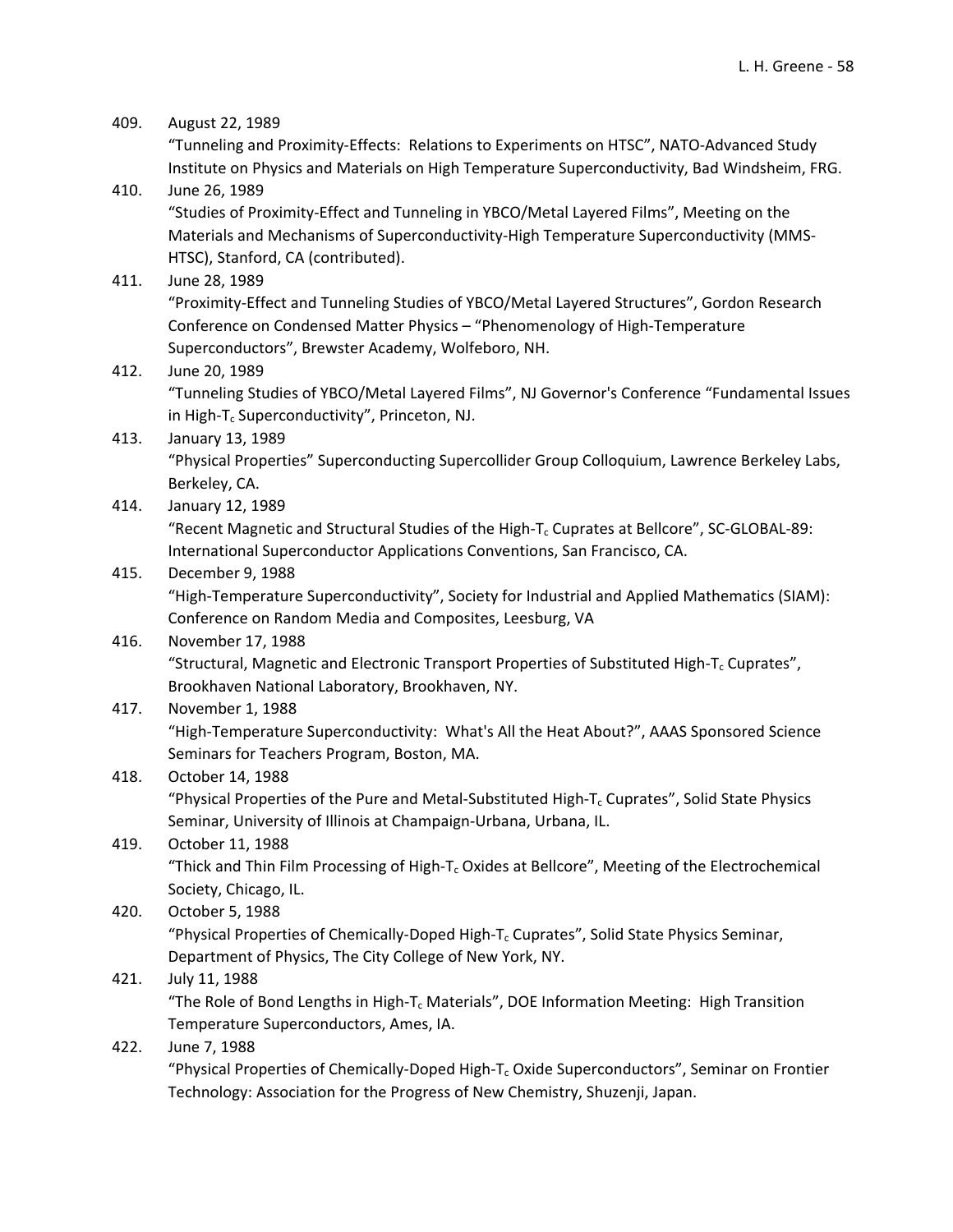| 423. | June 6, 1988                                                                                                                                      |
|------|---------------------------------------------------------------------------------------------------------------------------------------------------|
|      | "Physical Properties of the Superconducting Compound Series $Bi2Sr2Can-1CunOx$ ; n=1, 2 and 3",                                                   |
|      | Departments of Physics and Industrial Chemistry, The University of Tokyo, Tokyo, Japan.                                                           |
| 424. | June 3, 1988                                                                                                                                      |
|      | "Thick and Thin Film High-T <sub>c</sub> Research at Bellcore", Workshop on Future Electron Devices,                                              |
|      | Miyagi-Zao, Japan.                                                                                                                                |
| 425. | May 11, 1988                                                                                                                                      |
|      | "Recent Developments in High-Temperature Superconductivity", Bell of Pennsylvania; Brown bag<br>University, College of Network, Philadelphia, PA. |
| 426. | April 21, 1988                                                                                                                                    |
|      | "Oxygen Stoichiometry in Pure and Doped High-Temperature Superconductors", Symposium on                                                           |
|      | High-Temperature Superconductors: Structure and Microstructure, Bad Nauheim, Germany                                                              |
| 427. | April 13, 1988                                                                                                                                    |
|      | "Physical Properties of Substituted High-Temperature superconductors", Physics Department,                                                        |
|      | Steven's Institute of Technology, Hoboken, NJ.                                                                                                    |
| 428. | April 11, 1988                                                                                                                                    |
|      | "High-Temperature Superconductivity: What's all the Heat About?", American Chemical Society,                                                      |
|      | Monmouth College, West Long Branch, NJ.                                                                                                           |
| 429. | March 22, 1988                                                                                                                                    |
|      | "Achieving Zero Resistance and Bulk Superconductivity above 100K in the BiSrCaCuO System",                                                        |
|      | Panel, Meeting of the American Physical Society, March 21-25, New Orleans, LA.                                                                    |
| 430. | March 21, 1988                                                                                                                                    |
|      | "Doping of High-T <sub>c</sub> Superconductors on the Cu-Sites", March Meeting of the American Physical                                           |
|      | Society, March 21-25, New Orleans, LA.                                                                                                            |
| 431. | March 2, 1988                                                                                                                                     |
|      | "Physical Properties of High-T <sub>c</sub> Superconductors", Kernforschungszentrum Karlsruhe, Karlsruhe,<br>FRG.                                 |
| 432. | March 2, 1988                                                                                                                                     |
|      | "Chemical Doping on the Cu-sites in High-T <sub>c</sub> Superconductors", International Conference on                                             |
|      | Materials and Mechanisms of Superconductivity; High-Temperature Superconductivity, February                                                       |
|      | 29-March 4, Interlaken, Switzerland.                                                                                                              |
| 433. | February 8, 1988                                                                                                                                  |
|      | "High-Temperature Superconductivity", Bellcore Division 22630 (ISDN) Seminar, Bellcore, Red                                                       |
|      | Bank, NJ.                                                                                                                                         |
| 434. | January 25, 1988                                                                                                                                  |
|      | "Physics of High-T <sub>c</sub> Superconductors: Status", Joint Bellcore and DuPont Seminar, Bellcore, Red                                        |
|      | Bank, NJ.                                                                                                                                         |
| 435. | January 19, 1988                                                                                                                                  |
|      | "Physical Properties of Chemically-Doped High-T <sub>c</sub> Oxide Superconductors", Center for Materials                                         |
|      | Science, Los Alamos National Laboratory, Los Alamos, NM.                                                                                          |
| 436. | December 7, 1987                                                                                                                                  |
|      | "Physical Properties of the Chemically-Doped High-T <sub>c</sub> Superconductors", Joint US-USSR                                                  |
|      | Academies, Conference on Condensed Matter Theory, Institute for Theoretical Physics, University                                                   |

of California at Santa Barbara.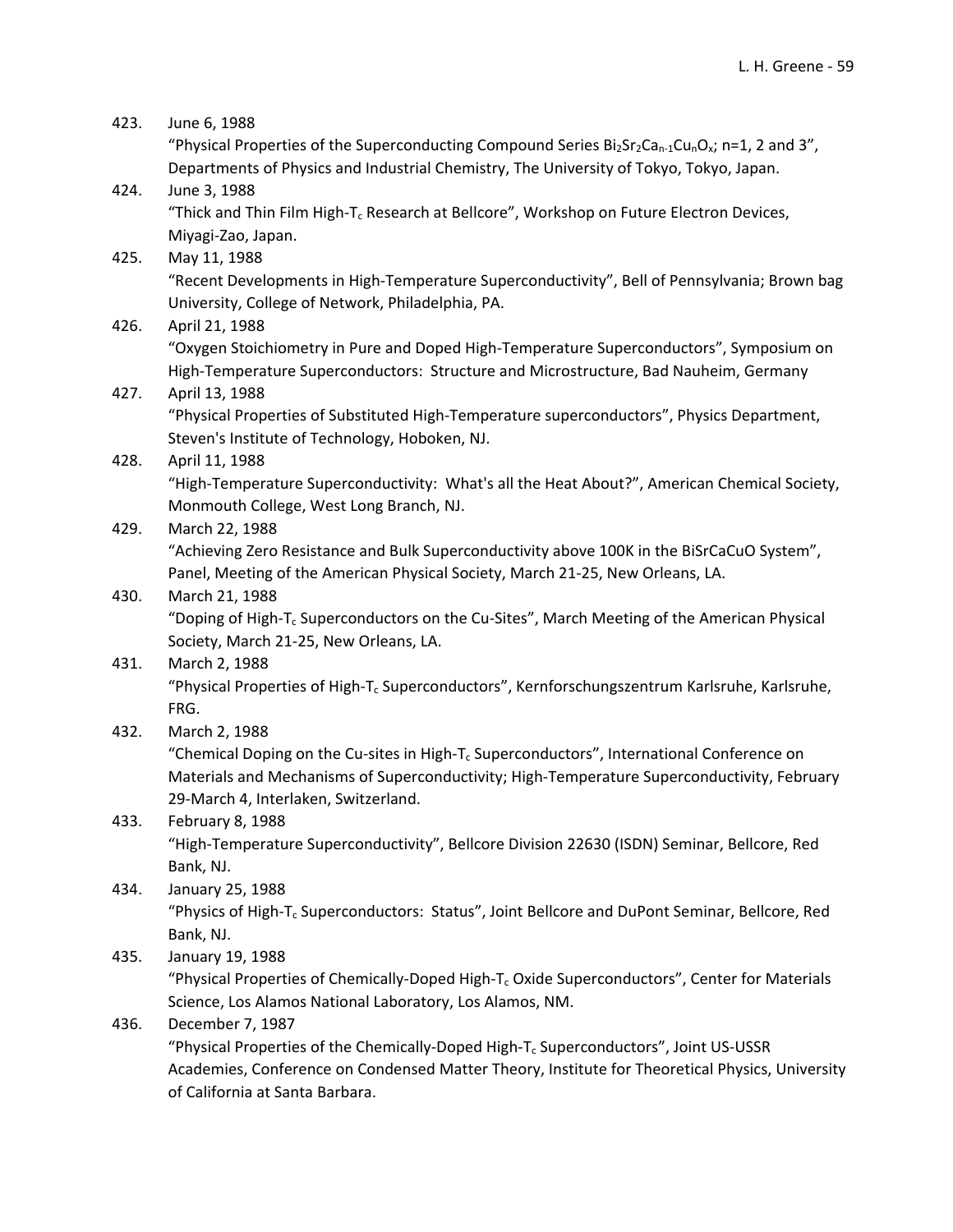| 437. | December 2, 1987                                                                                                                       |
|------|----------------------------------------------------------------------------------------------------------------------------------------|
|      | "High-Temperature Superconductivity: A Scientific Revolution", Sigma-XI Society of Princeton,                                          |
|      | Princeton, NJ.                                                                                                                         |
| 438. | November 6, 1987                                                                                                                       |
|      | "Chemical Doping of High Temperature Superconductors", Meeting of the American Chemical                                                |
|      | Society, Southeast Section, Orlando, FL.                                                                                               |
| 439. | November 5, 1987                                                                                                                       |
|      | "The Effects of Chemical Doping on the Physical Properties of High $T_c$ Superconductors", University                                  |
|      | of Florida, Department of Physics, Gainesville, FL.                                                                                    |
| 440. | October 30, 1987                                                                                                                       |
|      | "Plasma Oxidation and 3d Doping of High $T_c$ Superconductors", Canadian Conf. on High                                                 |
|      | Temperature Superconductivity, McMaster University, Hamilton, Ont.                                                                     |
| 441. | October 30, 1987                                                                                                                       |
|      | "Chemical Doping of Oxide Superconductors", 35 <sup>th</sup> Annual Meeting of the American Physical                                   |
|      | Society, Midwest Section, Notre Dame University.                                                                                       |
| 442. | October 19, 1987                                                                                                                       |
|      | "Physical Properties of the Chemically Doped High $T_c$ Superconductors", MIT Physics/Industry                                         |
|      | Forum, MIT Physics Department, Cambridge, MA.                                                                                          |
| 443. | October 15, 1987                                                                                                                       |
|      | "Recent Developments in High $T_c$ Superconductors". Plenary Lecture, Meeting of the American                                          |
|      | Physical Society Division of Nuclear Physics, New Brunswick, NJ.                                                                       |
| 444. | September 26, 1987                                                                                                                     |
|      | "Some Experimental Facts to Consider of High $T_c$ Superconductivity", The First RVB (Resonating                                       |
|      | Valence Bond) Workshop, Princeton University, Princeton, NJ.                                                                           |
| 445. | September 9, 1987                                                                                                                      |
|      | "Physical Properties of the Chemically Doped Oxide Superconductors", Academica Sinica (Chinese                                         |
|      | Academy of Physics), Beijing, China, PR.                                                                                               |
| 446. | September 7, 1987                                                                                                                      |
|      | "Physical Properties of the Chemically Doped High $T_c$ Perovskites", Peking University, Department<br>of Physics, Beijing, China, PR. |
| 447. | September 2, 1987                                                                                                                      |
|      | "Order/Disorder Effects of Oxygen and 3d Metal Doping in Oxide Superconductors", Yamada                                                |
|      | Conference XVIII on Correlated Fermion Systems, Sendai, Japan.                                                                         |
| 448. | August 31, 1987                                                                                                                        |
|      | "Chemical Doping Effects on High $T_c$ Superconductors", Tsukuba University, Department of                                             |
|      | Physics, Tsukuba Science City, Japan.                                                                                                  |
| 449. | August 30, 1987                                                                                                                        |
|      | "Chemical Doping of High T <sub>c</sub> Materials", University of Tokyo, Department of Industrial Chemistry,                           |
|      | Tokyo, Japan.                                                                                                                          |
| 450. | August 28, 1987                                                                                                                        |
|      | "Plasma Oxidation and Chemical-Doping of High $T_c$ Superconductors", NTT: Nippon Telephone and                                        |

Telegraph Co., Ibaraki, Japan.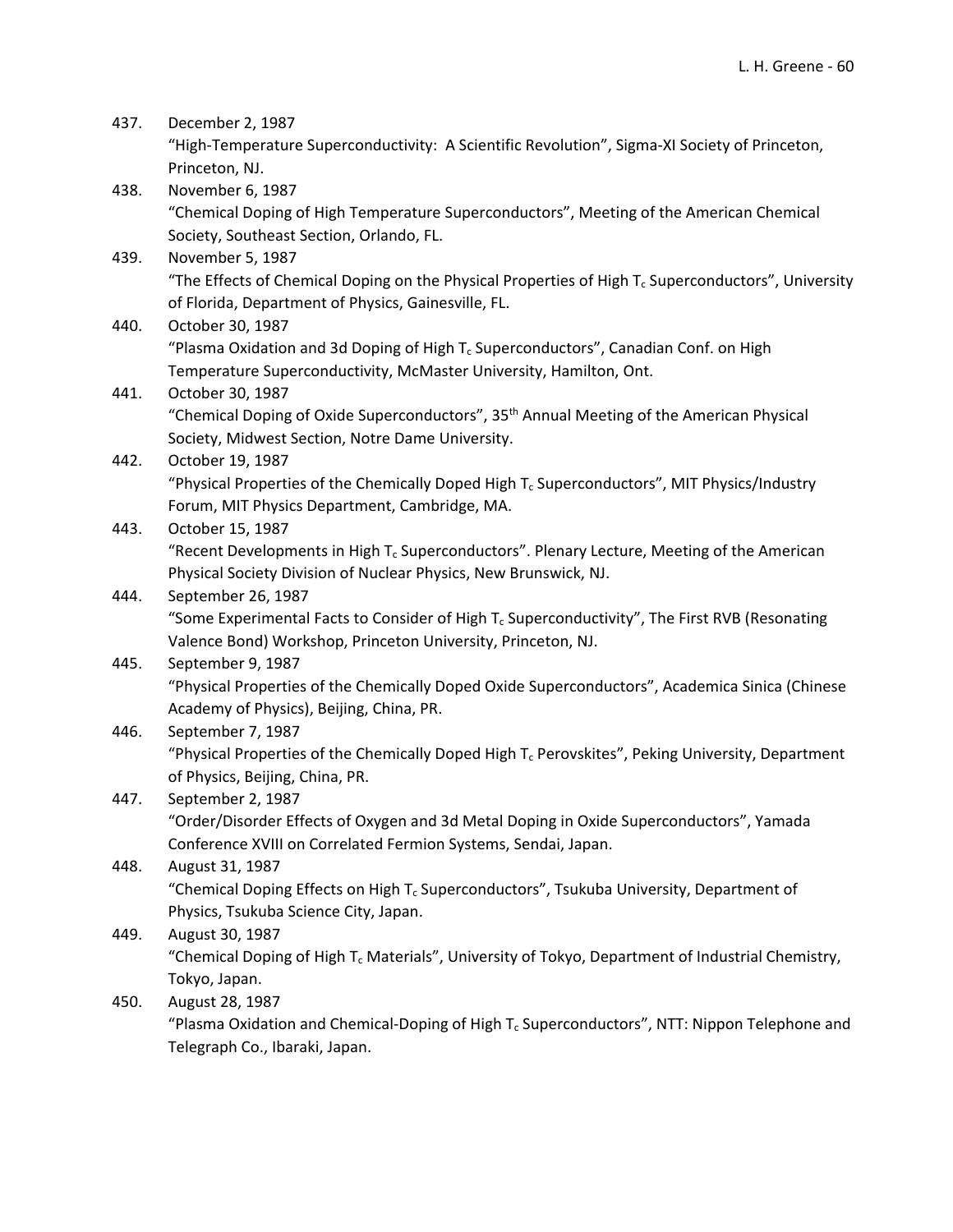| 451. | August 27, 1987                                                                                                            |
|------|----------------------------------------------------------------------------------------------------------------------------|
|      | "3d-Metal Doping and Plasma Oxidation of Oxide Superconductors", Hitachi Inc. Ltd., Tokyo,                                 |
|      | Japan.                                                                                                                     |
| 452. | August 21, 1987                                                                                                            |
|      | "Oxygen and 3d-Metal Doping of High $T_c$ Perovskites", The 18 <sup>th</sup> International Conference on Low               |
|      | Temperature Physics (LT-18), Kyoto, Japan.                                                                                 |
| 453. | August 7, 1987                                                                                                             |
|      | "Oxygen, Rare-Earth and 3d-Metal Doping of the Perovskite Superconductors", AT&T Bell                                      |
|      | Laboratories, Murray Hill, NJ.                                                                                             |
| 454. | July 30, 1987                                                                                                              |
|      | "The Physical Properties of the Chemically-Doped High $T_c$ Perovskites", Drexel International                             |
|      | Conference on High-Temperature Superconductivity, Philadelphia, PA.                                                        |
| 455. | July 17, 1987                                                                                                              |
|      | "High T <sub>c</sub> Oxide Superconductors: Work at Bellcore", Harvard University, Department of Physics,                  |
|      | Cambridge, MA.                                                                                                             |
| 456. | June 24, 1987                                                                                                              |
|      | "The Physical Properties of Chemically-Doped High T <sub>c</sub> Copper-Oxide Superconductors",                            |
|      | International Workshop on Novel Mechanisms of Superconductivity, Berkeley, CA.                                             |
| 457. | June 23, 1987                                                                                                              |
|      | "Proximity-Effect and Tunneling in Heavy-fermion/Nb Metallic Superlattices", International                                 |
|      | Workshop on Novel mechanisms of Superconductivity, Berkeley, CA.                                                           |
| 458. | June 17, 1987                                                                                                              |
|      | "Physical Properties of Chemically-Doped High T <sub>c</sub> Copper-Oxide Superconductors", International                  |
|      | Conference on Cryogenic and Magnetic Materials (CMM), Chicago, IL.                                                         |
| 459. | May 22, 1987                                                                                                               |
|      | "Challenges in the New High-T <sub>c</sub> Superconductors", National Science Council of the National                      |
|      | Science Foundation, Washington, DC.                                                                                        |
| 460. | May 15, 1987                                                                                                               |
|      | "High-Temperature Superconductivity in Oxygen-Defect Perovskites", McGill University,                                      |
|      | Department of Physics, Montreal, Canada.                                                                                   |
| 461. | May 1, 1987                                                                                                                |
|      | "What's Hot in Superconductivity", Bellcore Division, 23400 Seminar, Red Bank, NJ.                                         |
| 462. | April 16, 1987                                                                                                             |
|      | "Superconducting and Magnetic Properties of Dopes-High-T <sub>c</sub> Perovskites", New England Regional                   |
|      | Conference on High Temperature Superconductivity, Boston University.                                                       |
| 463. | March 18, 1987<br>"T <sub>c</sub> , Hc2 and Structure of Oxide Superconductors", American Physical Society, March Meeting, |
|      |                                                                                                                            |
|      | New York, NY.                                                                                                              |
| 464. | February 18, 1987<br>"What's Hot in Superconductivity", Princeton University, Department of Physics, Princeton, NJ.        |
|      | February 6, 1987                                                                                                           |
| 465. | "High-Temperature Superconductivity", Princeton University, Dept. of Physics, Princeton, NJ.                               |
|      |                                                                                                                            |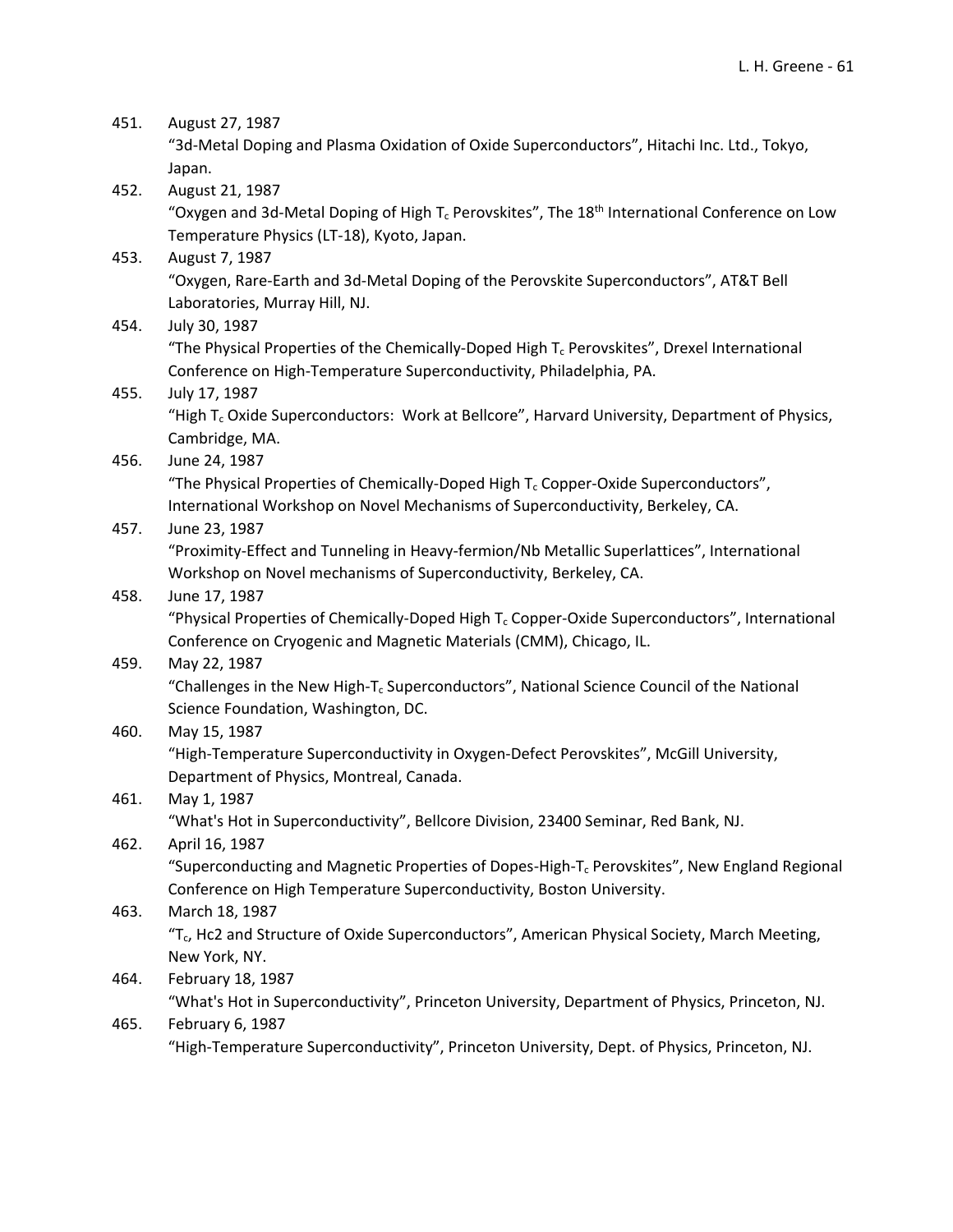#### 466. December 5, 1986

"Proximity‐Effect and Tunneling in heavy‐Fermion/Nb Layered Structures", Fall Meeting of the Material Research Society, December 1‐6, 1986, Boston, MA.

467. November 5, 1986, "Proximity‐Effect and Tunneling in Heavy‐Fermion/Nb Layered Structures", Solid State Physics Seminar, Department of Physics, Princeton University, Princeton, NJ.

468. August 15, 1984 "Structural, Magnetic and Superconducting Properties of Rare‐Earth/Superconductor Multilayers", Int'l Conf. on Superlattices, Microstructures & Microdevices, Aug. 13‐16, Urbana, IL.

### **PUBLICATIONS:**

- 1. Han Zhao, Omar Mehio, W.K. Park, and L.H. Greene, "Growth of ultra‐thin, and uniform planar tunnel junctions on Nb thin films by Atomic Layer Deposition" Thin Solid Films (submitted).
- 2. Wei-Cheng Lee and Laura H. Greene "Point contact spectroscopy as a probe of correlated electron states: Theory and experiment" Reports on Progress in Physics (submitted, arXiv:1512.02660v1).
- 3. W.K. Park, L. Sun, A. Noddings, D.‐K. Kim, Z. Fisk, and L.H. Greene, "Planar tunneling spectroscopy of the topological surface states in Kondo insulator  $SmB<sub>6</sub>$ " (Submitted).
- 4. W.K. Park, C. Asencio, M. Tortello, and L.H. Greene, "Atto-cube based point contact spectroscopy" Reviews of Scientific Instruments (in preparation).
- 5. J. Levallois, M.K. Tran, D. Pouliot, C. N. Presura, L.H. Greene, J. Eckstein, J. Uccelli, E. Giannini, G.D. Gu, A.J. Leggett, and D. van der Marel, "Temperature‐dependent ellipsometry measurements of partial Coulomb energy in superconducting cuprates" Physical Review X (submitted: arXiv:1512.00672).
- 6. A.V. Burmistrova, I.A. Devayatov, Alexander A. Golubov, Keihi Yada, Yukio Tanaka, M.Tortello, R.S. Gonnelli, V.A. Stephanov, Xiaxin Ding, Hai‐Hu Wen, and L.H. Greene, "Josephson current in Fe‐ based superconducting junctions: Theory and experiment" Physical Review B **91**, 214501 (2015).
- 7. Wei‐Cheng Lee, Wan Kyu Park, Hamood Z. Arham, Laura H. Greene, and Philip W. Phillips, "Theory of point contact spectroscopy in correlated electron materials" Proceedings of the National Academy of Sciences (PNAS) **112**, 651‐656 (2015).
- 8. S. Narasiwodeyar, M. Dwyer, M. Liu, W.K. Park, and L.H. Greene, "Two-step fabrication technique of gold tips for use in point‐contact spectroscopy" Review of Scientific Instruments **86**, 033903; 1‐ 5 (2015).
- 9. W.K. Park, S.M. Narasiwodeyar, M. Dwyer, P.C. Canfield, and L.H. Greene, "Hybridization and slow coherence crossover in the intermediate valence compound YbAl<sub>3</sub> via quasiparticle scattering spectroscopy" arXiv:1411.7073 (Submitted).
- 10. Laura H. Greene, "Detection of electronic nematicity in Fe pnictides and chalcogenides" Commissioned by Current Opinion in Solid State and Materials Science (COSSMS) for a special issue on Opportunities in Mesoscale Science (In preparation).
- 11. Laura H. Greene, "Deciphering electron matter in novel superconductors" ASP News Back Page (Op‐Ed commissioned by the American Physical Society, to be published in 2016).
- 12. Laura H. Greene, "Andreev bound state planar tunneling spectroscopy" Review commissioned by Philosophical Transactions A, (in preparation).
- 13. W.K. Park, H.Z. Arham, C.R. Hunt, and L.H. Greene, "Point contact spectroscopy in the Fe‐based superconductors" Review commissioned by Reports on Progress in Physics (in preparation).
- 14. Hefei Hu, Jo-Hwan Kwon, Mao Zheng, Can Zhang, Laura H. Greene, James N. Eckstein, and Jian-Min Zuo, "Impact of interstitial oxygen on the electronic and magnetic structure in superconducting Fe<sub>1+y</sub>TeO<sub>x</sub> thin films" Physical Review B 90, 180504(R) (2014).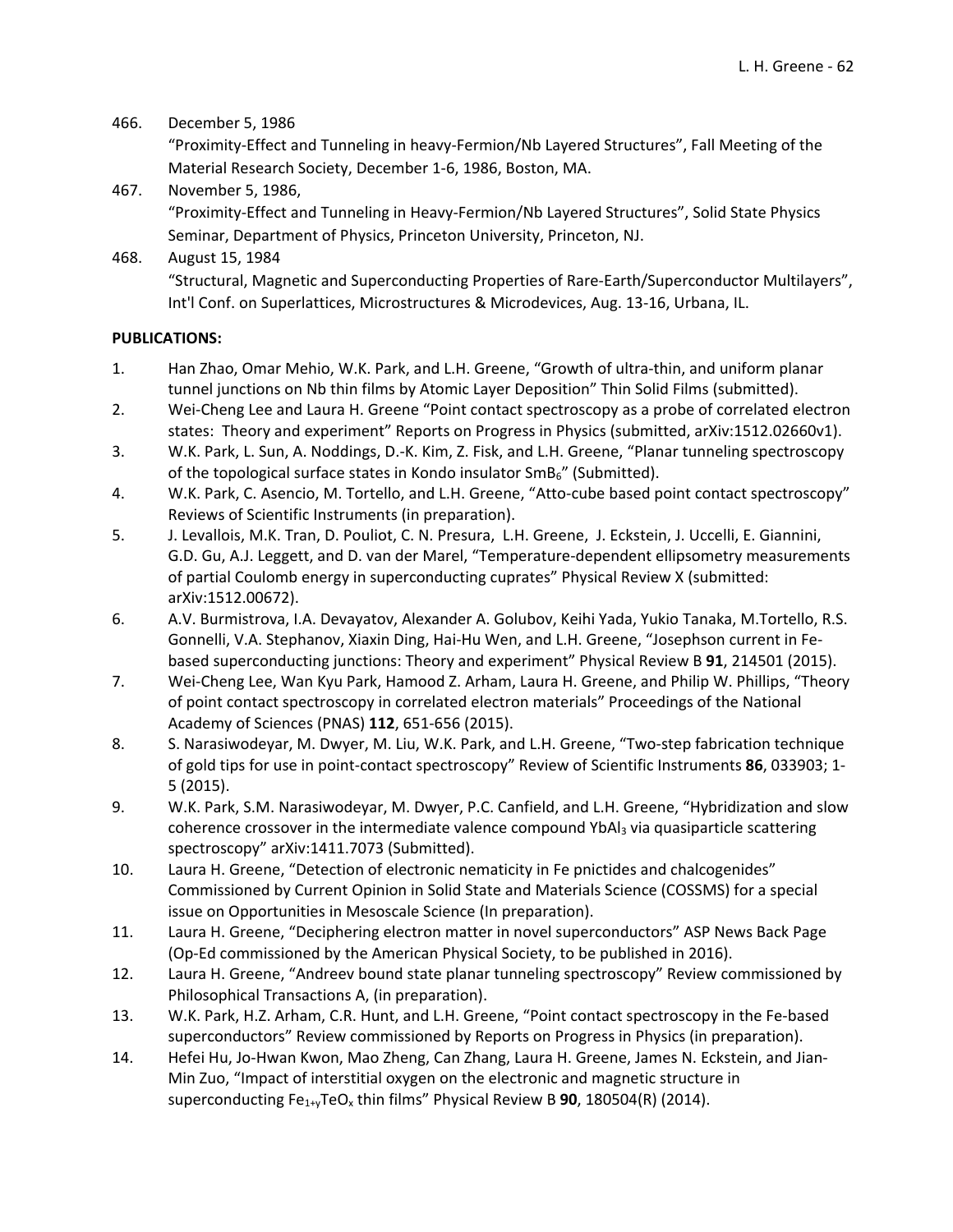- 15. H.Z. Arham, D.E. Bugaris, D.Y. Chung, M.G. Kanatzidis, and L.H. Greene, "Point contact spectroscopy in the superconducting and normal state of NaFe<sub>1-x</sub>Co<sub>x</sub>As" (Submitted, arXiv:1406.0038).
- 16. W.K. Park, S.M. Narasiwodeyar, E.D. Bauer, P.H. Tobash, R.E. Baumbach, F. Ronning, J.L. Sarrao, J.D. Thompson, and L.H. Greene, "Hidden order and hybridization gap in URu $_2$ Si $_2$  via quasiparticle scattering spectroscopy" Philosophical Magazine **94**, 3737‐3746 (2014). DOI: 10.1080/14786435.2014.909613
- 17. G. Bosse', LiDong Pan, Yize S. Li, L.H. Greene, J. Eckstein, and N.P. Armitage, "Anomalous frequency and temperature dependent scattering and Hund's coupling in the almost quantum critical heavy fermion system CeFe<sub>2</sub>Ge<sub>2</sub>" Physical Review Letters (Submitted, arXiv:1405.4007).
- 18. H.Z. Arham, C.R. Hunt, J. Gillett, S.D. Das, S.E., Sebastian, D.Y. Chung, M.G. Kanatzidis, and L.H. Greene, "Andreev reflection like enhancement above bulk  $T_c$  in electron underdoped iron arsenides", arXiv:1307.1908v1.
- 19. Hamood Z. Arham, and Laura H. Greene, "Point contact Spectroscopy of Fe pnictides & chalcogenides in the normal state" Commissioned Review for Current Opinions in Solid State and Materials Science (COSSMS), **17**, 81 (2013).
- 20. W.K. Park, P. Tobash, F. Ronning, E.D. Bauer, J.L. Sarrao, J.D. Thompson, and L.H. Greene, "Observation of the hybridization gap and Fano resonance in the Kondo lattice URu<sub>2</sub>Si<sub>2</sub>" Physical Review Letters **108**, 246403; 1‐5 (2012).
- 21. G. Bosse', L.S. Bilbro, R. Valdes Aguilar, Li Dong Pan, Wei Liu, A.V. Stier, Y. Li, L.H. Greene, J. Eckstein, and N.P. Armitage, "Low energy electrodynamics of the Kondo‐lattice antiferromagnet CeCu2Ge2" Physical Review B **85**, 155105; 1‐5 (2012).
- 22. Hefei Hu, Jian‐Min Zuo, Mao Zheng, James N. Eckstein, Wan Kyu Park, Laura H. Greene, Jinsheng Wen, Zhijun Xu, Zhiwei Lin, Qiang Li, and Genda Gu, "Structure of the oxygen annealed Fe1.08Te0.55Se0.45Ox superconductor" Physical Review B **85**, 064504; 1‐6 (2012).
- 23. H.Z. Arham, C.R. Hunt, W.K. Park, J. Gillett, S.D. Das, S.E. Sebastian, Z. J. Xu, J.S. Wen, Z.W. Lin, Q. Li, G. Gu, A. Thaler, S. Ran, S. L. Bud'ko, P.C. Canfield, D. Y. Chung, M.G. Kanatzidis, and L.H. Greene, "Detection of orbital fluctuations above the structural transition temperature in the iron‐ pnictides and chalcogenides", Physical Review B **85**, 214515; 1‐10 (2012).
- 24. Hefei Hu, J.‐M. Zuo, J. Wen, Z.J. Xu, Z. Lin, Q. Li, G. Gu, W.K. Park, and L.H. Greene, "Nanostructure of the Iron Chalcogenide Superconductor Fe1+yTexSe1‐x" Microscopy and Microanalysis **17**, 1640‐ 1641 (2011). doi:10.1017/S143192761100907X.
- 25. Laura H. Greene, Hamood Z. Arham, Cassandra R. Hunt, and Wan Kyu Park, "Design of new superconducting materials, and point contact spectroscopy as a probe of strong electronic correlations", Journal of Superconductivity and Novel Magnetism **25**, 2121‐2126 (2012).
- 26. H.Z. Arham, C.R. Hunt, W.K. Park, J. Gillett, S.D. Das, S. Sebastian, Z.J. Xu, J.S. Wen, Z.W. Lin, Q. Li, G.D. Gu, A. Thaler, S.L. Bu'dko, P.C. Canfield, and L.H. Greene, "Gap‐like feature in the normal state of  $X(Fe_{1-x}Co_x)$ 2As<sub>2</sub>, X=Ba, Sr and Fe<sub>1+y</sub>Te revealed by Point Contact Spectroscopy", Invited Proceedings for LT26, Journal of Physics Conference Series **400** 022001‐6 (2012). doi:10.1088/1742‐6596/400/2/022001.
- 27. C.R. Hunt, W.K. Park, H.Z. Arham, Z.J. Xu, J.S. Wen, Z.W. Lin, Q. Li, G.D. Gu, J. Gillett, S. Sebastian, and L.H. Greene, "Evidence of two superconducting gaps in superconducting Co-doped SrFe<sub>2</sub>As<sub>2</sub>" (in preparation).
- 28. Yize Stephanie Li, Mao Zheng, Brian Mulcahy, Laura H. Greene, and James N. Eckstein, "Growth and properties of heavy fermion CeCu<sub>2</sub>Ge<sub>2</sub> and CeFe<sub>2</sub>Ge<sub>2</sub> thin films", Applied Physics Letters 99, 042507; 1‐3 (2011).
- 29. Laura H. Greene, "Taming Serendipity" Physics World **24**, 41‐43 (2011).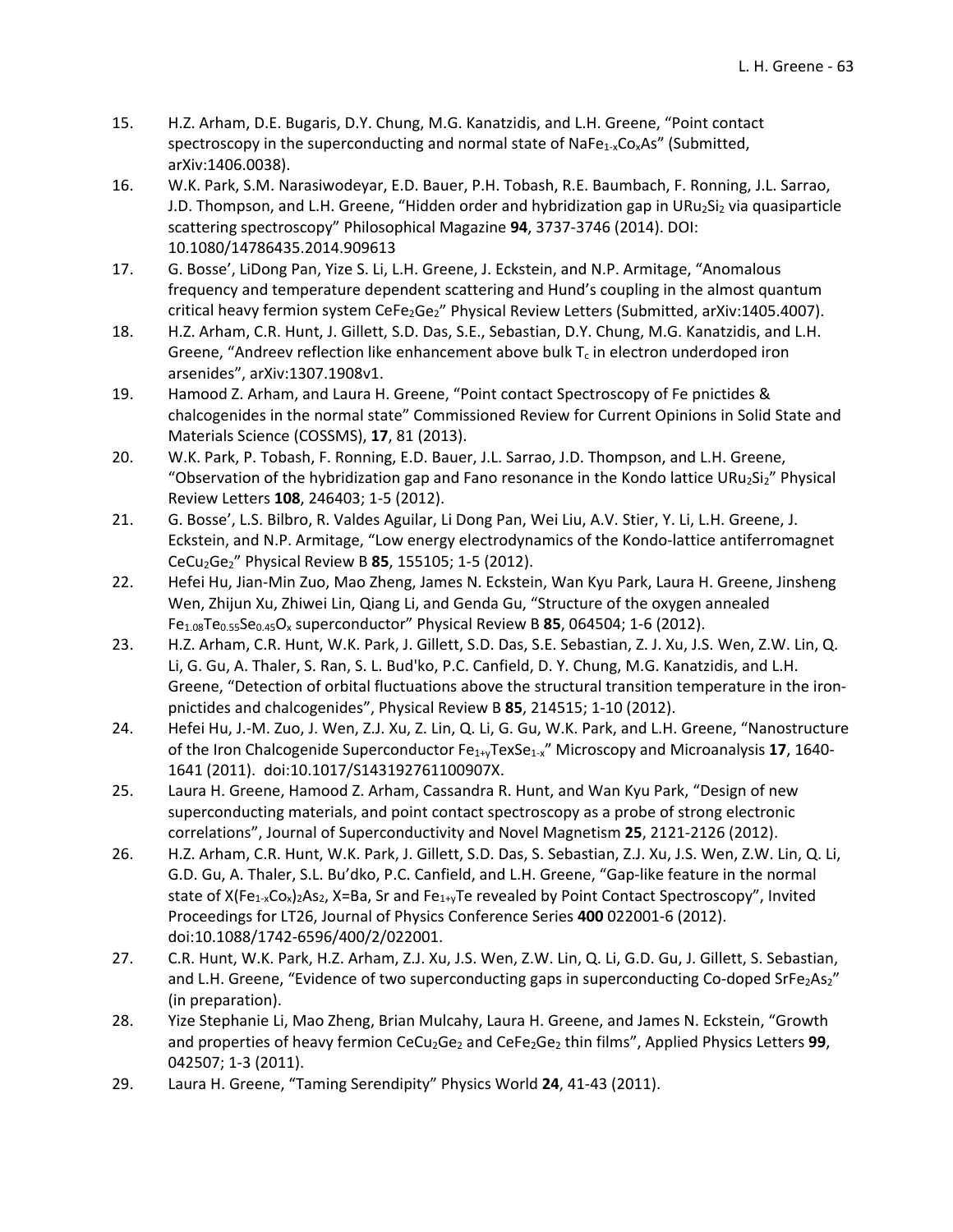- 30. Hefei Hu, J.M. Zuo, J.S. Wen, Z. J. Xu, Z.W. Lin, Q. Li, Genda Gu, W.K. Park, and L.H. Greene, "Phase separation and chemical inhomogeneity in the iron chalcogenide superconductor  $Fe_{1+*y*}TexSe_{1-x}$ " New Journal of Physics **13**, 053031;1‐11 (2011).
- 31. Xin Lu, W.K. Park, Sunmog Yeo, Kyu-Hwan Oh, and Sung-Ik Lee, Sergey L. Bud'ko, Paul C. Canfield, and L.H. Greene, "Point-contact Andreev reflection spectroscopic study of the superconducting gap structure in LuNi2B2C" Physical Review B **83**, 104519 (2011).
- 32. H. Saadaoui, G.D. Morris, Z. Salman, Q. Song, K.H. Chow, M.D. Hossain, C.D.P. Levy, T.J. Parolin, M.R. Pearson, M. Smadella, D. Wang, L.H. Greene, P.J. Hentges, R.F. Kiefl, and W.A. MacFarlane, "Search for the broken time-reversal symmetry near the surface of superconducting YBa<sub>2</sub>Cu<sub>3</sub>O<sub>7</sub>-<sub>δ</sub> films using β‐detected nuclear magnetic resonance" Physical Review B **83**, 054504; 1‐5 (2011).
- 33. Laura H. Greene, "Confronting fraud in science", Book Review of *On Fact and Fraud: Cautionary Tales from the Front Lines of Science* by David Goodstein, Physics World, **23**, 42‐43 (2010).
- 34. W.K. Park C.R. Hunt, H.Z. Arham, Z. J. Xu, J.S. Wen, Z.W. Lin, Q. Li, G.D. Gu, and L.H. Greene, "Strong coupling superconductivity in iron-chalcogenide FeTe<sub>0.55</sub>Se<sub>0.45</sub>", arXiv:1005.0190.
- 35. Mikael Fogelström, W.K. Park, L.H. Greene, G. Goll, and Matthias. J. Graf, "Point‐contact spectroscopy in heavy‐fermion superconductors" Physical Review B **82**, 014527‐1 – 12 (2010).
- 36. Xin Lu, W.K. Park, H.Q. Yuan, G.F. Chen, G.L. Luo, N.L. Wang, A.S. Sefat, M.A. McGuire, R. Jin, B.C. Sales, D. Mandrus, J. Gillett, Suchitra E. Sebastian, and L.H. Greene, "Point-contact spectroscopic studies on normal and superconducting AFe<sub>2</sub>As<sub>2</sub>-type iron-pnictide single crystals" Superconductor Science and Technology, **23**, 054009‐1‐7 (2010).
- 37. H. Saadaoui, G.D. Morris, K.H. Chow, M.D. Hossain, C.D.P. Levy, T.J. Parolin, M.R. Pearson, Z. Salman, M. Smadella, Y.‐Q. Song, D. Wang, P.J. Hentges, L.H. Greene, R.F. Kiefl, and W.A. MacFarlane, "Search for the time-reversal symmetry breaking in (110) YBa<sub>2</sub>Cu<sub>3</sub>O<sub>7</sub>-<sub>δ</sub> using β-NMR" Physica B, **404**, 724‐726, (2009).
- 38. W.K. Park and L.H. Greene, "Andreev reflection and order parameter symmetry in heavy-fermion superconductors: the case of CeCoIn<sub>5</sub>" Commissioned Topical Review, Journal of Physics: Condensed Matter **21** 103203; 1‐15 (2009).
- 39. Xin Lu, W.K. Park, Ki-Young Choi, Sung-Ik Lee, Sunmog Yeo, Sergey L. Budko, Paul C. Canfield, and L.H. Greene, "Point-contact Andreev reflection tunneling spectroscopic (PCARTS) study of the superconducting gap anisotropy in LuNi<sub>2</sub>B<sub>2</sub>C" Proceedings of the 25<sup>th</sup> International Conference on Low‐Temperature Physics (LT‐25), August 6‐13, 2005, Amsterdam, NL, Journal of Physics: Conference Series (JPCS) **150**, 052143 (2009).
- 40. W.K. Park, L.D. Pham, A.D. Bianchi, C. Capan, Z. Fisk, and L.H. Greene, "Point‐contact spectroscopy of competing/coexisting orders in Cd-doped CeCoIn<sub>5</sub>" Journal of Physics: Conference Series (JPCS) **150**, 052208 (2009).
- 41. W.K. Park, E.D. Bauer, J.L. Sarrao, J.D. Thompson and L.H. Greene, "On the origin of the conductance asymmetry in Ce*M*In5 (*M* = Co, Rh, Ir)" Journal of Physics: Conference Series **150**, 052207 (2009).
- 42. W.K. Park, J.L. Sarrao, J.D. Thompson, and L.H. Greene, "Andreev reflection in heavy‐fermion superconductors and order parameter symmetry in CeCoIn<sub>5</sub>" Physical Review Letters 100, 177001-4 (2008).
- 43. Nigel Goldenfeld, Laura Greene, Miles Klein, Dale Van Harlingen, and Tom Lemberger, "Donald Maurice Ginsberg" Obituary, Physics Today **61**, 70 March 2008.
- 44. Xin Lu, W.K. Park, Jung-Dae Kim, Songmog Yeo, Sung-Ik Lee, and L.H. Greene, "Point-contact Andreev Reflection spectroscopic study of the superconducting gap structure in LuNi<sub>2</sub>B<sub>2</sub>C", Proceedings of the International Conference on Strongly Correlated Electron Systems, Physica B **403**, 1098‐1100 (2008).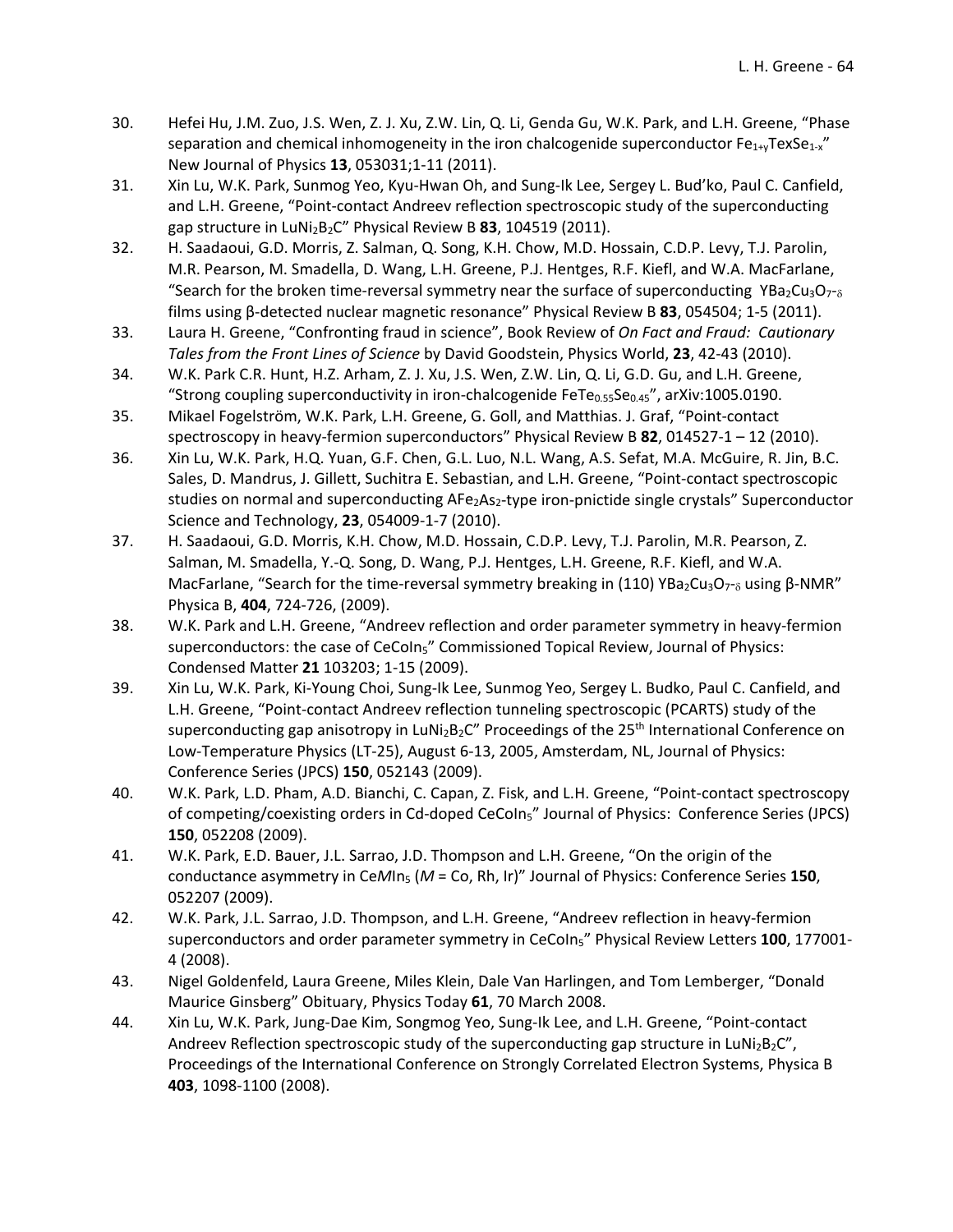- 45. W.K. Park, H. Stalzer, J.L. Sarrao, J.D. Thompson, L. Pham, J. Frederick, P. Canfield, and L.H. Greene, "Point‐contact Andreev reflection spectroscopy of heavy‐fermion‐metal/ superconductor junctions" Physica B **403**, 818‐819 (2008).
- 46. W.K. Park, J.L. Sarrao, J.D. Thompson, L. Pham, Z. Fisk, and L.H. Greene, "Andreev reflection spectroscopy of the pure and Cd-doped heavy-fermion superconductor CeCoIn<sub>5</sub>: Detecting order parameter symmetry and competing phases" Physica B **403**, 731‐734 (2008).
- 47. Laura H. Greene, " 'Key issues' articles in Reports on Progress in Physics" Reports on Progress in Physics **70**, 1 (2007).
- 48. Wan Kyu Park, Laura H. Greene, John L. Sarrao, Joe D. Thompson, "Andreev reflection spectroscopy of the heavy-fermion superconductor CeCoIn<sub>5</sub> along three different crystallographic orientations" Physica C **460‐462**, 206‐209 (2007).
- 49. L.H. Greene, P.J. Hentges, W.K. Park, G. Westwood, M.M. Pafford and W. G. Klemperer, "Studies of the Zero-Bias Conductance Peak (ZBCP) in thin-film superconducting YBa<sub>2</sub>Cu<sub>3</sub>O<sub>7</sub> planar tunnel junctions: Detection and modeling of ZBCP splittings" American Institute of Physics (AIP) Conference Proceedings **850**, 467‐468 (2006).
- 50. Wan Kyu Park, Laura H. Greene, John L. Sarrao and Joe D. Thompson, "Andreev reflection at the normal-metal / heavy-fermion superconductor CeCoIn<sub>5</sub> interface by point-contact spectroscopy" American Institute of Physics (AIP) Conference Proceedings **850**, 715‐716 (2006).
- 51. L.H. Greene, "Fabricate!" (Musical parody), APS News, March 2006 (http://www.aps.org/apsnews/0506/050607.cfm).
- 52. L.H. Greene, "Fabricate!" (Musical parody), Nature Physics News Blog, March 15, 2006. (http://blogs.nature.com/news/blog/2006/03/aps\_the\_physicists\_sang\_along.html)
- 53. L.H. Greene, W.K. Park, J.L. Sarrao and J.D. Thompson, "Point‐contact spectroscopy of CeCoIn5: Andreev reflection studies of the normal-metal–heavy-fermion superconductor interface" Physica B **378‐380**, 671‐672 (2006).
- 54. L.H. Greene, "High-temperature superconductors: Playgrounds for broken symmetries" Proceedings of the 2<sup>nd</sup> International Union of Pure and Applied Physicists (IUPAP) Conference on Women in Physics, May 23 – 25, 2005, Rio de Janeiro, Brazil, Beverly Karplus Hartline and Ariel Michelman‐Ribeiro, eds. (American Institute of Physics, 2005) pp 70‐79.
- 55. W.K. Park and L.H. Greene, "Comment on "Spectroscopic evidence for multiple order parameter components in the heavy fermion superconductor CeCoIn5" Physical Review Letters **96**, 259702 (2006).
- 56. W.K. Park, L.H. Greene, J.L. Sarrao and J.D. Thompson, "Suppressed Andreev reflection at the normal‐metal / heavy‐fermion superconductor CeCoIn5 interface" in *Strongly Correlated Electron Materials: Physics and Nanoengineering*, edited by Ivan Bozovic and Davor Pavuna, Proceedings of SPIE 5932 (SPIE, Bellingham, WA, 2005), 59321Q‐1‐13, (cond‐mat/0507353).
- 57. W.K. Park and L.H. Greene, "Construction of a Cantilever-Andreev-Tunneling rig and its applications to superconductors" Review of Scientific Instruments **77**, 023905 (2006).
- 58. L.H. Greene, "Data Dips and Peaks" Physics Today **58**, 58 (2005).
- 59. W.K. Park, L.H. Greene, J.L. Sarrao and J.D. Thompson, "Andreev reflection at the normalmetal/heavy-fermion superconductor CeCoIn<sub>5</sub> interface", Physical Review B 72, 052509-1-4 (2005).
- 60. G.D. Morris, W.A. MacFarlane, K.H. Chow, Z. Salman, D.J. Arseneau, S. Daviel, A. Hatakeyama, S.R. Kreitzman, C.D.P. Levy, R. Poutissou, R. H. Heffner, J. E. Elenewski, L.H. Greene, and R.F. Kiefl, "Depth‐controlled ‐NMR of <sup>8</sup> Li in a thin silver film" Physical Review Letters **93**, 157601‐1‐4 (2004).
- 61. Laura H. Greene, Patrick J. Hentges, Walter G. Klemperer, Jian‐Guo Wen, Glenn Westwood, "Solution deposition of ultrathin zirconia films on YBa<sub>2</sub>Cu<sub>3</sub>O<sub>7</sub>-<sub>8</sub> by molecular layering of tetra-npropyl zirconate" Journal of Materials Chemistry **14**, 3158‐3166 (2004).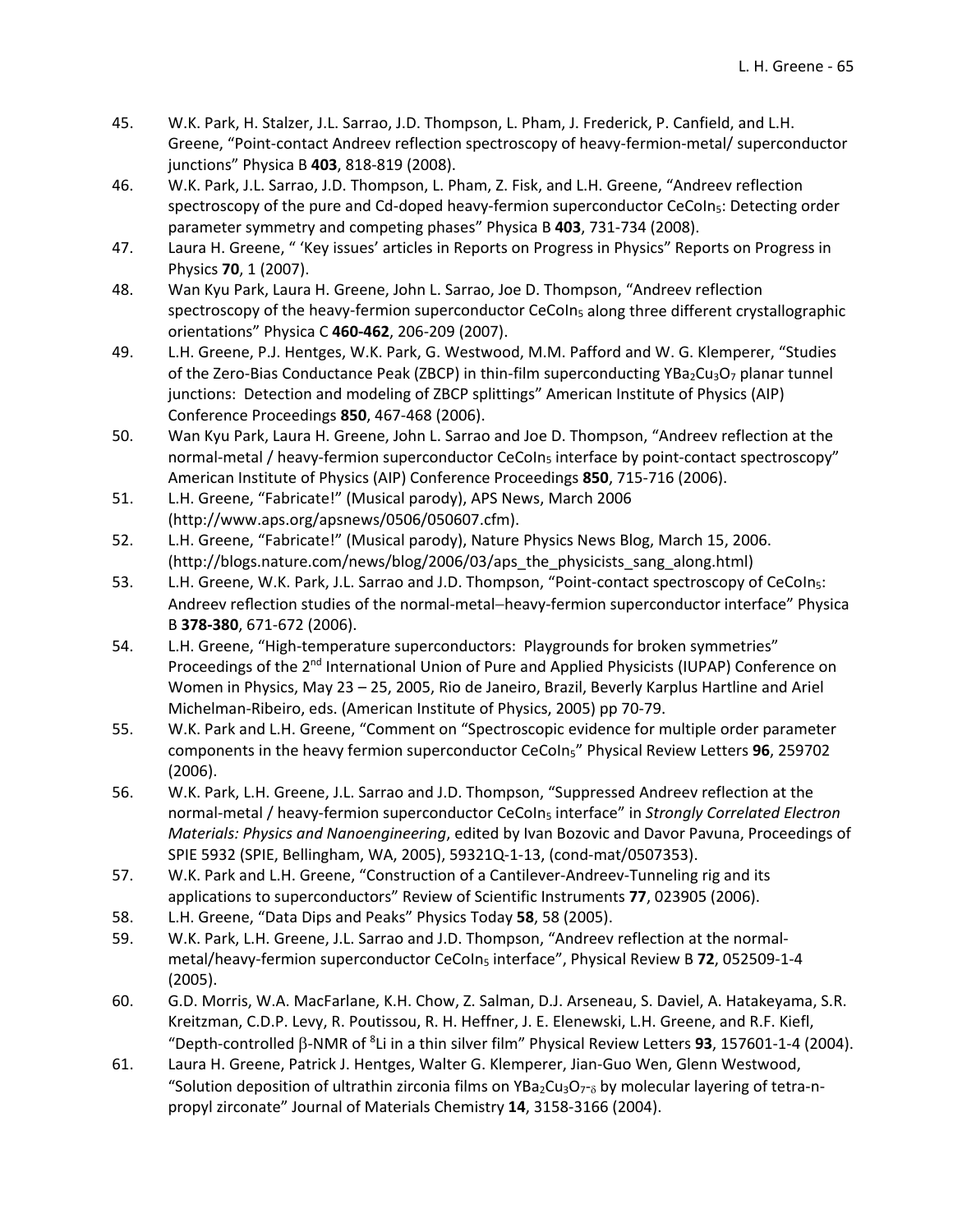- 62. L.H. Greene, P.J. Hentges, H. Aubin, M. Aprili, E. Badica, M. Covington, M.M. Pafford, G. Westwood, W. G. Klemperer, Sha Jian and D.G. Hinks, "Detection and control of broken symmetries with Andreev bound state planar tunneling spectroscopy: Effects of atomic-scale disorder" Physica C **408‐410**, 804‐806 (2004).
- 63. P.J. Hentges, L.H. Greene, G. Westwood and W. G. Klemperer, "Planar tunneling spectroscopic studies of splitting vs. non-splitting of the zero-bias conductance peak in YBa<sub>2</sub>Cu<sub>3</sub>O<sub>7</sub> \*thin films" Physica C **408‐410**, 801‐803 (2004).
- 64. J. J. Tu, C. C. Homes, L.H. Greene, G.D. Gu, and M. Strongin, "The absence of superfluid response in ac and bc-plane optical conductivities of optimally-doped Bi<sub>2</sub>Sr<sub>2</sub>CaCu<sub>2</sub>O<sub>8+δ</sub> single crystals in the surface region" (arXiv:cond‐mat/0307582v1).
- 65. D. N. Basov, S. V. Dordevic, E. J. Singley, W. J. Padilla, K. Burch, J. E. Elenewski, L.H. Greene and J. Morris, "Subterahertz spectroscopy at He‐3 temperatures" Review of Scientific Instruments **74**, 4703 – 4710 (2003).
- 66. L.H. Greene, P. Hentges, H. Aubin, M. Aprili, E. Badica, M. Covington, M.M. Pafford, G. Westwood, W. G. Klemperer, Sha Jian and D.G. Hinks, "Planar tunneling spectroscopy of high-temperature superconductors: Andreev bound states and broken symmetries" Physica C **387**, 162‐168 (2003).
- 67. Ivan K. Schuller, Arun Bansil, Dimitri N. Basov, Malcolm R. Beasley, Juan C. Campuzano, Jules P. Carbotte, Robert J. Cava, George Crabtree, Robert C. Dynes, Douglas Finnemore, Theodore H. Geballe, Kenneth Gray, Laura H. Greene, Bruce N. Harmon, David C. Larbalestier, Donald Liebenberg, M. Brian Maple, William T. Oosterhuis, Douglas J. Scalapino, Sunil K. Sinha, Zhixun Shen, James L. Smith, Jerry Smith, John Tranquada, Dale J. van Harlingen, David Welch, "A snapshot view of high temperature superconductivity 2002", Report to the Department of Energy, Basic Energy Sciences: http://ischuller.ucsd.edu/notes.php. (2002)
- 68. P.J. Hentges, H. Aubin, L.H. Greene, W. G. Klemperer and G. Westwood, "Solution‐growth of ultra‐ thin, insulating layers of zirconia for passivation and tunnel junction fabrication on YBCO Thin Films" IEEE Transactions on Applied Superconductivity **13**, 801‐804 (2003).
- 69. R.F. Kiefl, W.A. MacFarlane, P. Amaudruz, D. Arseneau, R. Baartman, T.R. Beals, J. Behr, J. Brewer, S. Daviel, A. Hatakeyama, B. Hitti, S.R. Kreitzman, C.D.P. Levy, R. Miller, M. Olivo, R. Poutissou, G.D. Morris, S.R. Dunsiger, R. Heffner, K.H. Chow, Y. Hirayama, H. Izumi, C. Bommas, E. Dumont and L.H. Greene, "Low energy spin polarized radioactive beams as a probe of thin films and interfaces" Nuclear Instruments and Methods in Physics Research Section B: Interactions with Materials and Atoms **204**, 682‐688 (2003).
- 70. R.F. Kiefl, W.A. MacFarlane, G.D. Morris, P. Amaudruz, D. Arseneau, H. Azumi, R. Baartman, T.R. Beals, J. Behr, C. Bommas, J. H. Brewer, K.H. Chow, E. Dumont, S.R. Dunsiger, S. Daviel, L. Greene, A. Hatakeyama, R. H. Heffner, Y. Hirayama, B. Hitti, S.R. Kreitzman, C.D.P. Levy, R.I. Miller, M. Olivo and R. Poutissou, "Low-energy spin-polarized radioactive beams as a nano-scale probe of matter" Physica B **326**, 189‐195 (2003).
- 71. W.A. MacFarlane, G.D. Morris, K.H. Chow, R.A. Baartman, S. Daviel, S.R. Dunsiger, A. Hatakeyama, S.R. Kreitzman, C.D.P. Levy, R.I. Miller, K.M. Nichol, R. Poutissou, E. Dumont, L.H. Greene and R.F. Kiefl, "Quadrupolar split <sup>8</sup>Li β-NMR in SrTiO<sub>3</sub>" Physica B 326, 209-212 (2003).
- 72. I.V. Roshchin, A.C. Abeyta, L.H. Greene, T. Tanzer, J.F. Dorsten, P.W. Bohn, S.‐W. Han, P.F. Miceli and J.F. Klem, "Observation of the superconducting proximity effect in Nb/InAs and NbN<sub>x</sub>/InAs by raman scattering" Physical Review B **66**, 134530 (2002).
- 73. H. Aubin, L.H. Greene, S. Jian and D.G. Hinks, "Andreev bound states at the onset of phase coherence in Bi<sub>2</sub>Sr<sub>2</sub>CaCu<sub>2</sub>O<sub>2</sub>" Physical Review Letters 89, 177001 (2002).
- 74. S.–W. Han, S. Tripathy, P.F. Miceli, E. Badica, M. Covington, M. Aprili and L.H. Greene, "X‐ray reflectivity study of interdiffusion at YBa<sub>2</sub>Cu<sub>3</sub>O<sub>7-x</sub> and metal interfaces", Japanese Journal of Applied Physics **42**, 1395‐1399 (2003).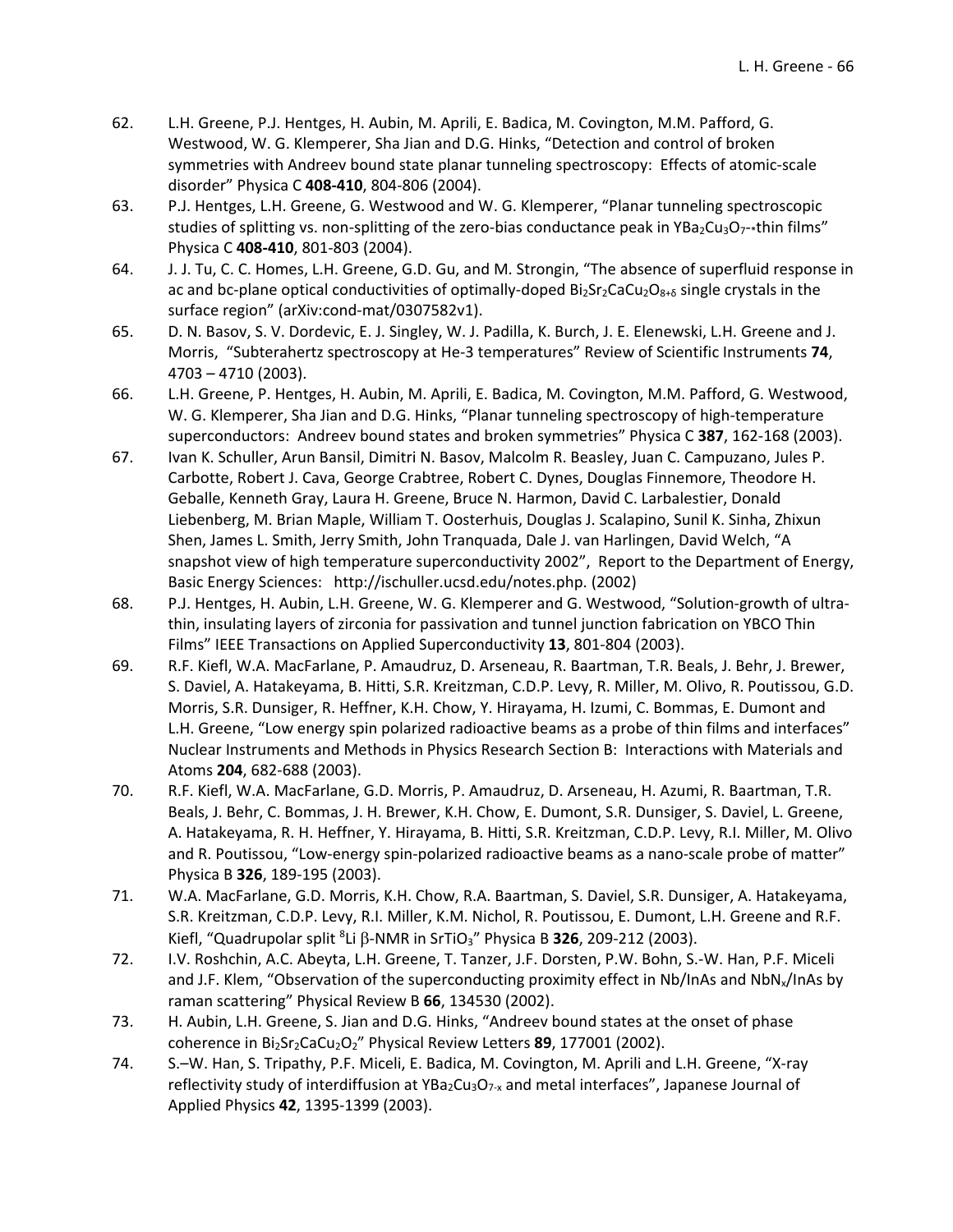- 75. L.H. Greene, M. Aprili, M. Covington, E. Badica, D.E. Pugel, H. Aubin, Y.–M. Xia and M.B. Salamon, Sha Jian and D.G. Kinks, "Andreev bound state tunneling and ESR spectroscopy of high‐ temperature superconductors and observations of broken time‐reversal symmetry" Journal of Superconductivity **13**, 703‐708 (2000).
- 76. S.–W. Han, J. Farmer, H. Kaiser, P.F. Miceli, I.R. Roshchin and L.H. Greene, "Orientation of vortices in a superconducting thin film: Quantitative comparison of spin-polarized neutron reflectivity and magnetization" Physical Review B **62**, 9784‐9790 (2000).
- 77. E. Badica, M. Aprili, M. Covington and L.H. Greene, "Andreev bound state tunneling: Spectroscopy of unconventional superconductivity", SPIE Invited Proceedings, "Superconducting and Related Oxides: Physics and Nanoengineering IV" Davor Pavuna and Ivan Bozovic, editors, SPIE Proceedings, SPIE, Bellingham **4058**, 52‐59 (2000).
- 78. H. Aubin, D.E. Pugel, E. Badica, L.H. Greene, Sha Jain and D.G. Hinks, "In‐plane quasi‐particle tunneling into Bi2Sr2CaCu2O8", Physica C **341‐348**, 1681‐1682 (2000).
- 79. D.E. Pugel, Yao-Min Xia, M.B. Salamon and L.H. Greene, "Effects of the target-to-substrate angle on off‐axis sputter deposition and EPR studies of near‐surface magnetic properties of YBCO thin films" Physica C **341‐348**, 2003‐2004 (2000).
- 80. L.H. Greene, M. Aprili, M. Covington, E. Badica, D.E. Pugel, H. Aubin, Y. ‐M. Xia, M.B. Salamon, Sha Jain and D.G. Hinks, "Spectroscopy of the Andreev bound state of high‐temperature superconductors: Measurements of quasiparticle scattering, anisotropy and broken time-reversal symmetry" Physica C **341‐348**, 1633‐1637 (2000).
- 81. M. Covington and L.H. Greene, "Planar tunneling spectroscopy of  $Y_{1-x}Pr_xBa_2Cu_3O_7$  thin films as a function of crystallographic orientation" Physical Review B **62**, 12440 (2000).
- 82. M. Aprili, M. Covington, E. Badica and L.H. Greene, "Doppler-shift of the surface bound states in YBCO" Physica B **284** (Part 2), 1864‐1865 (2000).
- 83. L.H. Greene, M. Covington, M. Aprili, E. Badica and D.E. Pugel, "Observation of broken timereversal symmetry with Andreev bound state tunneling spectroscopy" Physica B **280** (Part 1), 159‐ 164 (2000).
- 84. T. Tanzer, D. Maier, P.W. Bohn, I.V. Roshchin and L.H. Greene, "Ion-etch produced damage on InAs(100) studied through collective‐mode electronic Raman scattering" Journal of Vacuum Science and Technology B **18**, 144‐149 (2000).
- 85. M. Aprili, E. Badica and L.H. Greene, "Doppler shift of the Andreev bound states at the YBCO surface", Physical Review Letters **83**, 4630‐4633 (1999).
- 86. T.A. Tanzer and P.W. Bohn, I.V. Roshchin, L.H. Greene and J.F. Klem, "Near‐surface electronic structure on InAs (100) modified with self‐assembled monolayers of alkanethiols, Applied Physics Letters **75**, 2794‐2796, (1999).
- 87. D.E. Pugel and L.H. Greene, "Influence of target-substrate angle on the elemental concentration of c‐axis YBa2Cu3O7‐<sup>x</sup> thin films" Applied Physics Letters **75**, 1589–1591 (1999).
- 88. S.-W. Han, J.F. Anker, H. Kaiser, P.F. Miceli, E. Paraoanu and L.H. Greene, "Spin-polarized neutron reflectivity: A probe of vortices in thin film superconductors" Physical Review B **59**, 14 692‐14 696 (1999).
- 89. L.H. Greene, M. Covington, M. Aprili and E. Paraoanu, "Tunneling into high-temperature superconductors: Andreev bound states and broken time-reversal symmetry" Solid State Communications **107**, 649‐656 (1998).
- 90. L.H. Greene, M. Covington, M. Aprili, and E. Paraoanu, "Tunneling into Andreev bound states of YBa<sub>2</sub>Cu<sub>3</sub>O<sub>7</sub>: Observation of broken time-reversal symmetry", The Journal of Physics and Chemistry of Solids **59**, 2021‐2025, (1998).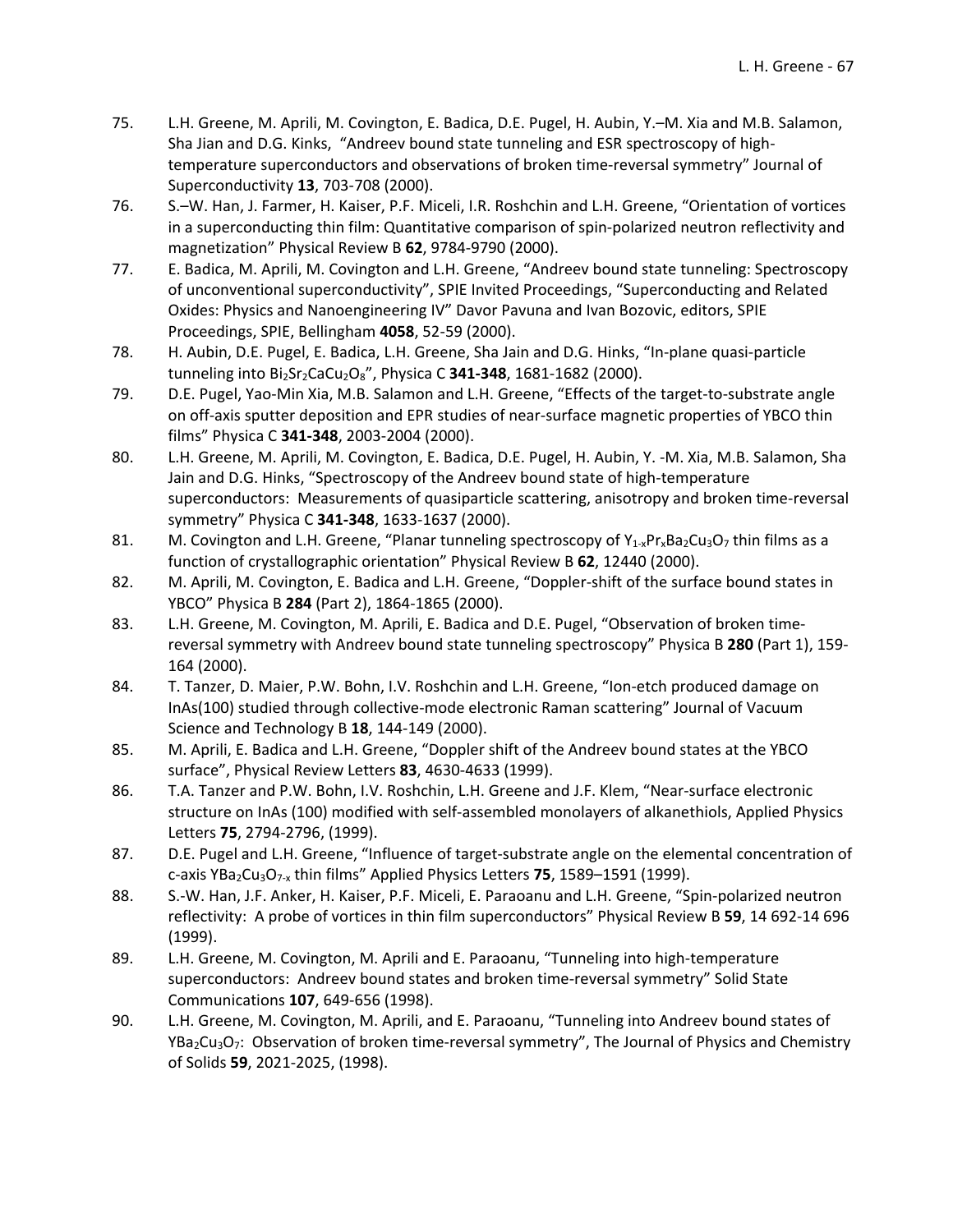- 91. A.V. Pronin, M. Dressel, A. Pimenov, A. Loidl, I.V. Roshchin, and L.H. Greene, "Direct observation of the superconducting energy gap developing in the conductivity spectra of niobium" Physical Review B **57**, 14,416 (1998)
- 92. M. Aprili, M. Covington, E. Paraoanu, B. Niedermeyer, and L.H. Greene, "Tunneling spectroscopy of the quasiparticle Andreev bound state in ion-irradiated YBa<sub>2</sub>Cu<sub>3</sub>O<sub>7</sub>/Pb junctions" Physical Review B **57**, R8139‐8142 (1998).
- 93. K.-W Chang, B.W. Wessels, D.B. Studebaker, T.J. Marks, J. Schindler, C. Kannerurf, M. Aprili, and L. Greene "Growth and properties of  $Sr_2CuO_2$  (CO<sub>2</sub>) thin films prepared from metal-organic chemical vapor deposition‐derived precursor films" Physica C **291**, 242‐248 (1997).
- 94. M. Covington, M. Aprili, E. Paraoanu, L.H. Greene, F. Xu, J. Zhu, and C.A. Mirkin "Observation of surface-induced broken time-reversal symmetry in YBa<sub>2</sub>Cu<sub>3</sub>O<sub>7</sub> tunnel junctions" Physical Review Letters, 79, 277 (1997). This Letter appeared in conjunction with a theory Letter: M. Fogelström, D. Rainer, and J.A. Sauls "Tunneling into current-carrying surface states of high  $T_c$ superconductors" Physical Review Letters **79**, 281 (1997).
- 95. L.H. Greene, J.F. Dorsten, I.V. Roshchin, A.C. Abeyta, T.A. Tanzer, G. Kuchler, W.L. Feldmann, and P.W. Bohn, "Raman scattering as a probe of the superconducting proximity effect", Plenary Proceedings of the XXI International Conference on Low‐Temperature Physics (LT21), Prague, Czech Republic, August 8‐14, 1996. Czechoslovak Journal of Physics **46**, 3115‐3122 (1996).
- 96. M. Covington, F. Xu, C.A. Mirkin, W.L. Feldmann, and L.H. Greene, "Tunneling spectroscopy of superconducting Y<sub>1</sub><sub>x</sub>Pr<sub>x</sub>Ba<sub>2</sub>Cu<sub>3</sub>O<sub>7</sub> thin films", Czechoslovak Journal of Physics 46, 1341 (1996).
- 97. L.H. Greene, J.F. Dorsten, I.V. Roshchin, A.C. Abeyta, T.A. Tanzer, W.L. Feldmann,P.W. Bohn, "Optical detection of the superconducting proximity effect: Raman scattering on Nb/InAs", Proceedings of the XXI International Conference on Low‐Temperature Physics (LT‐21), Prague, Czech Republic, August 8‐14, 1996. Czechoslovak Journal of Physics **46**, 741 (1996).
- 98. R. Delbourgo and L.H. Greene, "Lorella M. Jones ‐ Obituary" Physics Today **48**, 90 (1995). This was also published in the NY Times.
- 99. P. Eisenberger, S. Solomon, K. Gottfried, R. Byer, G. Lubkin, E. Moniz, L. Greene, D. Langenberg, I. Goodwin, and D. Moore "Roundtable ‐ Whither now our research universities" Physics Today **48**, 42 (1995).
- 100. M. Covington and L.H. Greene, "Tunneling into superconducting  $YBa_2Cu_3O_7$  thin films: Evidence for a gap‐like scaling with Tc", in S*pectroscopic Studies of Superconductors*, Ivan Bozovic and Dirk van der Marel, editors (SPIE Proceedings # 2696, SPIE, Bellingham, 1996) p. 2696.
- 101. L.H. Greene, A. Abyeta, I.V. Roshchin, I.K. Robinson, J. Dorsten, T.A. Tanzer, and P.W. Bohn, "Optical detection of the superconducting proximity effect" in *Spectroscopic Studies of Superconductors*, Ivan Bozovic and Dirk van der Marel, editors (SPIE Proceedings # 2696, SPIE, Bellingham, 1996) pp 215‐222.
- 102. M. Covington, R. Scheuerer, K. Bloom, and L.H. Greene, "Tunneling and anisotropic charge transport and properties of superconducting (110)-oriented YBa<sub>2</sub>Cu<sub>3</sub>O<sub>7</sub> thin films" Applied Physics Letters **68**, 1717‐1719 (1996).
- 103. S.‐W. Han, J.A. Pitney, P.F. Miceli, M. Covington, L.H. Greene, M.J. Godbole, and D.L. Lowndes, "X‐ ray reflectivity of thin film oxide superconductors" Physica B **221**, 235‐237 (1996).
- 104. N. Hass, M. Covington, W.L. Feldmann, L.H. Greene, and M. Johnson, "Transport properties of YBa<sub>2</sub>Cu<sub>3</sub>O<sub>7-o</sub>/ferromagnetic interfaces" Physica C 235, 1905-1906 (1994).
- 105. J. Lesueur, L.H. Greene, W.L. Feldmann, and A. Inam, "Zero bias anomalies in YBa<sub>2</sub>Cu<sub>3</sub>O<sub>7</sub> tunnel junctions" Physica C **191**, 325‐332 (1992).
- 106. A. Kastalsky, A.W. Kleinsasser, L.H. Greene, R. Bhat, P. P. Milliken, and J. P. Harbison, "Observation of pair currents in superconductor‐semiconductor contacts" Physical Review Letters **67**, 3026‐ 3029 (1991).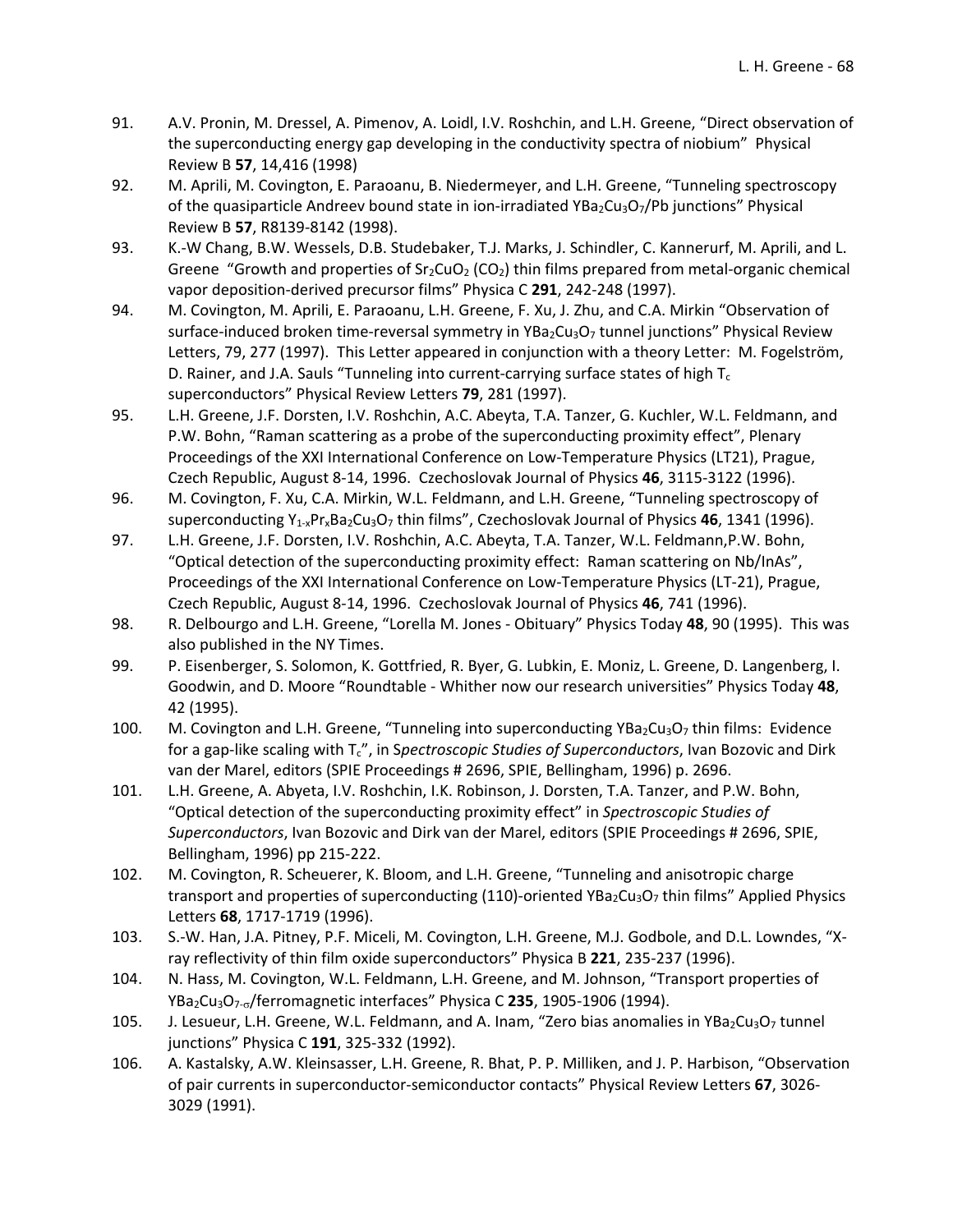- 107. L.H. Greene, B.G. Bagley, W.L. Feldmann, J. B. Barner, F. Shokoohi, P.F. Miceli, B.J. Wilkins, V. Pendrick, D. Kalokitis, and A. Fathy, "Off-axis sputter deposition of YBa<sub>2</sub>Cu<sub>3</sub>O<sub>7</sub> films for microwave applications" Applied Physics Letters **59**, 1629‐1631 (1991).
- 108. L.H. Greene, J. Lesueur, W.L. Feldmann, and A. Inam, "Superconductive tunneling in YBa<sub>2</sub>Cu<sub>2</sub>O<sub>7</sub> thin films: Dependence upon crystallographic orientation" in *High Temperature Superconductivity: Physical Properties, Microscopic Theory and Mechanisms*, J. Ashkenazi, S.E. Barns, F. Zuo, G. C. Vezzoli and B. M. Klein, eds., (Plenum Press, New York, 1991) pp. 137‐146.
- 109. L.H. Greene, J. Lesueur, W.L. Feldmann, A. Inam, and B.G. Bagley, "Optimizing tunneling and Josephson effects via growth morphology in  $YBa_2Cu_3O_7$  films, and a microwave device" in Proceedings of the International Superconductor Applications Convention: SC GLOBAL 90, January 14‐17, 1991, San Diego, CA.
- 110. A. Kastalsky, L.H. Greene, R. Bhat, and J. P. Harbison, "Superconductive tunneling in Nb on InGaAs/InP/InGaAs heterostructures" in the Proceedings of the 20<sup>th</sup> International Conference on the Physics of Semiconductors, August, 1990, Thessaloniki, Greece (World Scientific Publishing Co.).
- 111. L.H. Greene, A. Kastalsky, J.B. Barner, and R. Bhat, "Superconductive proximity‐effects in Nb on InGaAs‐Based heterostructures" Physica B **165‐166**, 1573‐1574 (1990).
- 112. B.G. Bagley, L.H. Greene, W.L. Feldmann, J.B. Barner, L.A. Farrow, P.F. Miceli, R. Ramesh, S.A. Khan, P. Barboux, and J.‐M. Tarascon, "The preparation of thin and thick films for microelectronic applications" in Proceedings of SC GLOBAL 90; International Superconductor Applications Convention, January 17‐19, 1990, Long Beach, CA.
- 113. L.H. Greene, W.L. Feldmann, J.B. Barner, L.A. Farrow, P.F. Miceli, R. Ramesh, B J. Wilkens, B.G. Bagley, M. Giroud, and J.-M. Rowell, "Proximity effect and tunneling in YBa2Cu3O7/metal layered structures in high‐temperature superconductors: Fundamental properties and novel materials processing, D. Christen, J. Narayan, and L.F. Schneemeyer, eds. (Materials Research Society, Pittsburgh, 1990) pp. 991‐998.
- 114. A. Kastalsky, L.H. Greene, J.B. Barner, and R. Bhat, "Proximity-effect superconductive tunneling in Nb on InGaAs/InP/InGaAs heterostructures" Physical Review Letters **64**, 958‐961 (1990).
- 115. L.H. Greene and B.G. Bagley, "Oxygen stoichiometric effects and related atomic substitutions in the high‐Tc cuprates" in *Physical Properties of High Temperature Superconductors II*, D. M. Ginsberg, ed. (World Scientific Press, Singapore, 1990) pp. 509‐569.
- 116. L.A. Farrow, Siu‐Wai Chan, L.H. Greene, W.L. Feldmann, T. Venkatesan, W.A. Bonner, R.R. Krchnavek, and S.J. Allen, "Raman spectroscopy diagnostics for high- $T_c$  thin films", in SPIE Vol. 1187: *Processing of films for High‐Tc Superconducting Electronics*, T. Venkatesan, A.C. Anderson, Y. Bando, M. Gurvitch, and X. Wu, eds. (Society of Photo Optical Instrumentation Engineers, 1990) pp. 282‐288.
- 117. J.‐M. Tarascon, E. Wang, L.H. Greene, B.G. Bagley, G.W. Hull, P.F. Miceli, Z.‐Z.Wang, D. Brawner, and N.-P. Ong, "On the crystal growth and chemistry of the new electron-type superconducting Oxides" Physica C **162‐164**, 285‐290 (1989).
- 118. P.F. Miceli, J.-M. Tarascon, L.H. Greene, J.J. Rhyne, and D.A. Neumann, "Magnetic ordering in YBa2Cu3‐xMxO6+y" Physica C **162‐164**, 1267‐1268 (1989).
- 119. L.H. Greene, J.B. Barner, W.L. Feldmann, L.A. Farrow, P.F. Miceli, R. Ramesh, B.J. Wilkins, B.G. Bagley, J.-M. Tarascon, J.H. Wernick, M. Giroud, and J.-M. Rowell, "Studies of proximity-effect and tunneling in YBCO/metal layered films" Physica C **162‐164**, 1069‐1070 (1989).
- 120. P.F. Miceli, J.-M. Tarascon, L.H. Greene, P. Barboux, J.D. Jorgensen, J.J. Rhyne, and D.A. Neumann, "Charge transfer and bond lengths in YBa<sub>2</sub>Cu<sub>3</sub><sub>x</sub>M<sub>x</sub>O<sub>6+y</sub>, in high temperature superconductors: Relationships between properties, structure and solid state chemistry, J.D. Jorgensen, K. Kitazawa,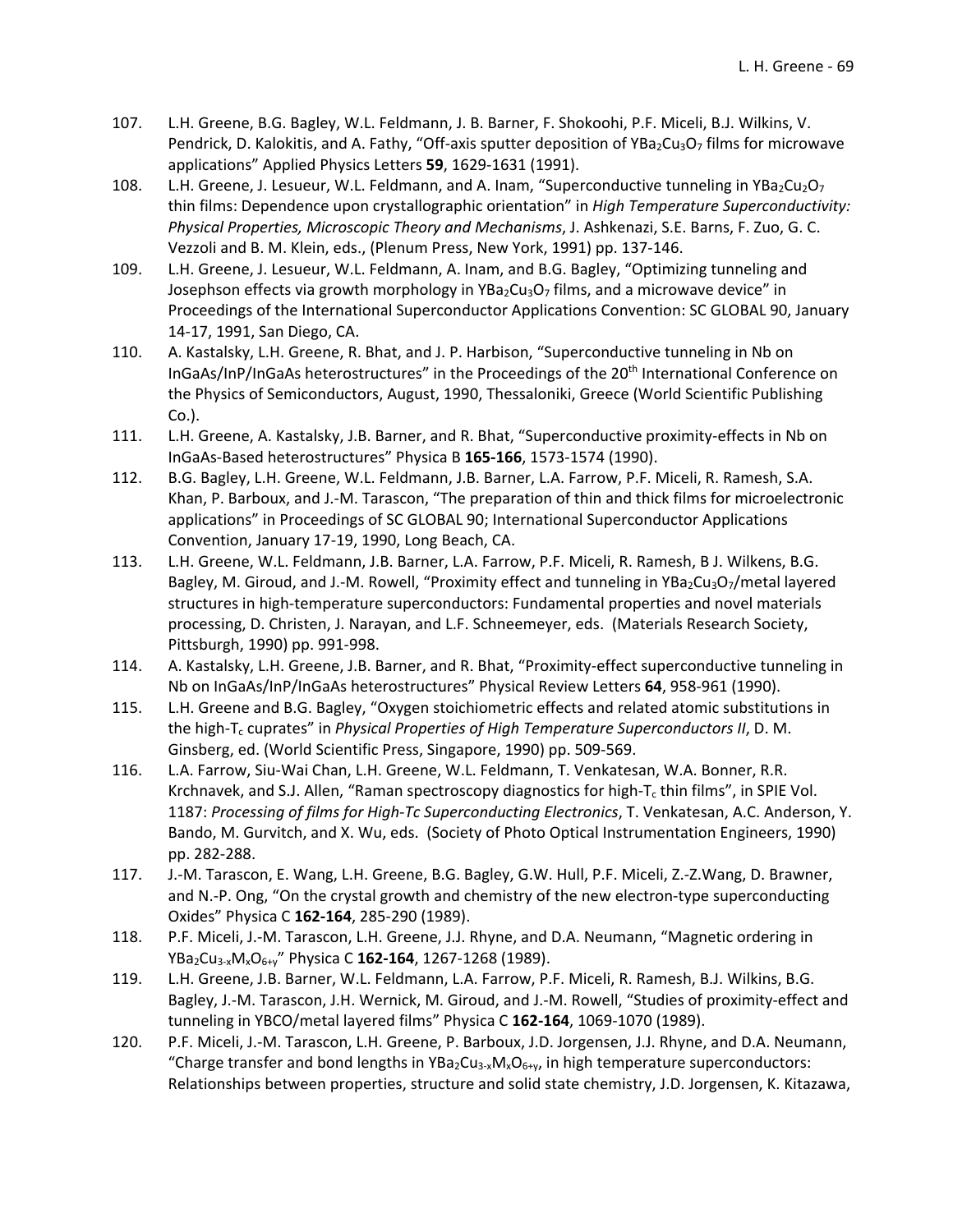J.‐M. Tarascon, M.S. Thompson, and J.B. Torrance, eds., (Materials Research Society, Pittsburgh, 1989) pp. 119‐125.

- 121. P.F. Miceli, J.-M. Tarascon, B.G. Bagley, L.H. Greene, P. Barboux, G.W. Hull, M. Giroud, J.J. Rhyne, and D.A. Neumann, "Magnetic properties of some high-T<sub>c</sub> superconducting compounds" in *High Temperature Superconductivity* (Progress in High‐Temperature Superconductivity ‐ Vol. 20); Proceedings of the Xth Winter Meeting on Low Temperature Physics ‐ Cocoyoc, Morelos, Mexico, Jan 15-18, 1989, T. Akachi, J.A. Cogordam, and A.A. Valladares, eds. (World Scientific Publishing Co., Singapore, 1989) pp. 89‐102.
- 122. E. Wang, J.‐M. Tarascon, L.H. Greene, B.G. Bagley, G.W. Hull, and W.R. McKinnon, "Cationic substitution and the role of oxygen in the n-type superconducting T' system Nd<sub>2</sub><sub>v</sub>Ce<sub>v</sub>CuO<sub>z</sub>" Physical Review B **41**, 6582‐6590 (1990).
- 123. R. Ramesh, E. Wang, L.H. Greene, M.S. Hedge, J.‐M. Tarascon, and Y. Kim, "Electron microscopy of the Pb‐Sr‐Ca‐Er‐Cu‐O superconductor" Journal of Materials Research **5**, 251‐257 (1990).
- 124. J.‐M. Tarascon, E. Wang, L.H. Greene, B.G. Bagley, G.W. Hull, S.M. D'Egidio, P.F. Miceli, Z.‐Z. Wang, T.W. Jing, J. Clayhold, D. Brawner, and N.‐P. Ong, "Growth, structural and physical properties for superconducting Nd<sub>2-x</sub>Ce<sub>x</sub>CuO<sub>4</sub>" Physical Review B 40, 4494-4504 (1989).
- 125. P.F. Miceli, J.‐M. Tarascon, P. Barboux, L.H. Greene, B.G. Bagley, G.W. Hull, and M. Giroud, "Magnetic Transitions in the System YBa<sub>2</sub>Cu<sub>2.8</sub>Co<sub>0.2</sub>O<sub>6+x</sub>" Physical Review B 39, 12375-12378 (1989).
- 126. J.‐M. Tarascon, P.F. Miceli, P. Barboux, D.‐M. Hwang, G.W. Hull, M. Giroud, L.H. Greene, Y. LePage, W.R. McKinnon, E. Tselepis, G. Pleizier, M. Eibschutz, D.A. Neumann, and J.J. Rhyne, "Structure and magnetic properties of non-superconducting doped Co and Fe  $Bi_2Sr_2Cu_{1-x}M_xO_y$  phases" Physical Review B **39**, 11587‐11598 (1989).
- 127. J.‐M. Tarascon, R. Ramesh, P. Barboux, M.S. Hegde, G.W. Hull, L.H. Greene, M. Giroud, Y. LePage, W.R. McKinnon, J.V. Waszczak, and L.F. Schneemeyer, "New non‐superconducting layered bi‐oxide phases of formula Bi<sub>2</sub>M<sub>3</sub>Co<sub>2</sub>O<sub>y</sub> containing Co instead of Cu" Solid State Communications 71, 663-669 (1989).
- 128. L.H. Greene, J.‐M. Tarascon, P.F. Miceli, B.G. Bagley, P. Barboux, M. Giroud, G.W. Hull, Y. LePage, W.R. McKinnon, J.J. Rhyne, and D.A. Neumann, "Recent magnetic and structural studies of the high-T<sub>c</sub> cuprates at Bellcore" in Proceedings for SC-GLOBAL-89; International Superconductor Applications Convention, San Francisco, CA, V. Nurenberg, ed., January 11‐13, 1989.
- 129. J.-M. Tarascon, P. Barboux, G.W. Hull, R. Ramesh, L.H. Greene, M. Giroud, M.S. Hegde, and W.R. McKinnon, "Bismuth cuprate high- $T_c$  superconductors using cationic substitution", Physical Review **39**, 4316‐4326 (1989).
- 130. J.‐M. Tarascon, W.R. McKinnon, B. Barboux, D.‐M. Hwang, B.G. Bagley, L.H. Greene, G.W. Hull, Y. LePage, N. Stoffel, and M. Giroud, "Preparation, structure and properties of the superconducting compound series Bi<sub>2</sub>Sr<sub>2</sub>Ca<sub>n-1</sub>Cu<sub>n</sub>O<sub>y</sub> with n=1, 2, and 3" Physical Review B 38, 8885-8892 (1988).
- 131. B.G. Bagley, L.H. Greene, P. Barboux, J.‐M. Tarascon, T. Venkatesan, E.W. Chase, Siu‐Wai Chan, W.L. Feldmann, B.J. Wilkens, S.A. Khan, and M. Giroud, "The preparation, processing and properties of thin and thick Films for microelectronic applications" in Advances in Superconductivity K. Kitazawa and I. Ishiguro, eds. (Springer‐Verlag, Tokyo, 1989) pp. 477‐482.
- 132. L.A. Farrow, Siu‐Wai Chan, L.H. Greene, and W.L. Feldmann, "Raman scattering as a contactless room-temperature test of the quality of YBa<sub>2</sub>Cu<sub>3</sub>O<sub>7</sub><sub>x</sub> thin films", Journal of Applied Physics 66, 2381‐2383 (1989).
- 133. J.‐M. Tarascon, P. Barboux, P.F. Miceli, B.G. Bagley, L.H. Greene, G.W. Hull, and M. Giroud, "Synthesis and chemistry of the new Y‐based and Bi‐based high temperature superconducting perovskites" Journal de Physique C **8**, 2081‐2086 (1988).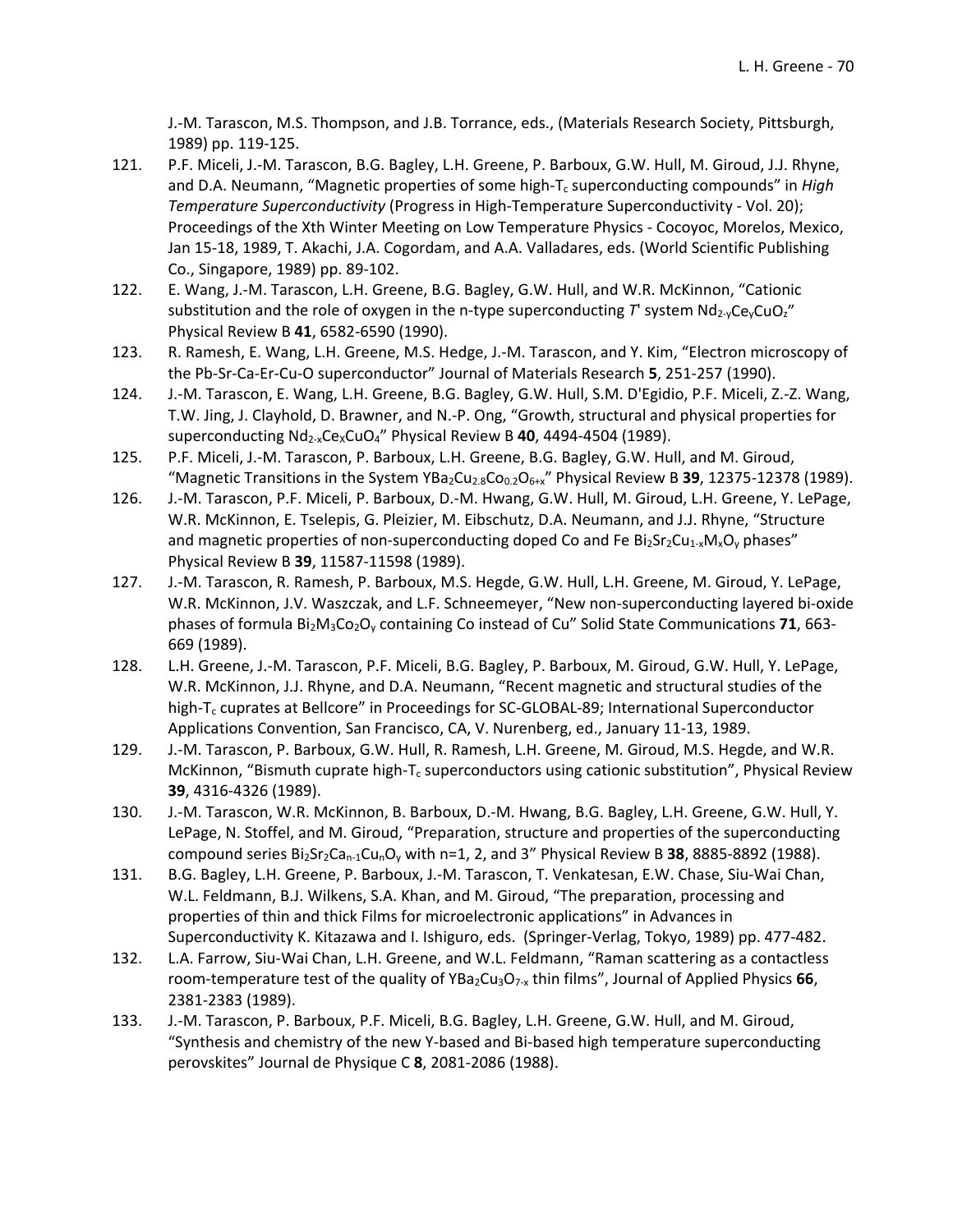- 134. P.F. Miceli, J.‐M. Tarascon, L.H. Greene, P. Barboux, M. Giroud, D.A. Neumann, J.J. Rhyne, L.F. Schneemeyer, and J.V. Waszczak, "Antiferromagnetic Order in YBa2Cu3-xCoxO6+y" Physical Review B, **38**, 9209‐9212 (1988).
- 135. Siu‐Wai Chan, B.G. Bagley, L.H. Greene, M. Giroud, W.L. Feldmann, K.R. Jenkins II, and B.J. Wilkens, "Effect of the post-deposition processing ambient on the preparation of superconducting YBa2Cu3O7‐<sup>x</sup> coevaporated thin films using a BaF2 Source", Applied Physics Letters **53**, 1443‐1445 (1988).
- 136. J.-M. Tarascon, P. Barboux, L.H. Greene, B.G. Bagley, P.F. Miceli, and G.W. Hull, "The synthesis, structures and properties of doped Y‐Ba‐Cu‐M‐O and Bi‐Sr‐Ca‐Cu‐O high‐ Tc phases" in *High‐ Temperature Superconductivity: The First Two Years*, R. M. Metzger, ed. (Gordon and Breach, NY, 1989), pp. 199‐216.
- 137. P.A. Morris, W.A. Bonner, B.G. Bagley, G.W. Hull, N.G. Stoffel, L.H. Greene, B. Meagher, and M. Giroud, "Growth of high T<sub>c</sub> superconducting  $Bi_4(Ca,Sr)_{6}Cu_4O_{16+x}$  crystals" Applied Physics Letters **53**, 249‐251 (1988).
- 138. P. Barboux, J.-M. Tarascon, B.G. Bagley, L.H. Greene, and G.W. Hull, "Thick films of YBa<sub>2</sub>Cu<sub>3</sub>O<sub>7-v</sub> from aqueous gels" in *High‐Temperature Superconductors II*, D.W. Capone, W.H. Butler, B. Batlogg, and C.‐W. Chu, eds. (Materials Research Society, Pittsburgh, 1988) pp. 211‐213.
- 139. L.A. Farrow, L.H. Greene, J.‐M. Tarascon, P.A. Morris, W.A. Bonner, and G.W. Hull, "Raman scattering from the Bi2Sr2CaCu2O8+y superconductor" Physical Review **338**, 752‐753 (1988).
- 140. P.F. Miceli, J.-M. Tarascon, L.H. Greene, and P. Barboux, "Neutron powder diffraction studies of YBaCuMO alloys", Bulletin of the American Physical Society **33**, 347 (1988).
- 141. J. Clayhold, Z.-Z. Wang, N.-P. Ong, J.-M. Tarascon, L.H. Greene, and P. Barboux, "Hall-effect in YBa2CU3‐xCoxO7‐<sup>y</sup> vs. co concentration", Bulletin of the American Physical Society **33**, 258 (1988).
- 142. L.H. Greene, "Doping of high-T<sub>c</sub> superconductors on the Cu-sites", Bulletin of the American Physical Society **33**, 212‐213 (1988).
- 143. J.‐M. Tarascon, P. Barboux, L.H. Greene, B.G. Bagley, G.W. Hull, Y. LePage, and W.R. McKinnon, "Preparation, structure and properties of the high  $T_c$  Bi-based and Y-based cuprates", Physica C **153‐155**, 566‐571 (1988).
- 144. L.H. Greene, M. Giroud, B.G. Bagley, J.‐M. Tarascon, P. Barboux, P.F. Miceli, and G.W. Hull, "Tunneling attempts in single-phase  $Bi_4Sr_3Ca_3Cu_4O_{16+v}$  and chemical doping on the Cu-sites in 90K and 40K superconductors" Physica C **153‐155**, 896‐897 (1988).
- 145. J.‐M. Tarascon, Y. LePage, L.H. Greene, B.G. Bagley, P. Barboux, D.‐M. Hwang, G.W. Hull, W.R. McKinnon, and M. Giroud, "Origin of the 110‐K superconducting transition in the Bi‐Sr‐Ca‐Cu‐O system", Physical Review B **38**, 2504‐2508 (1988).
- 146. J.‐M. Tarascon, Y. LePage, P. Barboux, B.G. Bagley, L.H. Greene, W.R. McKinnon, G.W. Hull, M. Giroud, and D.‐M. Hwang, "Crystal substructure and physical properties of the superconducting phase Bi4(Sr,Ca)6Cu4O16+x" Physical Review B **37**, 9382‐9389 (1988).
- 147. J.-M. Tarascon, P. Barboux, B.G. Bagley, L.H. Greene, and G.W. Hull, "On synthesis of high-T<sub>c</sub> superconducting perovskites", Materials Science and Engineering **B1**, 29‐36 (1988).
- 148. J.‐M. Tarascon, P. Barboux, P.F. Miceli, L.H. Greene, G.W. Hull, M. Eibschutz, and S.A. Sunshine, "Structural and physical properties of the metal (M) substituted YBa<sub>2</sub>CU<sub>3</sub>. M<sub>x</sub>O<sub>7</sub>, perovskite" Physical Review B **37**, 7458‐7469 (1988).
- 149. P.F. Miceli, J.-M. Tarascon, L.H. Greene, P. Barboux, F.J. Rotella, and J.D. Jorgensen, "Role of bond lengths in the 90-K superconductor: A neutron powder diffraction study of YBa<sub>2</sub>Cu<sub>3-x</sub>Co<sub>x</sub>O<sub>7-v</sub>, Physical Review B **37**, 5932‐5935 (1988).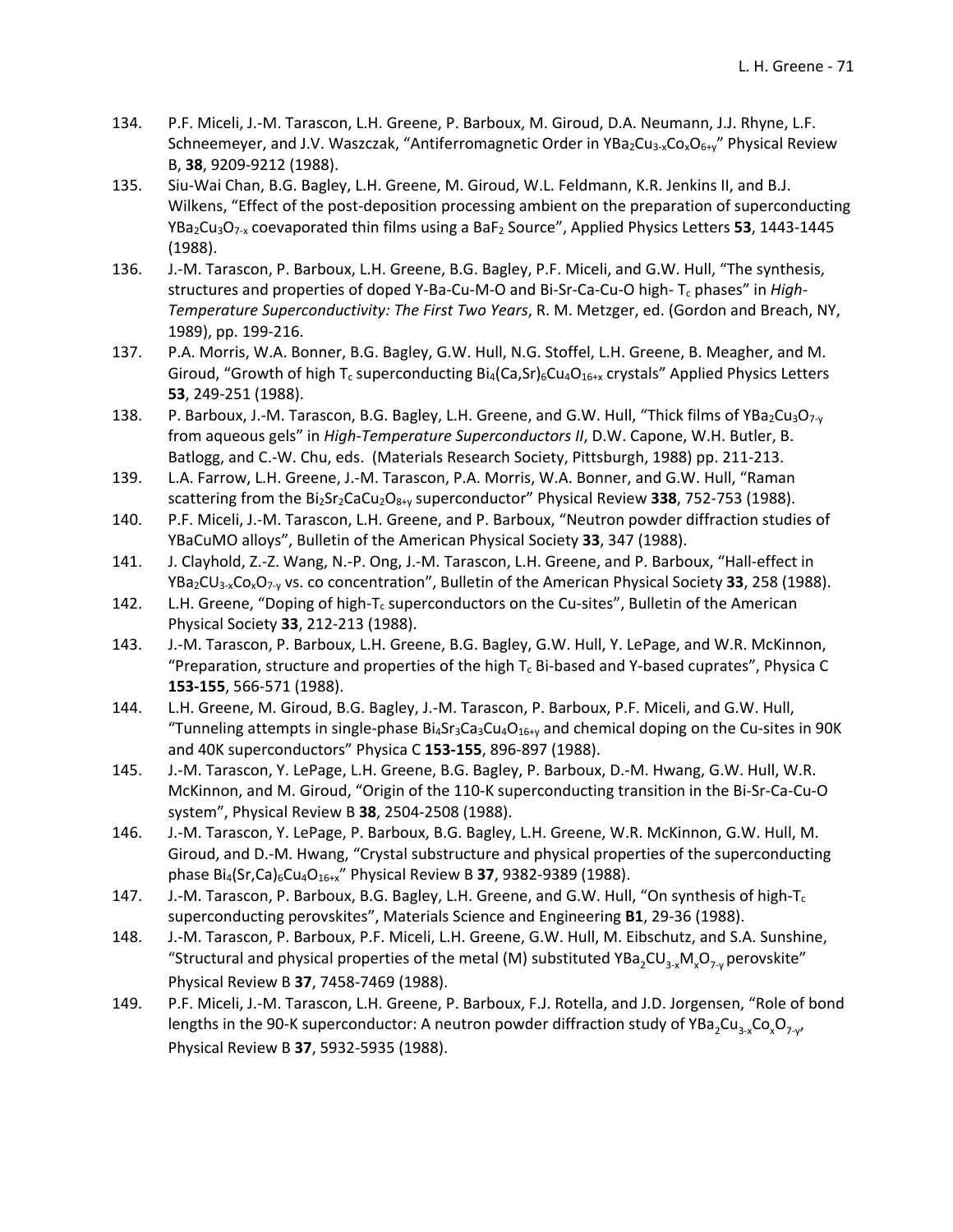- 150. W.R. McKinnon, M.L. Post, L.S. Selwyn, G. Pleizier, J.‐M. Tarascon, P. Barboux, L.H. Greene, and G.W. Hull, "Oxygen intercalation in the perovskite superconductor YBa<sub>2</sub>Cu<sub>3</sub>O<sub>6+x</sub>" Physical Review B **38**, 6543‐6551 (1988).
- 151. J.-M. Tarascon, P. Barboux, L.H. Greene, G.W. Hull, and B.G. Bagley, "3d-metal doping (Fe, Co, Ni, Zn) of the high T<sub>c</sub> perovskite YBa<sub>2</sub>Cu<sub>3</sub>O<sub>7</sub>.<sub>y</sub>" in *High Temperature Superconductors*, M.N. Brodsky, R.C. Dynes, H.L. Tuller, and K. Kitazawa, eds. (Materials Research Society, Pittsburgh, PA, 1988), pp. 523‐526.
- 152. P. Barboux, J.‐M. Tarascon, B.G. Bagley, L.H. Greene, G.W. Hull, and B.W. Meagher, "The preparation of bulk and thick films of YBa<sub>2</sub>Cu<sub>3</sub>O<sub>7</sub> using solution techniques" in *High Temperature Superconductors*, M.B. Brodsky, R.C. Dynes, H.L. Tuller, and K. Kitazawa, eds., (Materials Research Society, Pittsburgh, PA, 1988) pp. 49‐55.
- 153. Siu‐Wai Chan, L.H. Greene, W.L. Feldmann, P.F. Miceli, and B.G. Bagley, "The preparation of superconducting thin films of YBa<sub>2</sub>Cu<sub>3</sub>O<sub>7</sub><sub>y</sub> by co-evaporation with electron-beam/thermal sources" in *Thin Film Processing and Characterization of High‐Temperature Superconductors*, J. E. Harper, R. J. Colton and L.C. Feldmann, eds. (American Institute of Physics, New York, 1988), pp. 28‐35.
- 154. J.-M. Tarascon, P. Barboux, B.G. Bagley, L.H. Greene, and G.W. Hull, "Fabrication and physical properties of YBa<sub>2</sub>Cu<sub>3</sub><sub>x</sub>M<sub>x</sub>O<sub>7</sub><sub>-v</sub> (M = 3d metals Fe, Co, Ni, Zn) superconducting ceramics in both bulk and thick-film forms using a sol-gel technique" Proceedings of the Japanese-U.S. High  $T_c$ Superconductor Symposium (Tokyo, Japan, October 21‐22, 1987).
- 155. L.H. Greene, J.‐M. Tarascon, B.G. Bagley, P. Barboux, W.R. McKinnon, and G.W. Hull, "Physical properties of chemically‐doped high‐Tc perovskites" in *High Temperature Superconductivity* (Progress in High‐Temperature Superconductivity ‐ Vol. 3); Proceedings of the Drexel International Conference on High‐Temperature Superconductivity, Philadelphia, PA, July 29‐30, 1987, S.M. Bose and S.D. Tyagi, eds. (World Scientific, Singapore, 1988), pp. 53‐59.
- 156. L.H. Greene, B.G. Bagley, J.‐M. Tarascon, and G.W. Hull, "Plasma oxidation and 3d metal doping of high Tc superconductors", in *Superconductivity in Highly‐Correlated Fermion Systems*, M. Tachiki, Y. Muto, and S. Maekawa, eds. (Elsevier, 1987), p. 531.
- 157. L.H. Greene, J.‐M. Tarascon, B.G. Bagley, P. Barboux, W.R. McKinnon, and G.W. Hull, "Plasma oxidation and 3d metal doping of high T<sub>c</sub> superconductors" Japanese Journal of Applied Physics 26, Supplement 26‐3, 2036 (1987).
- 158. P. Barboux, J.‐M. Tarascon, L.H. Greene, G.W. Hull, and B.G. Bagley, "Bulk and thick films of the superconducting phase YBa<sub>2</sub>Cu<sub>3</sub>O<sub>7--y</sub> made by controlled precipitation and sol-gel process" Journal of Applied Physics **63**, 2725‐2729 (1988).
- 159. Patricia A. Morris, Brian G. Bagley, Jean Marie Tarascon, Laura H. Green, and George W. Hull, "Melt growth of high T<sub>c</sub> superconducting fibers" Journal of the American Ceramic Society 71, 334-337 (1988).
- 160. Z.‐Z. Wang, J. Clayhold, N.‐P. Ong, J.‐M. Tarascon, L.H. Greene, W R. McKinnon, and G.W. Hull, "Variation of superconductivity with carrier concentration in oxygen-doped YBa<sub>2</sub>Cu<sub>3</sub>O<sub>7</sub>-y", Physical Review B **36**, 7222‐7225 (1987).
- 161. J.‐M. Tarascon, L.H. Greene, P. Barboux, W.R. McKinnon, G.W. Hull, T. P. Orlando, K.A. Delin, S. Foner, and E. J. McNiff, Jr., "3*d* Metal doping of the high temperature superconducting perovskites La‐Sr‐Cu‐O and Y‐Ba‐Cu‐O" Physical Review B **36**, 8393‐8400 (1987).
- 162. Y. Le Page, T. Siegrist, W.R. McKinnon, S.A. Sunshine, J.‐M. Tarascon, L.F. Schneemeyer, G.W. Hull, D.W. Murphy, L.H. Greene, S.M. Zahurak, and J. V. Waszczak, "Structural properties of  $Ba_2RCu_3O_7$ high‐Tc superconductors" Physical Review B **36**, 3617‐3621 (1987).
- 163. N.‐P. Ong, Z.‐Z. Wang, J. Clayhold, J.‐M. Tarascon, L.H. Greene, and W.R. McKinnon, "Hall effect in YBa<sub>2</sub>Cu<sub>3</sub>O<sub>7-y</sub> vs. oxygen content, x: observation of a sharp transition in RH vs. x. in *Novel Superconductivity*, S. A. Wolf and V. Z. Kresin, eds. (Plenum Press, NY 1987), pp. 1061‐1066.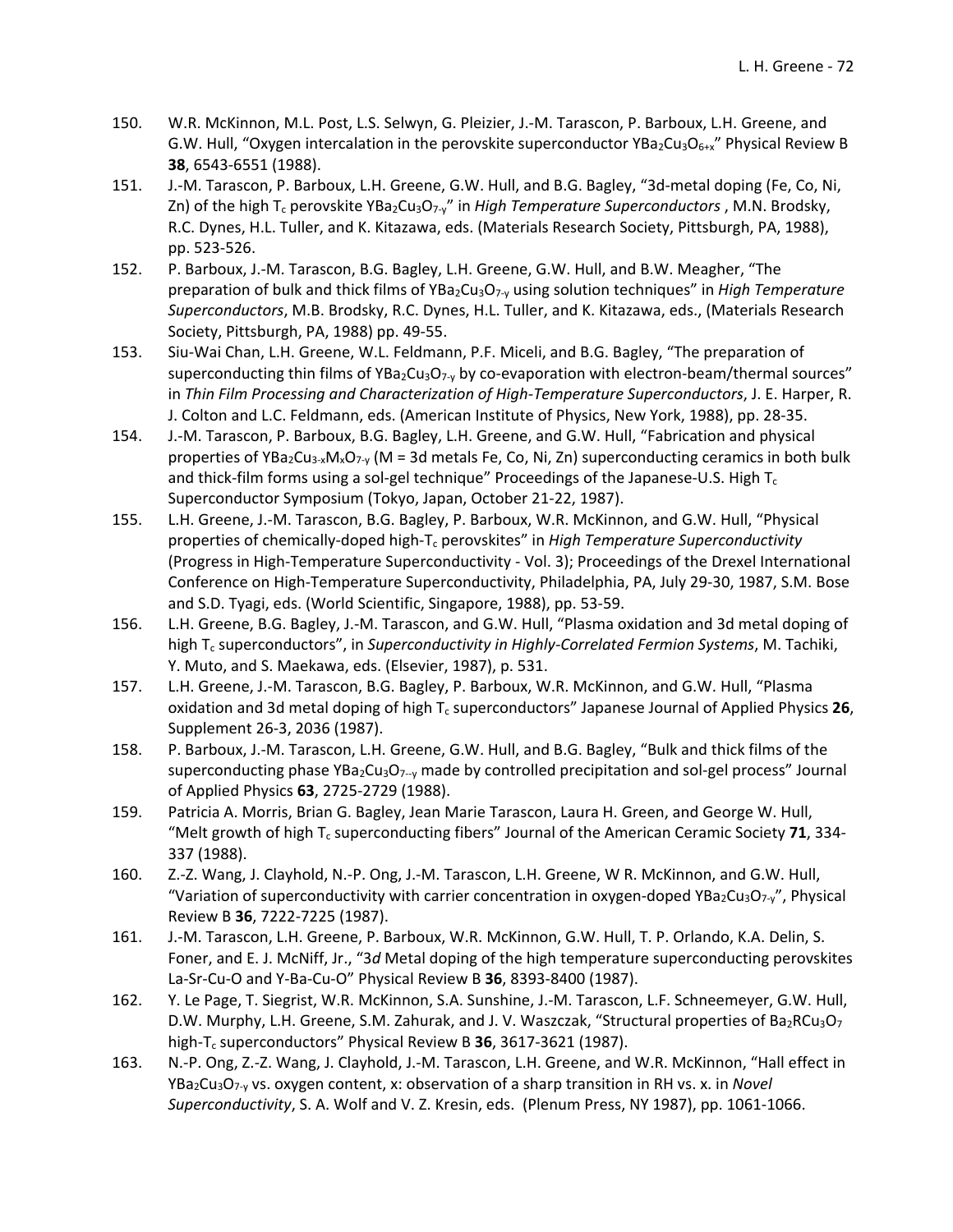- 164. J.‐M. Tarascon, L.H. Greene, B.G. Bagley, W.R. McKinnon, P. Barboux, and G.W. Hull, "Chemical doping and physical properties of the new high-temperature super-conducting perovskites", in *Novel Superconductivity*, S.A. Wolf and V.Z. Kresin, eds. (Plenum Press, NY 1987) pp. 705‐724.
- 165. Y. Jeon, F. Lu, H. Jhans, S.A. Shaheen, M. Croft, P.H. Ansari, K.V. Ramanujachary, E.A. Hayri, S.M. Fine, S. Li, X.H. Feng, M. Greenblatt, L.H. Greene, and J.‐M. Tarascon, "X‐ray absorption measurements on high-T<sub>c</sub> superconductors: Cu valence and cation bond length effects" Physical Review B **36** 3891‐3894 (1987).
- 166. J.-M. Tarascon, P. Barboux, B.G. Bagley, L.H. Greene, W.R. McKinnon, and G.W. Hull, "Hightemperature superconducting oxide synthesis and the chemical doping of the Cu-O planes" in *Chemistry of High Temperature Superconductors*, D. L. Nelson, M.S. Whittingham, and T.F. George, eds. (American Chemical Society, Washington, D.C. 1987) pp. 198‐210.
- 167. B.G. Bagley, L.H. Greene, J.-M. Tarascon, and G.W. Hull, "Plasma oxidation of the high  $T_c$ superconducting perovskites" Applied Physics Letters **51**, 622‐624 (1987).
- 168. J.‐M. Tarascon, W.R. McKinnon, L.H. Greene, G.W. Hull, and Y. LePage, "Processing and superconducting properties of perovskite oxides" Advanced Ceramic Materials **2**(3B), 498‐505 (1987).
- 169. T.P. Orlando, K.A. Delin, S. Foner, E.J. McNiff, Jr., J.‐M. Tarascon, L.H. Greene, W.R. McKinnon, and G.W. Hull, "Upper critical fields and anisotropy limits of high-T<sub>c</sub> superconductors R<sub>1</sub>Ba<sub>2</sub>Cu<sub>3</sub>O<sub>7-y</sub>, where R=Nd, Eu, Gd, Dy, Ho, Er, and Tm, and YBa<sub>2</sub>Cu<sub>3</sub>O<sub>7</sub>. "Physical Review B 36, 2394-2397 (1987).
- 170. T.P. Orlando, K.A. Delin, S. Foner, E.J. McNiff, Jr., J.‐M. Tarascon, L.H. Greene, W.R. McKinnon, and G.W. Hull, "Upper critical fields of high T<sub>c</sub> superconducting La<sub>2</sub><sub>x</sub>Sr<sub>x</sub>CuO<sub>4</sub><sub>v</sub> and Y<sub>1</sub>Ba<sub>2</sub>Cu<sub>3</sub>O<sub>7</sub><sub>y</sub>", in *High Temperature Superconductors,* D.V. Gubser and M. Schluter, eds. (Material Research Society, Pittsburgh, PA 1987), pp. 257‐259.
- 171. W.R. McKinnon, J.-M. Tarascon, L.H. Greene, and G.W. Hull, "Rare earth doping of high  $T_c$ superconducting perovskites", in *High Temperature Superconductors,* D.B. Gubser and M. Schluter, eds. (Material Research Society, Pittsburgh, PA 1987), pp 85‐187.
- 172. D.A. Bonn, J. E. Greedan, C. V. Stager, T. Timusk, M. Doss, S. Herr, K. Kamaras, C. Porter, D.B. Tanner, J.‐M. Tarascon, W.R. McKinnon, and L.H. Greene, "Far‐infrared properties of oxide superconductors: Sr0.15La1.85CuO4‐<sup>x</sup> and YBa2Cu3O6.5+x", in *High Temperature Superconductors,* D.V. Gubser and M. Schluter, eds. (Materials Research Society, Pittsburgh, PA 1987), pp. 107‐109.
- 173. J.M. Tarascon, W.R. McKinnon, L.H. Greene, G.W. Hull, B.G. Bagley, E.M. Vogel, and Y. LePage, "Oxygen doping of the high Tc superconducting perovskites" in *High Temperature Superconductors*, D. V. Gubser and M. Schluter, eds. (Materials Research Society, Pittsburgh, PA 1987) pp. 65‐67.
- 174. J.-M. Tarascon, W.R. McKinnon, L.H. Greene, G.W. Hull, and E.M. Vogel, "Oxygen and rare earth doping of the 90K superconducting perovskite YBa2Cu3O7‐x" Physical Review B **36**, 226‐234 (1987).
- 175. D.A. Bonn, J. E. Greedan, C. V. Stager, T. Timusk, M. Doss, S. Herr, K. Kamarás, C. Porter, D.B. Tanner, J.-M. Tarascon, W.R. McKinnon, and L.H. Greene, "Far-infrared measurement of the gap of the high T<sub>c</sub> superconductor La<sub>1.85</sub>Sr<sub>0.15</sub>CuO<sub>4</sub>-y", Physical Review B **35**, 8843-8845 (1987).
- 176. N.-P. Ong, Z.-Z. Wang, J. Clayhold, J.-M. Tarascon, L.H. Greene, and W.R. McKinnon, "Hall effect of La<sub>2</sub><sup>x</sup>Sr<sub>x</sub>CuO<sub>4</sub>: Implications for the electronic structure in the normal State", Physical Review B 35, 8807‐8810 (1987).
- 177. Y. LePage, W.R. McKinnon, J.-M. Tarascon, L.H. Greene, G.W. Hull, and D.-M. Hwang, "Room temperature structure of the 90K Bulk superconductor YBa<sub>2</sub>Cu<sub>3</sub>O<sub>8</sub>-x", Physical Review B 34, 7245-7248 (1987).
- 178. T. P. Orlando, K.A. Delin, S. Foner, E.J. McNiff, Jr., J.‐M. Tarascon, L.H. Greene, W.R. McKinnon, and G.W. Hull, "Upper critical fields of high T<sub>c</sub> superconducting Y<sub>2</sub><sub>x</sub>Ba<sub>x</sub>CuO<sub>4</sub><sub>-y</sub>", Physical Review B 35, 7249‐7251 (1987).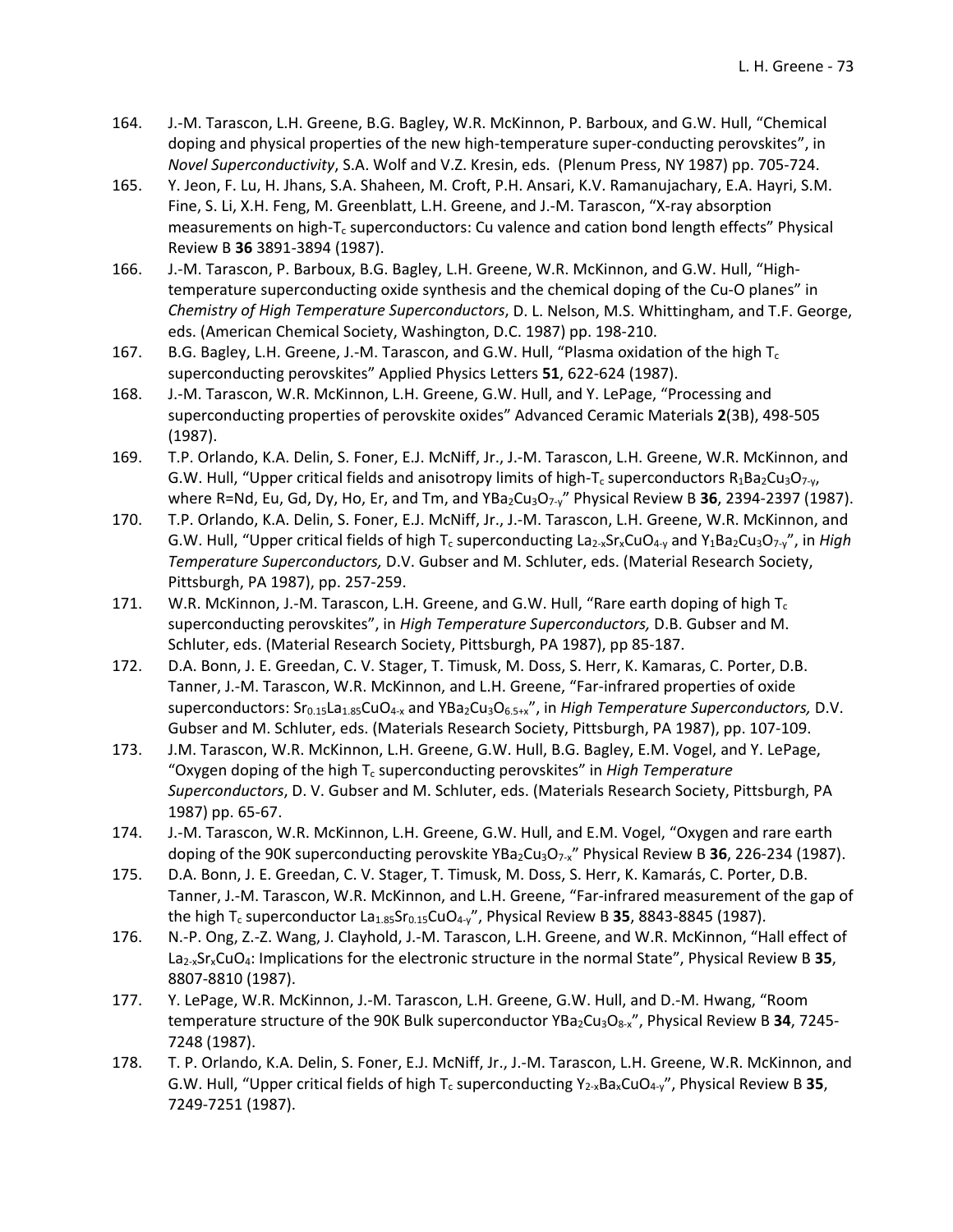- 179. J.-M. Tarascon, L.H. Greene, W.R. McKinnon, and G.W. Hull, "Superconductivity at 90K in a multiphase oxide of Y‐Ba‐Cu", Physical Review B **35**, 7115‐7118 (1987).
- 180. S. Pan, K.W. Ng, A.L. de Lozanne, J.-M. Tarascon, and L.H. Greene, "Measurements of the superconducting gap of La‐Sr‐Cu‐O with a scanning tunneling microscope", Physical Review B **35**, 7220‐7223 (1987).
- 181. P.E. Sulewski, A.J. Sievers, R.A. Buhrman, J.‐M. Tarascon, and L.H. Greene, "Far Infrared measurement of  $\alpha^2(\omega)$  F( $\omega$ ) in superconducting La<sub>1.84</sub>Sr<sub>0.16</sub>CuO<sub>4</sub>,", Physical Review B 35, 8829-8832 (1987).
- 182. J.-M. Tarascon, L.H. Greene, W.R. McKinnon, and G.W. Hull, "Superconductivity in rare-earthdoped oxygen‐defect perovskites La2‐x‐yLnySrxCuO4‐z", Solid State Communications **63**, 499‐ 505 (1987).
- 183. T.P. Orlando, K.A. Delin, S. Foner, E. J. McNiff, Jr., J.‐M. Tarascon, L.H. Greene, W.R. McKinnon, and G.W. Hull, "Upper critical fields of high T<sub>c</sub> superconducting La<sub>2</sub><sub>x</sub>Sr<sub>x</sub>CuO<sub>4</sub><sub>y</sub>; possibility of 140 Tesla", Physical Review B **35**, 5347‐5349 (1987).
- 184. J.-M. Tarascon, L.H. Greene, W.R. McKinnon, G.W. Hull, and T. H. Geballe, "Superconductivity at 40K in the oxygen‐defect perovskites La2‐xSrxCuO4‐y", Science **235**, 1373‐1376 (1987).
- 185. L.H. Greene, "Proximity-effect and tunneling in heavy-fermion/Nb layered structures" in *Superconducting Materials,* J. Bevk and A. Braginski, Eds. (Materials Research Society, Pittsburgh, PA, 1986), pp. 40‐42.
- 186. M.C. Tamargo, R. Hull, L.H. Greene, J.R. Hayes, and A.Y. Cho, "Structural studies of an InAs‐GaAs superlattice alloy", in *Layered Structures and Epitaxy* (Materials Research Society, Pittsburgh, 1985).
- 187. M.C. Tamargo, R. Hull, L.H. Greene, J.R. Hayes, and A.Y. Cho, "Growth of a novel InAs‐GaAs strained layer superlattice on InP", Applied Physics Letters **46**, 569‐571 (1985).
- 188. W. P. Lowe, E.M. Gyorgy, D.B. McWhan, L.H. Greene, W.L. Feldmann, and J.‐M. Rowell, "Magnetic and structural properties of TmnLum multilayer films", Journal of Applied Physics, **58**, 1615‐1618 (1985).
- 189. L.H. Greene, W.L. Feldmann, and J.-M. Rowell, "Proximity-effect studies of Nb-based bilayers with s‐p, rare‐earth and heavy‐fermion metals" Physica B **135**, 77‐80 (1985).
- 190. L.H. Greene, W.L. Feldmann, J.‐M. Rowell, B. Batlogg, R. Hull, and D.B. McWhan, "Influence of modulation wavelength induced order on the physical properties of Nb/rare‐earth superlattices" in *Layered Structures, Epitaxy and Interfaces*, J.M. Gibson and L. R. Dawson, eds. (Materials Research Society, Pittsburgh, PA., 1985), pp. 523‐527.
- 191. L.H. Greene, W.L. Feldmann, J.-M. Rowell, B. Batlogg, E.M. Gyorgy, W. P. Lowe, and D.B. McWhan, "Structural, magnetic and superconducting properties of rare‐earth/superconductor multilayer films" Superlattices and Microstructures **1**, 407‐415 (1985).
- 192. Z. Schlesinger, L.H. Greene, and A.J. Sievers, "Dipole-dipole-interaction induced line narrowing in thin‐film vibrational‐mode spectra" Physical Review, B **32**, 2721‐2723 (1985).
- 193. L.H. Greene and A.J. Sievers, "Far infrared properties of lattice resonant modes. VII. Excited states and paraelectric pairs" Physical Review B **31**, 3948‐3959 (1985).
- 194. Laura Helen Greene, "Far-infrared investigations of point defect, paraelectric pair and electrostatic vibrational modes" Thesis (Ph.D.) Cornell University (1984).
- 195. A.J. Sievers and L.H. Greene, "Observation of two elastic configurations at a point defect", Physical Review Letters **52**, 1234‐1236 (1984).
- 196. L.H. Greene, Z. Schlesinger, and A.J. Sievers, "Nonlinear IR properties of an LO phonon in thin KReO4 films" Physical Review B **28**, 4863‐4866 (1983).
- 197. L.H. Greene and A.J. Sievers, "Paraelectric pairs in lithium doped KBr", Solid State Communications **44**, 1235‐1237 (1982).